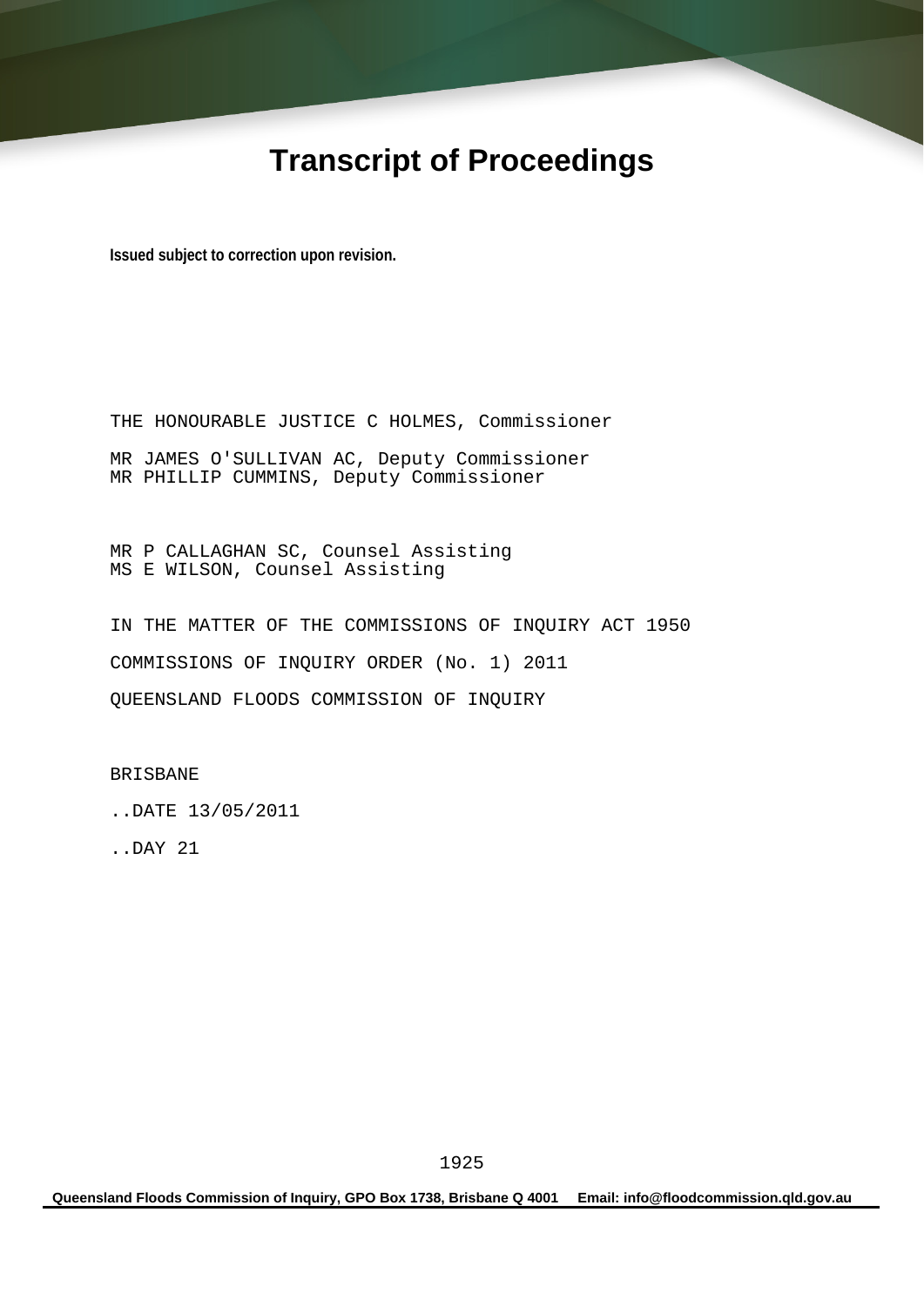THE COMMISSION RESUMED AT 10.04 A.M.

#### COMMISSIONER: Yes, Ms Wilson.

MS WILSON: Madam Commissioner, Mr Daniel McGuire has provided a victim impact station to the Commission. Would this be a timely moment for that to be read?

COMMISSIONER: Yes. Do you want to make it an exhibit or not?

MS WILSON: No, it doesn't necessarily need to be an exhibit.

COMMISSIONER: Well, I will ask my associate to do that then.

ASSOCIATE: Daniel David McGuire states: I'm a 53-year-old man. I live at 1346 Gatton-Helidon Road, Grantham. I have lived at this address for three and a half years with my wife Llync Clarke Jibson and my children Garry Daniel Jibson, 12 years, Zac Jibson, seven years, and Jocelyn Jibson, five years.

I have known Llync since she was 16 years of age. She started working for me in the boat building industry. We formed a relationship and started living together when Llync was 18 years of age.

For nine years whilst working together we were inseparable, working seven days a week from dawn till dusk. This continued until 2004 when I got injured at work and had to stop working. Llync then cared for me whilst I recovered.

I would describe Llync as a very hard worker, passionate and caring person. Llync was heavily involved in community and voluntary work and would always put other people before herself. Llync and I had a very strong relationship over the years. With our children we were a very close-knit family. We tried to spend as much time together as a family as we could.

As a mum, Llync idolised her three children and provided an excellent role model for her children. I'm forever grateful for the way in which she raised our children.

To me, Llync was my rock. I never went to school and I couldn't read or write up until five years ago when Llync had the patience to teach me. Whilst boat building, I couldn't read plans so Llync used to explain the plans to me. She always encouraged me to do better and largely due to her support, I obtained a certificate IV in Train the Trainer for First-Aid Workplace Health and Safety. In New South Wales fire fighting, Llync and I both completed swift water rescue and road crash rescue certificates. Llync, through her encouragement, helped me progress to a jet fuel certificate which enables me to fly more advanced helicopters.

Since Llync's death I feel lost, rat shit stressed and going

**1**

**10** 

**20** 

**40** 

**50**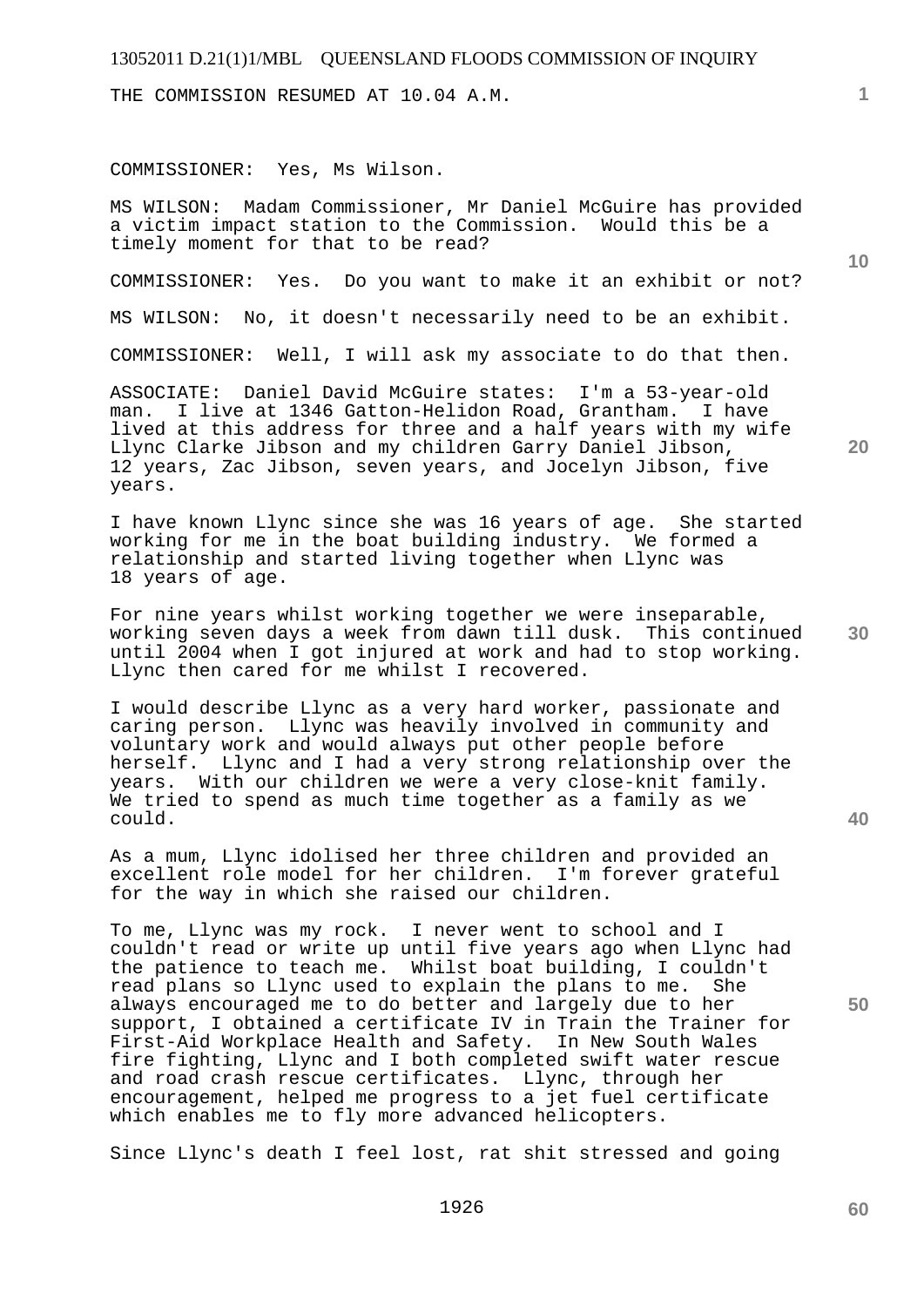backwards. My health has gone backwards also. Prior to Llync's death I was on two tablets of Tramal 200 milligrams a day for pain relief. I am now up to six tablets a day and I have now developed an addiction to them. These tablets are morphine based. I miss her greatly as I no longer have her support. I feel that if Zac wasn't here, I would no longer want to live.

I would like to talk about my children Garry, Shorty, and Jocelyn, Joshy. Shorty only had his 12th birthday on the 1st of January. Shorty and Zac were real Mum's boys whilst Joshy was my little princess. Shorty and Joshy were outside kids and enjoyed life to the fullest. They were happy-go-lucky kids. Shorty was my little helper. Whenever I would deliver first-aid lectures, he was my computer expert. He would set up the laptop and help me if anything was wrong. Zac used to look out for Joshy. Wherever Joshy was, Zac was.

Since this incident Zac has regressed mentally back to a three-year-old. This has been diagnosed by a psychiatrist. He is suffering severe behavioural problems and aggression, which he has never had before. I have a large void that can't be filled without my wife Llync and my two children Shorty and Joshy. I am now father and mother to Zac and my life will never be the same again.

I just wish that the QFRS had done more for Zac and I and I felt left high and dry from lack of support given at the time.

Zac is not handling things well. He was not allowed to attend a recent school camp as he has significant behavioural problems. The school was offered to have staff from Global Care attend the camp with Zac but the school principal said no to their offer. This is not helping a child that has just lost his mum, brother and sister. If Llync could see what is happening to her husband and son by the fire service, some police and local council, she would turn in her grave.

Llync was helping with rescues since New Year's Day, helping myself with the Rurals. She even stayed behind by herself on the Sunday night while I was doing a medical dash for two people from Robert Street, Grantham, to the Freedom garage at Withcott for QAS. While I was away I found out Llync had travelled with a lady driving a small vehicle going through the barriers. Llync was stuck in front of the barriers trying to stop the traffic as the lady driver had taken the barrier with her car into the water. When Llync reached the lady in the car, the driver was on the phone to triple 0 and had to push the car out of the water and get the driver out. Llync helped save lives in the last 72 hours of her life.

That day Llync wanted to go to Toowoomba so we could spend time together as a family as we'd spent the prior 72 hours away from the children but, instead, we stayed home so I could sleep as we were told that we were expecting 200 millimetres of rain that afternoon and also in case we had to shut the Gatton-Helidon Road and help people.

**10** 

**1**

**20** 

**50** 

**40**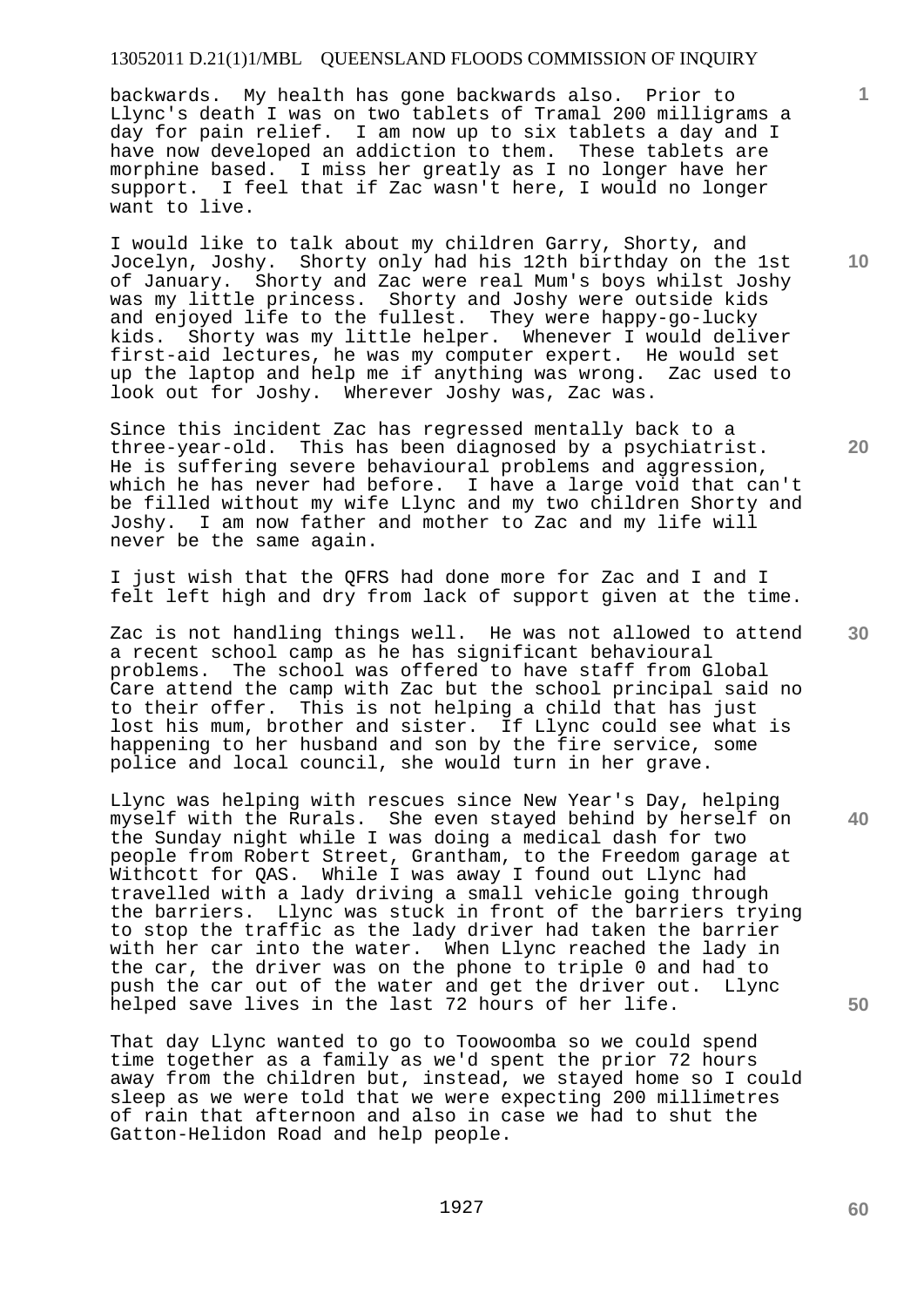**1 10 20 30**  I will never be able to replace her as a wife and a mate and a good mum to Zac. With Zac, we are now getting a new home in around four weeks. He, Zac, has told people that when the new house comes, Mummy, Garry and Joshy will be coming home. How do I answer that? COMMISSIONER: Thank you. MS WILSON: Thank you, Madam Commissioner. I call Mr Daniel McGuire. DANIEL DAVID McGUIRE, SWORN AND EXAMINED: MS WILSON: Thank you. Can you tell this Commission of Inquiry your full name, please?-- Daniel David McGuire. On the 10th of January 2011 were you living on the Gatton-Helidon Road in Grantham?-- Yes. Now, you provided a statement to the police on the 5th of March of this year?-- Yes. Can you have a look at this document, please. Is that the statement that you provided to the police?-- Yes. Madam Commissioner, I tender that statement. COMMISSIONER: Exhibit 357. ADMITTED AND MARKED "EXHIBIT 357"

**40**  MS WILSON: You also provided a statement to the Queensland Flood Commission of Inquiry. Can you have a look at this document. This document was signed on the 9th of May this year?-- Yes.

And is that your statement?-- Yes.

Madam Commissioner, I tender that document.

COMMISSIONER: Exhibit 358.

ADMITTED AND MARKED "EXHIBIT 358"

MS WILSON: Now, Mr McGuire, if I could just take you to a couple of matters. You've also provided a map to the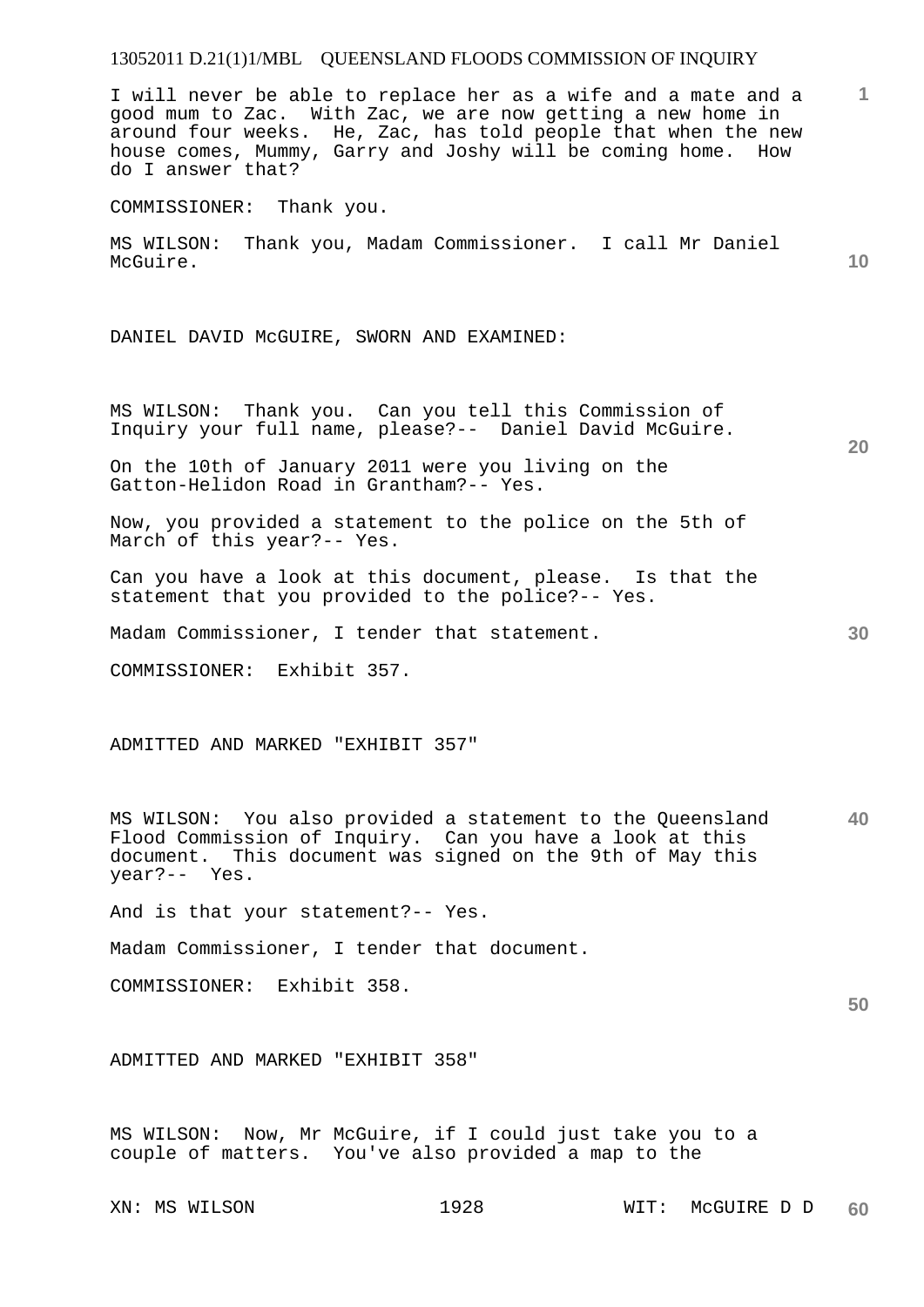13052011 D.21(1)1/MBL QUEENSLAND FLOODS COMMISSION OF INQUIRY XN: MS WILSON 1929 WIT: McGUIRE D D **1 10 20 30 40 50 60**  Inquiry?-- Yes. Can you have a look at this document, please. Is that the map that you've provided?-- Yes. If you could just turn it around. So is that the right way up?-- Yep. Yes. Okay. Now, you've marked this map and if you could just assist me with these markings. On the top of the map there's an "N". So that's north?-- Yes. And south is at the bottom?-- Yes. And on the left-hand side of the map you've marked "west"?-- Yep. And the Lockyer Creek?-- Yes. And so we can see the Lockyer Creek going through the middle of this map?-- Yes. Now, on the top of the northern side you've marked the Sandy Creek?-- Yes. And also the direction towards Helidon?-- Yes. On the east you've marked the direction towards Gatton?-- Yes. And the railway line?-- Yep. Now, down on the south, at the bottom of the map, you have got some markings there. Can you assist me with those. We've got some sheds?-- Yeah, it - in the corner there's some sheds, a couple of mounds of dirt which are about six to eight metres, a couple of silos and their bays where they actually keep their sand and gravel. When you say "they", who is "they"?-- Wagners Quarries. So we have got sheds and then we've got demountables; is that it?-- Yeah. And they're just some demountable-----?-- Demountable sheds, that's all they are. Then we've got two times four-metre walls?-- Yes. Where are those two times four-metre walls?-- They're on the northern side a little bit. It is very hard to see because because the trees and that actually cover them. Just next to the south where you've got - and you've got some dirt - you've marked some dirt mounds?-- Yes. Are they those - where are the dirt mounds that you're referring to?-- There's one right up beside the dam.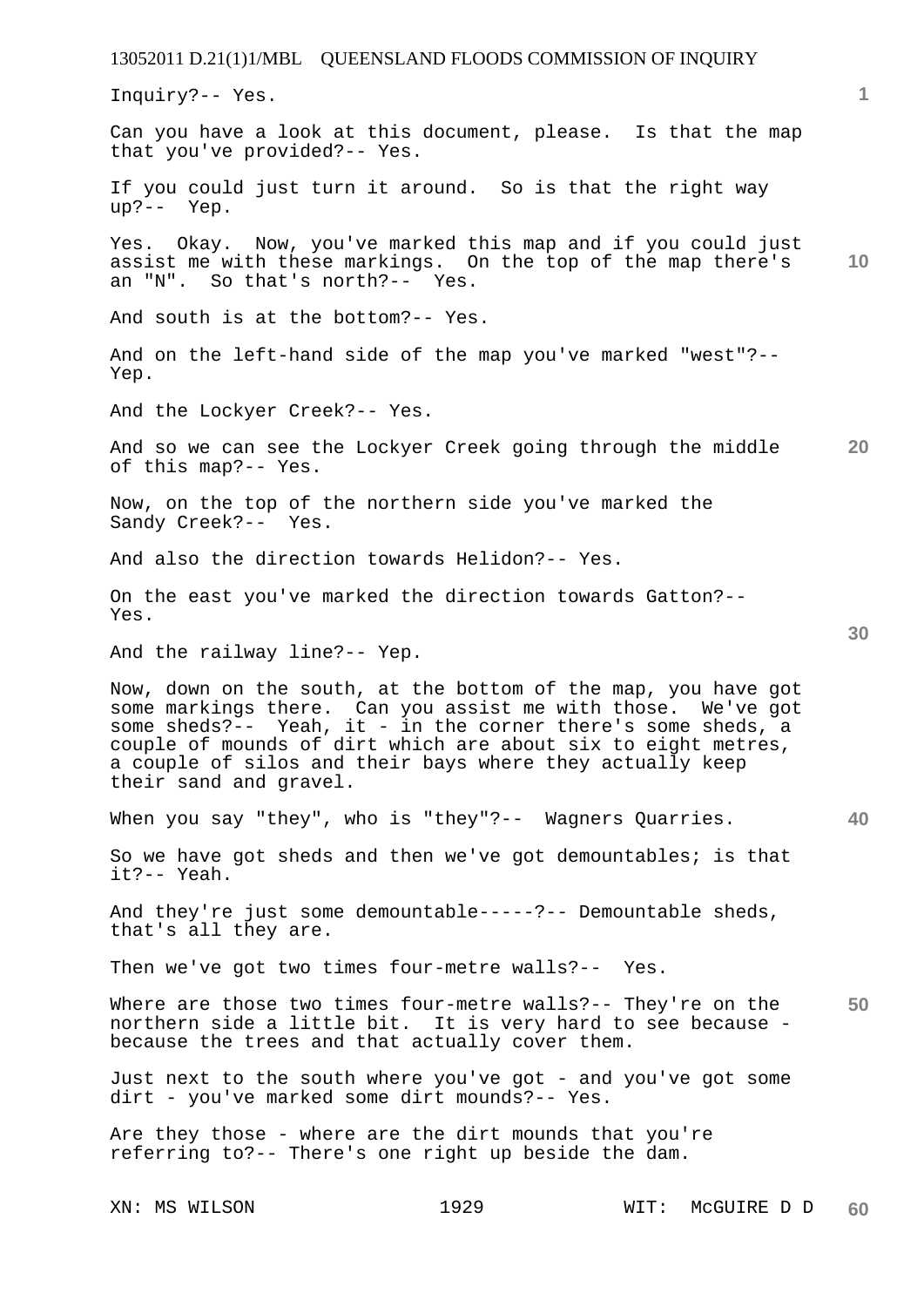Yes?-- And there's one just down further in between the where the creek actually splits where the old creek used to be and where they've actually put the new creek through to make it flow.

When you say right up to the dam, that's on the eastern side of the dam?-- Yes.

You've also got some arrows on this map?-- Yes.

What do those arrows indicate?-- The arrows indicate that how the water come down from Helidon way, which is the east. Come down and actually flowed around the dam first off but after that, it couldn't handle it because where I've marked in between a breakage in the creek, there's four - eight to 10 metres of dirt which has got road pipes underneath it, so they've actually blocked the creek. And when the creek was full and it couldn't handle it anymore, it actually come across the dam and come straight at us.

Okay. You've got there an arrow pointing towards the railway line?-- Yeah, come straight across to the railway line because it didn't take out Gatton Produce, which is only just up the road. So that's come straight across the railway line and come straight back over to our place, down towards us.

That's your observations of the water on the day?-- Yeah.

Madam Commissioner, I tender that map.

COMMISSIONER: That will be Exhibit 359.

ADMITTED AND MARKED "EXHIBIT 359"

**40**  COMMISSIONER: It is actually a Google map so it is more of an aerial photo.

MS WILSON: Yes. I tender that picture, that image.

COMMISSIONER: 359.

MS WILSON: Mr McGuire, can I take you to the statement that you've provided to the Queensland Flood Commission of Inquiry?-- Yes.

I'm not going to take you through everything that you've contained in that, because that's your evidence, but just some of the matters that I wish to refer to you. Is you've provided some recommendations at the back of that statement. The first recommendation that you provide is in relation to warning systems. That you'd like to see a warning system set up like you have in the RFS in the fire season. Can you tell us about that?-- What we have in the fire season, we've

**1**

**10** 

**20** 

**30**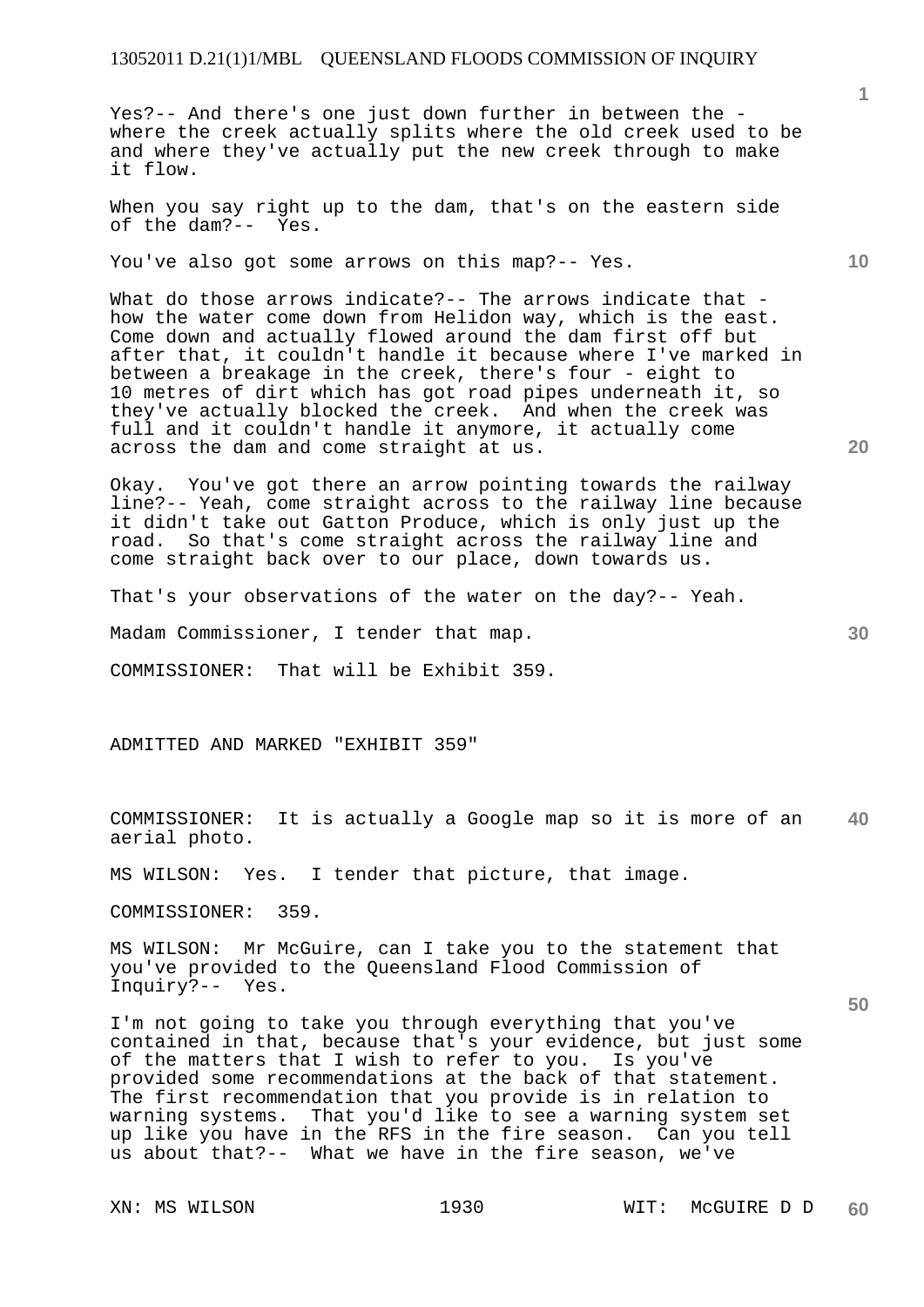actually got spotters up on the top of the Range that look out for smoke for us and once they indicate that we've got smoke, they roughly indicate where it is and because Grantham is a central point position in the Lockyer Valley, we usually respond first.

The next recommendation that you refer to is your view that, "All emergency services including the QPS, QFRS, SES and local council should all work together and communicate with one another and the community in times of natural disasters and during aller emergencies"?-- Yeah, because what happened, after the 6th of January we had no communications against each other. All we were doing was trying to work by ourselves all the time. And even QFRS and rurals, QFRS wouldn't come into it all the time so the rurals actually had to take over.

And then the next recommendation, you say is a follow on to the agencies working together, is in the area of training and you state that in your view training needs to be combined<br>between agencies. Can you explain that to us?-- In the rural between agencies. Can you explain that to us?-section, outer Brisbane areas and that, SES and the rural should actually join together because most of the time, the rurals and SES are the same team when you get out west a little bit more. So, you know, if we can get together and train in the south-east the same as south-west does, it would make it a lot easier.

Mr McGuire, I have no further questions for you, thank you.

COMMISSIONER: Mr Dollar?

MR DOLLAR: No, questions thank you.

COMMISSIONER: Mr Porter, it is, isn't it?

MR PORTER: Yes, no questions.

COMMISSIONER: Thank you.

MS BRIEN: No questions, thank you.

COMMISSIONER: Mr Rolls.

MR ROLLS: Thank you, Commissioner. Mr McGuire, just one matter I wanted to ask you about. You seem to say in the statement that was read to the Commission before that you didn't receive any assistance or you felt you didn't receive any adequate assistance; is that right?-- Yes.

Can I just ask you about that. It's true, is it not, that you have received some payments from the State and Commonwealth governments since-----?-- I've received \$2,000 out of the government relief fund and the RFBAQ has put us up and given us some clothes and that was it.

All right. Now, for the first month or so after these events

XN: MR ROLLS 1931 WIT: McGUIRE D D **60** 

**10** 

**1**

**20** 

**30** 

**40**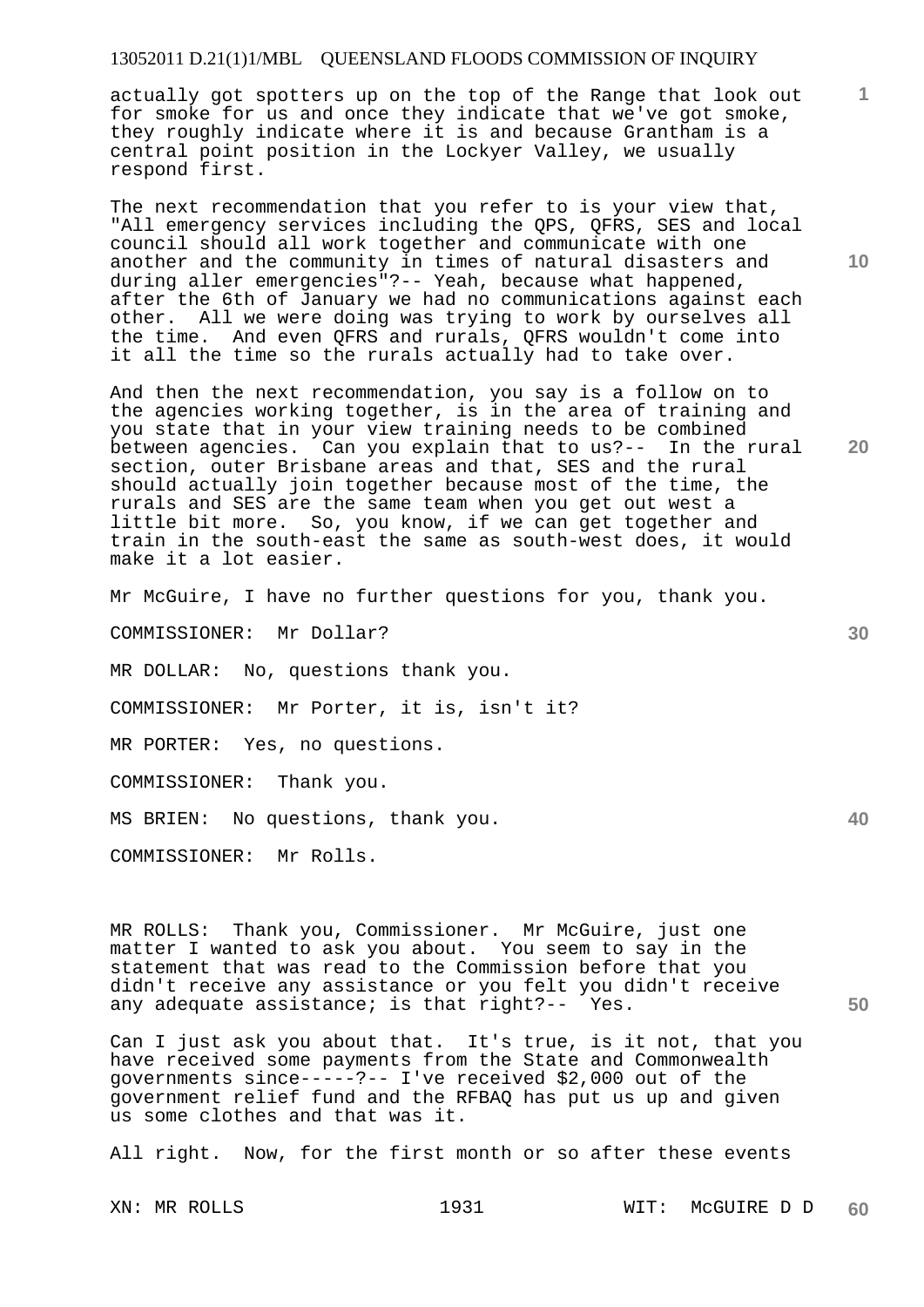in January you were housed in hotel accommodation; is that the case?-- Yes.

And there was a bill for that hotel accommodation which was paid by the Department of Communities?-- I don't know who paid it because when I was put up there I was told the Queensland Fire Service actually put me in there. When the manager of the motel actually started sending the bills in, he got told the Lockyer council was actually going to pay it and I don't know who ended up paying it.

Well, I'd suggest to you that it was a bill for \$8,800.30 and it was paid by the State Government?-- Yep.

Do you agree with that?-- I wouldn't know.

But you certainly didn't pay for your accommodation, someone else did?-- No.

**20**  The next thing I would like to ask you about is that you have made claims, is this true, for emergency assistance payments? Is that right?-- Yeah, for a small business.

Did you on the 18th of January in Toowoomba make a claim under the name of Barry Jibson for an emergency assistance payment on behalf of five people?-- Yeah.

And you received the sum of \$850 as a result-----

**30**  COMMISSIONER: Where's this going, Mr Rolls? Ought Mr McGuire be warned?

MR ROLLS: No. At least I - it's simply just to demonstrate what payments he has received, Commissioner.

COMMISSIONER: All right.

MR ROLLS: You received \$850; is that right?-- No, I received 300 and something because I've still got the cheque in my wallet.

Well, you did 340 and that was the result of an application that was made by on the 25th of January in the name of McGuire for the \$340 for emergency assistance?-- Yeah, because I come out - they come out to the motel because I was in lockdown.

COMMISSIONER: And also, again, I ask where is it going in terms of the Commission's terms of reference?

MR ROLLS: Well, the victim impact statement which was gathered by the Commission has seen fit to put in references to lack of assistance. This deals with the question of lack of assistance that has been raised in that material which my client doesn't feel can go unanswered having regard to the assistance that has been provided.

COMMISSIONER: All right.

**1**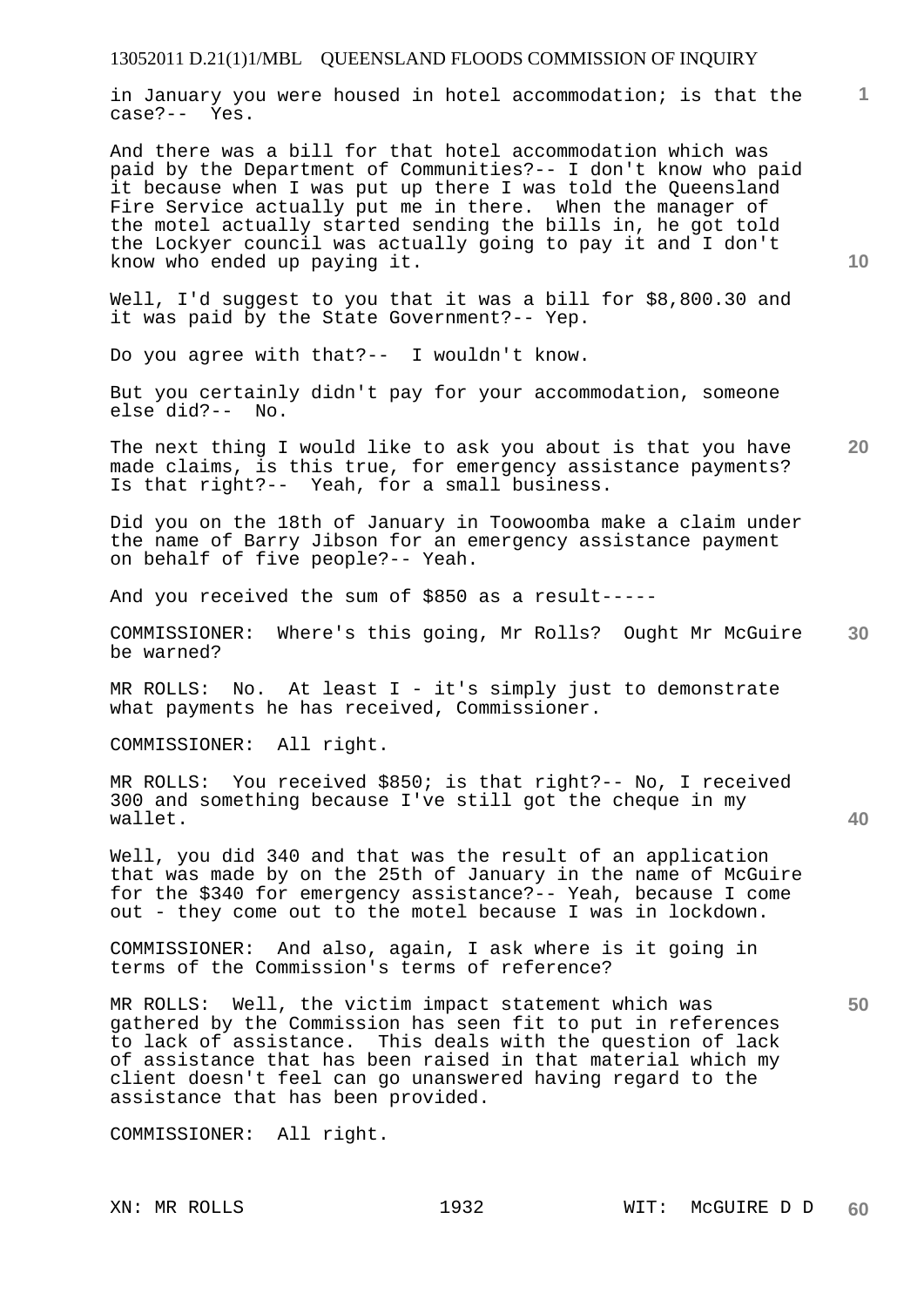MR ROLLS: So I would suggest to you, Mr McGuire, that you have received two payments for emergency assistance, one for \$850 - sorry, \$850 and one for \$340?-- No, all I've received the one. And, as I've said, I'll still got the cheque in me wallet.

Also, as a result of that visit to you on the 25th of January, you received a further payment for - to compensate you for loss of household contents in the sum of \$4,780?-- Yeah, it was something like that, yeah.

It's true, is it not, that the funeral expenses for your spouse and two children were paid by the Department of Communities?-- I don't know who paid it.

It was a payment of \$14,520 that was paid by the State in respect of funeral expenses for your former spouse and two children?-- I got told the RFBAQ was paying for it-----

COMMISSIONER: Could you not just put it that he's had some - I'm, sorry, Mr McGuire, could you hold up for a minute. Could you not just put it that he's had some financial assistance, which he seems to accept? Do you really have to go through every bit like this?

MR ROLLS: Well, again, Commissioner, it is stated in there that there has been limited assistance received. Perhaps I could do it this way. Mr McGuire, could I suggest to you that you have received from the State and the Commonwealth a sum in excess of \$33,700 in respect of financial - direct financial assistance by those governments arising out of these events?-- I don't know how much I've got. Because with the funeral, I was told the QFRS was paying for it, which - the rural side of it. So, you know, I don't know who paid for it.

But if you add it up, I'd suggest to you it's \$33,720 that you've received?-- Whatever.

You agree or disagree with that?-- Yeah, it is not much for three lives, is it?

Can I suggest to you you also speak about Zac and the lack of support he's received whilst at school?-- Yep.

Now, he attends the Grantham State School; is that right?-- Yes.

Since these events, has it been the case that there have been two guidance officers assigned to the school?-- Yes.

There's been one full-time learning support teacher that's additional attending the school?-- Yes.

There has been one additional classroom teacher assigned to the school?-- That I wouldn't have a clue.

There have been 40 hours, an additional 40 hours of teacher aid time assigned to the school?-- Don't know.

**10** 

**1**

**20** 

**30** 

**40**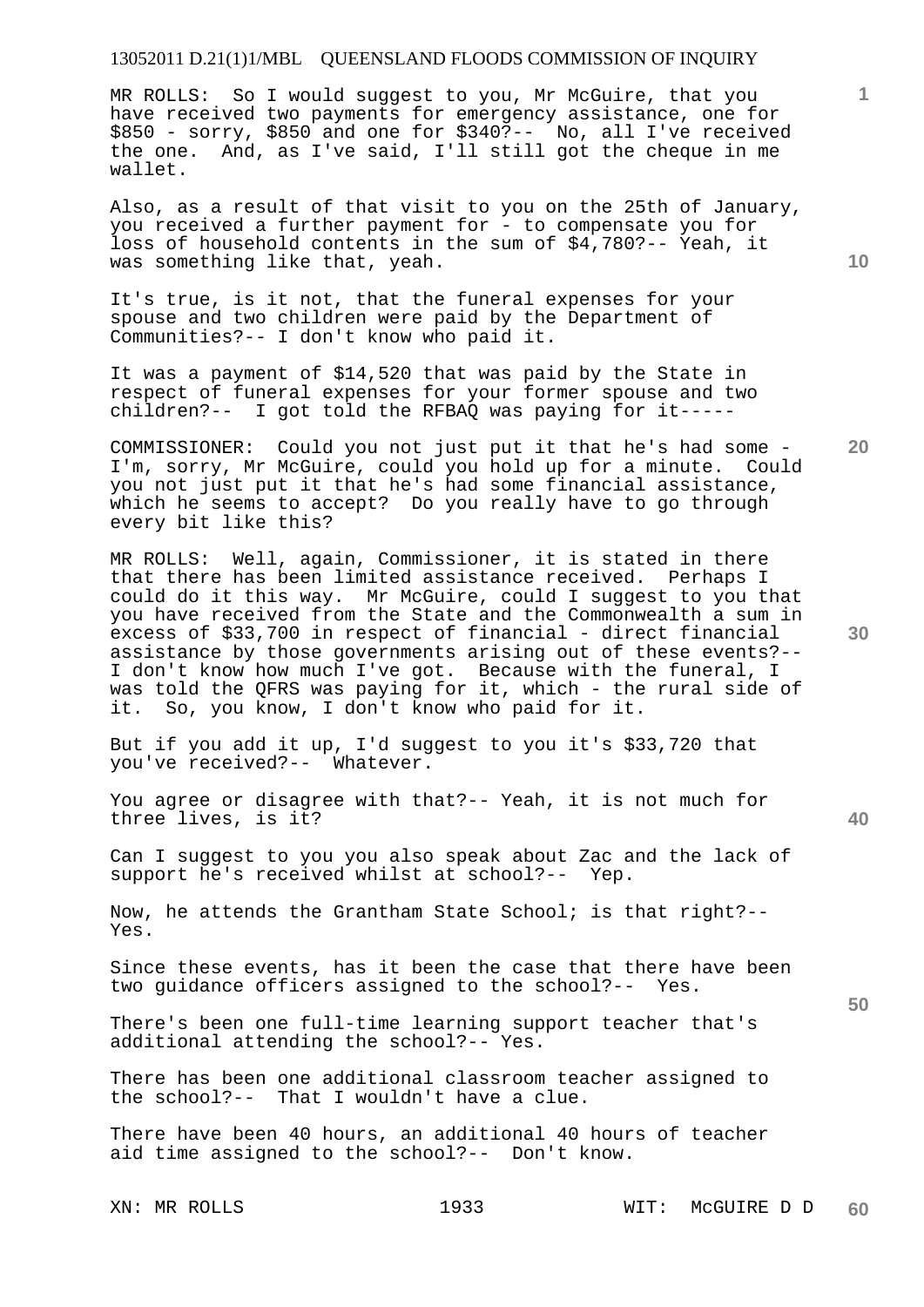Of which Zac receives 20 teacher aid hours per week?-- I don't believe in that because when he goes to school he sits in the library all day.

In fact, in the week commencing the 21st of March he received 25 hours of teacher aid time that week?-- Well, can you explain to me then why it says at Grantham school that the State Government is actually supplying counsellors full-time for him at the school five days a week when he gets Tuesday for two hours?

There is an also an extra learning support teacher that has been assigned to the school for the first two weeks of the term?-- Don't know.

There is a district office-----?-- Well, for a start, he hasn't been back since the new term.

Yes.

COMMISSIONER: Mr Rolls, I'm not clear on your questioning. Are you saying that these people are all assigned to support Zac or are these assigned-----

MR ROLLS: There are resources at the school and the teacher aid time of 20 hours, which has been put to the witness, has been - is especially for Zac.

COMMISSIONER: Would he-----?-- No, it's not. It is for the whole school because there's 46 kids and there's 32 of them affected.

That seems to answer that.

MR ROLLS: Well, they're my instructions. The district liaison officer was based at the school for the first six weeks of the first term. Do you know about that?-- No. Because for the first - for the first five and a half weeks we were in lockdown and for this term, he hasn't been back yet.

Can I also suggest to you that you had a conversation in the week commencing the 21st of March with Christie Minns, the principal of the Grantham State School?-- Yep.

Also present at that particular meeting was the administration officer, a Jule Christensen?-- Most probably, yeah.

At that particular meeting there was a discussion about Zac's attendance at a forthcoming school camp?-- Yep.

COMMISSIONER: Mr Rolls - sorry, Mr McGuire, can I just stop you again - as far as I understood it, and I mightn't have picked up everything, I thought the allegation was that Zac want allowed to go on a school camp but I didn't think there was anything more about the school. Is that it?

MR ROLLS: Well, the - it's said that the school prevented him

**1**

**10** 

**20** 

**40**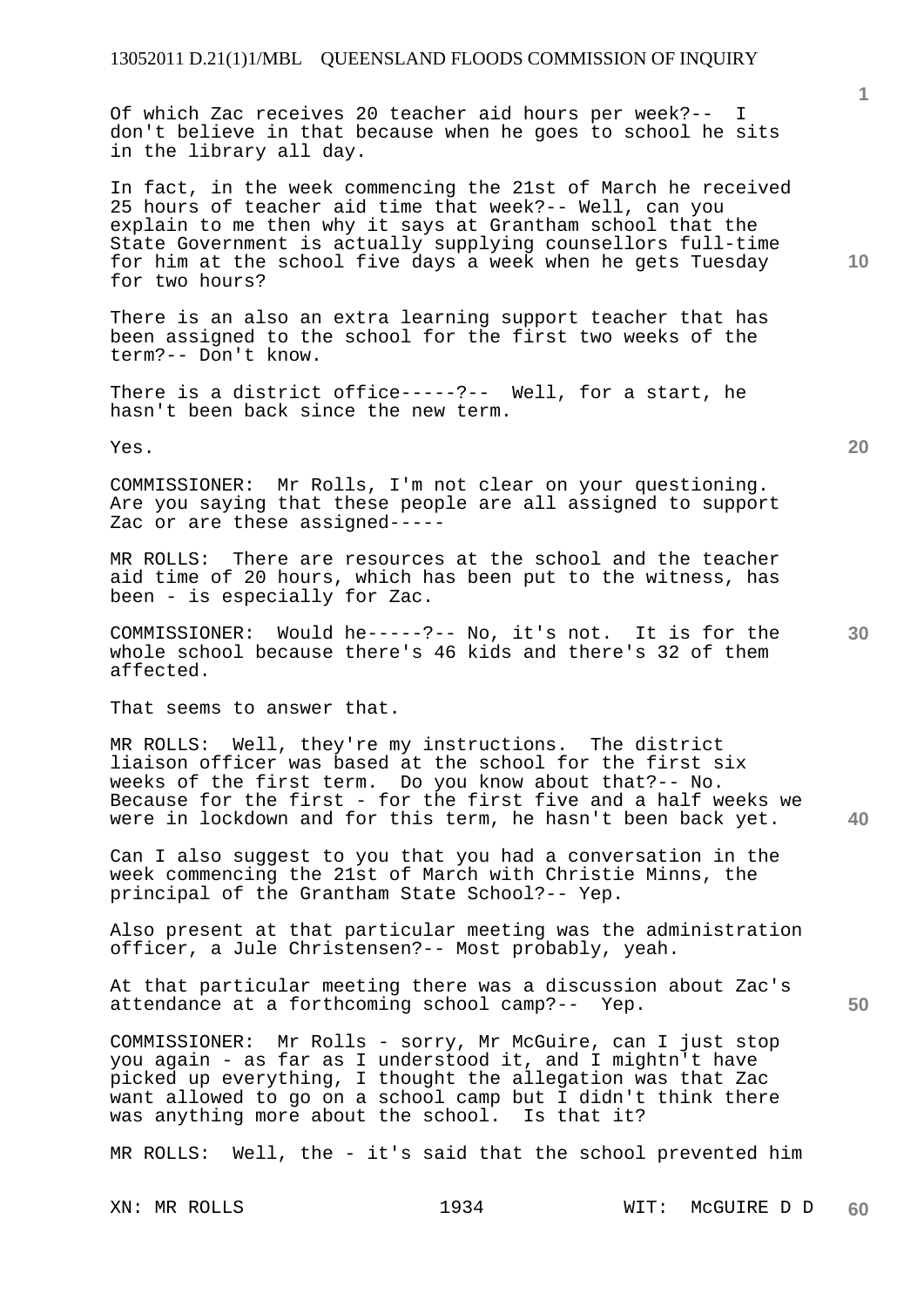# 13052011 D.21(1)1/MBL QUEENSLAND FLOODS COMMISSION OF INQUIRY **1 10 20 30 40 50**  from going on the school camp because of behavioural issues. COMMISSIONER: Well, you can ask about that. Why are you asking all these other questions? MR ROLLS: Well, this deals with the school camp. COMMISSIONER: Well, we've got to it, have we? All right. Go ahead. MR ROLLS: Yes, thank you, Commissioner. At that meeting Zac's attendance at the school camp was discussed?-- Yes. And it was thought it would be a good idea for Zac to attend that particular camp?-- Yes. By you and by the principal?-- Yes. And, in fact, at that meeting it was decided that Zac would attend the school camp?-- Yes. And at that meeting the relevant forms, the consent form for the organisation conducting the camp and the school consent form, were completed by you-----?-- Yes. -----giving permission for Zac to attend the camp?-- Yes. And Zac was therefore attending the camp and that remained the situation for approximately one week?-- Yes. And thereafter you then changed your mind and withdrew Zac from his permission-----?-- No, I didn't change me mind. Christie Minns changed her mind on the Friday. And after you told her that Zac was not allowed to go on the camp, she informed you that Zac was welcome to attend the school camp should you change your mind?-- No, she told me he couldn't go because the day before he actually played up and put the two counsellors in a corner with a tennis racket up against them. Do you know a Di Rogers?-- Yes. She's an employee of Queensland Health?-- Yes. And she has been providing you with counselling assistance?-- Yes. Is she at the Community Mental Health Service in Toowoomba?-- I know she's with mental health but I'm not quite sure where. Nothing further, thank you, Commissioner. COMMISSIONER: Thank you. Ms O'Gorman? MS O'GORMAN: No questions. COMMISSIONER: Ms Wilson?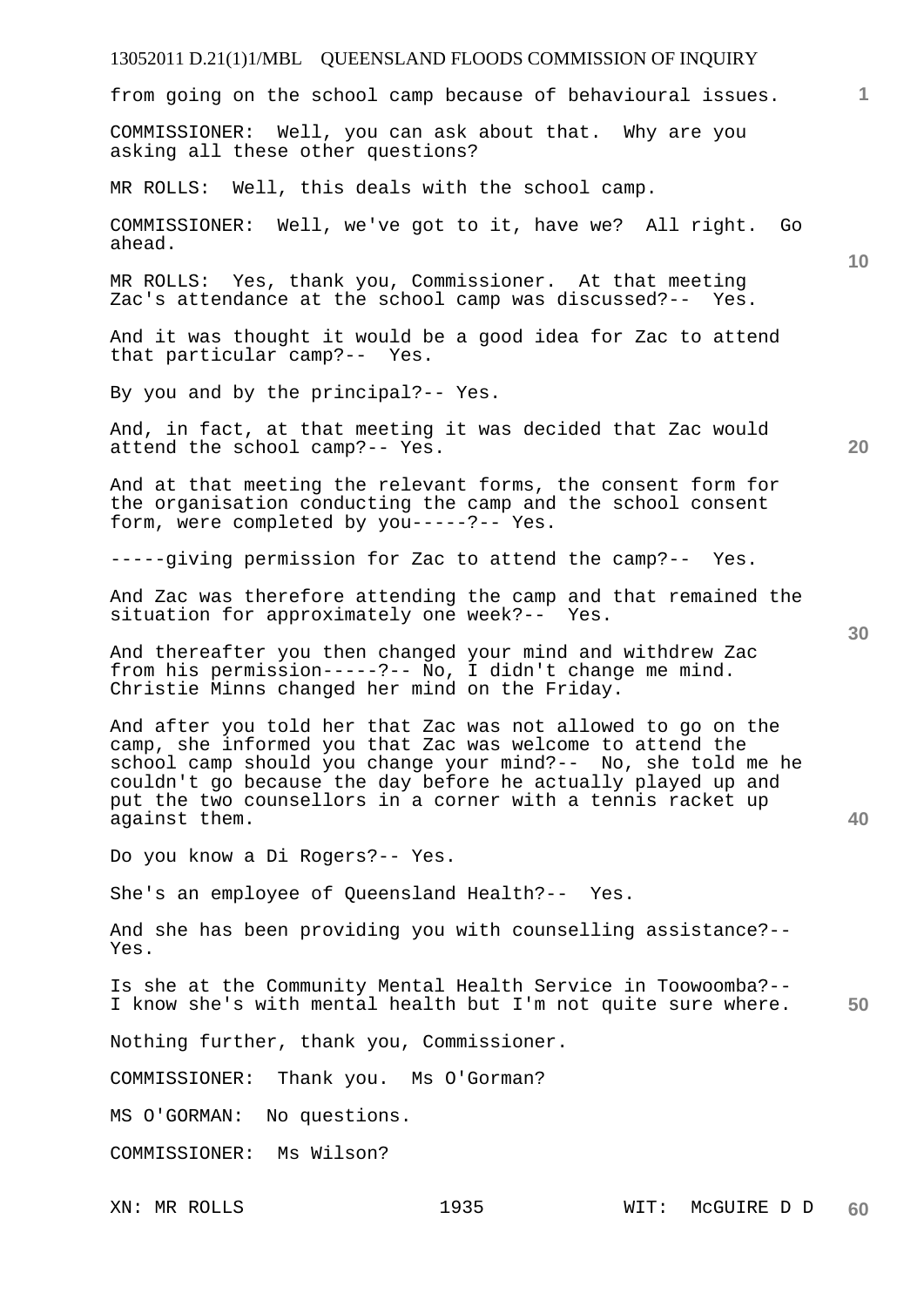MR CALLAGHAN: No re-examination. Madam Commissioner, may Mr McGuire be excused.

COMMISSIONER: Yes, thanks, Mr McGuire, you're excused.

WITNESS EXCUSED

MS WILSON: I call Mr Hall.

MR KELLY: Commissioner can I announce my appearance.

COMMISSIONER: I'm sorry, I didn't realis we had and extra. Yes.

**20**  MR KELLY: My name is Kelly, initial D instructed by Minter Ellison for Energex Limited.

COMMISSIONER: Thank you. I gave you leave to appear somewhere along the line, did I?

MR KELLY: That's correct, Commissioner, yes.

**30** 

**40** 

**50** 

**1**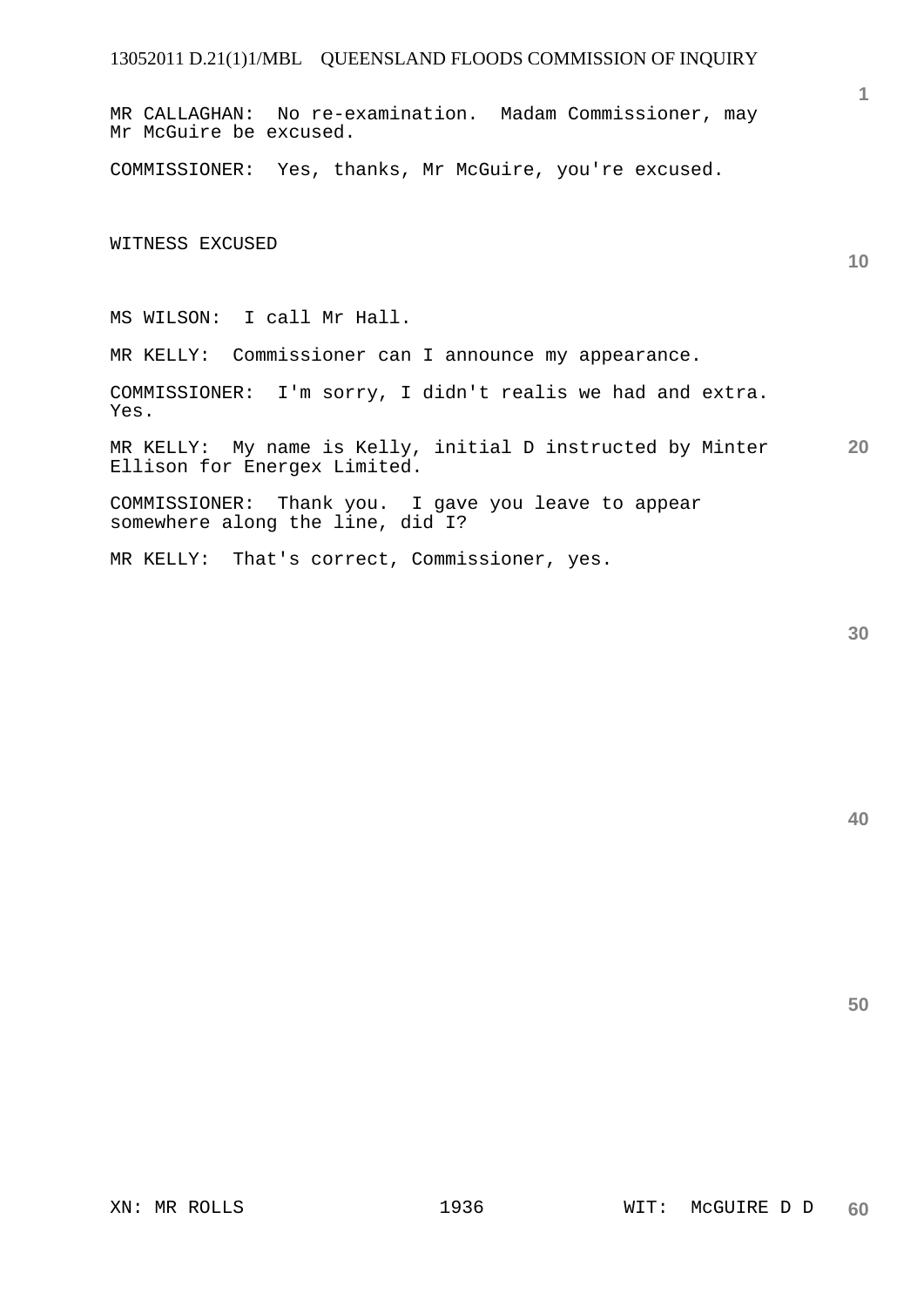BRENT HALL, SWORN AND EXAMINED:

MS WILSON: Can you tell this Commission of Inquiry your full name, please?-- Brent Hall.

And you're a helicopter pilot?-- That's correct.

**10**  And you're employed by Sunshine Helicopter Rescue Service?-- Sunshine Coast Helicopter Rescue Service.

This is an organisation that supports the emergency services helicopter network?-- That's correct.

And you provided a statement to the Queensland floods Commission of Inquiry?-- Yes, I did.

Can you have a look at this document, please. Is this your statement?-- Yes, it is.

Madam Commissioner, I tender that statement.

COMMISSIONER: Exhibit 360.

ADMITTED AND MARKED "EXHIBIT 360"

**30** 

**20** 

**1**

MS WILSON: The Sunshine Coast Helicopter Rescue Service, how many helicopters does that organisation have?-- We have three helicopters, two based at the Sunshine Coast and one in Bundaberg.

**40**  The two based at the Sunshine Coast, can you tell me the capacity of those helicopters?-- We have one twin engine aircraft, a BK117, helicopter that is winch equipped. We also have a long ranger helicopter which is a single engine aircraft but it is also winch equipped.

And in Bundaberg?-- A twin engine BK117 helicopter which is winch equipped.

Now, you have - you say that you have got a contract to provide helicopter support to the emergency services?-- That's correct.

**50**  You don't know the details of that contractual arrangement?--I have - I have read the contract so I have some understanding of what that contract arrangement is.

Can you tell us about your understanding of the specific tasking guidelines that exists between the Queensland Emergency Medical Services Coordination Centre and your organisation?-- There is some guidelines that are drawn up for our contract and those guidelines state that we can be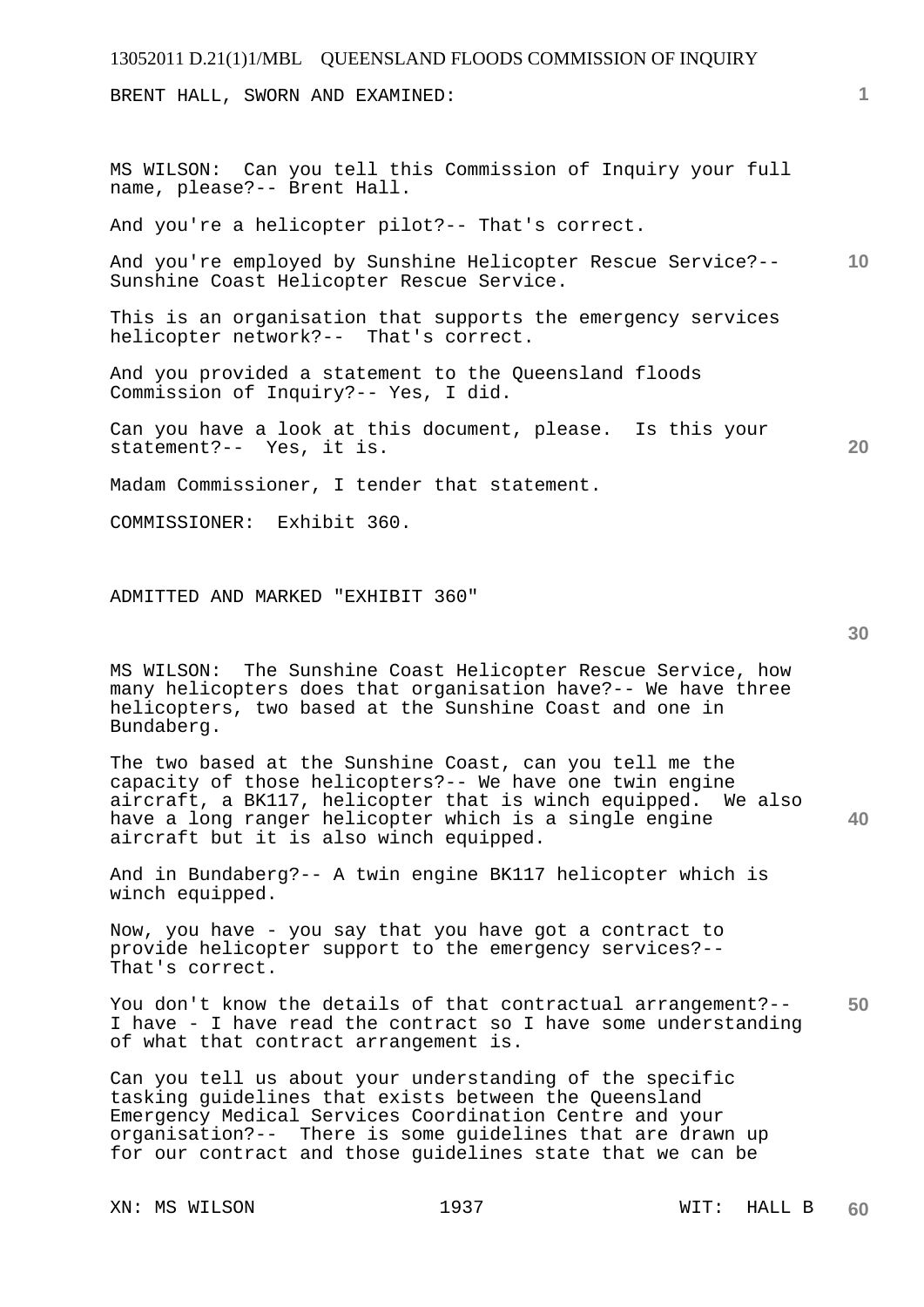tasked by a number of different agencies. The Queensland Emergency Services Coordination Centre, QCC, task us for directly for medical tasks in hospital transfers and other accidents. The guidelines also state that we can be tasked directly through communication centres, the police communication centres and the fire communication centres as well as Australian Search and Rescue.

**10** 

**1**

**20** 

**30** 

**40**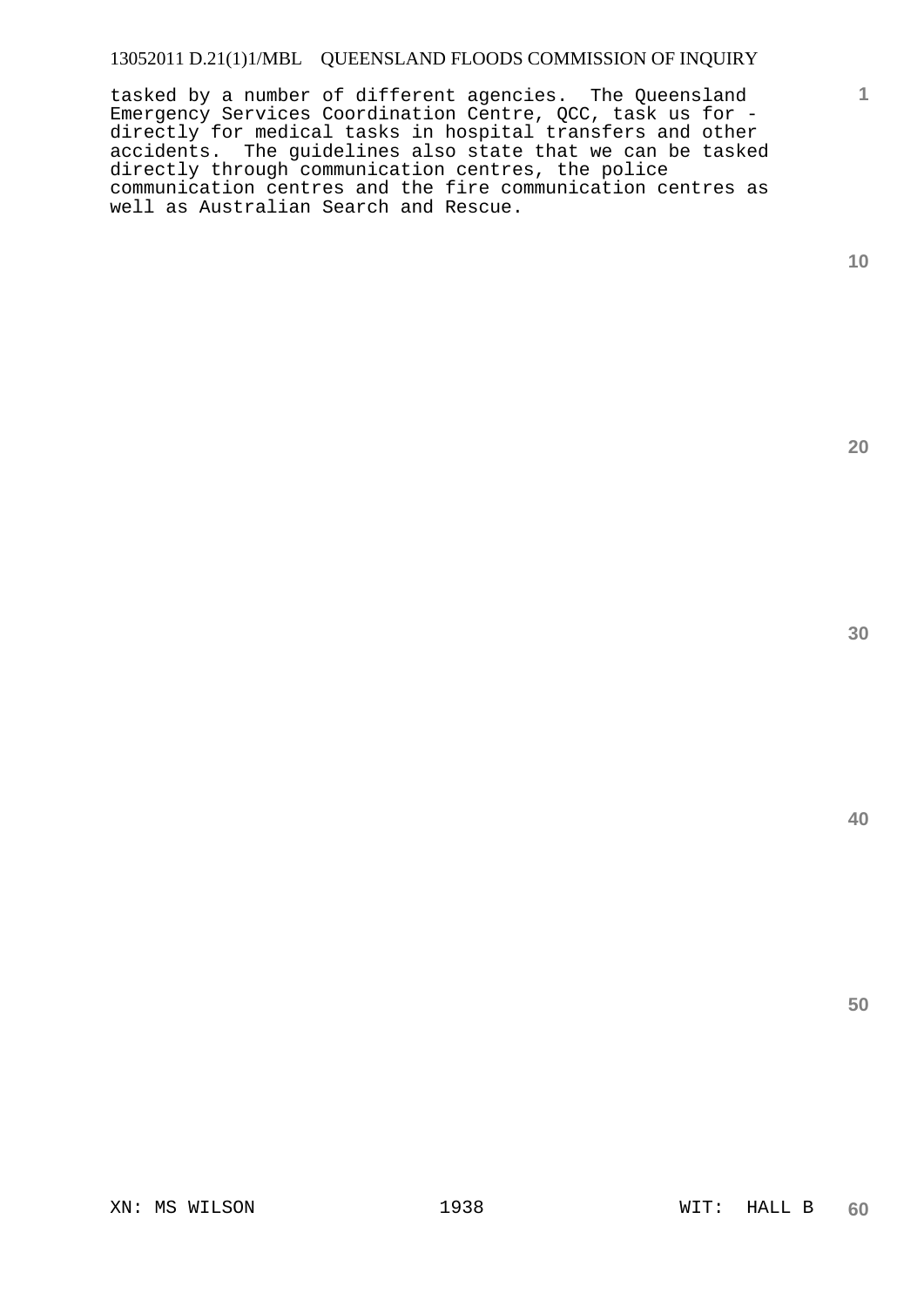If you were - sorry, continue?-- There is also a clause in there - a section in there that does talk about disaster management tasking. The current guideline, I believe, talks about being tasked directly by Disaster Co-Ordination Centres. The draft talks about being tasked through EMQ for those - via the disaster co-ordination-----

You attached these guidelines to your statement. Have you got your statement there in front of you?-- Yes, I do.

Those guidelines that you are referring to - you just talked about current guidelines. The document that is in front of you states that it is effective from the 6th of March 2006. Is that the document that you're referring to?-- Yes, it is.

Do you know whether there has been any update to this document?-- There is a draft - I believe that that document is still in draft. That has an effective date of 2010.

Okay?-- I have that document with me.

We've probably got that document as well and I'll show it to you?-- It's not the one that I have.

Okay. Perhaps I should see the one that you've got?-- It might just take me a few moments to get it.

**30**  That's all right. So, this is a Queensland Emergency Helicopter Network Tasking Guidelines that is effective 2010?-- I believe that - I'm not sure whether it is still in draft or whether that's effective at the moment.

And when did you get provided this document?-- I'm not sure.

Okay. Well, this year or last year?-- I'm not sure.

Not sure?-- Not sure.

Okay. Have you looked at this document and seen the obligations of the tasking agencies?-- Yes, I have.

And what is your understanding of the obligations of the tasking agencies?-- They remain reasonably the same as the 2006 document with the change that EMQ - in a disaster situation, EMQ will task us for disaster situations.

**50**  When you get tasked by EMQ or QPS, how does that work in to the tasking from QCC?-- Each of those agencies are able to task us independently, although I think the understanding that they are able to do that is not - I don't think they quite understand that as well as they should, but each of the communication centres is able to task the helicopter directly for urgent matters. If they ring us directly, we get them to ring the QCC to ensure that there's no conflicting medical tasking.

Okay. And then do you hear back from QCC that you are now

XN: MS WILSON 1939 WIT: HALL B **60** 

**40** 

**20** 

**1**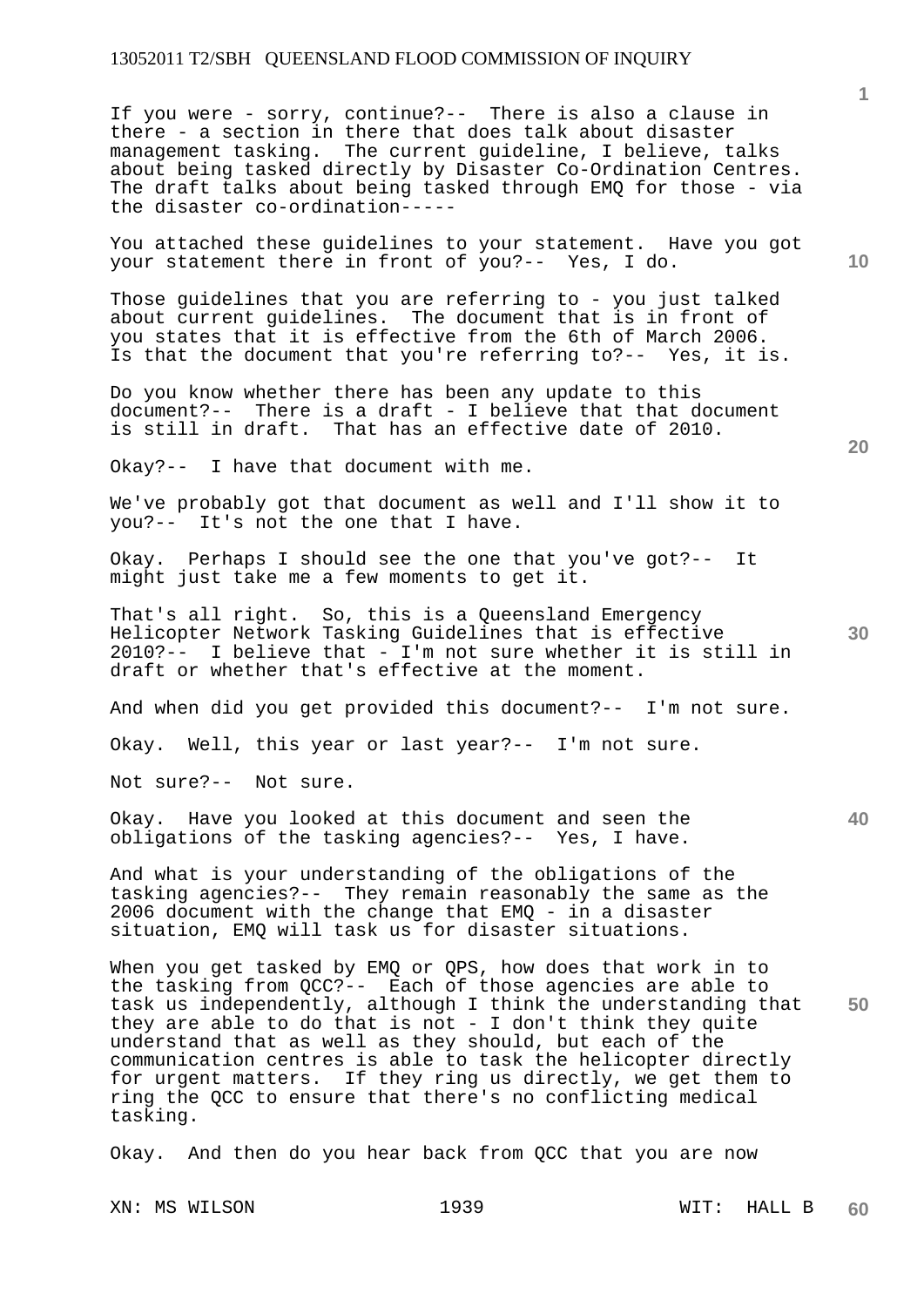allocated to that task that EMQ or QPS have assigned you?-- Correct.

So, does the - does the process work this way: EMQ or QPS may ring you and assign you a task, you advise them to ring QCC and then QCC will ring you back and then assign you the task that EMQ or QPS have contacted you about?-- If we get a call from QPS or QFRS with urgent tasking, we are able to respond to that tasking without the approval of the QCC, but we should advise them that we are going to do that. If they subsequently decide that we shouldn't do it, they have the right to stand us down from that task if they feel there is a higher priority task.

The point that I'm wanting just to ascertain is before you can do the task that has been assigned to you by QPS or EMQ, do you have to get the approval of QCC? Do they have to say, "Yes, that's okay, you can do that task."?-- The way the guidelines are written, no, we don't.

So unless you hear otherwise, you will do the task for EMQ or QPS?-- Correct.

Madam Commissioner, I will tender that document that Mr Hall has produced. We will make copies and provide it to the parties.

COMMISSIONER: Exhibit 361.

ADMITTED AND MARKED "EXHIBIT 361"

MS WILSON: On 10 January this year, were you working that day?-- Not on that day.

Are you aware of what helicopters were available to be tasked that day?-- I believe I have a good understanding of what helicopters were available.

Can you tell me that?-- There is a number of helicopters associated in this emergency helicopter network. There is an aircraft at the Gold Coast run by Careflight.

I'm sorry, Mr Hall, I should be more specific. Can you tell me about the number of helicopters available in your organisation that were available that day?-- There were three - there were at least two helicopters that were ready and crewed on a short notice that we normally crew, and then there was a third back-up aircraft that could have been manned, if asked.

Of those two helicopters that were available, were they assigned to any tasks that day?-- The Maroochydore helicopter was assigned two tasks on the afternoon of the 10th. I've detailed those two in my statement. Would you like me to talk

XN: MS WILSON 1940 WIT: HALL B

**10** 

**1**

**30** 

**20** 

**40**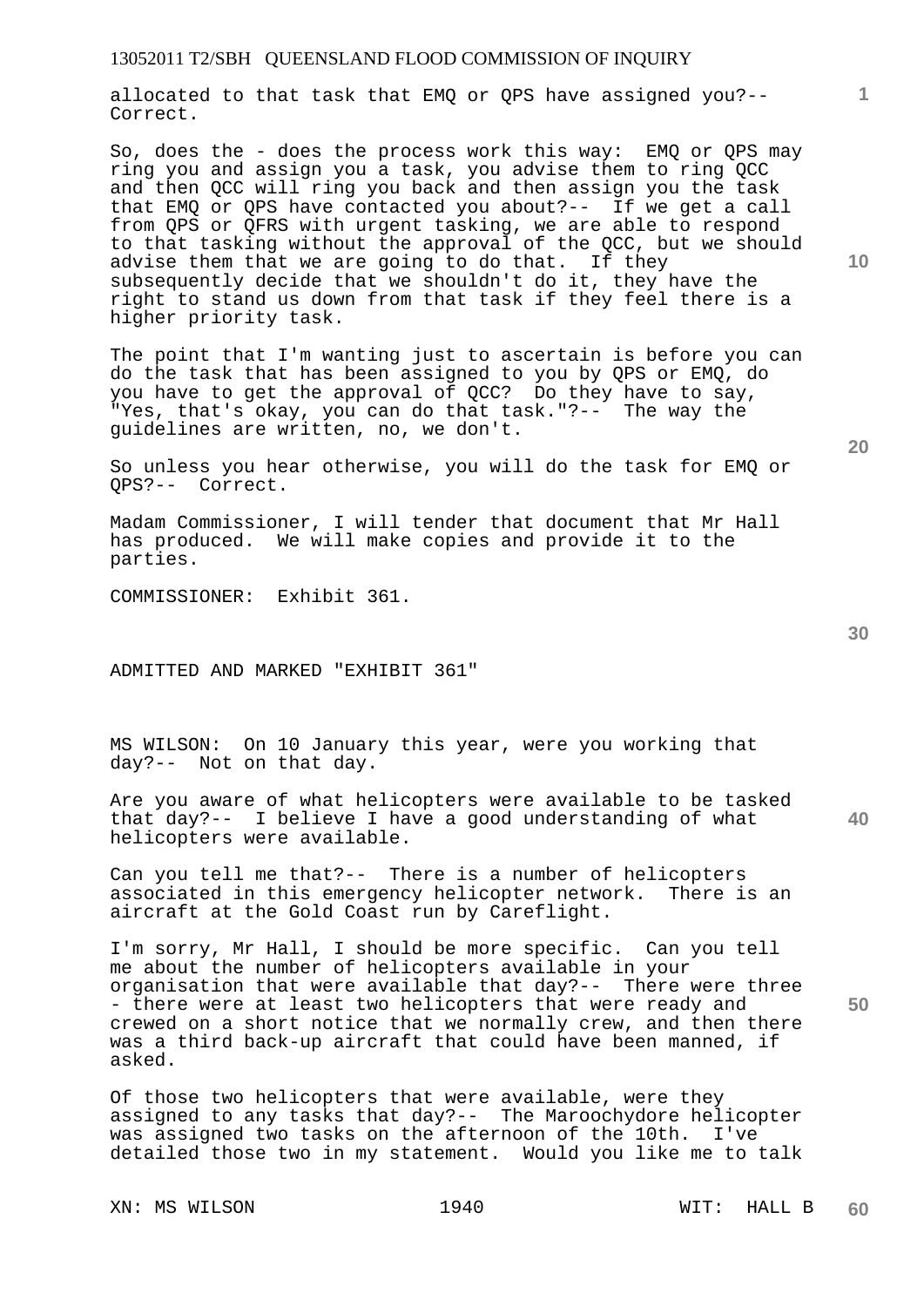about those?

No. And they were in the afternoon?-- They were in the afternoon, and they were around the Sunshine Coast area.

Okay. Are you aware whether there was any contact from the QCC or emergency agencies like QPS or EMQ to your organisation requesting helicopters?-- As far as I'm aware, there were no contact requesting our services in the Lockyer Valley or anywhere down in that area.

What would be the flight time from, say, Maroochydore to the Lockyer Valley?-- Between 30 to 40 minutes.

And are you aware of the weather conditions on that day?-- I am.

Could your helicopters have got to the Lockyer Valley considering those weather conditions?-- The QFRS actually tasked another civil helicopter from Maroochydore Airport that afternoon and that aircraft flew down to the Lockyer Valley. So, as far as I - as far as I could understand, we would have been able to make it down there as well.

If I can then take you to the next day, the 11th? You say in your statement that you informed QCC that you had three helicopters available?-- We did.

**30**  Why did you have three helicopters available?-- Well, we decided that we would man the back-up aircraft. Given what we had seen the previous day, we felt that there would be a need for extra helicopters, so we brought in some extra personnel to man the spare helicopter.

And how many of those helicopters were deployed on that day by QCC?-- The two helicopters based at Maroochydore were deployed later in the morning on Tuesday the 11th.

And how long were they on those tasks for?-- We did various tasks throughout that day. There was a couple of medical tasks that were conducted, and then the guys, by chance, contacted QPS in the Caloundra - sorry, the Caboolture area and realised that the QPS needed some support, so they started helping the QPS in the Caboolture area.

And for that to occur, how does that process occur when QPS contacts the helicopter directly to assist?-- We actually contacted them. There was no contact from the OPS directly There was no contact from the OPS directly to us. Just by chance, we got on to their radio and phoned them to ask whether they needed our help.

And what was their response?-- Their response was, "Yes, we have some people that need winching out of a situation.", and so we went and supported that, winched those people out of the situation at Caboolture.

And what was the interaction between your organisation and QCC about this task?-- Well, the QCC - we rang them up to say the

XN: MS WILSON 1941 NIT: HALL B

**10** 

**20** 

**40** 

**50**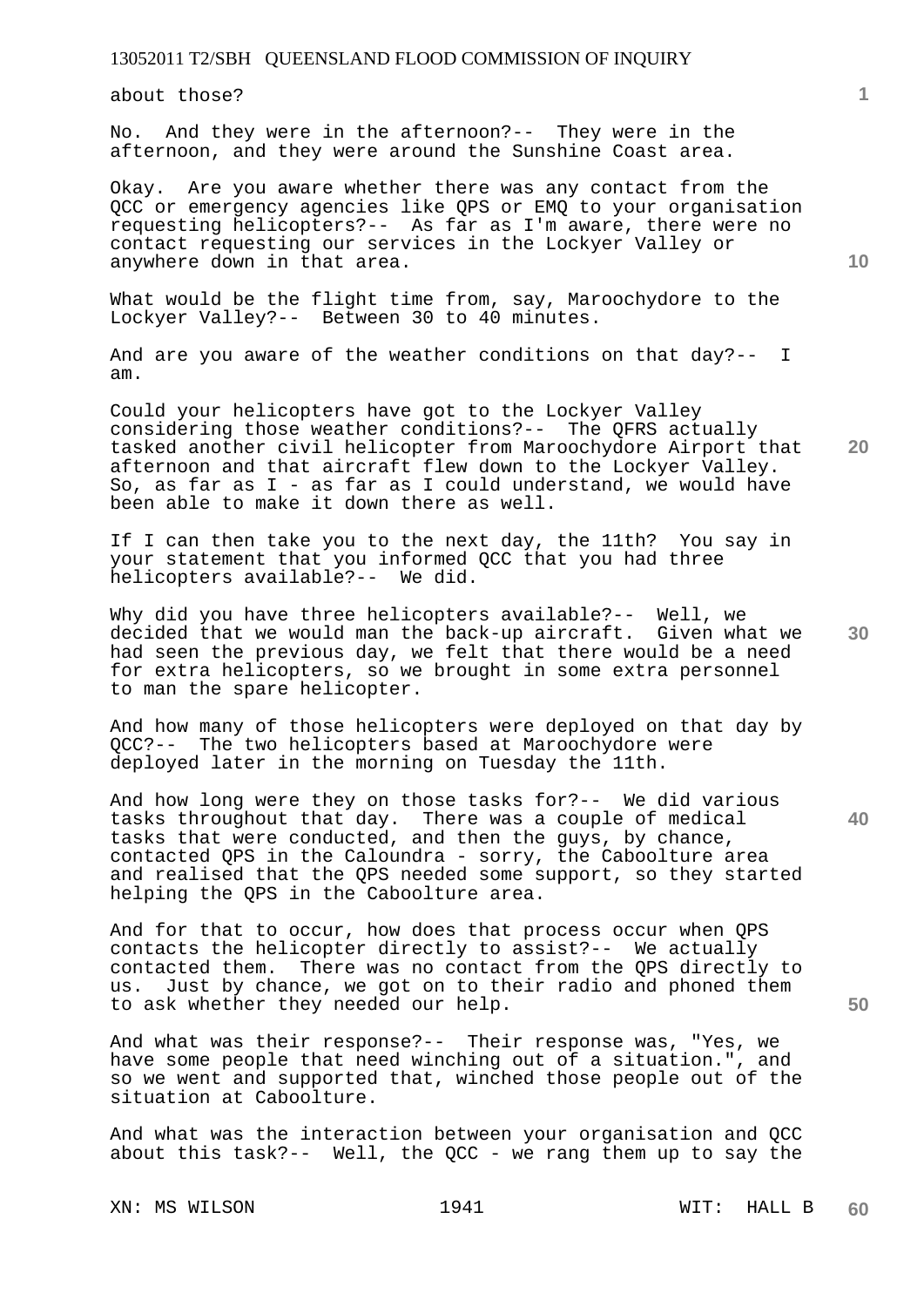QPS are asking for our assistance. They didn't want us to do it initially. I must just clarify, this is the other helicopter-----

Not yours?-- Not mine, but I was in the area. The QCC had asked them not to do it. They had asked them to go to another medical job at Proston. There were a few phone calls back and forth before the crew of that aircraft convinced the QCC that they should stay and assist the QPS.

On the 10th and 11th, your helicopters were doing work for the QCC?-- On what date, sorry?

On the 10th and the 11th, your helicopters were being deployed by QCC?-- Yes.

And that was to assist in medical transfers?-- Yes.

Or medical evacuations?-- Yes.

That is, your point there is that your organisation could have offered more support to the events that were occurring at the Lockyer Valley?-- I think it comes down to a priority of tasks, and I guess our organisation believes that some of the tasks we were doing - certainly on the afternoon of Monday the 10th, shouldn't have been prioritised over our helicopter being used in the Lockyer Valley.

And the tasking by the QCC, that is done by a doctor?-- Yes, it is.

Who is aware of medical - the medical situation?-- Correct. May not have been aware of what was happening in the Lockyer Valley.

Now, you've provided some recommendations in your statement and one of them is that, "An independent review of how emergency helicopters are tasked during normal operations to ensure efficient and effective support to all of the emergency services." Is that recommendation based on the experiences that occurred on the 10th and 11th of this year - of January this year?-- The recommendation's based not only on the experiences during the 10th and 11th, but also during operations prior to that and subsequent.

What are you seeking for the review to look at?-- We are seeking the review to look at the communication between the services in tasking - specifically in tasking the emergency services helicopter network. The implementation, I guess, of the guidelines - the guidelines may be right, but we may not have implemented them appropriately. So, that's placing appropriate experienced people in the right positions and then training those people to ensure that the guidelines are implemented appropriately. I also believe that the subject aviation subject matter expert input into some of the decisions is not there and affects some of the decisions that we - sometimes you have people who haven't operated on helicopters or been experienced in using helicopters making

XN: MS WILSON 1942 NIT: HALL B

**20** 

**40** 

**50** 

**10**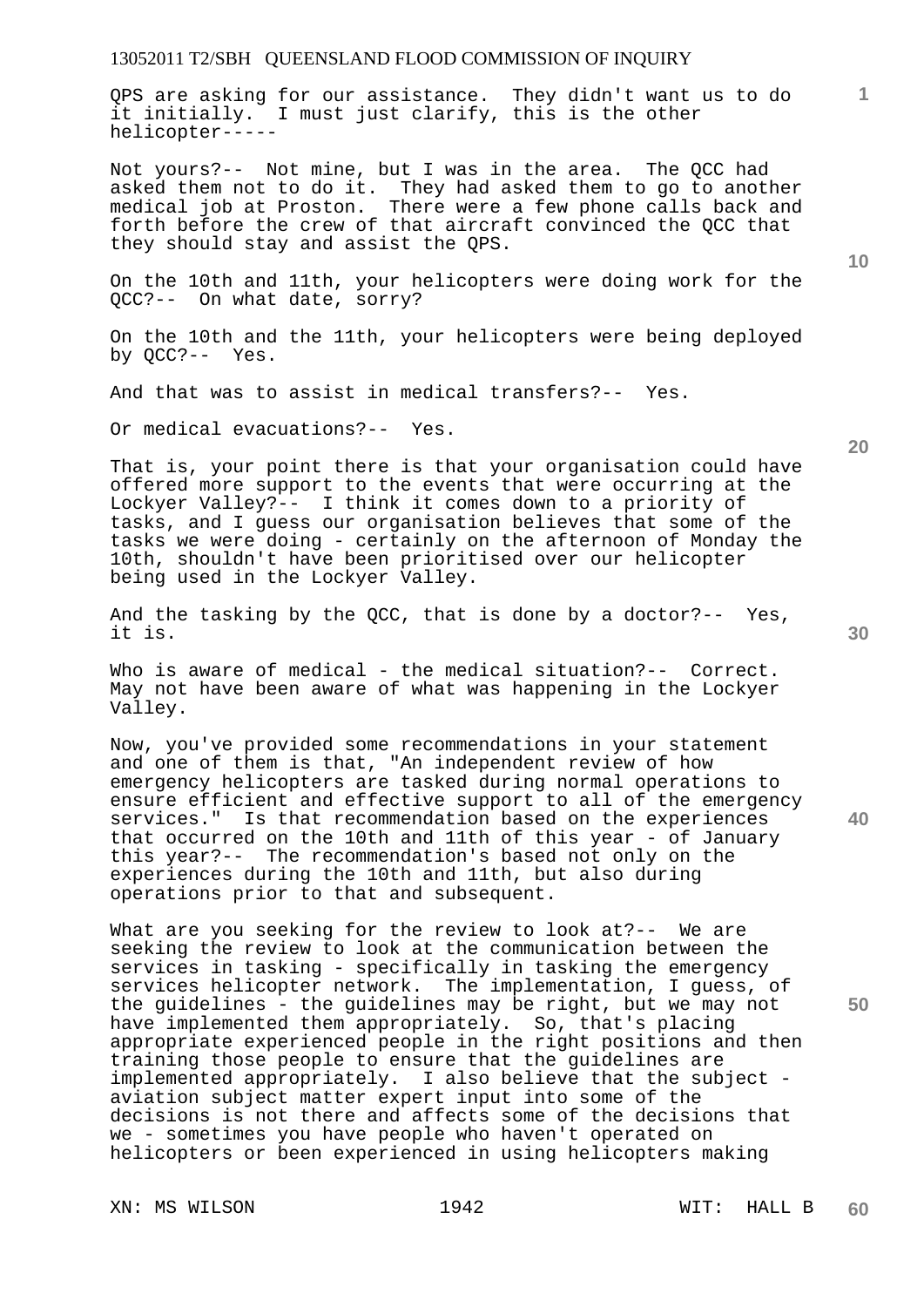the decisions without any subject matter expert input.

What you're ultimately seeking is a central tasking point in relation to the deployment of helicopters in emergencies?-- I think there is one now. The QCC act as that central tasking point, but it's just not being effective in the way it does that.

And how could it be more effective?-- By ensuring that the communication centres understand the process of mobilising a helicopter, who they've got to contact, how they've got to contact them, and ensuring that there is enough training and experience there to ensure that there is efficient and effective use of those helicopters.

Thank you, Mr Hall. I have no further questions.

COMMISSIONER: Mr Kelly, do you have anything?

MR KELLY: No questions.

MR PORTER: No questions.

COMMISSIONER: Is it Ms Jessop or have I got you mixed up with someone else.

MS BRIEN: Ms Brien.

COMMISSIONER: Brien. I'm sorry.

MS BRIEN: Thank you. No questions, thank you.

MR MacSPORRAN: I have nothing, thank you.

MS O'GORMAN: No questions, thank you.

COMMISSIONER: Do you wish the witness excused?

MS WILSON: Yes, Madam Commissioner.

COMMISSIONER: Thanks very much, Mr Hall. You're excused.

WITNESS EXCUSED

**50**  MS WILSON: I call Mark Delany.

XN: MS WILSON 1943 WIT: HALL B

**1**

**10** 

**20** 

**30**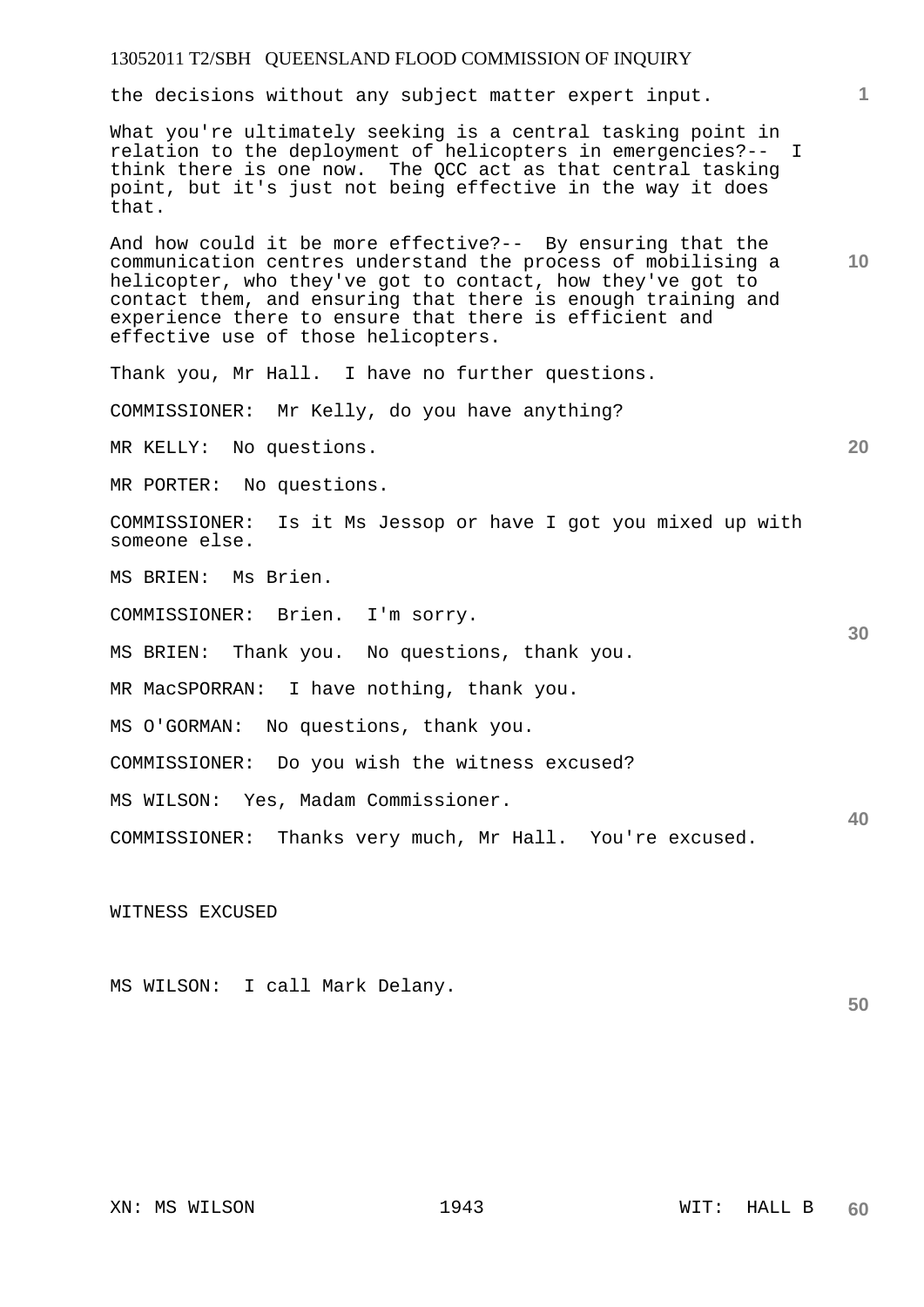MARK EBERT DELANY, SWORN AND EXAMINED:

MS WILSON: Can you tell this Commission of Inquiry your full name, please?-- Mark Ebert Delany.

And you're the general manager of EMQ Helicopter Rescue?-- Correct.

You provided the Queensland Flood Commission of Inquiry a statement?-- Correct.

Can you have a look at this document, please? Is this your statement?-- Yes, it is. There's a couple of minor technicalities that I would like to-----

Certainly?-- Is this the right time now?

It is the right time?-- On paragraph 6 I was asked specifically whether the Emergency Helicopter Network Tasking Guidelines were the current version. I'm aware that within the last 48 hours Queensland Health has released an updated version for discussion. So, technically, I'm not sure how you would want that to read - as part of this.

Have you seen that updated version?-- Briefly. We haven't had a chance to review and make comment on them yet.

Okay. We'll take that up later on?-- Okay. And just in paragraph 10 - sorry, a couple of colloquialisms there which I<br>should correct. The OCC, that's the incorrect acronym. It is should correct. The QCC, that's the incorrect acronym. actually the Queensland Emergency Medical Co-Ordination Centre.

Sorry, when you're referring to that,  $10(i)$  ?-- Yeah, correct.

**40**  And what needs to be amended?-- The QCC - it's actually the Queensland Emergency Medical Service Co-Ordination Centre, not the Clinical Co-Ordination Centre. It is just incorrect.

Okay?-- And then (iii), AusSAR is the colloquialism - sorry, that's what we refer to - in fact, the agency is AMSAR, which is the Australian Maritime Safety Authority, so technically, in (iii), it should refer to the Australian Maritime Safety Authority.

So, where you've have got AusSAR, it should be AMSAR?-- AusSAR is a section within AMSAR.

Anything else, Mr Delany? Madam Commissioner, I tender that statement.

COMMISSIONER: Exhibit 362.

**10** 

**1**

**30**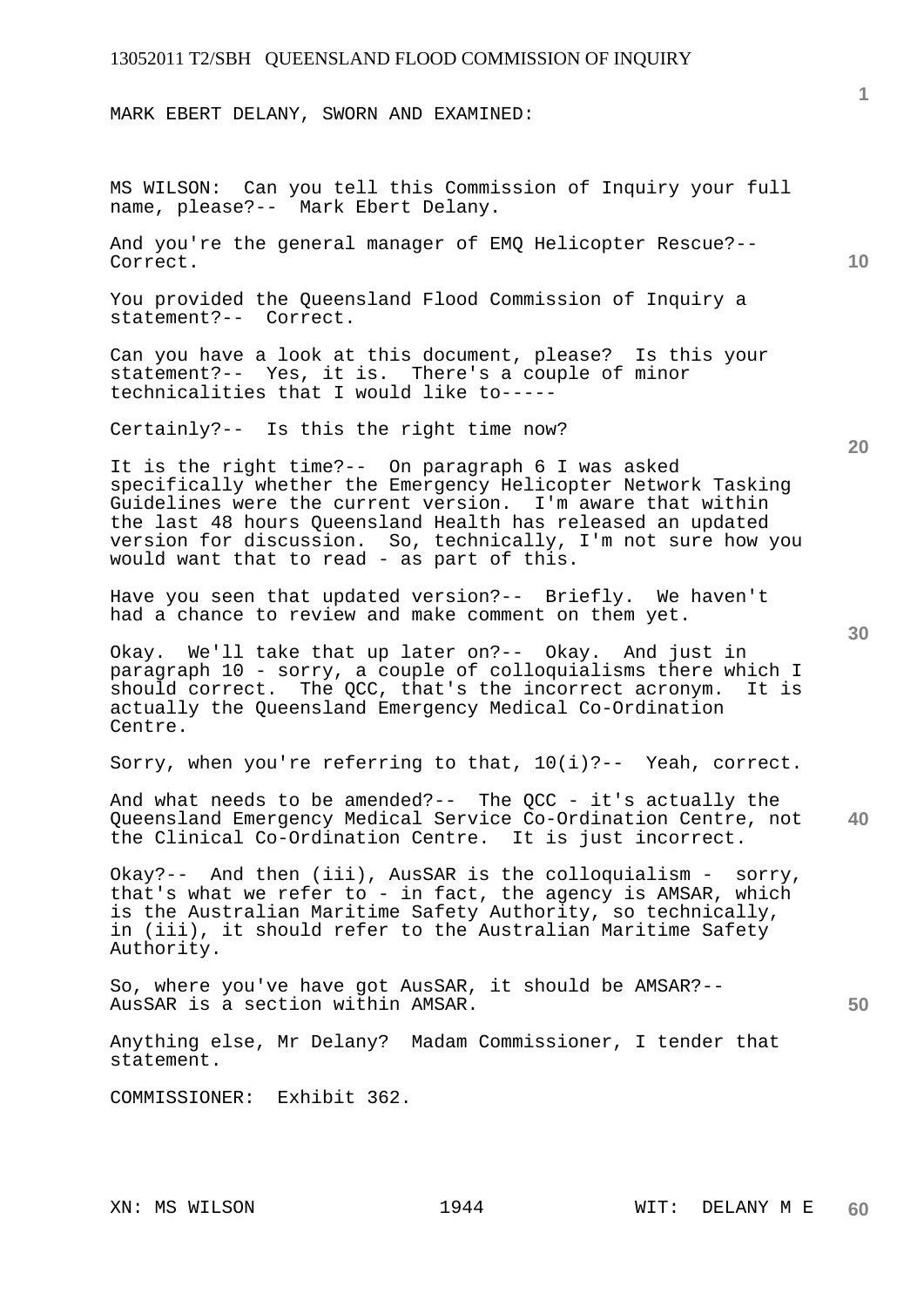ADMITTED AND MARKED "EXHIBIT 362"

MS WILSON: Now, EMQ Helicopter Rescue is, you say, simply a provider of services to various agencies?-- Correct.

Can you tell me how this works? So, EMQ has got some helicopters - five helicopters?-- Yes.

And how does that provide these helicopters - the helicopter services to other agencies?-- We are part of the emergency helicopter network that is administered by Queensland Health now. We are also tasked by QPS for search and rescue - other tasking - SERT tasking and so forth. We can be tasked by QFRS, also by AusSAR, AMSAR for offshore maritime or beacon searches for aircraft beacons and so forth.

We'll get to the - how that tasking occurs in a moment?-- Sure.

You say that in July 2010, the control and administration of the emergency helicopter network was transferred to Queensland Health?-- Correct.

Who previously had the control and administration of the emergency helicopter network?-- EMQ.

EMQ. So, EMQ did the tasking of all the helicopters?-- No, EMQ managed the network. The tasking was still done by QCC.

Okay. Do you know why this change occurred?-- Policy decisions.

So, what responsibilities have changed in relation to EMQ in relation to the network - emergency network system?-- We no longer manage the system.

And by "managing" the system, what does that mean?-- The there would be a user agreement set up with the community helicopter providers. The tasking guidelines, as I mentioned before - the latest version that is coming out, those issues are all now owned and managed by Queensland Health.

Whereas before you used to manage it, but the tasking occurred by Queensland Health?-- The tasking was through QCC, yeah, correct.

QCC. You have already referred to paragraph 6 and the guidelines, and you say that you have, in the last 48 hours-----?-- Yes, I was informed late on Wednesday evening that Queensland Health was releasing documents to the Commission, I believe.

Okay. And have you seen those draft tasking guidelines?-- Yesterday, yes.

Could you have a look at this document, please? Is that the

XN: MS WILSON 1945 WIT: DELANY M E **60** 

**1**

**20** 

**10** 

**40**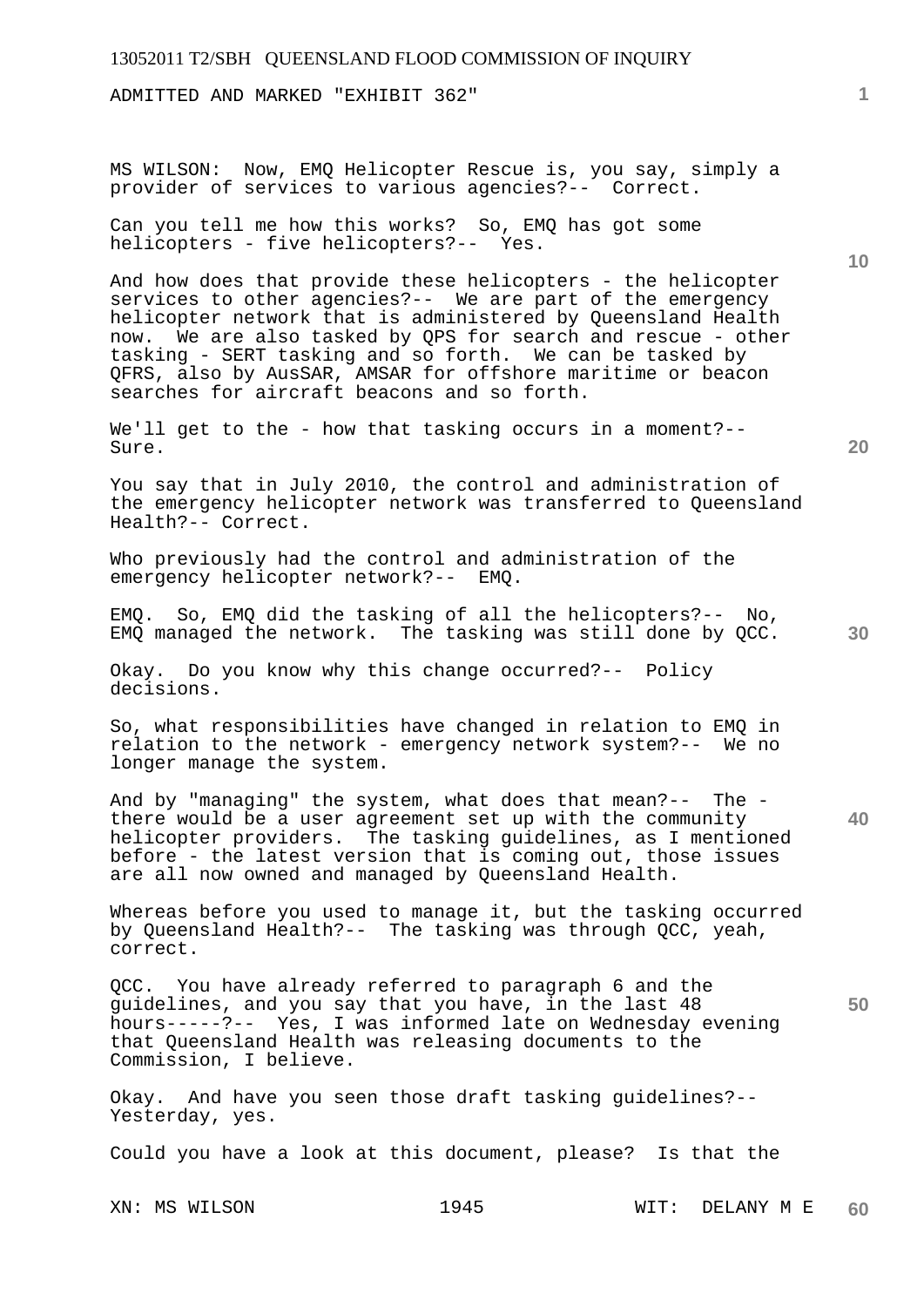document that you were shown?-- Yes, it appears to be. It says that it is effective 2011?-- Yes. Madam Commissioner, I tender that document. COMMISSIONER: Exhibit 363.

ADMITTED AND MARKED "EXHIBIT 363"

COMMISSIONER: Is this the draft version?

MS WILSON: This is the draft version. We still - Mr Hall produced a 2010 draft version and this is the 2011.

COMMISSIONER: Thank you.

MS WILSON: Have you had an opportunity to go through this document?-- Not in depth, no, and I've had no opportunity to discuss it with our chief pilot and other senior emergency crew within our company.

So, you can't assist us in what differences are between the 2006 document that you refer to in your statement and this new document that you have just seen recently?-- Not at this point, no. As I said, we haven't had a chance to be able to fully review them or discuss them.

And what are the protocols when you get a document like this in relation to the review and working with other agencies to achieve a finalised document?-- We will review it from an operational aspect. As I mentioned in my statement, essentially I look after operational management for the - for our helicopters. So, we will make input operationally as to how that - what these will impact, and if it addresses areas that we may or may - that may rise up in discussion within our own crews, we will then put those forward then as a submission back to Queensland Health, and it will be discussed in an appropriate form later on. If there's policy implications, that will be handled above my level.

How long does this process usually take?-- I don't know.

Haven't done it before?-- No.

Paragraph 10 describes the tasking agencies and the circumstances when helicopters can be tasked by these various agencies. Now, what is QCC's role in centralised tasking in relation to these tasking agencies that are outlined in paragraph 10?-- QCC has all of the helicopters available to QCC for tasking as part of the emergency helicopter network.

Can we just stop there. Do you know how many helicopters are available to QCC?-- Through the network, there's our machine,

**20** 

**30** 

**40** 

**1**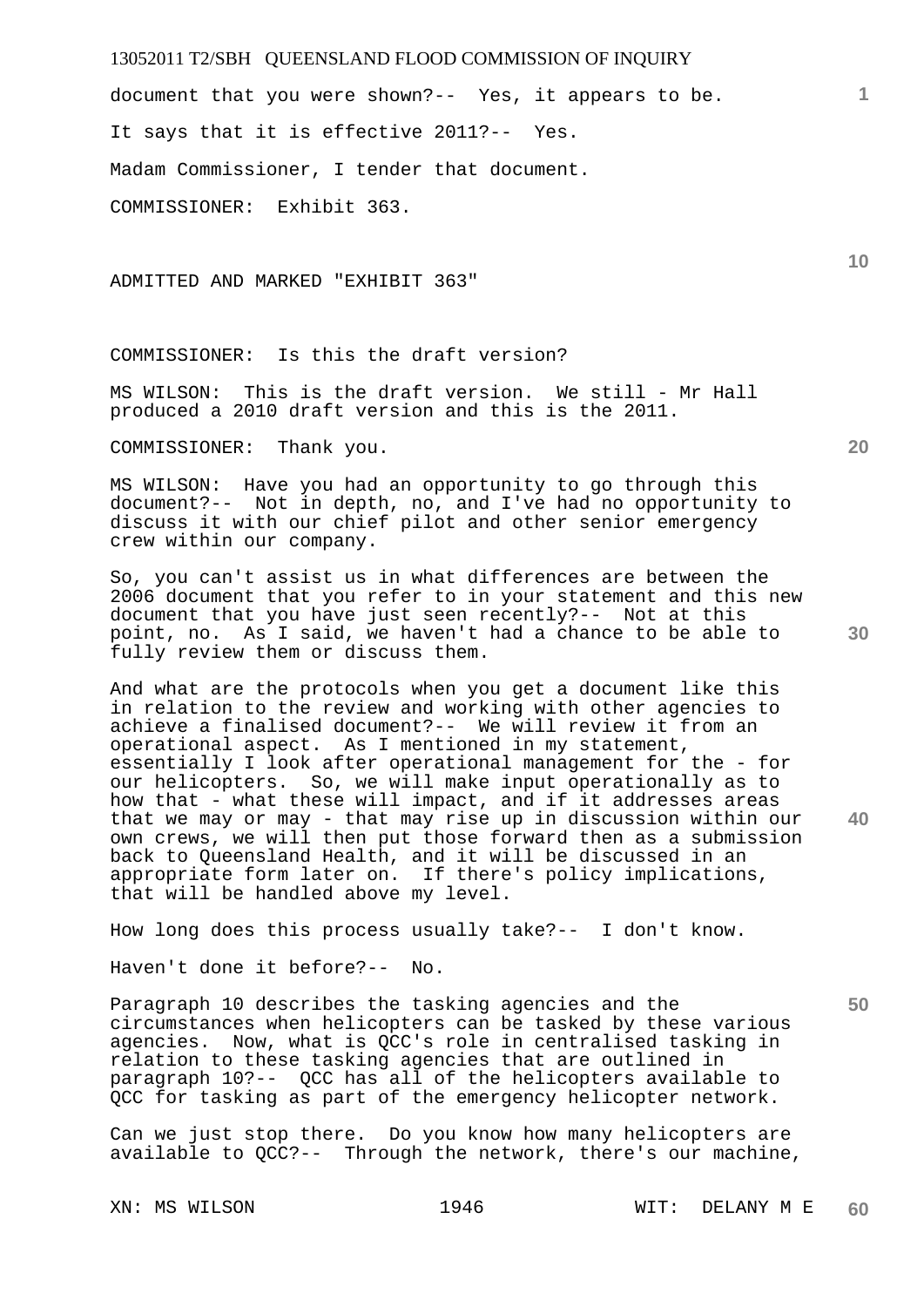Sunshine Coast, the Careflight machines, the Torres Strait machines, CQ's machines.

Can you give us a number?-- Off the top of my head, sorry, no, no. And it will depend on serviceability levels on the day as to how many are available to the network on any given day.

Okay, so there is-----?-- I don't manage that network. I'm just a provider to the network.

So - but there's a pool of helicopters available to QCC?-- Correct.

And continue from when I interrupted you?-- So, as I've referred to later in the statements, certainly we're supportive of us in a point-tasking type avenue, and there needs to be continuing policy and guidelines towards that, as I've made clear in my statement there. It would appear that, as I said, we haven't had a chance to thoroughly review this other document effective 2011, but we would hope that's a step in that direction.

Perhaps if we can work on the present situation as you know it?-- Sure.

QPS or QFRS could task an EMQ helicopter?-- Yes.

In what circumstances?-- Search and rescue. There may be for fire and rescue, there may have been a requirement for aerial observation and support. We do offshore - I mean, it's happening on a daily basis - we may be - two days ago we were offshore 30 miles off Townsville rescuing two guys out of the water, which is an AusSAR task. So, we can be tasked depending on the requirements at the time.

And you were tasked directly from these agencies?-- Yes.

And what is the role of the QCC to monitor these taskings that you have received from these agencies?-- As it stands at the moment, our crews will advise QCC, and, for example, there may be a medical support requirement with the task. For example, if there's a requirement to react to a boat offshore, that may come from the Maritime Police or AusSAR. If there's the possibility that there's someone injured on the boat, then our crew would talk with QCC and seek their advice as to who was the most appropriate person to go with the machine. It might be the doctor, it might be the paramedic.

**50**  I'm just interested to know - we talked about a pool of helicopters available. Does any one agency know where any one of these helicopters are at a given point in time?-- QCC does.

So, you would tell QCC, "We are doing this."?-- Yes.

And then they would know that that asset is not available?-- Correct. QCC should be informed, yes.

**10** 

**1**

**20** 

**30**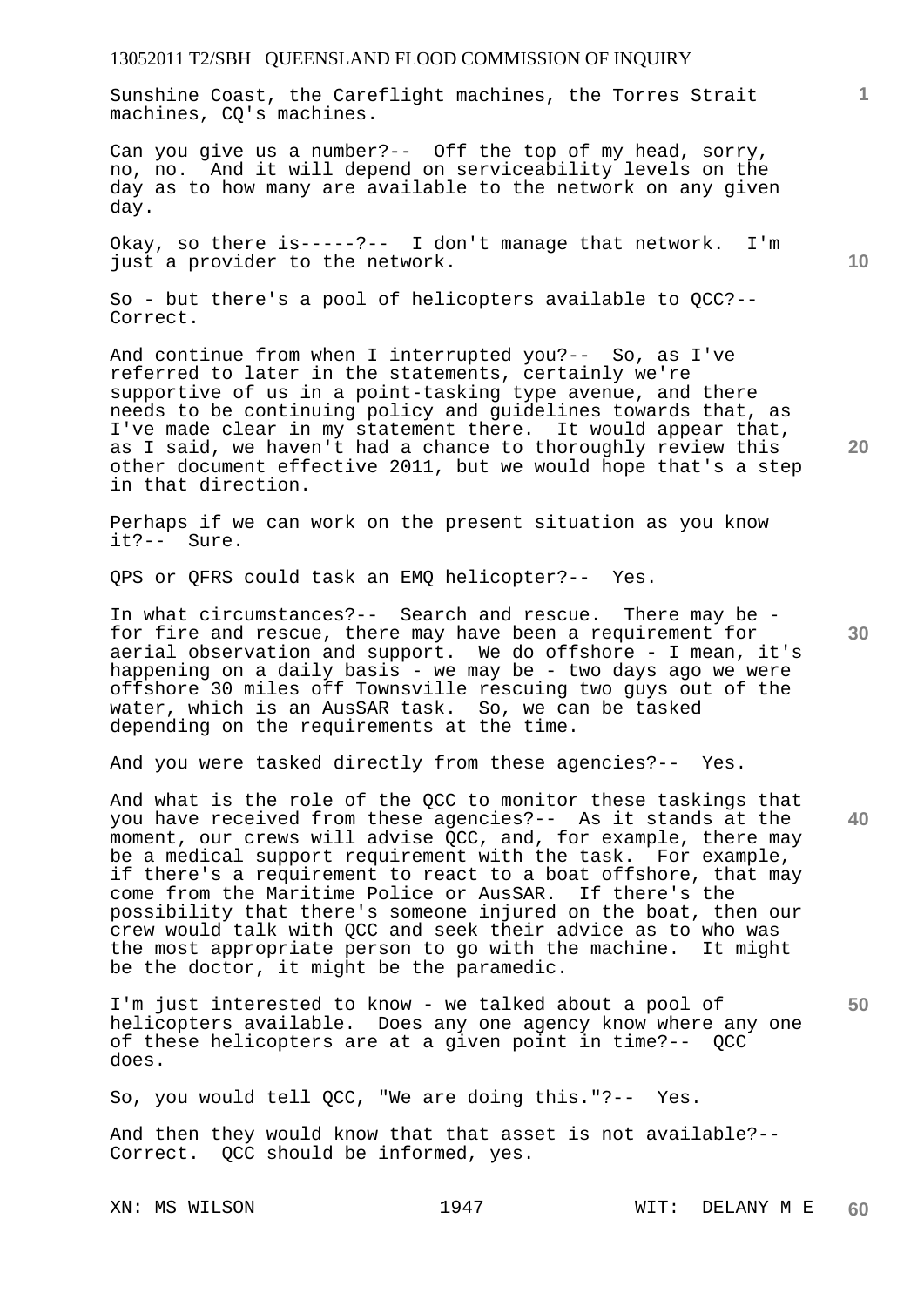In paragraph 15 - paragraph 15 refers to, "EMQ is responsible for tasking during a disaster event."?-- Yes. I mean, that's an overarching - I mean, talking through your DDCs or your local disaster management groups, they will be tasking us, so - for support to the disaster, if you like.

The QPS retain a responsibility for search and rescue tasking during a disaster event?-- Correct, if a SAR goes off, then QPS will be reacting quickly to get SAR support, and if they need us, then they will be grabbing us to go and do the rescue.

But with EMQ - you say EMQ has the responsibility for tasking during a disaster event. It still has to be referred up to QCC to get approval?-- They will liaise. It will depend on the situation at the time. For example, during the week of the 10th - January - and subsequent throughout that week, we had our two helicopters essentially during daylight hours allocated away from QCC to QPS through the major incident room for search - or search and rescue duties for the week.

So, at that point in time, two helicopters are taken out of the QCC pool?-- Correct.

So QCC will have no responsibility for tasking those helicopters for that period of time?-- Correct. However, if urgent tasking came through QCC for example, we do - we respond to primary - which are road accidents, for example which to us, you know - or to everyone are very high priority jobs as well. So, if during that time - for example, during the week, we were being tasked by QPS through the major incident room, if QCC had have needed us to respond to a life-threatening primary, they would have contacted QPS and negotiated us to go and do that job for them. So, the two agencies would talk to each other and then task us to go and do it.

Did you hear the evidence of Mr Hall who just gave evidence before you?-- No. No, I didn't, sorry.

You're supportive of the establishment of a single point tasking?-- Yes.

Isn't that what you've got now?-- No, no.

Why is that?-- At the moment, there will be discussion - or there may be a discussion between - as given evidence previously by one of our pilots, on the morning of the 11th-----

**10** 

**1**

**20** 

**30** 

**40**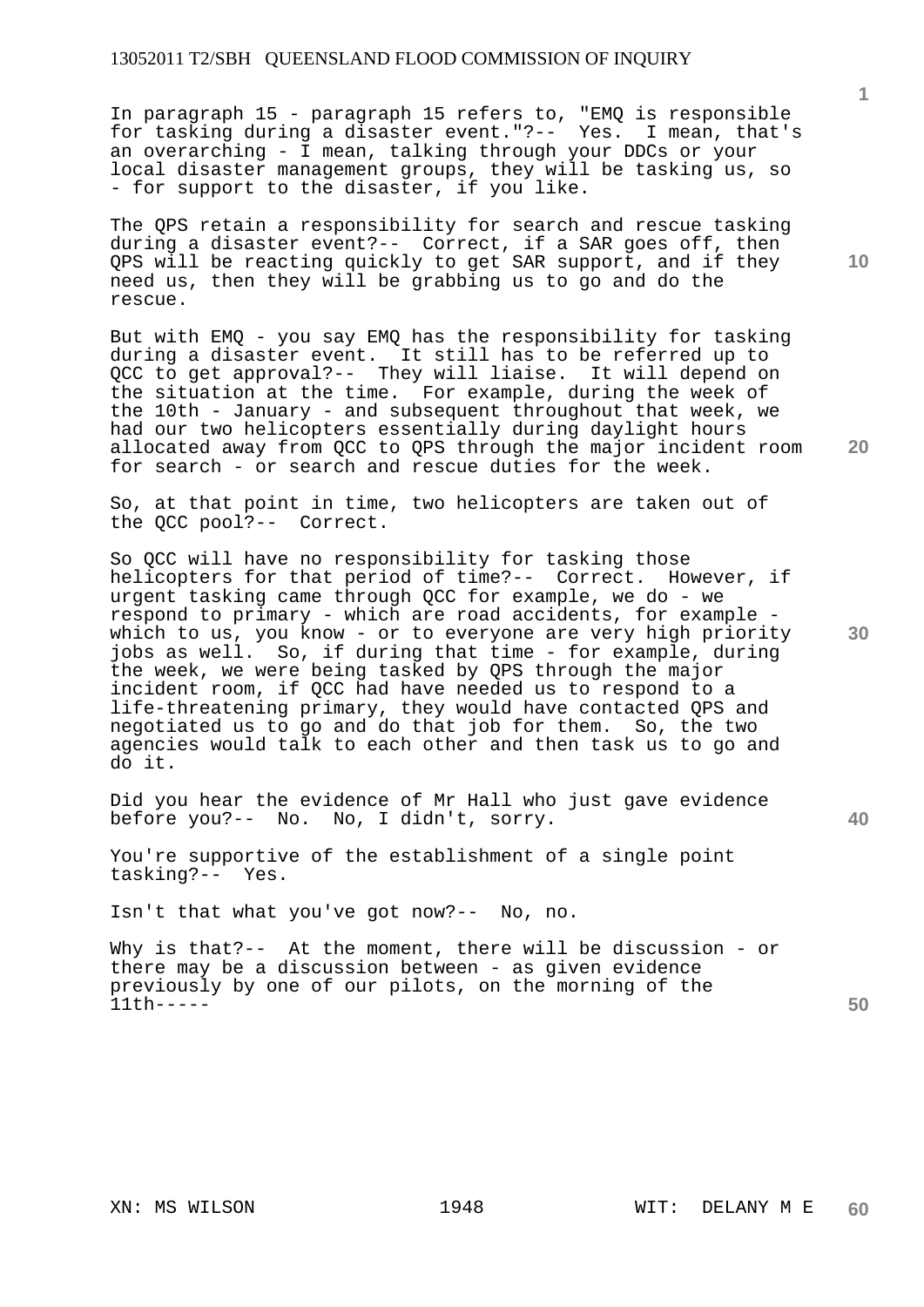That's Mr Mark Kempton?-- Yes, by Kempo - sorry, Mark, yes, correct. Where, essentially, our crews that are involved in the debate or the discussion, we are supportive to move that discussion away from - from - from our crews. And keep it at an agency level so that we are simply doing our job. It's  $a - - - - -$ 

COMMISSIONER: Presently if there are competing priorities, who has the last say?-- It may get elevated, Madam Commissioner, but it's a grey area.

Elevated to where? What do you mean?-- For example, during the - during the flood season, if there was debate, it would get elevated. I would speak with one of our state directors or, sorry, the state director for retrievals to say, "Hey, we've got these to situations going on", and normally there would be an obvious avenue to take. However, it is a grey area which is why we're supportive of cleaning it up via a singing point tasking.

Just help me with this. The state director for retrievals, is that a person in EMQ?-- No, no. No, Queensland Health, yes.

Queensland Health?-- Yes.

So Queensland Health prevail, effectively, do they?-- Predominantly, yes.

Predominantly. I'm still not really clear how the final decision is made? If it goes up the chain, where does it stop? What's the ultimate call, who makes it?-- It would be at that level the state - the state director from Queensland Health. So I mean - and up to my level on - within our company, if you like, within EMQ Helicopters it would come up to my level.

If it has to go to the State Director Retrievals, how time consuming is that?-- It's a phone call.

So you have this sort argy-bargy between the two agencies and then it goes to him or her?-- Correct. That's how it's been working, yes.

Does that happen much, that you have to go to the state level?-- Look, it's not - it's not that common and I think - I think it's a valid point to make that through, without a doubt, an extraordinary summer period with hundreds or thousands of jobs that were done, there was only - there was certainly, there were a couple of occasions where things could have been done better and that's come up in previous evidence and I've been asked to comment on it. And that's one area we've said, yes, we would like to see from an operational prospective sorted out so that there isn't any of that doubt surrounding our crews if you like, that it is handled between the agencies.

Thanks.

**10** 

**1**

**20** 

**30**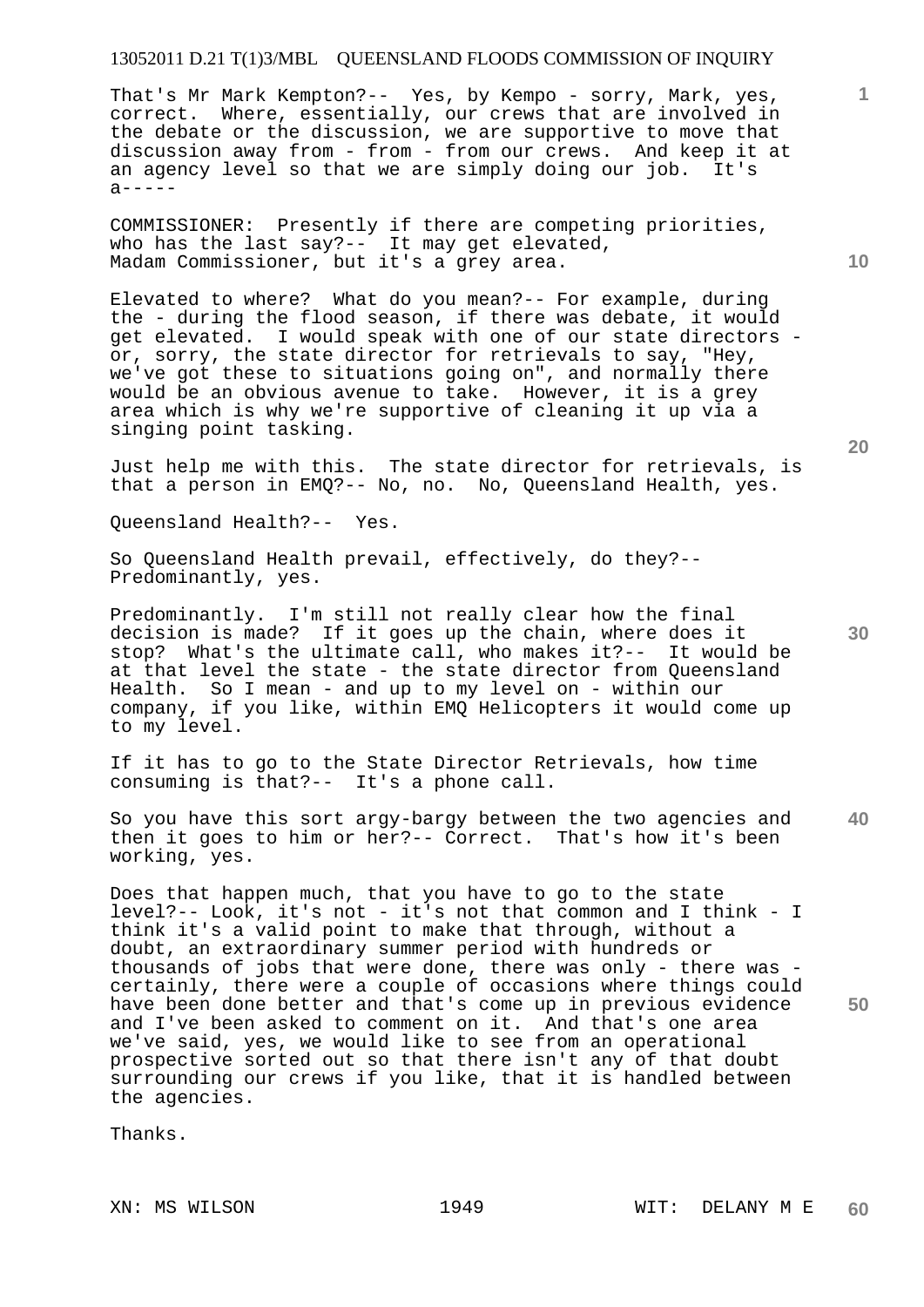MS WILSON: You say that you're supportive of single point tasking. Which agency should have the responsibility for that single point tasking, do you see?-- Look, once again, that's a policy decision but as long as the agency has the right people and the capabilities to make those decisions, we we're supportive of it.

**10**  Well, from your experience and observations which agency do you see should have responsibility for being the single point - to have the responsibility of single point tasking?-- It's-----

COMMISSIONER: You can just express an opinion. It is not as if anybody is going to hold you to it?-- Sure, sure. As I said in here, following - if the policy is right and the resourcing is correct so the right people are doing it, yeah, we would be supportive of QCCC - of Health having that but, once again, that's a policy decision.

Are the people right on the present state of the agencies as you know it? Do they have the better output to do it?-- That's quite a leading question, Madam Commissioner. There's - there's a lot of policy discussions and that. Once again, that's above my level.

MS WILSON: I have nothing further, Madam Commissioner.

MR KELLY: No questions.

COMMISSIONER: Mr Dunning?

MR DUNNING: No questions.

MR PORTER: No questions.

COMMISSIONER: Ms Brien?

MS BRIEN: No questions, thank you.

COMMISSIONER: Mr MacSporran.

MR MacSPORRAN: Mr Delany, just a couple of things. The use of helicopters in performing rescues in swift water situations is an extremely dangerous operation, is it not?-- I wouldn't use the word "dangerous" because we don't do dangerous things with our helicopters. I would use the word that it's a very challenging task. In aviation management, what we do for challenging tasks like that, we put in place procedures, training and mitigating factors. If it was dangerous, we wouldn't do it. It's challenging. But it's within our - you know, we're happy with the risks. There is risk in a lot of the stuff we do. We mitigate that risk and manage that risk. I should clarify as well, swift rescuers, that's QFRS, the swiftys, that's their job and they're doing a very, very good job of it. Our job typically, as a bus driver, we would deliver the swiftys to the job and they would to the job.

XN: MR MacSPORRAN 1950 WIT: DELANY M E

**30** 

**20** 

**1**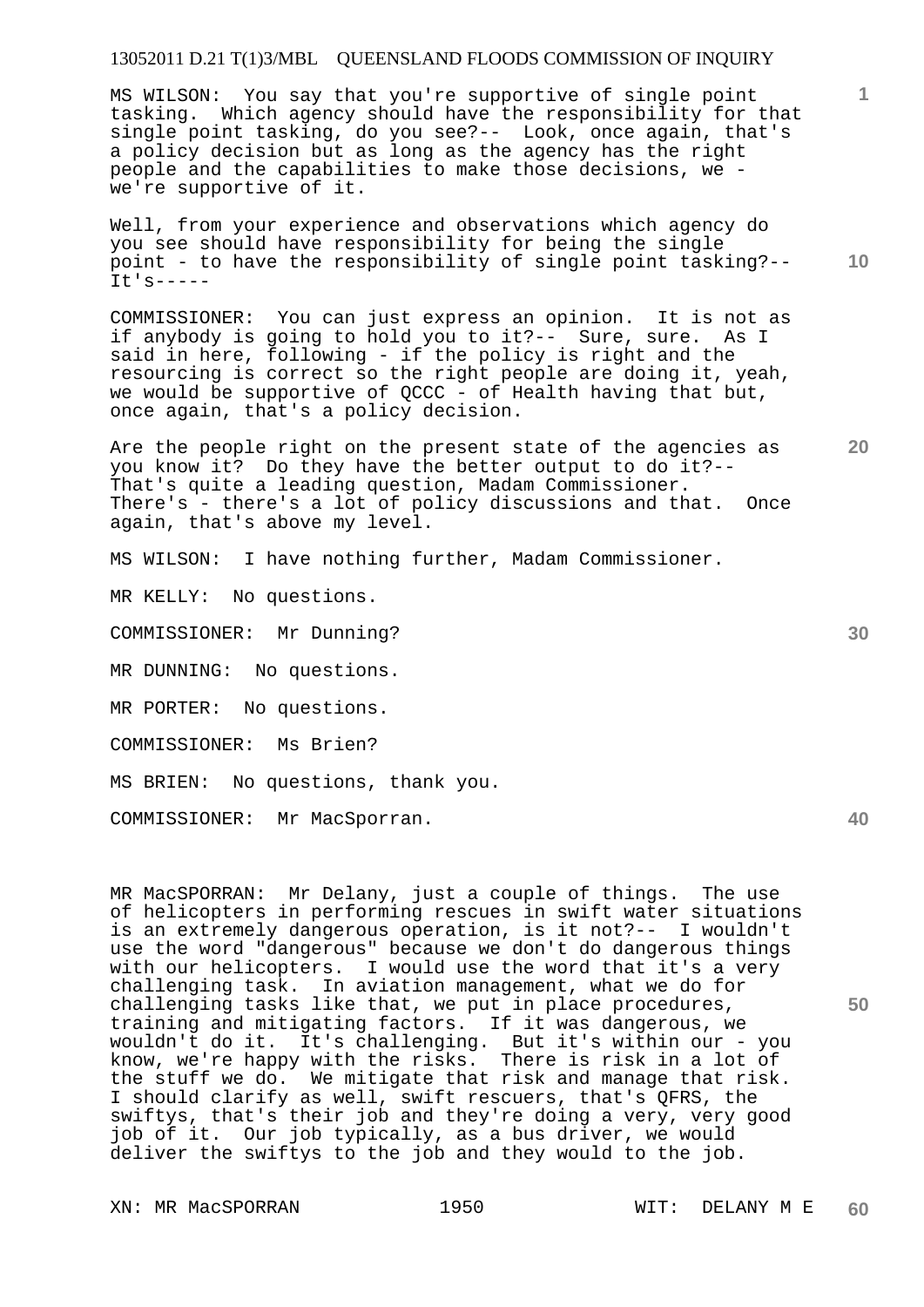What needs to be realised is the events of this previous summer, some of the swift water environments that our crews were operating in was because the swift water was five miles wide.

Yes?-- So there is no chance for the swiftys to setup and do what they would traditionally do in a swollen creek. So - so the extreme nature of some of the events is the reasons why we were involved in certain circumstances. But swift water rescue is Queensland Fire and Rescue swiftys' job and they do it very well.

Yes. In my enthusiasm earlier in the week I was cross-examining a firefighter and I suggested to him that there was a helicopter lost off Townsville during a challenging operation. Is it correct to say that the helicopter wasn't lost but it was in an extremely challenging situation?-- Yes, there certainly wasn't a helicopter lost at all. So, yeah, I noticed that. I made a couple of calls to make sure we hadn't and I can assure you that that hasn't happened.

You don't need a replacement helicopter for that vehicle anyway. That's still intact, that vehicle?-- Correct.

That asset?-- Correct.

Commissioner, just for completeness, I should indicate that appears at page 1660 when Mr Dixon was being questioned. So that should be noted that's incorrect.

COMMISSIONER: Thanks, Mr MacSporran.

MS O'GORMAN: No questions.

COMMISSIONER: Ms O'Gorman? Ms Wilson?

MS WILSON: I have no re-examination. May Mr Delany be excused.

COMMISSIONER: Thanks, Mr Delany, you're excused.

WITNESS EXCUSED

MS WILSON: I call Anthony Muyt.

**10** 

**1**

**20** 

**30** 

**40**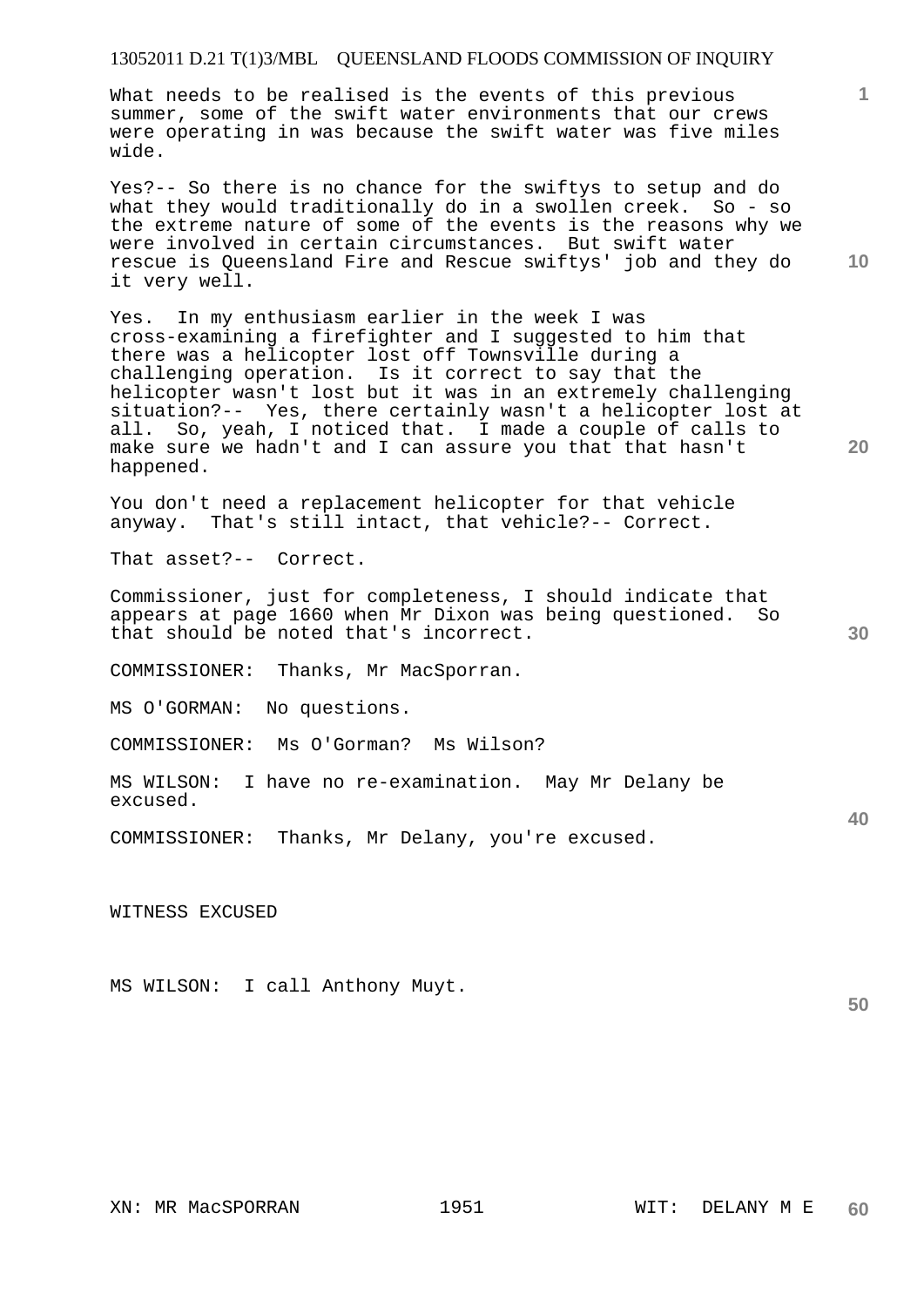ANTHONY PETER MUYT, ON AFFIRMATION, EXAMINED:

MS WILSON: Can you tell this Commission of Inquiry your full name?-- My full name is Anthony Peter Muyt.

You currently work for the Department of Environment and Resource Management?-- That's correct.

And you're a marine park ranger?-- That's correct.

You made a statement for the Queensland Flood Commission of Inquiry?-- That's correct.

Can I show you this statement, please. Is this your statement?-- Yes, it is.

Madam Commissioner, I tender that document.

COMMISSIONER: Exhibit 364.

ADMITTED AND MARKED "EXHIBIT 364"

MS WILSON: Now, can you tell us the duties of a marine park ranger?-- The duties of a marine park ranger are varied depending on - on what your classification is. My classification is a 005 marine park ranger. My duties are mixed, in relation to I have also got-----

COMMISSIONER: Mr Muyt, I am going to have to slow you down?-- Sorry. Sorry.

**40**  Your duties are also mixed I think you said?-- Yes. Yes, Madam Commissioner. My duties are mixed. My role itself, I also manage several projects. General marine park, so looking at probably a 50/50 time share in relation to 50 per cent out in the field-----

MS WILSON: If you can just slow down because every word that you are taking is being recorded?-- Okay. Sorry. 50 per cent of the time I'm out in the field doing general marine park duties in relation to education, compliance and monitoring. The other 50 per cent I would say would be with project management, dealing with several projects that I - I manage.

Now, the point that you raise in your statement is that the Department of Environment and Resource Management has skills that might have direct application to situations of emergency management?-- That's correct.

And within your own region, which is the Moreton Bay region, the Department of Environment and Resource Management has much equipment, vessels, vehicles and so on, which could have been

**1**

**10** 

**20**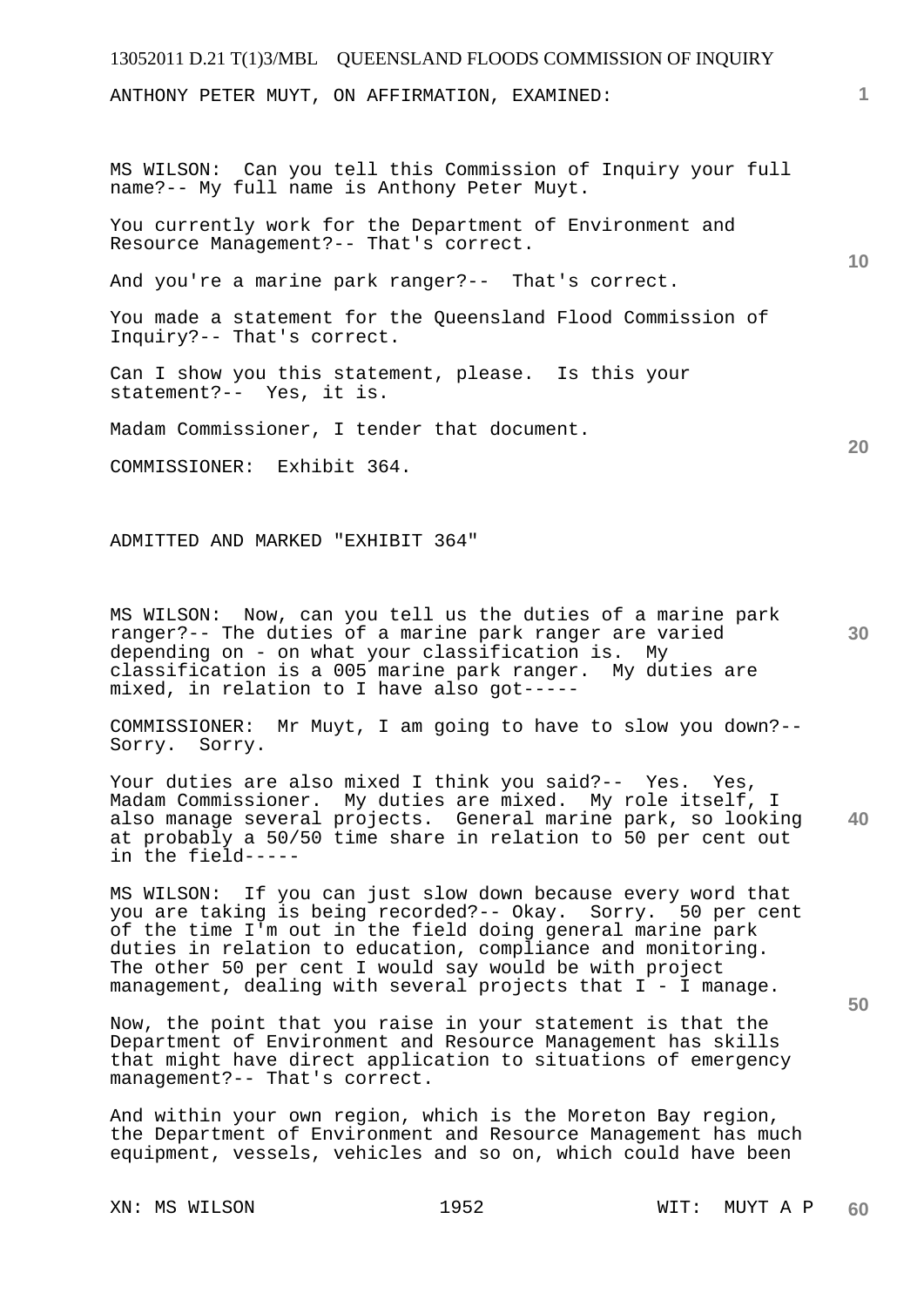of assistance during the floods?-- That's correct.

In your statement you express concerns that staff and resources were not deployed to assist with such tasks?-- That's correct.

At paragraph 7 of your statement, that paragraph refers to you contacting the coastguard and the water police?-- That's correct.

The response, though, from your manager was that you were not trained for such situations and your manager's view was that safety of staff was a priority?-- That's correct.

There are tasks, though, that you believe that you and others could have performed during the flooding events?-- That's correct.

Like sandbagging and assisting in evacuations that do not necessarily raise safety concerns?-- That's - that's correct. And even with vessels, I believe there's things we could have assisted with.

And looking forward, your concerns, you say, could be addressed if the park rangers could get further training with EMQ?-- If - if I may elaborate?

Mmm?-- I don't believe there's a lot of training. That's already with - with emergency services that has already been undertaken in relation to clearing debris and that's probably from being on the water in a flood event situation. I have it on good authority that is the case. It is just they're expected to get out there and do it. I believe if there is - if there is further training we can do, that would be fantastic but I'm not sure what capacity that might be in relation to, potentially, search and rescue. But in somewhere like the Brisbane River, search and resource is, I mean, ultimately coordinated by the police and search and rescue in an environment such as the Brisbane River is not particularly wide and we could have been designated to an area to assist with something like that. So it could have also been on the ground learning. But as far as what training is available, that would have to be to - to other agencies such as EMQ to to elaborate on. But from my knowledge, there is not any training to deal with a flood situation in the Brisbane River for emergency services. As in - as in specific flood training, operating vessels.

Would you be envisaging that if there are any future flood events, that you and your vessel could operate in the Brisbane River clearing debris?-- Yes, potentially, but not necessarily with our vessels. It could also be that we - we assist being crew on other vessels, whether it be police, whatever it might be, so that we can help with the fatigue issues and things like that. We have a lot of experienced crew - a lot of experienced skippers, from masters 4, masters 5 and coxswains, they're commercially qualified skippers, ship masters, and we could assist at the very at least as crew.

**20** 

**10** 

**1**

**40**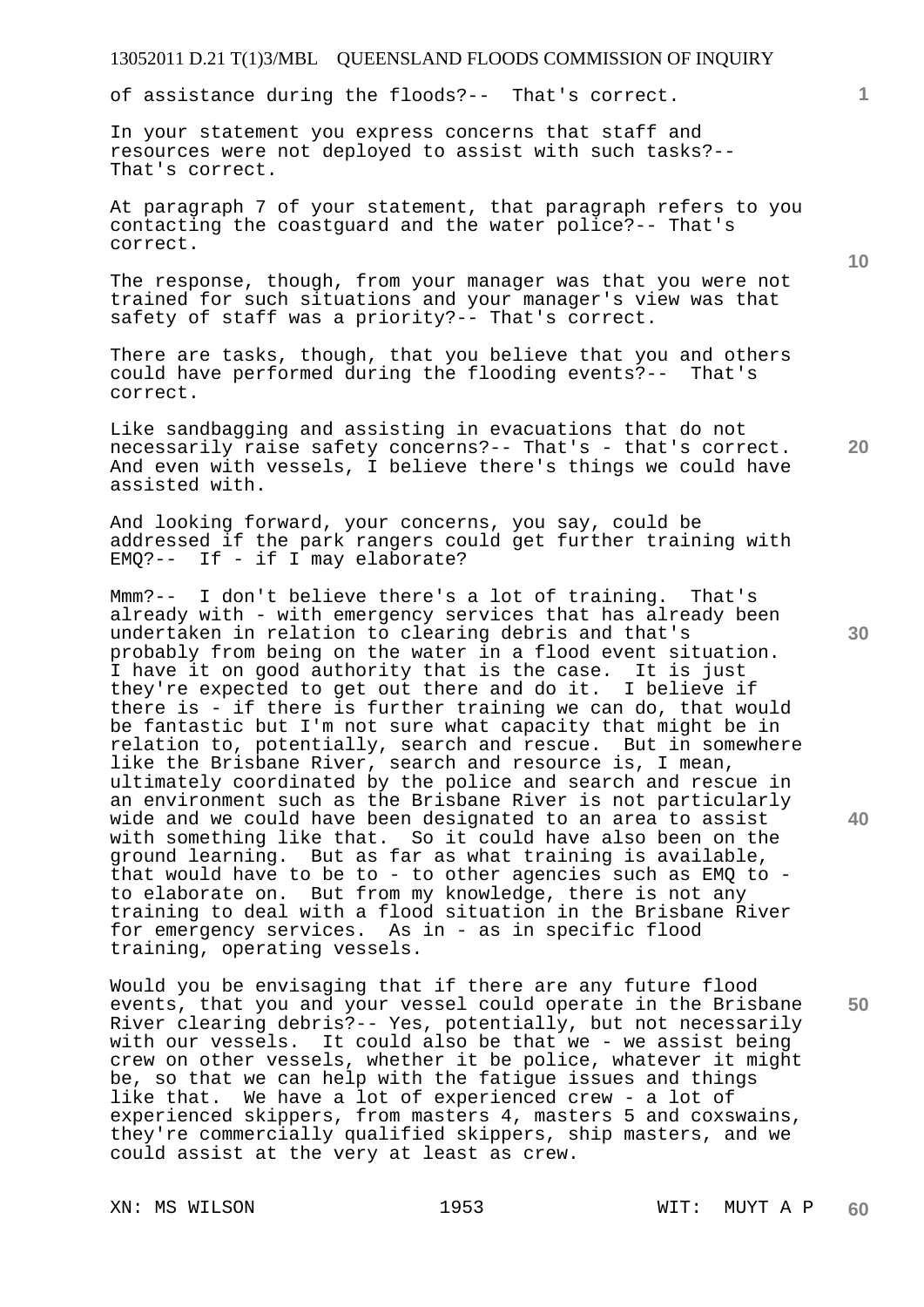I have no further questions. MR KELLY: No questions, Madam Commissioner. COMMISSIONER: Mr Porter? MR PORTER: No questions. COMMISSIONER: Ms Brien? MS BRIEN: No questions, thank you. COMMISSIONER: Mr MacSporran.

**20**  MR MacSPORRAN: Thank you, Commissioner. Mr Muyt, you're essentially disappointed that the resources you understood were available weren't used in a more productive way?-- Yeah, productive - yeah, you say disappointed, yes.

But in expressing that view you do acknowledge, don't you, appropriately, that you're not fully aware, nor could you be, of discussions at management level, communications at management level about the use of those resources?-- That's correct.

And you understand there is a framework in place that has to be adhered to when a disaster of this kind unfolds?-- I to - to an extent, yes, but I think with a disaster of this extent and magnitude, that incident - that - that process was stretched and staggered - what could I say, stretched and fragmented. And from talking to other - other people involved with the clean-up - sorry, involved with the actual response in other emergency services, a lot of command on the ground was taking the initiative and calling people, seeing whether they were used and that side of things. So I believe, yes, there is a process but often that process can get in the way and it is a time frame, which, you know, time is critical in these sort of scenarios.

Yes?-- And I believe that, yeah, more initiative should be taken in relation to management saying, "Well, okay, command and communications is broken at this stage", which was the stage.

Yes?-- The regional manager at the time did have difficulty speaking with upper management, and I know for a fact there were people on the ground that required assistance and we weren't doing anything.

Yes. When you say "we weren't doing anything", it wasn't through a deliberate decision to not assist. It was just that you - as you perceived it in your area, there was a lack of timely deployment of available resources?-- Yes, but from from discussions with - well, not discussions but communications such as e-mails with the regional manager at

XN: MR MacSPORRAN 1954 WIT: MUYT A P

**10** 

**1**

**40**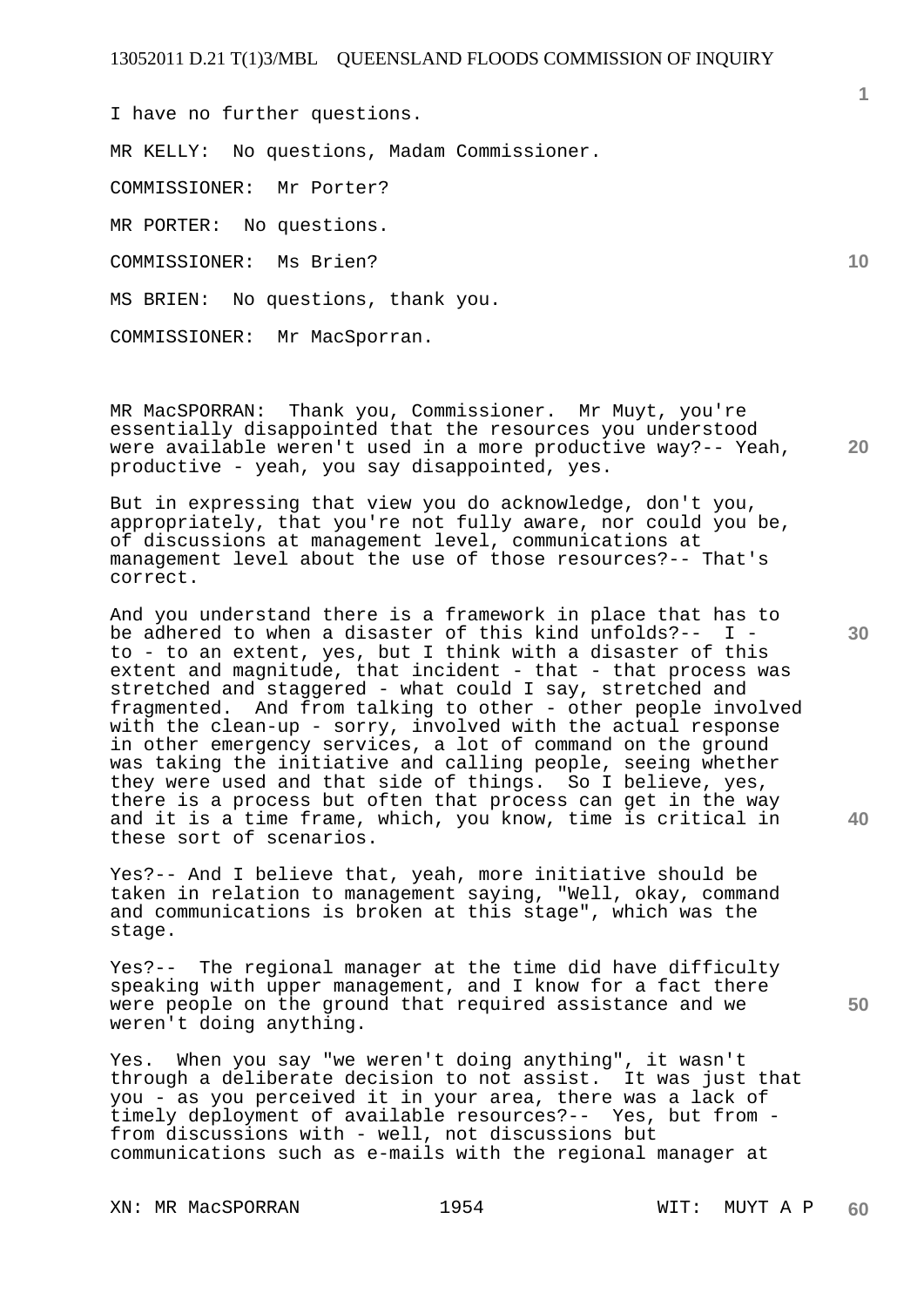the time, Miles Yeates, and I do understand, again, safety is a big consideration and that's utmost in everything for everyone in all organisations, however he - not he. I won't target him because that's not what it's about. But I believe that our resources could have been - it is a case of rather than waiting to be asked, is to offer our assistance from the ground, especially when a magnitude that we experienced was was so great and to contact him. So I understand the process that's involved but it is more about taking initiative in these sort of scenarios - in these sort of situations. And I've been keeping, you know, reasonably abreast of the Commission and some of the evidence that's been given and it seems to be that people did need help and were not receiving it.

When you say it is a matter of taking initiative, that's all very well and works wonderfully well where someone who takes their own initiative outside the formal arrangements is able to cope with the situation they find themselves in. It works well in that situation, doesn't it?-- Could you elaborate on where you're leading, please.

Yes. You have a background as a - before you became part of this current organisation you were a police officer in the New South Wales force?-- That's correct.

Having training in that field?-- Again, the training is very limited in these sort of things and it is more about they give you the basics and then they expect you to go out there and operate, and - and you do and you have some basic structure, but it is more about using initiative and using commonsense and discretion in your operations and the way you work and address each situation as need be.

In any event, I think you have alluded to it, you recognise that the department's concern in an overall sense was for the safety and welfare of the staff?-- Oh, absolutely, but I'm sure the Commissioner of Police had - his concern would have been the welfare of his staff and likewise the SES and that that's - that goes without saying.

Can I show you an e-mail, if I could, please, or an e-mail chain I suppose. Do you recall there was a - you communicated your concerns to the department through your appropriate channels, didn't you?-- Yes, that's correct.

And then there was a series of e-mails generated in that context. The one on the front there on the 12th of January, it doesn't - yes, you are copied in, I think?-- Yes.

And Miles Yeates, was that your immediate manager or supervisor?-- At the time he was, yes. He is the regional or at the time he was the regional manager of Moreton Bay Region.

Now, this dot point formulation from him is in essence in answer to the concerns you raised in your e-mail earlier it seems?-- That's correct, yes.

XN: MR MacSPORRAN 1955 WIT: MUYT A P

**10** 

**1**

**20** 

**40**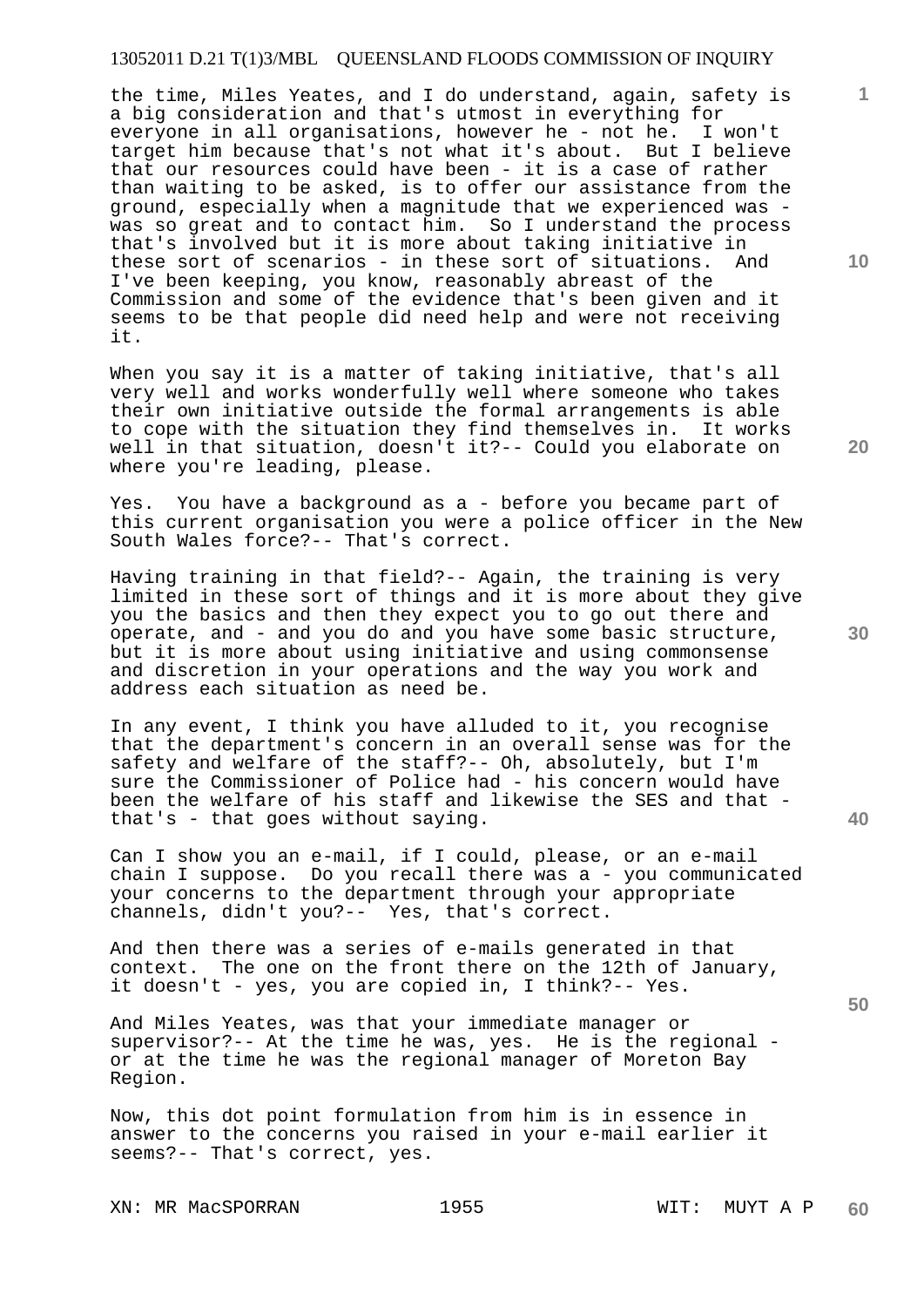I won't take you through it but it appears from the tone of that response that he - he was effectively saying that the appropriate people in the management arrangements had been informed of the resources available of your organisation?-- That's - that's correct, yes.

And that because many of the members if not the majority of them in your organisation hadn't been trained to undertake the sort of tasks that you were concerned about equipment not being deployed to, safety issues arose?-- If I may, this isn't the full e-mail chain. There is one more e-mail which I sent in reply.

In reply to this?-- Yes.

Yes. I'm not challenging or querying or taking issue with your genuine belief that more could have been done?-- Yes.

I'm just wanting to highlight what the department response to you was?-- Yeah, absolutely. But in my response to what the department said, there's numerous things that we could have done in relation to-----

That wouldn't have offended these concerns?-- Wouldn't have required training. And the reality is, yes - yes - you know, I fully command Miles for following the chain of command and that sort of thing but in this thing the chain of command is extremely stressed and broken in some instances.

Yes?-- So this is where I believe regional management on the ground and a good manager will take initiative and contact other emergency organisations and say, "Look, this is what we've got on the ground." And in cases like that, that did occur.

Yes?-- I know for a fact - I've spoken to police officers where that has occurred, where - where they from - EMQ, Emergency Management Queensland, had been designated to an area and had just basically sat there all day and they weren't used, so - yet people required help. An initiative was taken by the commanders on the ground, police, that then reallocated those resources. In relation to the training - so, yes, I do believe that and I understand, okay, we were aware. So that satisfied the fact that EMQ were aware but my - my general feeling and the idea was that not just being aware but being used and there's numerous roles we could be used. In my response to this, I actually have my response, if I may get that out, I'll-----

Yes, certainly. I was going to tender this e-mail chain and we can perhaps add - do you have a copy of yours we can add to this?-- I do but I only have one, one copy.

Perhaps we can arrange to have copied here and add it to this bundle. But if you want to talk about that now with the Commissioner's leave, by all means go ahead and deal with that.

**20** 

**40** 

**30** 

**50** 

**1**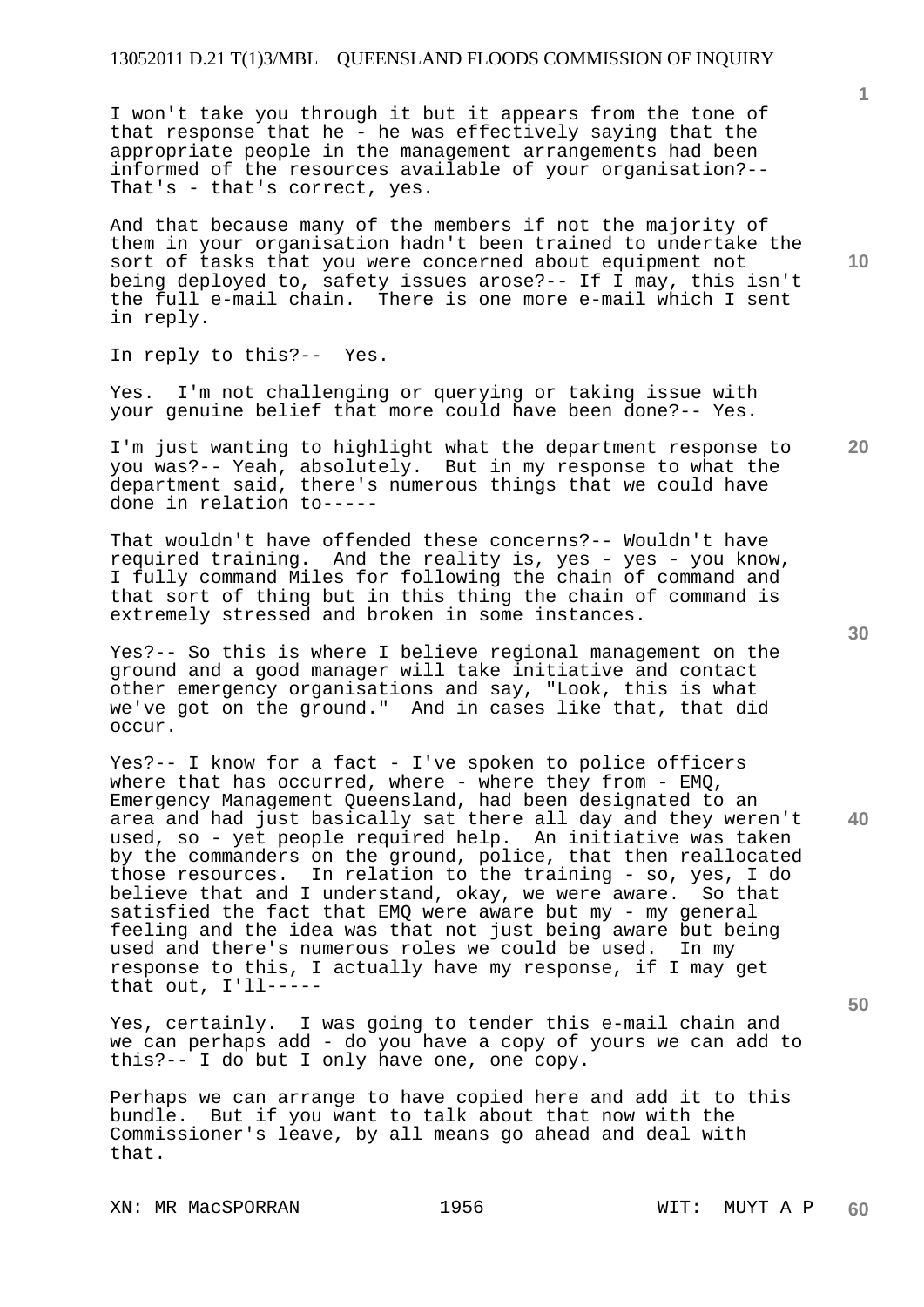COMMISSIONER: You do have a copy of your e-mail?-- Madam Commissioner, yes, yes.

Do you need to keep it or can we have it?-- You could have it but I could read it for you if you like or if you want to photocopy it or whatever might - whatever you wish to do.

Well, unless you're really attached to it we might just make it an exhibit. But you can tell us the gist of it now if you like?-- It is basically in response to this - in response to this response from Miles Yeates, was the fact that there were so many things we could do. There are numerous - numerous things we could do from going out with our four-wheel drives, even if we didn't even go onto the river, and assist with evacuation - evacuating people. The prime example that I use was on Friday January the 14th when teams did actually go into the field to assist with the cleanup, the crews assisted a lady, and I actually put this in my initial submission, at Bulimba and they did a fantastic job in helping her clean her premises and remove the furniture and then use the fire pumps on the back of the four-wheel drives to clean her property, the house, as best they could. They did fantastic job; she was extremely grateful. However, imagine if they had have been there a day earlier or two days earlier and were able to use those resources, our four-wheel drives, which are utes many of them are utes, the majority are utes and majority are four-wheel drives - to remove her belongings? Not only does it - it helped this lady out, it reduces pollution, it reduces everything because that stuff has to then be thrown out. And that could have been done everywhere. As we saw in the media and as - statement after statement is people just went out and helped-----

COMMISSIONER: Draw breath, Mr Muyt, draw breath?-- Sorry, Madam Commissioner.

Just so that the reporter can keep up?-- Yep, apologies.

Do you want those e-mails as one exhibit or would you like yours as one and Mr Muyt's as another?

MR MacSPORRAN: No, I think it is appropriate they be together. Yours is dated the same day or is it the following day?-- The same day - hang on. No this, was 6.04 p.m. I was then off the next day. I replied the next morning, I replied to that e-mail I believe.

The 13th is your reply?-- Sorry?

The 13th?-- Yes.

COMMISSIONER: But they're a sequence, are they?

MR MacSPORRAN: They should be together, yes. Directly in response to the one the previous evening. So I tender that bundle of e-mails.

XN: MR MacSPORRAN 1957 NIT: MUYT A P

**1**

**10** 

**20** 

**40** 

**50**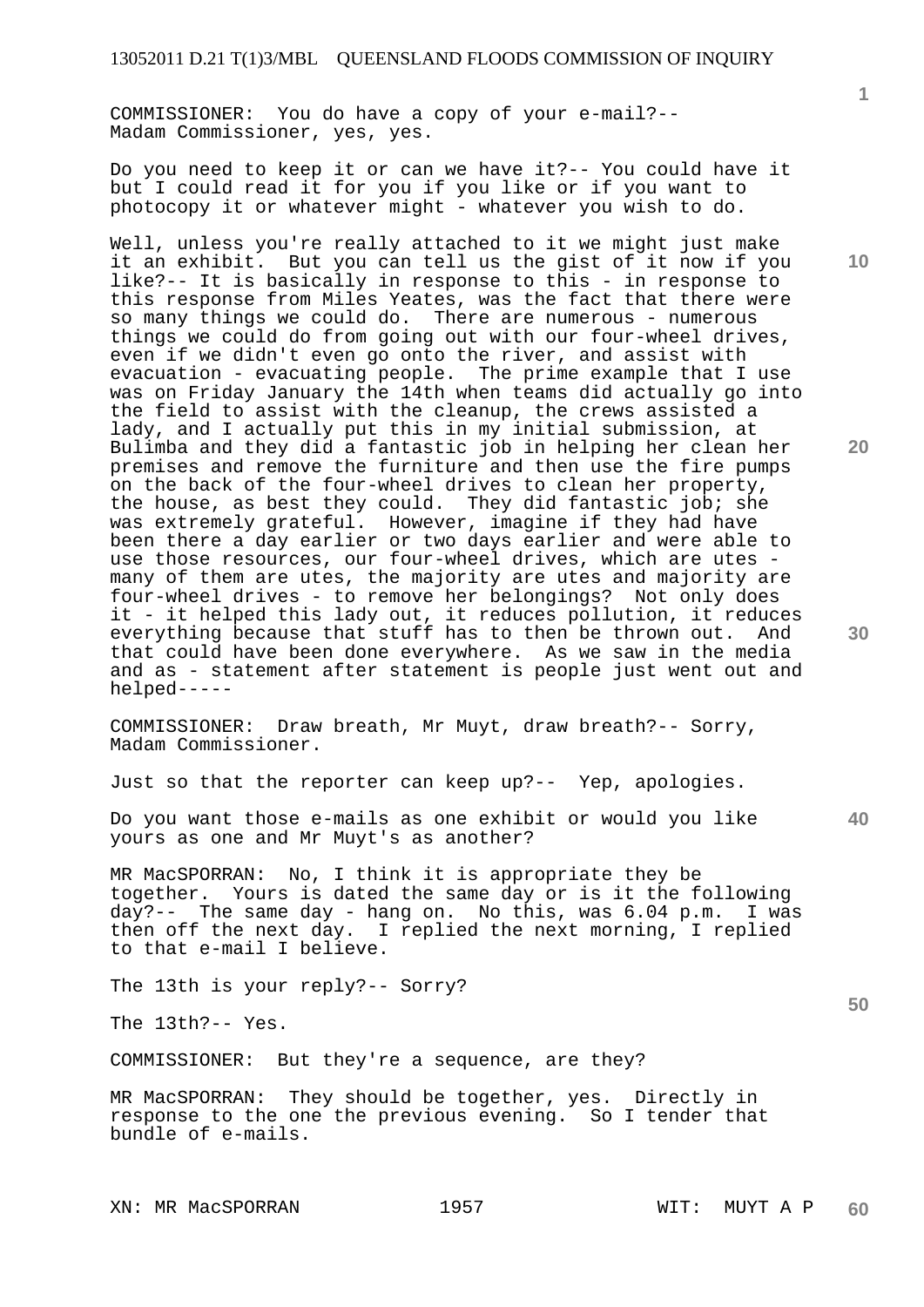COMMISSIONER: Exhibit 365.

ADMITTED AND MARKED "EXHIBIT 365"

**10 20**  COMMISSIONER: Mr Muyt, you refer in one of yours to being ICS trained. What's that stand for?-- Incident command and control systems. So it's basically an organisational structure which is - which is designed to ensure emergency management is dealt with on a common ground, so has a set structure, and that's the sort of training. So throughout emergency management organisations. That's what I'm under the belief, that occurs there. And that occurs, from what I've led to believe, all over Australia in different states. However, some states, and I believe New South Wales - well, when I was part of the New South Wales police, we had a similar structure but it wasn't exactly the same and from terminology and things like that. But it is designed so that different organisations can work together and there is a set a set structure.

All right, thank you for that.

MR MacSPORRAN: Thank you.

**30**  COMMISSIONER: If I can get those e-mails then. Have you handed yours over?-- Madam Commissioner, it might just take a minute or two to locate it. I have a bit of a-----

I assume you have copies if you want it?-- Yes. Yes, Madam Commissioner, thank you.

MR MacSPORRAN: I have nothing further, thank you.

MS O'GORMAN: No questions.

COMMISSIONER: Thank you.

MS WILSON: No re-examination.

COMMISSIONER: If you're having trouble finding it, Mr Muyt, would you do this for. Just go and take a seat, turn it up. When you've found it give it to Ms Grant there and we'll add it to the exhibits, thanks.

WITNESS EXCUSED

MS WILSON: Madam Commissioner, are you taking a morning break?

COMMISSIONER: This might be a good time for the morning

XN: MR MacSPORRAN 1958 WIT: MUYT A P

**1**

**40**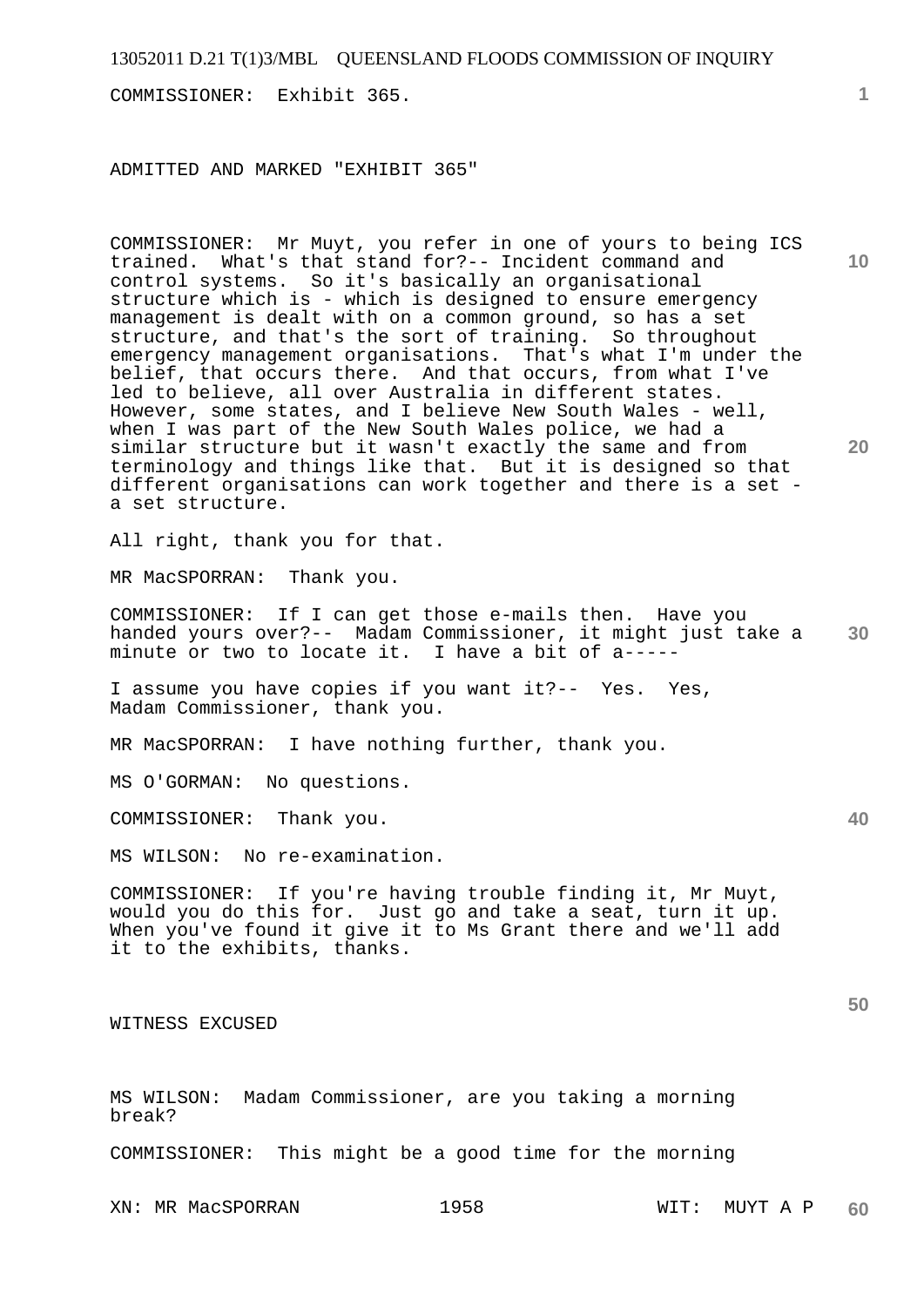break. We will come back at a quarter to.

THE COMMISSION ADJOURNED AT 11.24 A.M.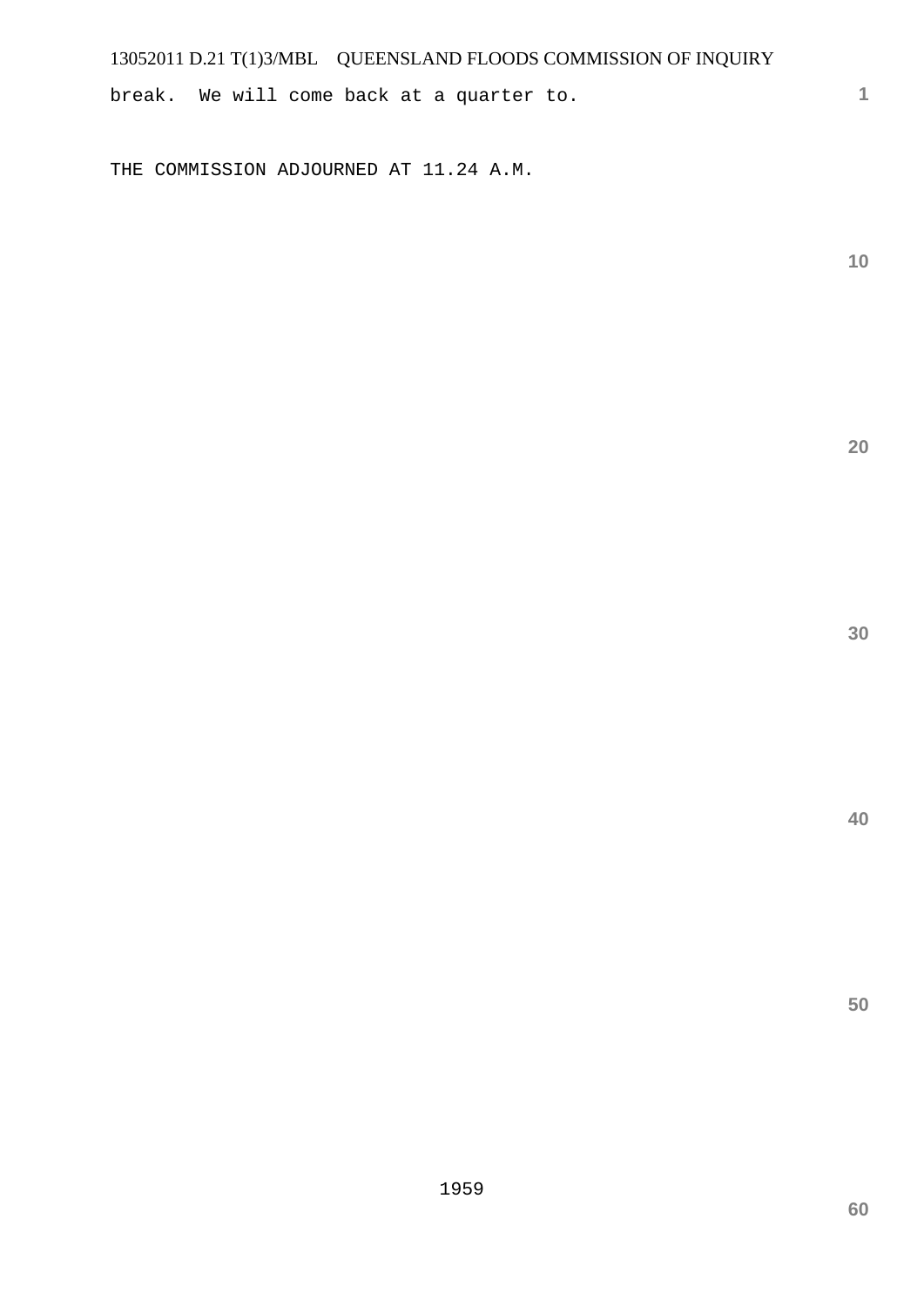THE COMMISSION RESUMED AT 11.45 A.M.

COMMISSIONER: Yes, Ms Wilson?

MS WILSON: Thank you, Madam Commissioner. I call Christopher Arnold.

CHRISTOPHER JOHN ARNOLD, SWORN AND EXAMINED:

MS WILSON: Is your full name Christopher John Arnold?-- Correct.

And you're the Executive General Manager of Network Performance by Energex?-- Correct.

And from the 4th to the 17th of January 2011, you were the Acting Chief Executive Officer for Energex?-- That's correct.

Now, you've made a statement to the Queensland Flood Commission of Inquiry dated the 5th of April 2011?-- Mmm.

Would you have a look at this document, please? That is your statement?-- Correct.

Commissioner, I tender that document.

COMMISSIONER: Exhibit 366.

ADMITTED AND MARKED "EXHIBIT 366"

MS WILSON: And you have also made an additional statement supplementary statement to the Queensland Flood Commission of Inquiry dated the 29th of April 2011?-- That's correct.

Madam Commissioner, I tender that document?-- Exhibit 367.

ADMITTED AND MARKED "EXHIBIT 367"

MS WILSON: Now, do you have copies of those statements in front of you?-- I do.

Now, if you can go to the first statement? And if we can go to the first issue of pre-emptive disconnection of supply?-- Mmm.

**1**

**10** 

**20** 

**30** 

**50**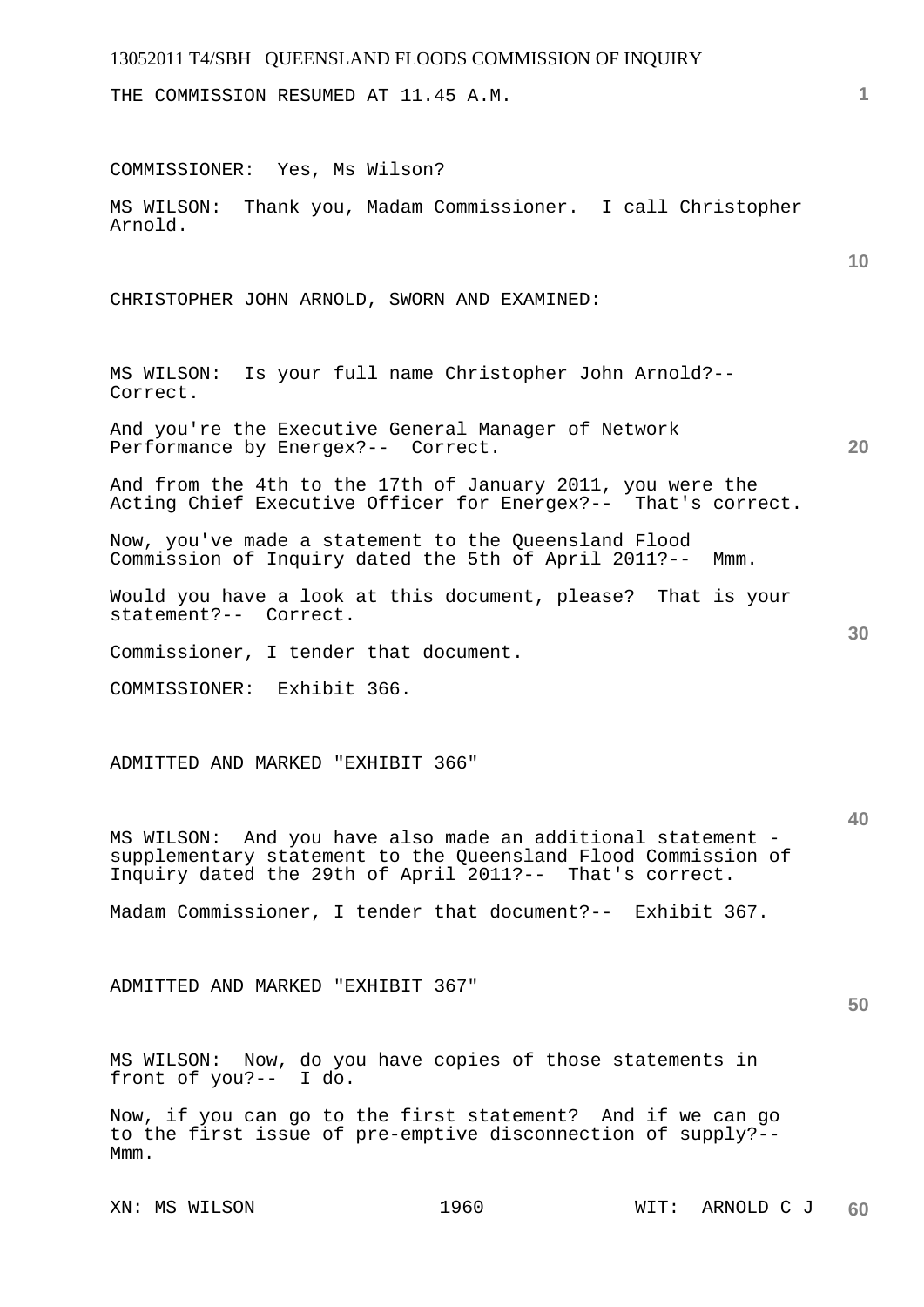The rationale by the pre-emptive disconnection of supply is stated in paragraph 19 of that statement?-- Yes.

And it is driven by two factors: the first is the need to prioritise the safety of people above all other factors, and then to assist in a timely reconnection of supply to reduce the potential for damage to assets?-- That's right.

Which feeds into the issue of - that is raised in paragraph 22 that, from a reconnection perspective, power is disconnected to allow sufficient time for Energex crews to remove critical plant prior to inundation?-- That's correct.

So if that plant is removed, then that will assist in getting resupply up and running early - early as possible?-- That's correct. That was particularly applicable in the Brisbane CBD, for example, where there is certain equipment that if it can be removed, it facilitates more speedy restoration in the final process.

And was that achieved, to be able to remove the critical plant?-- In the main, yes. There were a couple of issues where we didn't fully achieve that in the timely constraints, but, in the main, yes, that pre-emptive removal was of great value and we did achieve speedy restoration.

And is - to remove this plant so that itself doesn't get flooded and damaged?-- Correct. So, for example, there's critical electronic equipment that if it gets flooded, it would - we would have to resupply that, source that from somewhere else and reinstall that, whereas if you can remove that and put the same items back in, that process is much more simple to do.

Has any consideration been given to make these plants effectively flood-proof so that you don't have to go that extra step of removing that equipment?-- There's a couple of issues on the flood proofing. For example, in Brisbane CBD, there's a lot of existing premises - buildings - that are in basements, and we have argued over the years with many of those - you know, building owners, to get the plant up to a flood-proof level. However, that's not always successful. I think one of the key issues that - that is by way of background here is that our infrastructure essentially has to supply wherever there are customers, so wherever customers choose to take electricity supply, then our infrastructure must follow. So, for example, if there's a suburb that's flood-prone, of necessity, electricity infrastructure needs to be all through that suburb, and that, in itself, means that we can't always flood-proof all of those assets. We are, however, working - and particularly moving forward - looking at the resilience of some of those buildings in the inner Brisbane CBD, for example. So, it may not be possible to relocate our substation in every case, but it may be possible to relocate parts of that infrastructure or, indeed, to provide external generator connection points, for example, or relocate the customer's own switchboard. So, that, in total,

**20** 

**40** 

**50** 

**10**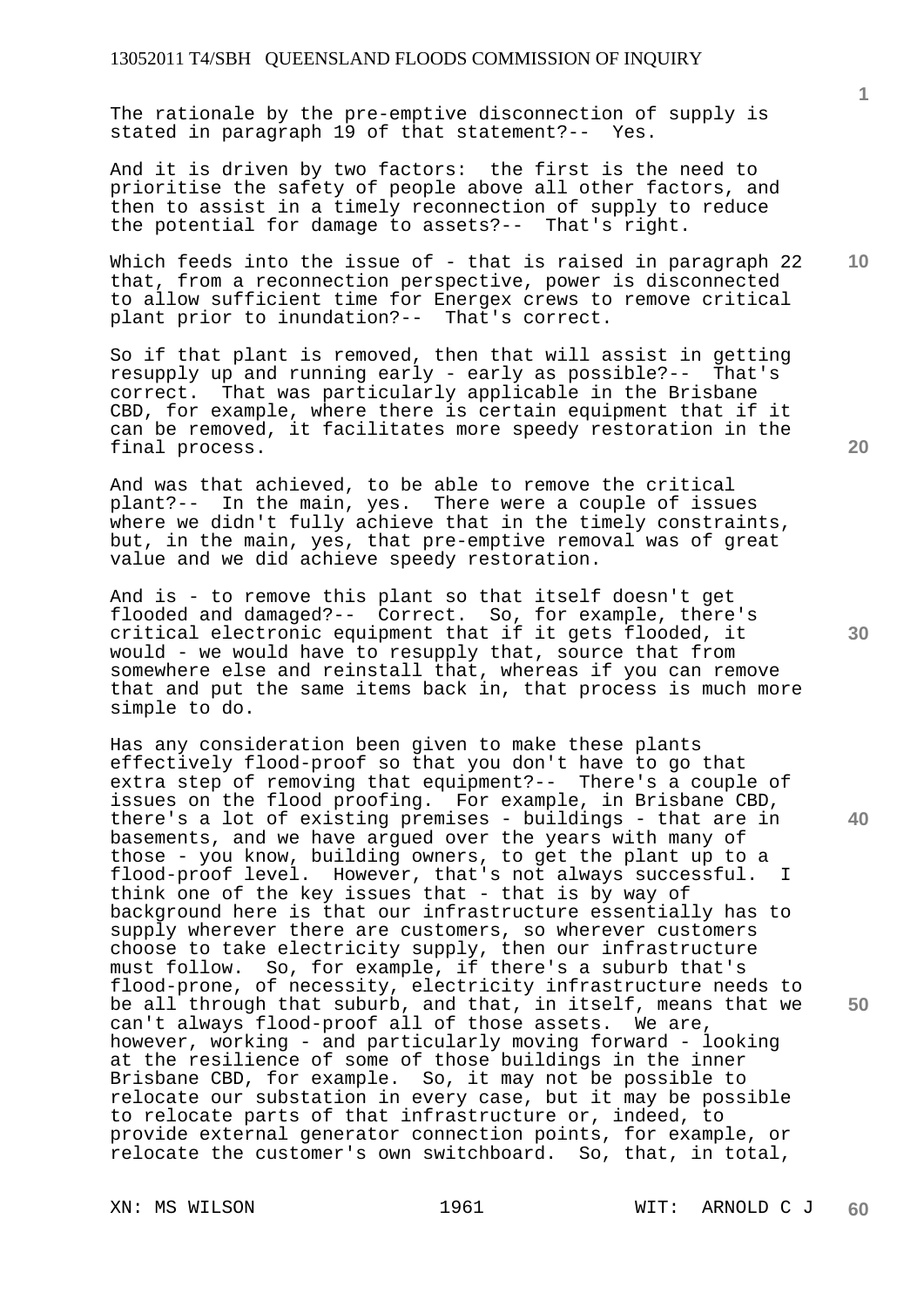for that building, there is an overall flood resilience.

That will require some planning and preparation?-- Correct.

And can that be achieved in the short term, or is that a long-term goal?-- That's certainly a longer term goal. We would certainly be seeking, before next summer, to have conversations with many of those critical buildings, but that overall redevelopment of the network, if you like, and improving the flood resilience of any of those sites will take longer periods.

You talked before about when development is done in flood-prone areas. When that occurs, they are often greenfield sites in that they are starting from scratch?-- Correct.

Therefore, Energex could, with proper infrastructure planning, design around that to ensure the greatest protection that it can for its own plant?-- We could - although, again, it depends on the item of plant you're talking about - for a major substation - and we had several of those inundated in January 2011 - we can put those in sites - or provide greater flood resilience at those major sites, but when you're talking down within the actual suburb, of necessity, many items of equipment and plant need to be located where the customers are, if you like. So, there's some things that we can do, but there are still many assets that will - if the entire suburb goes under, so will the assets.

When you're going down into the suburb, as you say, and there's plant down in the suburb, when you get warning about impending floods, do you take that equipment out as well?--<br>No. Look, that's not practical, because we're talking Look, that's not practical, because we're talking literally hundreds of major transformers, you're talking, perhaps, 100,000, you know, items of - things like pillars, for example, that are fixed pieces of infrastructure. It is simply not practical to remove those.

So, if that gets wet and flooded, does that affect the timeliness of resupply?-- In some cases. If a transformer installation - you know those green boxes that often sit on the footpath, known as Padmount transformers, if those are deeply inundated, then during the floods we had to, from memory, recover, repair and replace about 100 of those. That was a relatively fast process, but it still does take time. Some of the lesser items of plant - for example, pillars that sit on the footpath - are relatively easy to sort out - hosing out, for example.

How will Energex improve the flood resilience of its plant?-- We have got a range of proposals. So, for example, I talked about those major substations.

Yes?-- We had four that were inundated: Archerfield, Jindalee, Oxley and Milton. We relied upon - for those major substations - the Q100 level as it was previously known prior to the 2011 floods, and any work that we did at those

**30** 

**20** 

**40** 

**50** 

**10**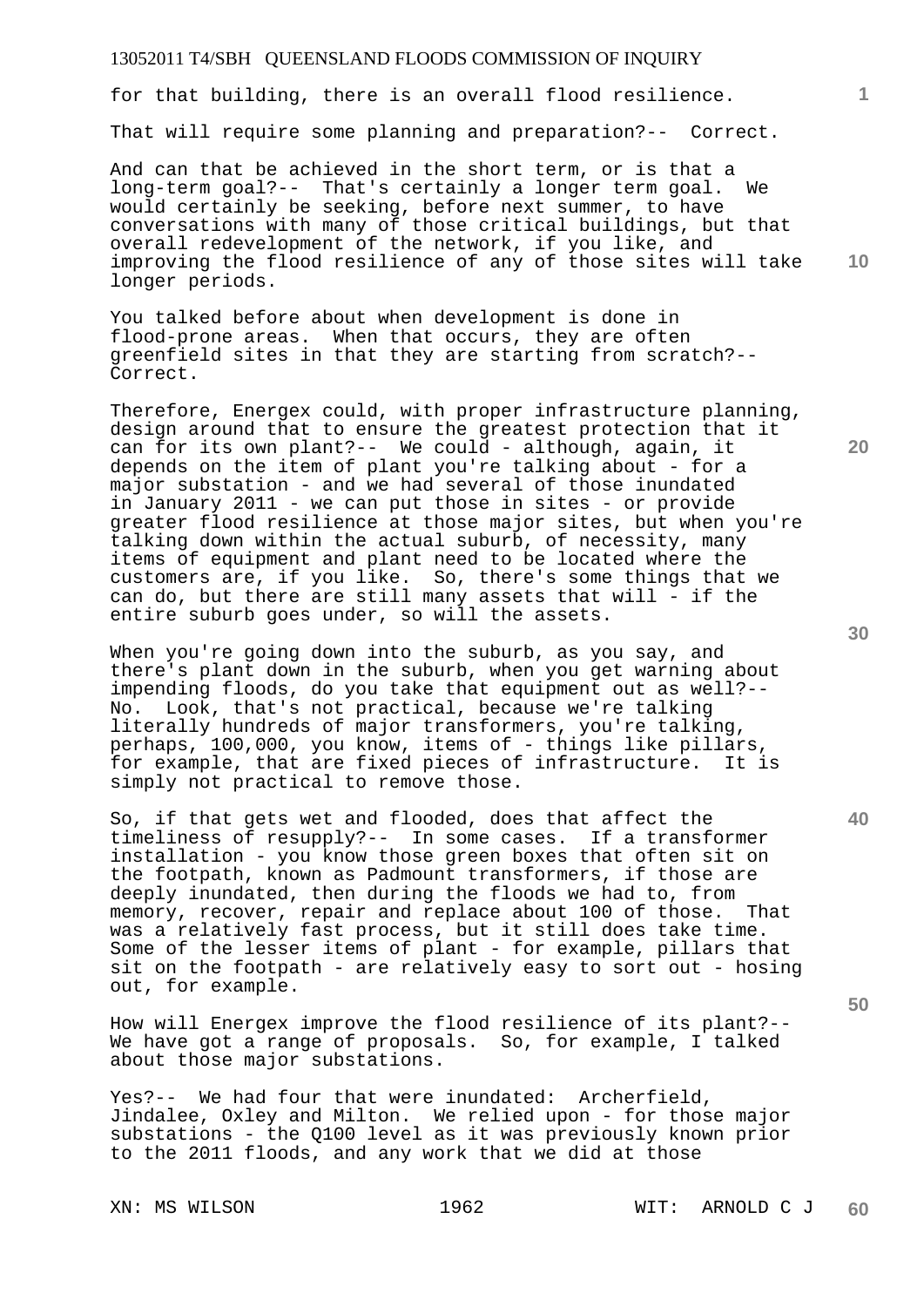substations we always maintained above the Q100 level. However, that was found to be insufficient during the 2011 floods because the flood levels in some of those areas went higher than the previously known Q100. So, in those particular four major substations, which were a significant impact, we are looking at specific plans for those. Those plans haven't been finalised yet and they will involve some significant expenditure to raise items of plant, perhaps building bunding walls around some parts of the substation to improve the resilience of those.

And the effect being - if there is another flood event?-- If we had another flood event after completion of that work, that would substantially improve the resilience to a similar flood event. Of course, if the flood, you know, goes substantially higher, that would still be a problem, but - so, we rely upon those flood levels to establish where we need to build plant.

If these works were done, and if there was another flood event, how would the residents of Brisbane - how would that affect the residents of Brisbane in terms of their electricity supply?-- There would be speedier restoration in some instances. I think I mentioned before the Archerfield substation. There were some parts of that suburb that were somewhat delayed because of the repairs to the Archerfield substation. I would note, however, that many of those businesses were severely inundated, so many of those businesses were coming on still a long time after we affected repairs to that area. So, there is an impact, and I think work is worthwhile, but it is not a guarantee you will overcome any flooding issues, because the businesses themselves, when they get inundated, they have their own electrical equipment inside their premises which needs to be cleared/cleaned before it can be re-energised.

Paragraph 27 refers to that Energex prepared plans on the basis that disconnection of supply might become necessary in some areas. So, at this point in time, you're getting information, and the implementation of the plan, you say in your statement, changed frequently in the 48 hours from the Sunday, that you're getting information that there's going to be a likely flood event?-- Correct.

And that information is coming through and changing rapidly and different plans are having to be undertaken?-- Yes. So, our basic flood plan was based upon the Q100 flood modelling. So, we'd worked out a plan on that basis. However, during the January the 10th, the Monday, and January the 11th, the Tuesday, the flood forecast developed rapidly up to, I think, about 3.30 p.m. on Tuesday the 11th when the first statement was made that this event would be similar to the 1974 flood level. So, at that point, these forecasts then exceeded our initial flood planning and we had to move into a different mode, if you like.

Where you say that Energex was preparing plans, what about preparing the community for possible pre-emptive disconnection?-- Yes. So, I mentioned the rapidly developing

**10** 

**1**

**20** 

**30** 

**40**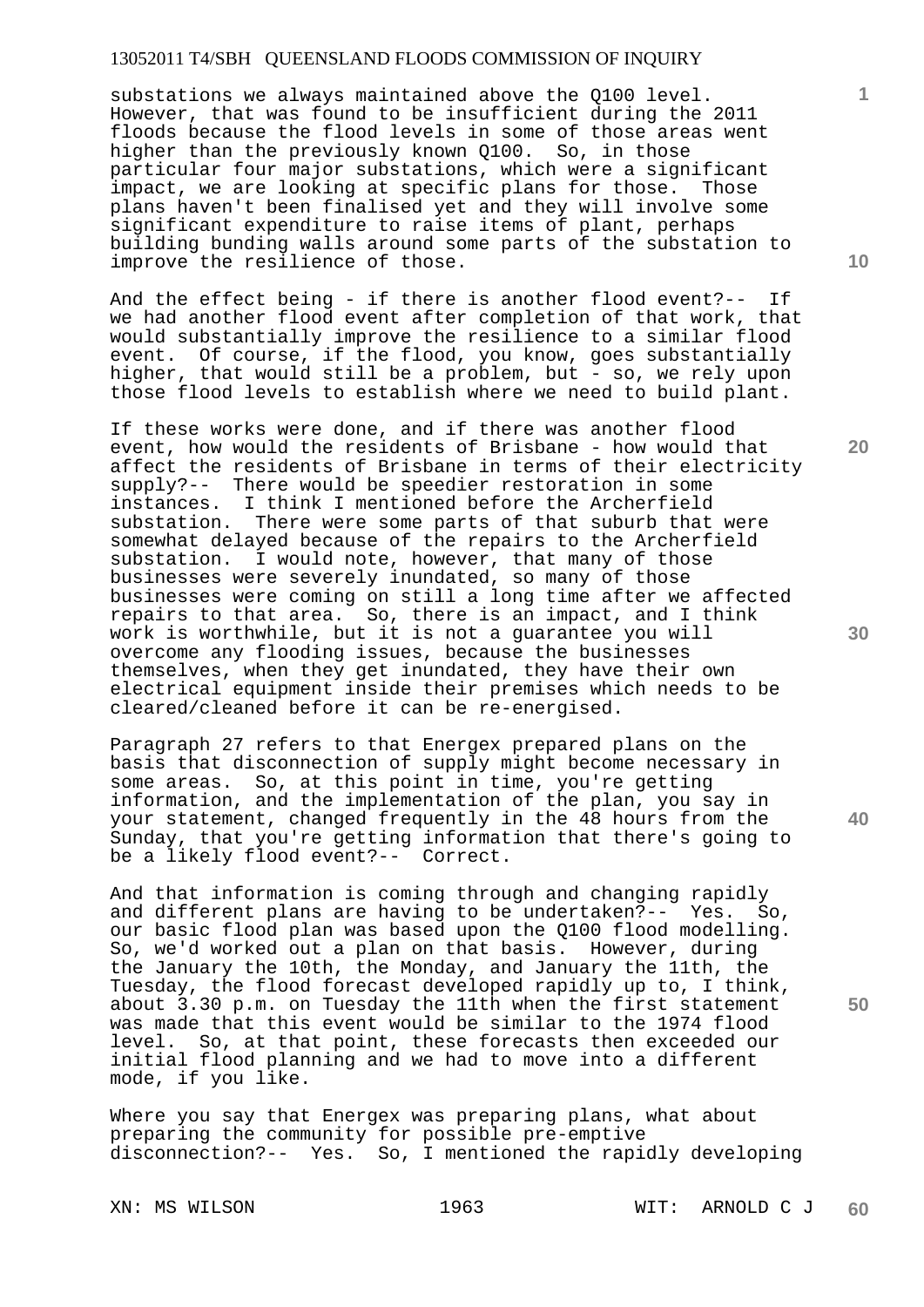nature of the flood forecasts. We provided - once we became aware that this was going to be a significant flood - which was late on the 11th of January - we issued several press releases. So, I think there's one in my statement which was issued at about 5 p.m. relating to 100,000 customers plus the Brisbane CBD would be impacted. We couldn't, at that stage, identify exactly everywhere where the flood would occur, and we referenced in that press release the Brisbane City Council and Ipswich City Council websites for people to get additional information about likely areas of inundation, and we issued subsequent press releases through that day, and also through into the 12th of January. Those broad, you know, mass media press releases got a significant coverage. We did a very large number of media interviews on the 11th of January, and on the 12th of January there were more than 30 television/radio interviews between Ipswich, the Brisbane CBD and Brisbane suburbs. In addition, that was covered in the SEQ - South-East Queensland newspapers. So, there was a great deal of coverage for the mass community. In addition to that, we have a 24 hour contact centre, and we were encouraging people to contact us if they wanted more detailed information, and we had a lot of detailed scripting about safety information-----

Could it be possible for residents in a flood event to be able to go to a central point of information source and see, "Look, if the river heights or the water heights reach this level, then this - my property will be affected in this way in relation to power supply.", or is that possible?-- Look, I think it is possible. There is a big proviso in there that the flood is highly predictable in terms of flood heights at various parts of the river, and that we get adequate notice of those flood heights. The issue that occurred in January 2011 was the flood height forecast changed a lot and they changed at a rapid pace. So, it was not feasible for us to identify exactly where those points of concern might be, but it is possible if you've got that stability of information about the flood height.

And would Energex consider implementing such an information source?-- Indeed. In our flood plan, we could, for example, publish that flood plan and make that information available to key agencies or to the public based on the height that was expected; however, again, with the proviso that that's highly forecastable.

In terms of the de-energising process, it comes down to a timing issue - ultimately comes down to a timing issue of when that occurs?-- Correct.

And it is a balancing act between competing priorities?-- Correct.

On the one hand you have got to go sufficiently early to allow safe asset removal, but on the other hand you want it as late as possible to minimise customer inconvenience?-- That's right.

**10** 

**1**

**20** 

**30** 

**40**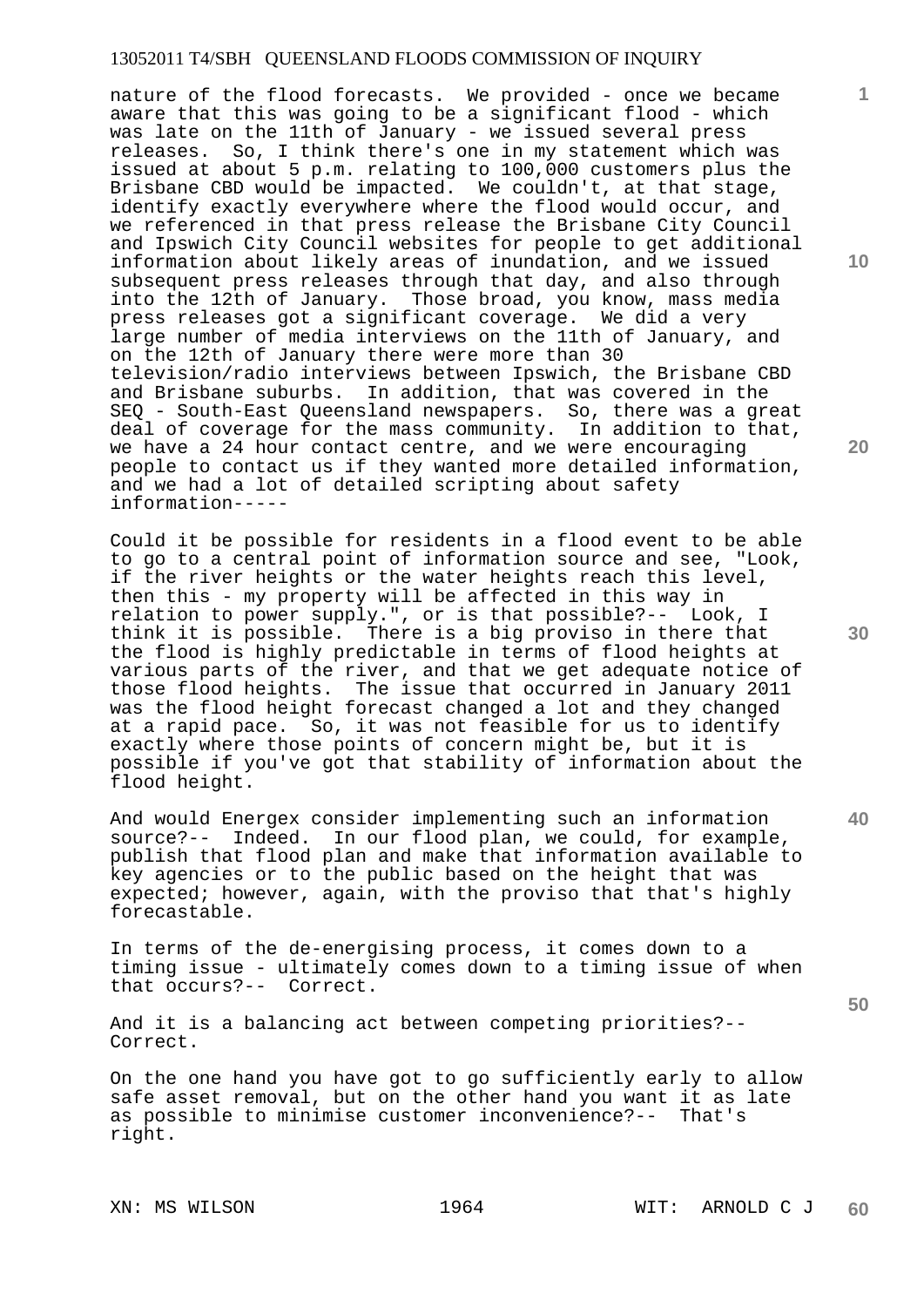How is that decision process worked out? Not in a technical sense, but is that done manually, is that done automatically about when that decision is made?-- No, look, it is done by people assessing the emerging situation, and that was - that decision was really part of our corporate emergency management process. So, we have a corporate emergency management team. There's a crisis controller. That crisis controller was convening regular meetings of experts who understood the implications of all those things - the flood levels and the customer implications - and a balance of objectives was being made by that process.

When substations are de-energised-----?-- Yes.

-----that may ensure that properties that are not flooded may also be - may be de-energised and properties that will be flooded or are flooded are de-energised?-- Correct.

Can that process be configured differently to allow properties that are not being flooded to ensure those properties to have electricity supply?-- Not simply. Our network - on one explanation - extends from central points known as zone substations, and we have high voltage - 11,000 volt feeders that feed out from those central points, and those lines, of necessity, follow the terrain to get to the extremities of those lines and that feeds out in a web, if you like, from that central point. So, if you need to traverse through a flooded area, then it's virtually impossible to avoid that disconnection of the people further down the line. Sometimes switching can be arranged to reconnect the people in the dry area. One of our proposals, which I think is a good one, is, following this flood event, we're having a look at some of those dry islands, if you like, and there are a number of those that occurred through the flood events, and we could use generators hooked on to those dry parts, and isolate those from the rest of the network. So, that's an issue we are having a look at for the future, but I think it would be very difficult to guarantee that none of the network ever went through those flooded parts.

And how those islands, as you refer to them, could be isolated. A substation put in those islands, is that how that is done?-- Potentially, or probably more likely you would arrange a generator connection point, so that a generator could be transported into that island providing you can get access, and supply from that generator, which is, in essence, like a substation.

In terms of it re-energising, how is re-energising prioritised?-- Okay. So, in terms of our restoration process, we had a number of priorities. We were given some indication of those from some of the Local Disaster Management Groups about critical infrastructure, for example, so that was right at the top of the priority list, and we had a number of those instances where there were water supply sites, for example, that needed to be - to be reconnected rapidly. So, that was right up the top of the list. Other sites were often identified by, again, the local councils, through the Local

**10** 

**1**

**20** 

**40**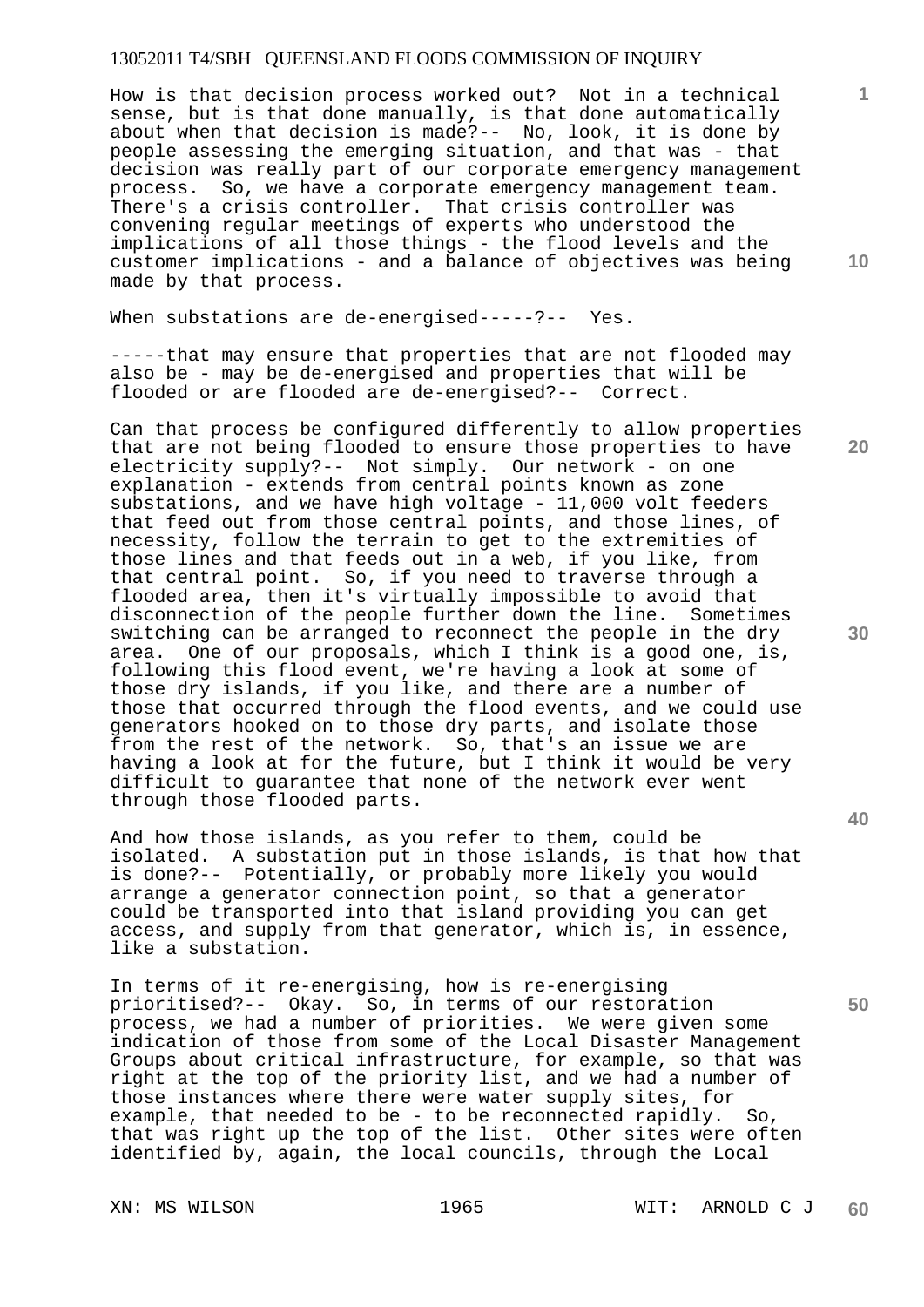Disaster Management Group process, things such as communication facilities or critical business. Thirdly, we have a lit of our own priority customers, things such as hospitals, nursing homes, and, beyond that, it's really sort of suburb by suburb, and I think in one of my statements I described the process whereby we assign a team to go through suburb by suburb, inspecting assets to ensure there's no damage from the floods, and then performing reconnection as appropriate.

**10** 

**1**

**20** 

**30**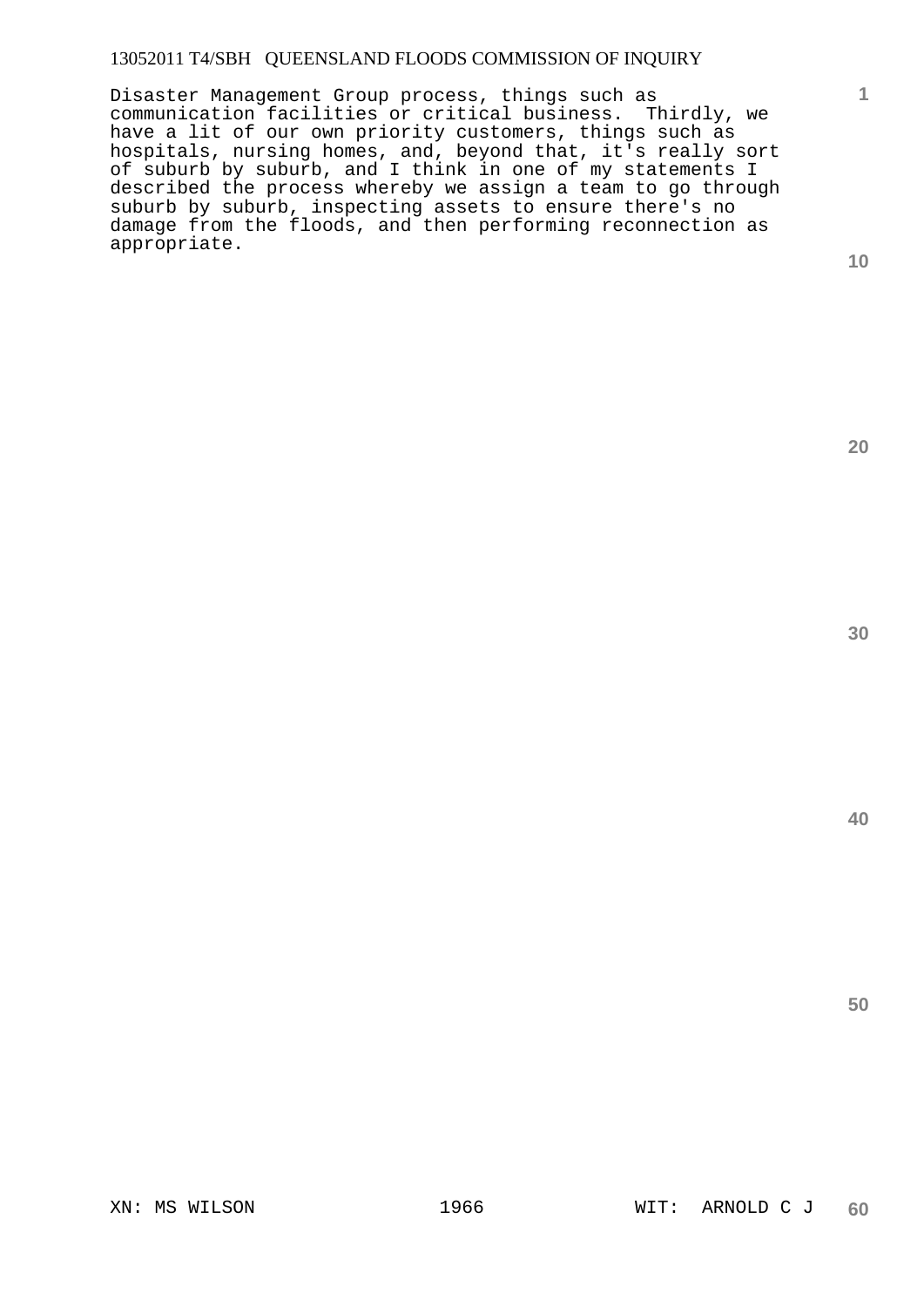You discussed before the strategic deployment of generators. In the flood plan you've got, there is a flood plan that refers to the strategic deployment of generators and that identifies Bellbowrie, Karana Downs, Moggill, Pullenvale as communities at risk of being isolated in a major event?-- Yes.

What deployment, if any, was there of the generators to these far western suburbs?-- Yes, look, in those suburbs there's actually, I believe, five high voltage feeders supplying into that broad Moggill area. All of those were impacted in some way by the serious floods that occurred through fallen trees or fallen powerlines, wash aways of creeks and so on, and the road access was also similarly impacted. So we had no generation on the inside of that - of that island, if you like, in advance of the flood. And as we restored that area, it was really - we had generation available and we were in the process of deploying that, but one of the supplies, one of those main supplies in was ultimately reconnected first. So and access to get into the place was really the major factor there as to why the generation was not first deployed.

So is this a planning and preparation issue?-- Look, it could be. I think in hindsight-----

Get those generators into these communities before they can get isolated?-- Yes. And, look, I think we didn't foresee that one because are five in-feeds into there and I don't think we could have reasonably been expected to think that all five of those would - would incur problems. However-----

Well, your flood plan identifies it ?-- Yes, as a - as a potential islanded area. However, we would expect that one of those supplies should stay. However, I think we have to have a look at that area, for example, to identify do we get generators there pre-emptively or, instead, do we ensure that one of those high voltage feeders is extremely flood proof and we can maintain supply through one of those high voltage feeders.

How would you make such a high voltage feeder flood proof?--<br>Underground in parts of it, across waterways, for example. So Underground in parts of it, across waterways, for example. that, you know - the problems that we incurred through the process were that poles adjacent to some of those waterways were impacted by the floods. So undergrounding a substantial portion of that would assist that flood resilience.

So is Energex looking at the isolation issues that occurred in these far western suburbs?-- Yes.

**50**  And taking steps to better prepare for any further flooding?-- We're certainly having a look at the resilience of that particular area, yes.

If I can take you to your second statement, your second statement effectively addresses issues raised in a submission by the Ipswich City Council?-- Mmm-hmm.

You have seen the statement from Anthony Trace, the Local

**10** 

**1**

**20** 

**30**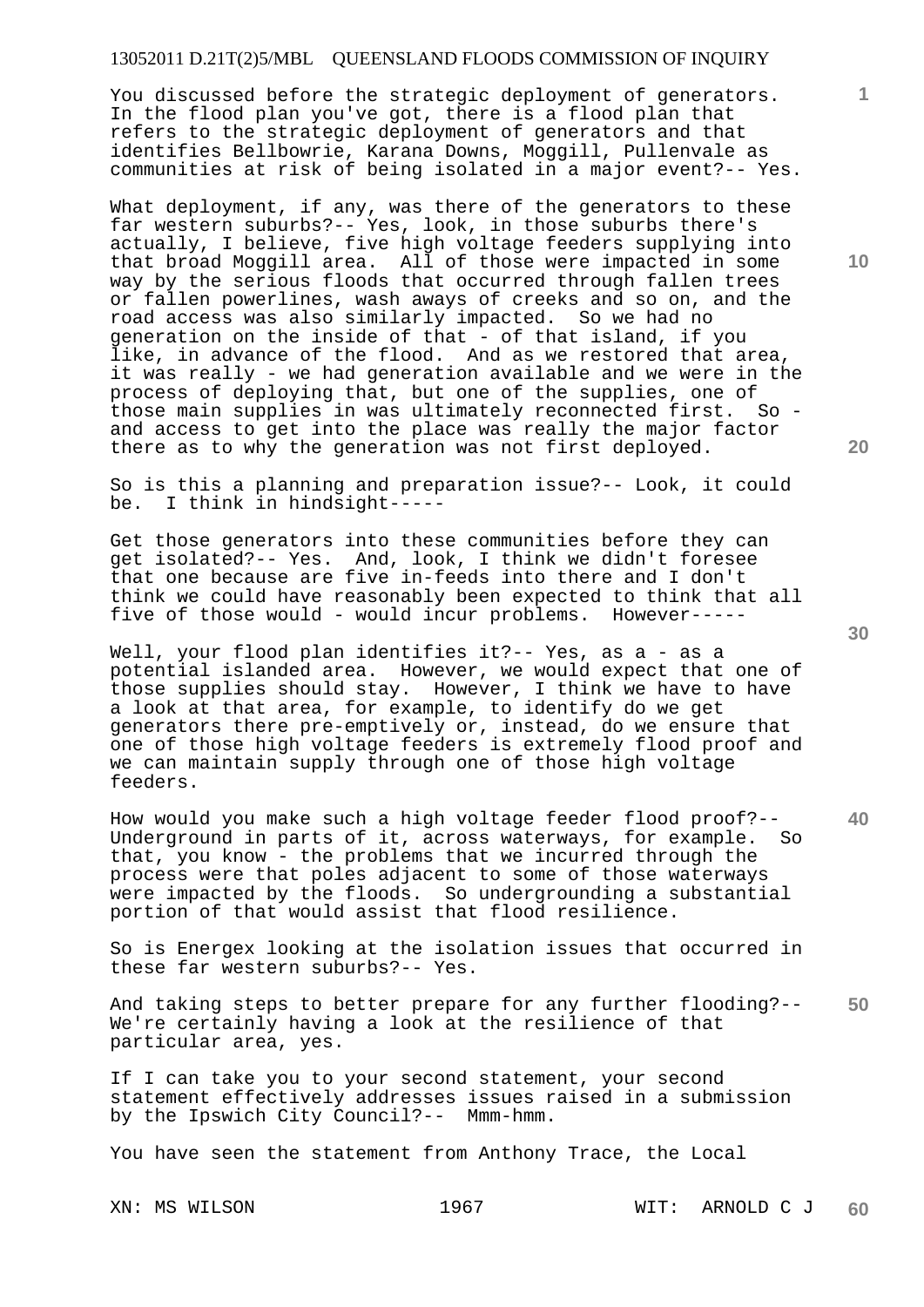District Coordinator from the Ipswich City Council?-- Yes.

In that statement he refers back to the submission?-- Yes.

But he states that three matters are emphasised?-- Yes.

The third matter is of interest today. He considers the key issues arising out of the flood events to be those identified at paragraphs 9.62, and that's referring back to his submission, which refers to the forward planning so as to ensure in far as it is reasonably practical, that in a future flood event power can be maintained to those parts of the city that are not flood affected. You've seen that in the statement?-- Yes.

Has Energex undertaken any steps to address the issue that was raised by Mr Trace in his statement?-- Look, not at this stage.

Can that be done? Can there be forward planning to ensure that in future flood events electricity is maintained?-- Look, as I said before, the supply of electricity goes - follows the terrain in the certain areas, so it is not always possible to provide a flood proofing of every area, and I think one of the areas here you mentioned was where the Polar Ice plant is. And I have inspected that area and it's surrounded by creeks and rivers. I guess in my view, from having looked at that, it's simply - is not possible, unless you put a generator on that little island, to make more resilient that - that particular island. So I think it is the same story, in essence, that I was talking about before. That is, it is possible to improve the resilience of certain areas, yes, but in general, where lines supply areas through other flood-prone areas, it is not possible in those instances to solve that problem completely.

The other matter that Mr Trace emphasises in his statement, referring back to the submission, that in terms of planning for future serious flood events, the council considers that it is important to establish a clear understanding of the division of roles, responsibilities and authorities between the Ipswich LDMG, the LDC and Energex?-- Yes.

You've seen that?-- Yes.

Now, what is Energex's view in relation to the Ipswich City Council's view of establishing the clear understanding of the division of roles and responsibilities?-- So I think through the entire floods process we worked with very many LDMGs, Local Disaster Management Groups, and demonstrated through that process that we were very willing to take reasonable requests from those LDMGs. There's a number of examples of where we did that including at Ipswich and doing every effort to rapidly restore supply to - to major sites. You know, there's some good examples, for example the Brisbane Markets, the Brisbane traffic signals, there was some nursing homes I believe out at Ipswich. So we're very willing to take those reasonable requests through the LDMG process and I think we've

**30** 

**20** 

**1**

**10**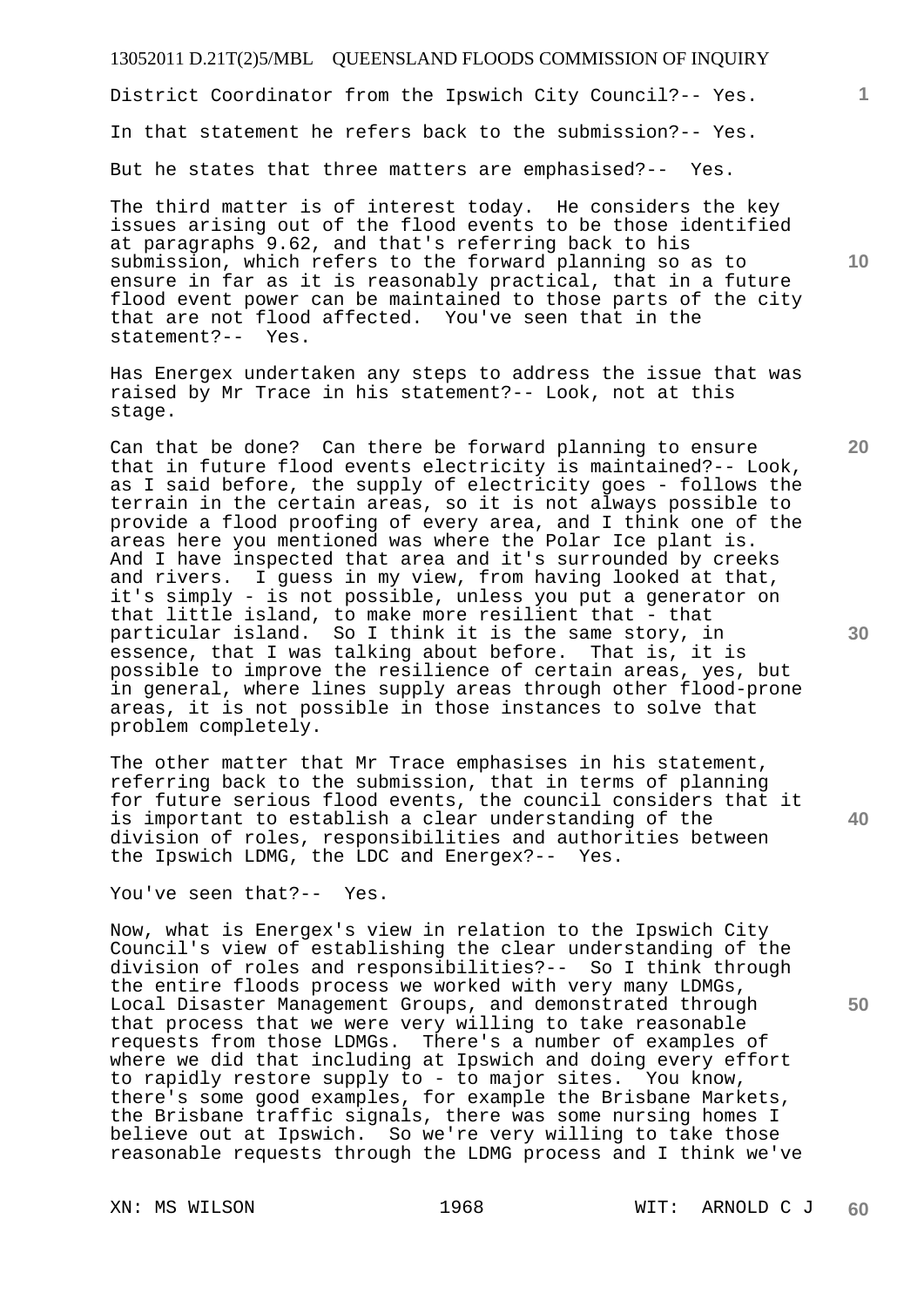demonstrated that. I think being directed by the LDMG is quite a different matter because I think there's an issue of expertise here. So, you know, we - we plan and develop and operate the electricity network and there's a whole array of legislation that surrounds that relating to safety. And so, we have to ensure that safety is not compromised by, you know, responding to an unreasonable request. But, again, certainly more than willing to take on board, you know, requests which we believe we did.

So you're willing to take on requests but not willing to take on direction?-- I think direction is a - is a difficulty, yes.

I have no further questions.

COMMISSIONER: Thank you. Mr Ambrose, do you have any questions.

MR AMBROSE: No questions.

COMMISSIONER: Mr Kelly, you would probably rather go last, would you?

MR KELLY: Yes, thank you, Madam Commissioner.

COMMISSIONER: Mr Porter?

MR PORTER: No questions.

COMMISSIONER: Ms Brien.

MS BRIEN: Thank you. Mr Arnold, first off a couple of questions in relation to the attendances of Energex at Ipswich LDMG meetings?-- Yes.

Could the witness please be shown attachment ATK-4 to the statement of Anthony Trace and, in particular, LDMG-4.

COMMISSIONER: That will be on the screen in front of you but there is a hard copy as well.

MS BRIEN: Mr Arnold, do you have in front of you a minute of an LDMG meeting that took place at 2 p.m. on Tuesday the 11th of January; is that correct?-- That's right, yes.

**50**  Would you agree with me that the list of attendees does not record an Energex employee as being in attendance?-- I think that's right. However, I would note that I did flick through a number of those LDMG minutes and I think in most of them there was no record of attendance of Energex whereas I'm advised by the staff who did attend that they were there.

Perhaps if I could also draw to your attention - you indicated before you had a copy of your statements there in the witness box with you. In paragraph 11 of your supplementary statement

XN: MS BRIEN 1969 WIT: ARNOLD C J **60** 

**10** 

**1**

**20**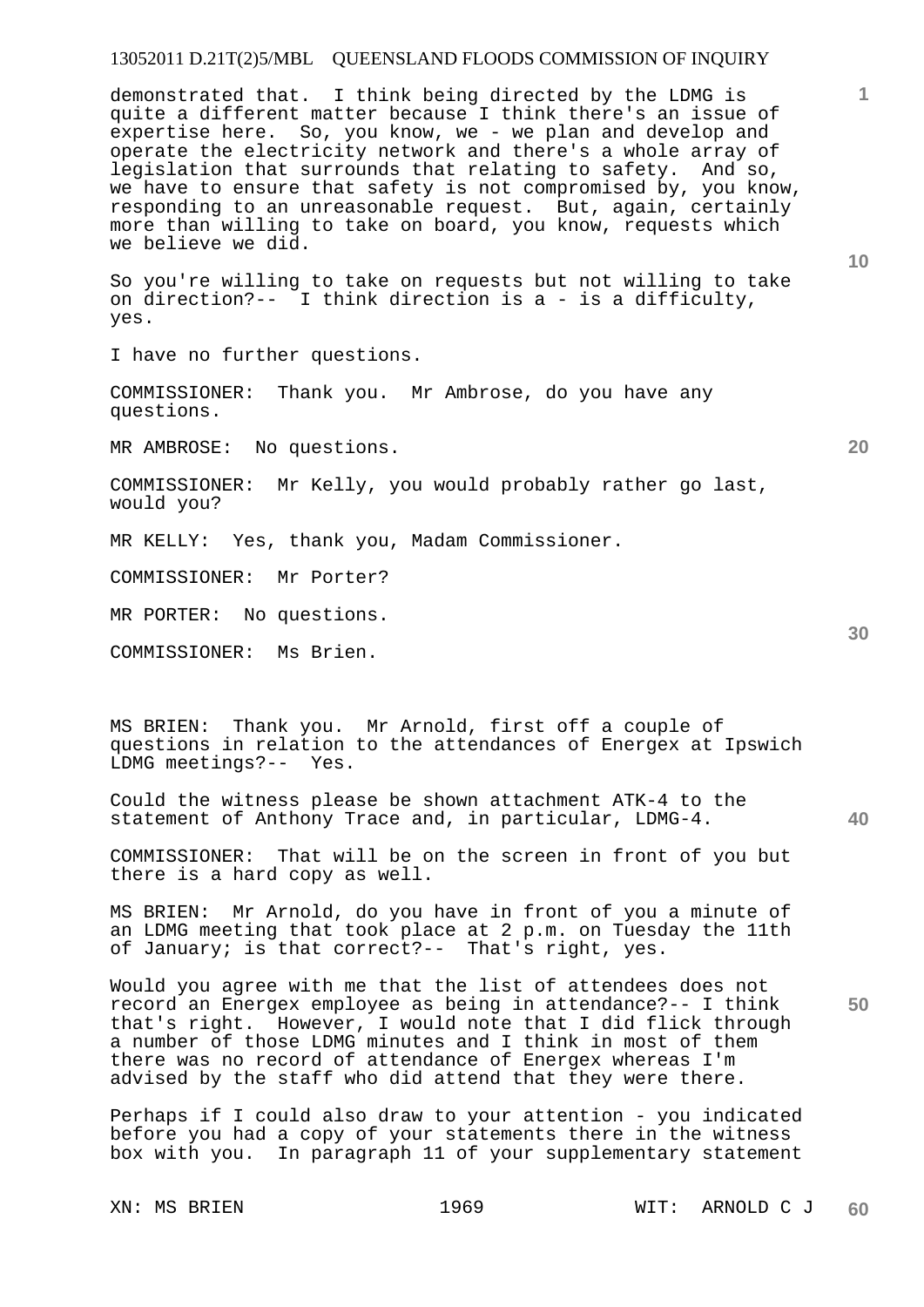you refer to meetings that you have been advised that Energex attended?-- Yes.

And it would appear from that statement from - if one looks at 11(a) that that is in fact after the LDMG document I'm asking you to look at at present?-- Yes, look, that - that does say evening. I don't know the precise timing of that.

Thank you. If I could ask you to have a look at page 2 of that document, the LDMG-4 document. Can you see probably midway through that document there is a statement there, "Need to contact Energex and Telstra for representatives to attend meeting"?-- Yes.

Do you see that? Are you aware whether or not Energex received such a request?-- Look, I'm not aware of the specifics of the request but from the advice I've received, there were attendees at a range of meetings as per my statement from that evening of Tuesday the 11th of January and onwards.

But before that period you don't have any recollection of Energex receiving a request to attend meetings?-- I don't know.

From you own information. And you're not aware through any other employees advising you of such request?-- No, look, I have only sought information about those specific meetings.

Would you be able to make any comment as to whether or not a receipt or request of that nature is likely to be the reason that Energex then commenced attendance at those LDMG meetings?-- Look, we regularly attend LDMG meetings. Indeed, one of the things that I did as acting CEO quite early in the floods process that I can report is that I asked a senior manager of mine to attend and ensure coordination of attendees for all of the LDMGs. So he, from that point onwards, maintained a roster of attendees at the LDMGs to ensure that we were attending those meetings.

And are you aware that the peak of the flood in Ipswich was some approximately 24 hours before the peak occurred in Brisbane. So it was earlier that there was - the issues were rising in Ipswich. It was rapidly escalating in Ipswich at an earlier point in time than Brisbane, are you familiar with it?-- Look, I wouldn't know the duration in advance but, yes, broadly, it was in advance of Brisbane.

**50**  Could the witness now be shown LDMG-7, which forms part of that attachment to Mr Trace's statement. Mr Arnold, this is a copy of a minute of an LDMG meeting held at 3 p.m. on Wednesday 12 January 2011. Do you see that?-- Yes.

Do you agree that the list of recorded attendees does not include an Energex employee?-- That's correct.

If I could ask you to have a look at page 2 of that document. Do you see a notation at the top of that page under the

XN: MS BRIEN 1970 WIT: ARNOLD C J **60** 

**40** 

**20** 

**10**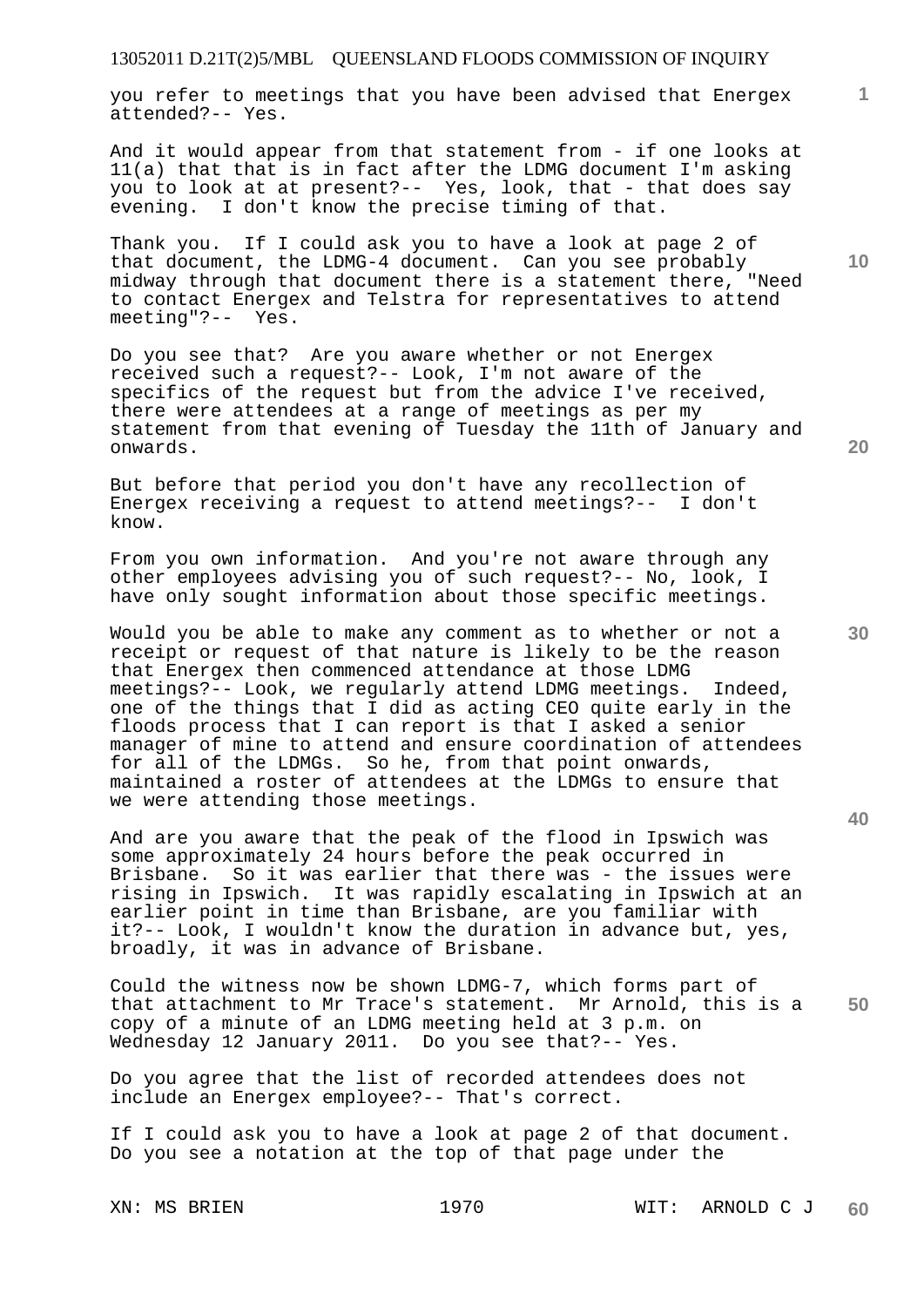heading "Energex", "Redirection of resources, advised to make safe Brisbane. 30 crews available"?-- Yes.

Mr Arnold, in your statement in your - sorry, in your supplementary statement at paragraph 11(c) you note that Mr Madsen attended this meeting?-- That's correct.

Have you checked with Mr Madsen as to whether or not those things were said by him that are noted in the minute of that meeting?-- Look, I haven't checked directly on that. I have no reason to doubt him however.

So if they were said by Mr Madsen, that's likely to be a correct recording of the statements?-- I think that's right. However, I would distinguish between the make safe phase of the flood event compared with the restoration of the flood event. I think the inference in the Ipswich City Council submission was that we were redirecting crews in the restoration process. This was during the disconnection process and it is quite possible that there were crews who had done some disconnection works in the Ipswich council area who then moved into the Brisbane area. As you pointed out, the Ipswich flood peak preceded the Brisbane flood peak.

All right. If you can put down those documents, I'll move on to another topic. In fact, the next topic is in relation to the disconnection of power to Ipswich properties that were not flood affected?-- Mmm-hmm.

Now, there has been some questions in relation to this issue by counsel assisting this morning. In paragraph 4 of your supplementary statement you state that, "Approximately 31,000 homes and businesses experienced electricity interruptions due to flooding." Do you see that in your statement?-- Yes.

Can you just clarify, that figure of 31,000, is that for Ipswich only or is that for the whole of south-east Queensland when you're referring there?-- Look, that would be for the Ipswich area. The number for the whole of south-east Queensland would be much bigger than that.

Now, do you accept that power was cut to approximately 4,000 Ipswich properties that were unaffected by flooding?-- I don't have that exact number. That may be right. I don't-----

Would you accept that there was quite a number of properties that power-----?-- That's possible, yes.

**50**  In your first statement in paragraphs 24 to 33 you set out in some level of detail the decision-making process for the implementation of pre-emptive disconnection of supply in relation to Brisbane?-- Yes.

And then in paragraph 43, you just have one paragraph in relation to Ipswich?-- Yes.

Are you able to explain what was the basis of the decision to

XN: MS BRIEN 1971 WIT: ARNOLD C J **60** 

**10** 

**1**

**20**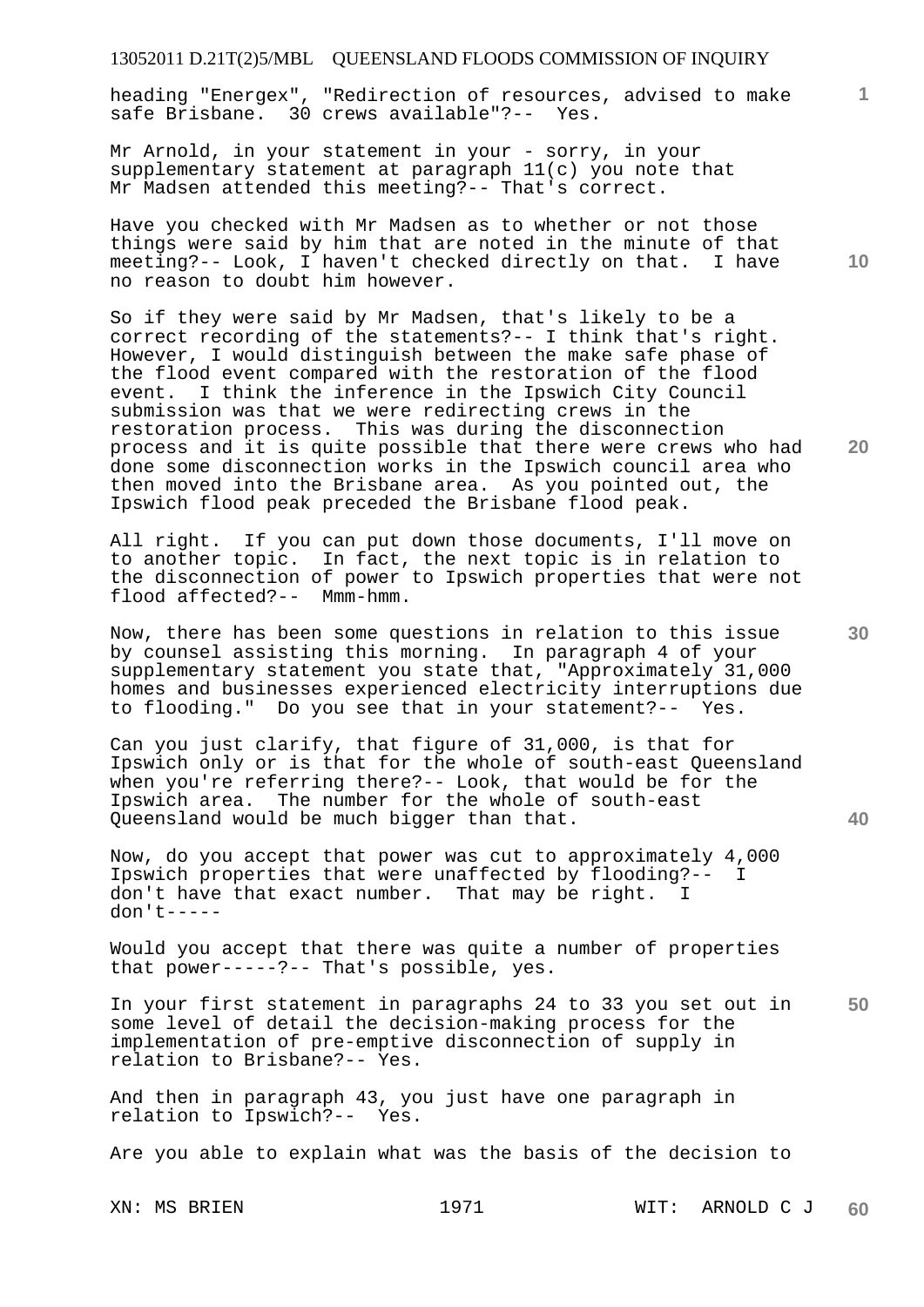disconnect power to properties unaffected by flooding in Ipswich?-- Those properties, as I indicated earlier, were related to high voltage supply that was associated with areas that were inundated. So it is highly probable if there were premises disconnected that were not inundated it was because their supply network emanated from or went through an area that was inundated.

**10**  Would there be any other reasons or considerations?-- Oh, look, it was principally based around our understanding of the likely areas of inundation from, you know, a range of sources.

Are you aware as to whether or not there was any liaison with Ipswich City Council officers before disconnecting power to those 4,000 properties that were ultimately unaffected by flood waters?-- Look, I can't answer that precisely. I expect there would have been but I don't have the records of those conversations.

On the basis of your answer that you expect that there would have been, are you able to indicate as to who it might have been likely that would have had those or at least even-----?-- I would have expected some of the local people who operate out of the Ipswich depot would have done that.

Nothing further, thank you.

COMMISSIONER: Mr MacSporran?

MR MacSPORRAN: I have nothing, thank you.

MS O'GORMAN: No questions.

COMMISSIONER: Mr Kelly.

MR KELLY: Thank you, Commissioner. Mr Arnold, if you go to your first statement, which is Exhibit 367, at paragraph 32 you dealt with the topic of restoration of power to the Ipswich ice works known as Polar Ice?-- Yes.

You said in your oral evidence this morning that you've had the opportunity to visit the site?-- Correct.

Prior to giving evidence. What did you learn from the site inspection about the layout of the site?-- So a couple of things. The Polar Ice site, it may well have been by my inspection that the actual factory area of Polar Ice itself wasn't in the water. But from my inspection of the site, there was a lot of water around that area and, indeed, I spoke to a gentleman who - who was from the Polar Ice plant. He indicated, consistent with the photo that I've submitted as part of my statement, that there was significant water in the car park area and surrounding the Polar Ice area.

As a result of the site inspection which you undertook and the information you've obtained, do you have any reason today to

**20** 

**40** 

**30** 

**50**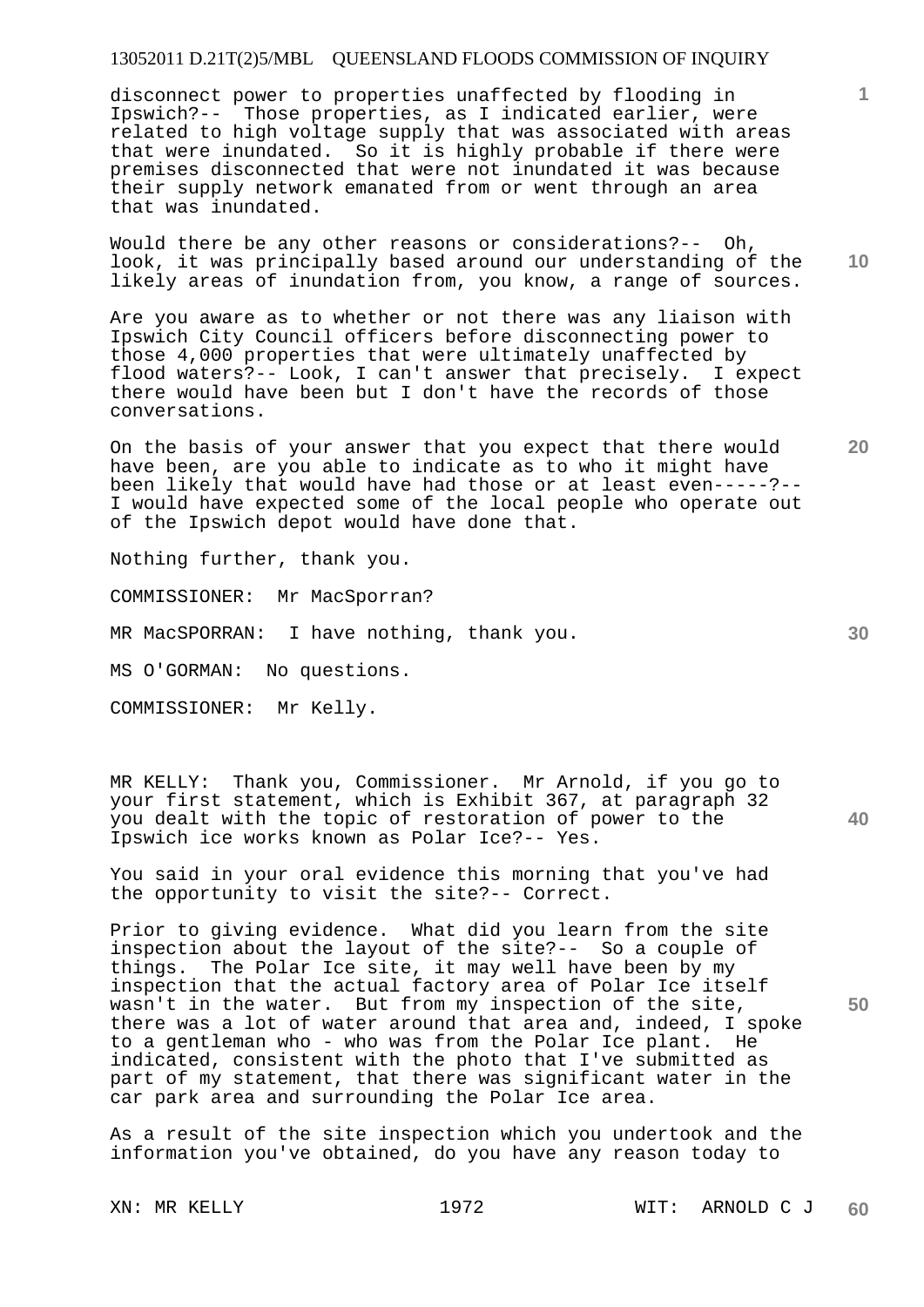doubt that the decision to disconnect was appropriate in the circumstances?-- No, look, I think given the volume of water that I observed from that photograph and the lay of the land, if you like, there is no doubt in my mind that disconnecting that area was - was appropriate.

Can I also ask you, since preparing your supplementary statement have you had the opportunity to make further investigations and inquiries about the precise timing of disconnection and restoration of power to Polar Ice?-- Yes, I do. So I think in my statement  $I - I$  said that the supply to that general area was restored on the 13th of January at about 9.43 p.m. Since doing that, we've continued to research the specifics of the actual Polar Ice plant. Our field automation system has a job recorded at 3 p.m. on the next day, on the 14th of January. That the site had been inspected and that a form 2 as we know it, which is the form provided by the customer's electrician, was available and on site and they were able to be reconnected. We have further information from our field automation system that our crew reconnected the site at 8.45 a.m. on the 16th of January and, indeed, that's consistent with metering data we've obtained from the meters, that load was increasing at that site from 9.26 a.m. on the same day.

So do you reach the conclusion based upon those investigations that as far as Energex's records are concerned, Polar Ice would appear to have been reconnected as at 8.45 a.m. on the 16th of January?-- Correct.

You attended every State Disaster Management Group meeting from 8 a.m. on the 12th of January 2011 until 10 a.m. on the 21st of January 2011?-- Correct.

At each of the State Disaster Management Group meetings which you attended, was it the practice for the Local Disaster Management Groups to be dialled into those meetings?-- It was. The district disaster coordinators were on the line and my understanding was that the Local Disaster Management Groups through councils, typically, were also available to be on line.

I want to ask you about your recollection of what issues were raised at State Disaster Management Group meetings by the Local Disaster Management Groups. Do you have any recollection of any issue being raised at any State Disaster Management Group meeting which you attended, any issue being raised in relation to Polar Ice?-- I do not. I have also sought advice from my colleague who accompanied to every one of those meetings and, similarly, he did not.

Could I ask you, do you recall any issue being raised at any State Disaster Management Group meeting which you attended about Energex's response or performance in the Ipswich area?-- I do not.

Can I go then to Exhibit 366, your first statement, to paragraph 103 where you dealt with Energex's corporate

**10** 

**1**

**20** 

**40**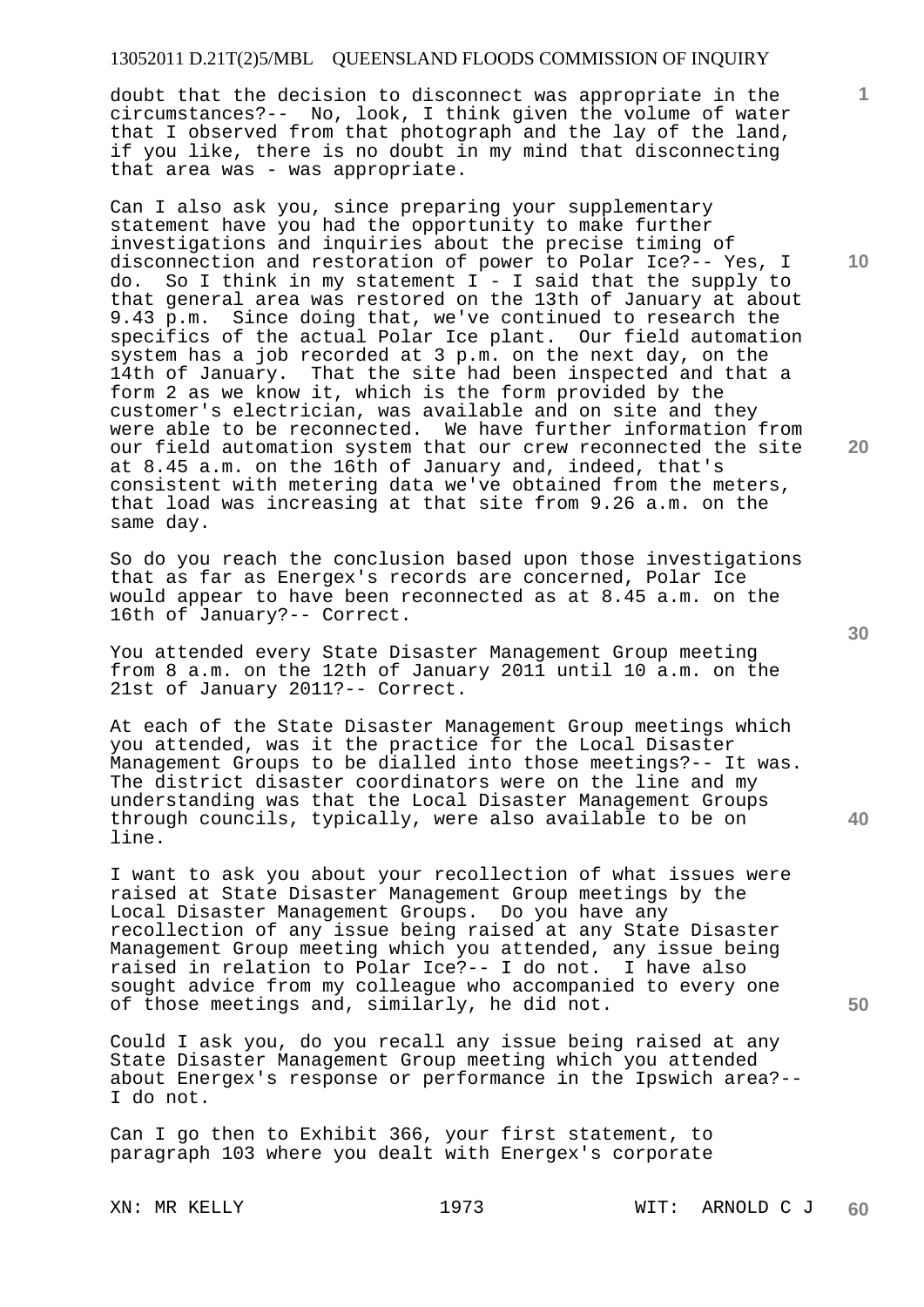communications strategy and you refer to Energex's commitment to ensure that the public was well informed about issues affecting the supply of electricity?-- Yes.

Can I show you a volume of documents which - I've given a copy of this volume, Madam Commissioner, to counsel assisting. Does that volume which you're looking at contain a record of Energex's media communication activity in respect of the floods that affected south-east Queensland in January 2011?-- That's correct.

Could I ask you if you could open that volume to go to the second page where there is a sheet headed "Highlights" which refers to 4,874 media mentions?-- That's correct.

And below that there's a figure of \$15,162,947 worth of free media?-- That's correct.

Could I ask you to explain what that figure is meant to represent and how you understand it's being calculated?-- Look, my understanding of that figure is that it's a number calculated or estimated by the media organisation, in this case Media Monitors, to determine the equivalent value if you like of the media mentions and space that occurred through the period of the floods. I suppose the point of all of that is that we had a lot of media interest through that period and lots of communications via the mass media.

Thank you, Madam Commissioner. May I tender that volume?

COMMISSIONER: Yes, Exhibit 368.

ADMITTED AND MARKED "EXHIBIT 368"

MR KELLY: I have no further questions.

COMMISSIONER: Ms Wilson?

MS WILSON: No re-examination. May the witness be excused?

COMMISSIONER: Thank you, Mr Arnold, you're excused.

WITNESS EXCUSED

**10** 

**20** 

**1**

**30** 

**40**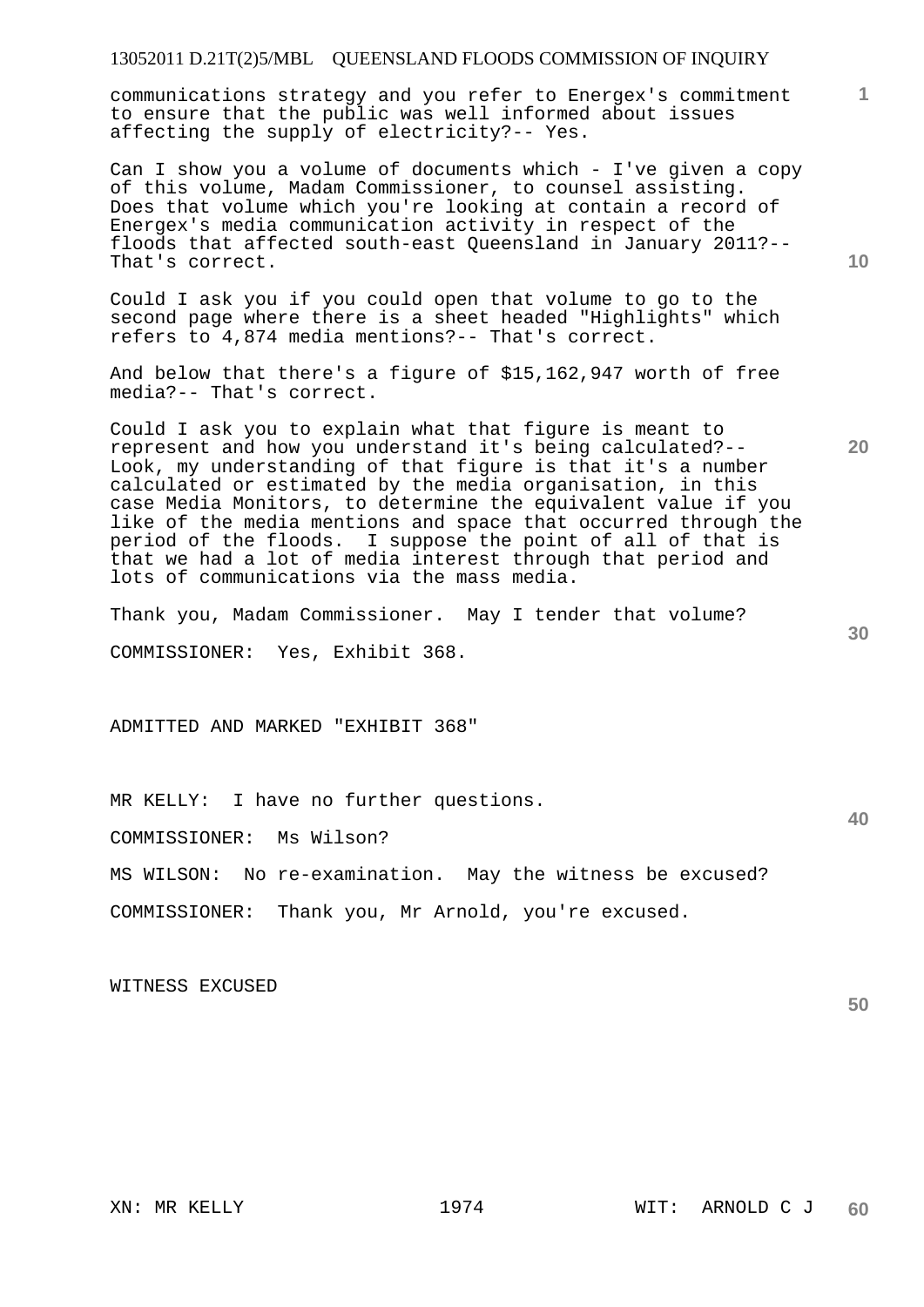MS WILSON: I call Mr Gregory Hoffman.

GREGORY THOMAS HOFFMAN, SWORN AND EXAMINED:

**10**  MS WILSON: Can you tell the Commission of Inquiry your full name, please?-- Gregory Thomas Hoffman.

And you're the General Manager and the Advocate of LGAQ?-- General Manager Advocate.

General Manager Advocate of LGAQ. And LGAQ has provided four documents to the Floods Commission of Inquiry?-- That's correct.

**20**  And if I can take you through each of those four documents? The LGAQ provided a submission dated the 11th of March this year?-- That's correct.

Can you have a look at this document, please?-- Yes.

Is that the submission that LGAQ provided?-- It is.

And you authored that submission?-- Yes.

I tender that document.

COMMISSIONER: Exhibit 369.

ADMITTED AND MARKED "EXHIBIT 369"

**40**  MS WILSON: Mr Hoffman, because we have got four documents, I need to be able to particularise them when I'm referring those documents to you, so when I'm referring to that document, that will be regarded as Submission 1?-- Yes.

This submission was converted into a statement and that was provided to the Commission of Inquiry on the 5th of April of this year?-- That is correct.

**50**  Can you have a look at this document, please?-- Yes, that is it.

And when I refer to that document, that will be Statement 1. And, Commissioner, I tender that document.

COMMISSIONER: Is it actually a statement by Mr Hoffman?

MS WILSON: Yes, it is.

**1**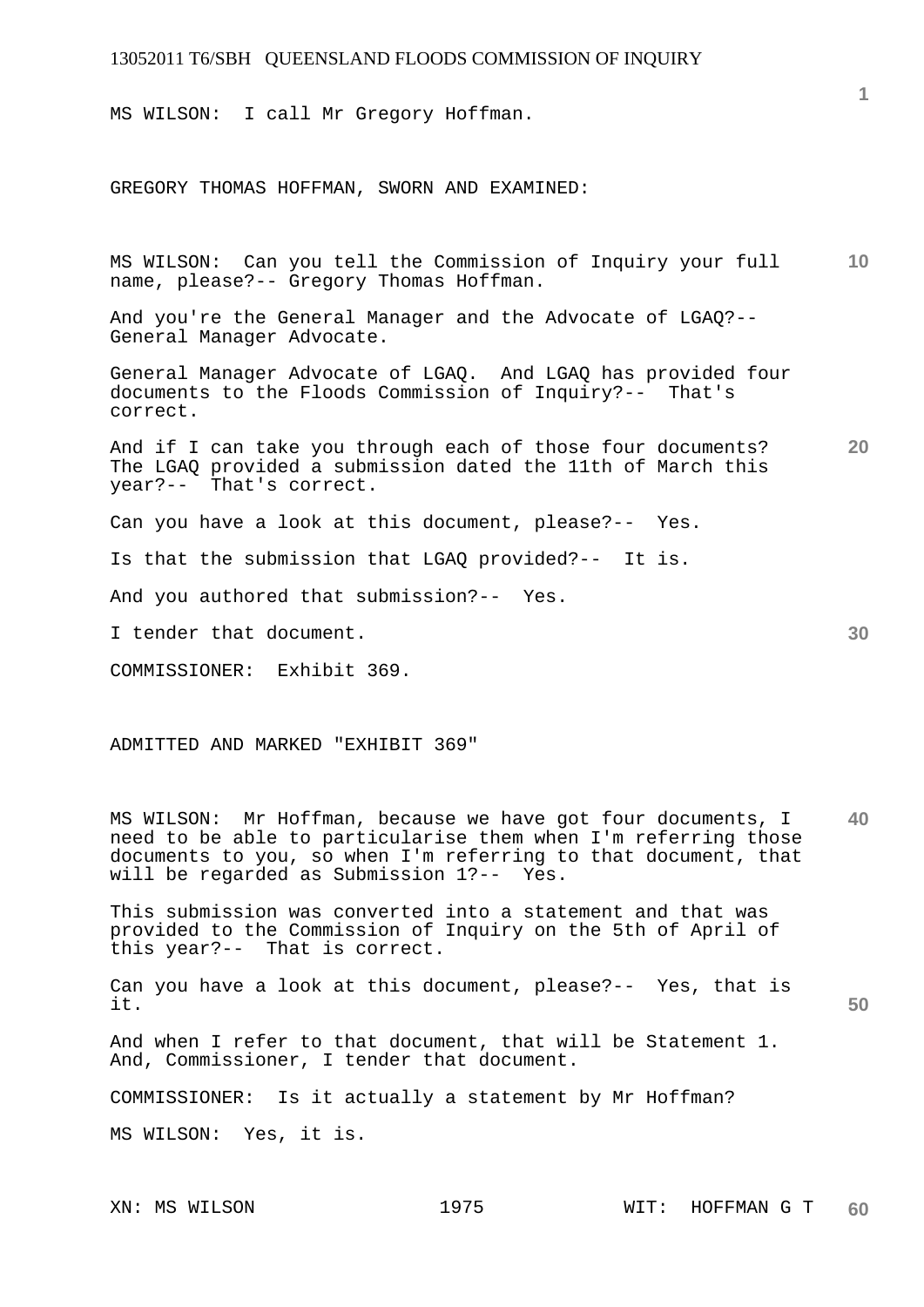| 13052011 T6/SBH QUEENSLAND FLOODS COMMISSION OF INQUIRY                                                                                                                                                                                                                                                                                     |    |
|---------------------------------------------------------------------------------------------------------------------------------------------------------------------------------------------------------------------------------------------------------------------------------------------------------------------------------------------|----|
| COMMISSIONER: Thank you. Exhibit 370.                                                                                                                                                                                                                                                                                                       |    |
| ADMITTED AND MARKED "EXHIBIT 370"                                                                                                                                                                                                                                                                                                           |    |
| MS WILSON: And as explained on the first page of the<br>statement, that submission was a distillation of comments from<br>the Council, so the information that you're providing is<br>information that you've received from Council; is that the<br>case?-- Primarily, and other discussions that I was involved<br>in with various people. | 10 |

Okay. Now, the LGAQ provided a supplementary submission on the 7th of April 2011. Can you have a look at this document, please?-- Yes, that's the supplementary submission.

**20**  And who authored that document?-- A colleague of mine and I, but I signed it.

Commissioner, I tender that submission and I'll refer to that submission as Submission 2.

COMMISSIONER: Exhibit 371.

ADMITTED AND MARKED "EXHIBIT 371"

MS WILSON: And you provided a second statement dated the 6th of May to the Queensland Floods Commission of Inquiry. Can you have a look at this document, please?-- Yes, that is it.

And there's attachments to that document?-- That is correct.

**40**  Madam Commissioner, I tender that document - that statement with its attachments.

COMMISSIONER: Exhibit 372.

ADMITTED AND MARKED "EXHIBIT 372"

MS WILSON: And I'll be referring to that statement as the second statement. Now, can we look at the roles performed by the LDC and the LDMG? Now, you're familiar with those terms?-- Yes.

The Local Disaster Coordinator and the Local Disaster Management Group?-- Yes.

**30**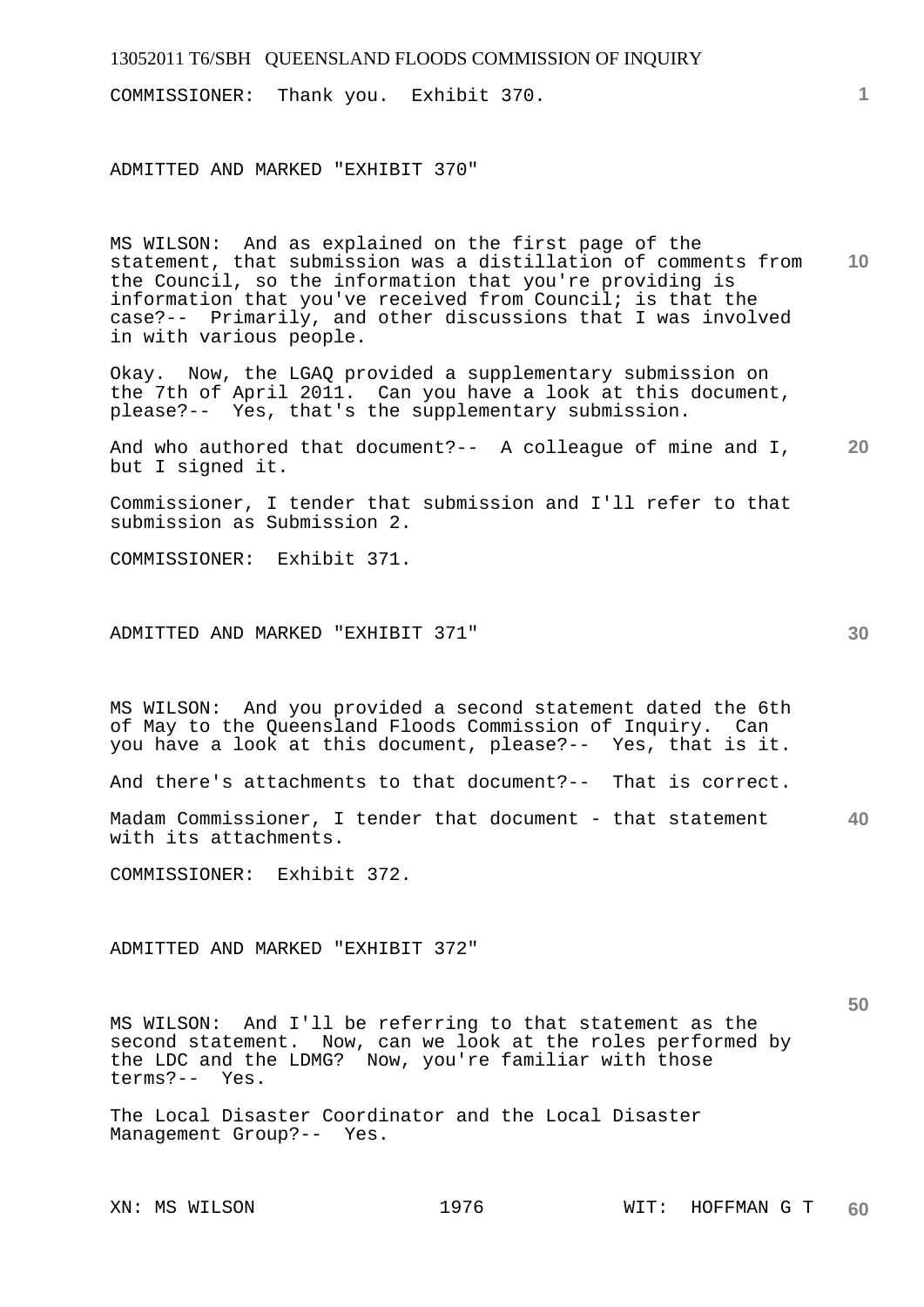If we can go to your first statement and on page 2 of your first statement, the mutuality of roles is referred to, and it's stated, "The mutuality of roles refers to the fact that each element of the disaster management - LDMG, DDMG, SDMG is an aggravation of effort, not a handover of control from one level to another." Now, you're the - well, your view and the view of the LGAQ is, "The mutuality of roles between the DDC and the DDMG and the LDC and the LDMG needs to be imbedded into the Disaster Management System."?-- I think it needs to be better understood.

Well, can you explain the practical effect of the mutuality of roles that you refer to?-- If an event occurs at a local level and the Local Disaster Management Group is activated, it is accepting responsibility and taking a response to the situation that occurs. In the event that is beyond the resources or the capacity of the Local Disaster Management Group to deal with that event, it is escalated and involves the District Disaster Management Group. Subsequently, if the issue extends beyond the district, then the State Disaster Management Group involves. The point that is made in the submission is that each of those elements of the Disaster Management System plays a role; it is mutually inclusive and not exclusive in the event that it escalates from local, to district to state. That's an important part of the management system. It is emphasised in the submission to recognise that as events escalate, it is important to be utilising all of the resources and all of the inputs from the different - or the three phases of the system.

And how do you envisage what you're referring to could be implemented in the Disaster Management Act. What are you seeking for the Disaster Management Act to be amended to state?-- It is not specifically an amendment to the Disaster Management Act that is proposed, but perhaps an understanding on the part of the people who are involved in the system, at local level, district level and state level, that the roles are mutually inclusive, and that, in the operation of their various responsibilities, that the engagement between local and district and district and state recognises the importance<br>of that collective input and collective responsibility. It is of that collective input and collective responsibility. not anything other than an emphasis of that important relationship and the partnership and collaborative approach that is necessary on the part of the players in the system to make it work effectively.

So, ultimately this will be a matter of training and a greater education to all three levels in the disaster management - in the disaster management structure?-- It is certainly a matter of training and understanding, but importantly it is a matter of relationships between the individuals to understand their particular roles and their collective roles. That will come through communication, through training and the establishment of effective communications. I'm not suggesting that that is not universally the case, but, importantly, it needs to be recognised and practised. Our ability in whatever we do to effect - to be effective in that role is only as good as our currency of our knowledge and our practice. That's the point

**10** 

**1**

**20** 

**40**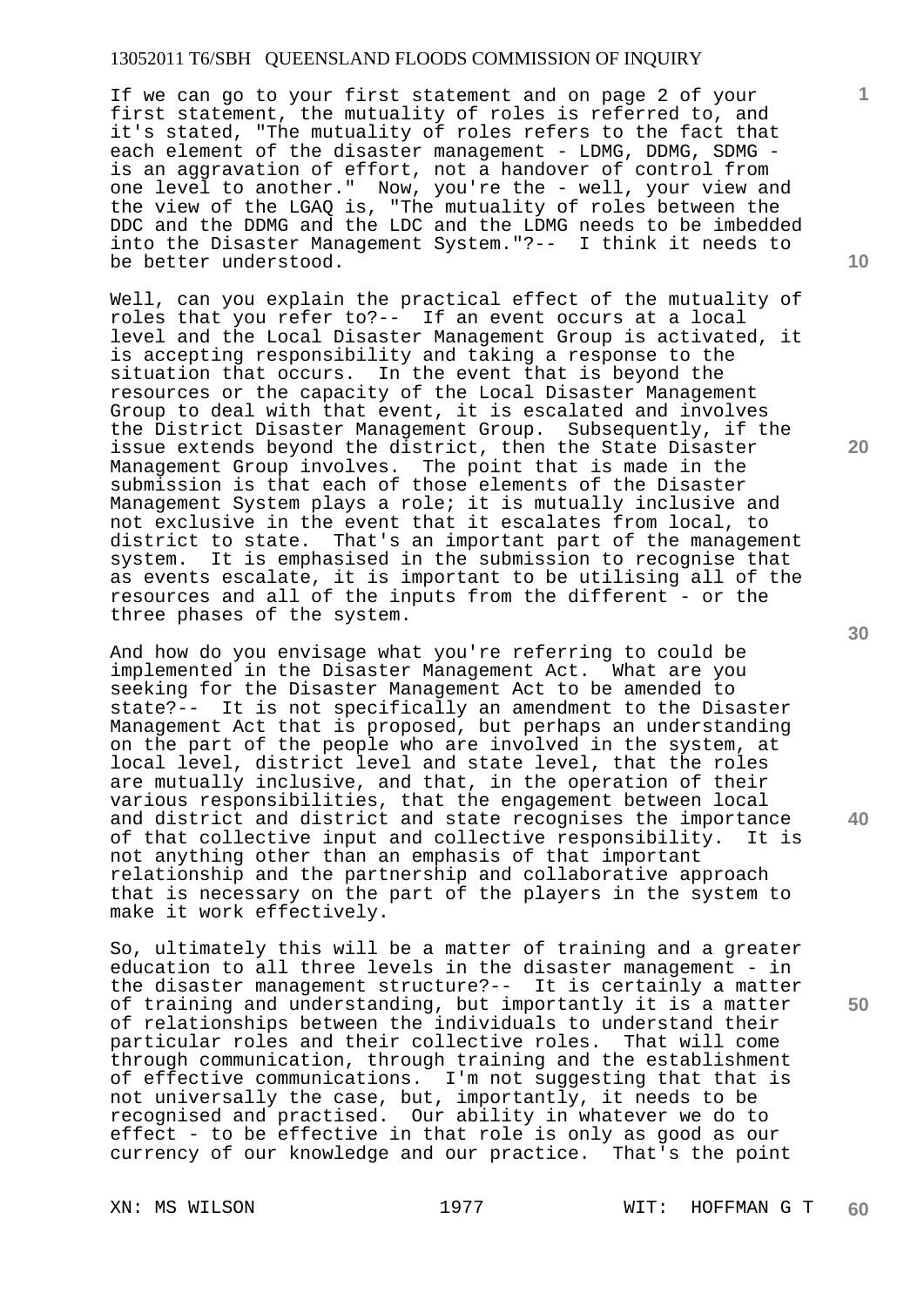being made here.

So, is it the case that there were examples of some individuals in the district or the state level who didn't understand or appreciate the role that the LDMG did?-- That was brought to our attention in some cases, and it was a matter of new people in new roles at short notice, circumstances where people did not know well enough at a personal level the individuals that they would necessarily be dealing with, at a local level or a district level. It was simply highlighting the importance of that communication, that relationship to make the system work effectively.

The view of the LGAQ is that, "Protocols need to be developed to streamline LDMG engagement with DDMG, SDCC and SDMG during events." Why do you need such protocols?-- I think it is to ensure, again, that all of the people that are involved in the process understand what's involved. I think it is again important to highlight that we've just come out of an extended period of drought and less activity, if you like, in the disaster management arena and, on that basis, individuals are not as familiar with their roles and responsibilities, not only in legislation, but in terms of guidelines and the arrangements that support those legislative requirements.

So, can this also be achieved by a greater understanding of disaster management structure which, in effect, can be achieved through training and education?-- Yes, it can.

The LGAQ's view is that participation by the LDMG in SDMG meetings should be by exception. Why is that?-- Experience through January, in particular as the flooding situation was exacerbated, involved at any one time potentially 20, 30, 40 and, ultimately, when the whole state was involved, approaching nearly all of the councils, or all of the LDMGs on line, depending on the circumstances. The concern that a number of them expressed was that they were involved in those conversations - or in those meetings by teleconference, significantly demanding of their time for potentially a very short interaction in relation to their need. You need also to understand that whilst that is occurring, they have their interactions at the District Disaster Management Group level, and the State Disaster Co-Ordination Committee activities as well. It is simply a reflection of the demand on their time to engage in those interactions when they see a priority to deal with the issues locally, and the suggestion is that some way of streamlining those processes should be explored. Having them involved by exception is the suggestion.

**50**  That only if the issue was acute enough for it to be elevated to that point that the LDMG got involved?-- Yes.

But if your town is being flooded, that would be that point, wouldn't it?-- Those that were involved - when there was flooding, and there were issues, they were involved, but quite often they were involved when the flooding peak had passed and the issues were more managed and the activities at local and district level were dealing with those situations. It was a

**10** 

**1**

**20**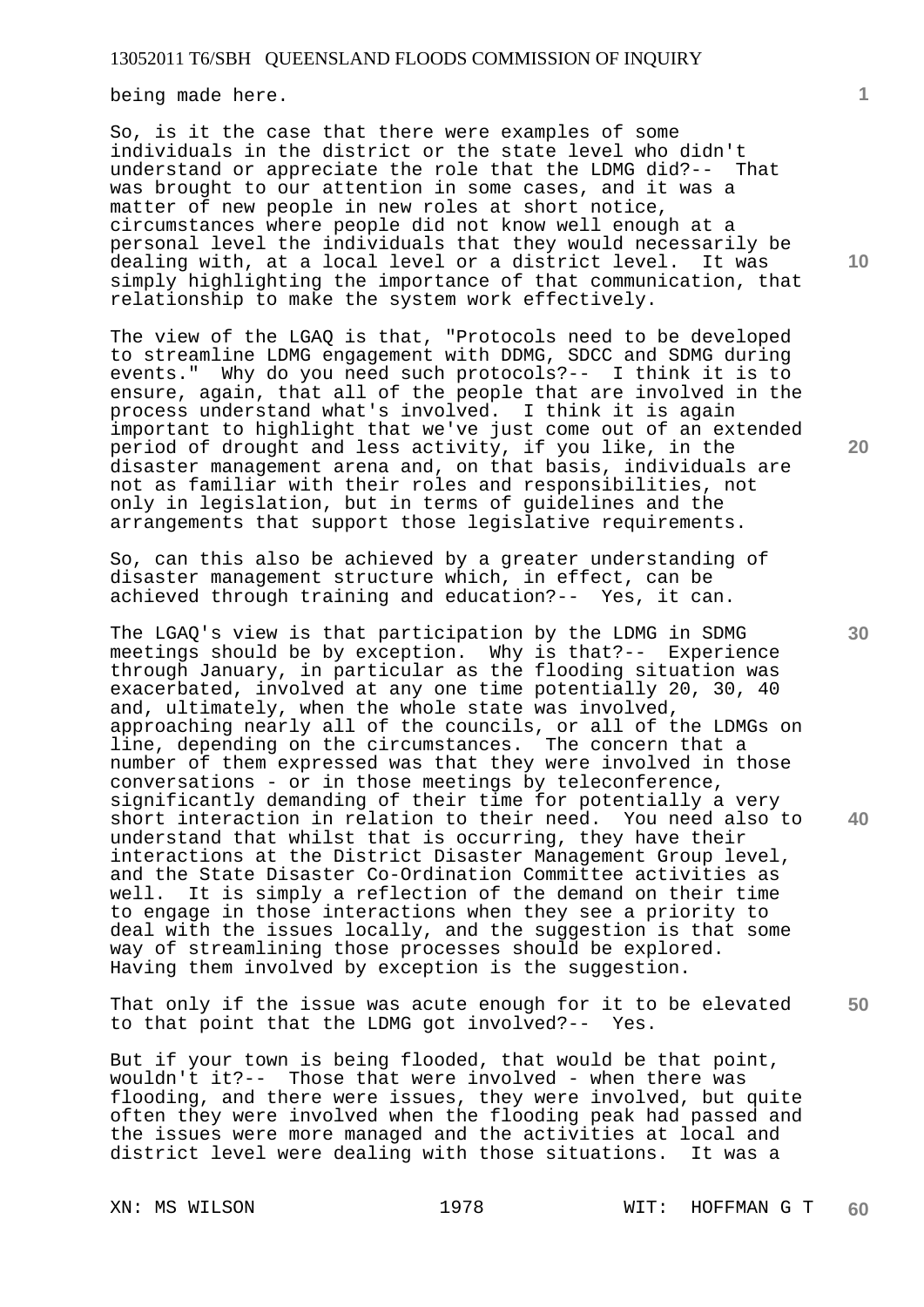matter of specific need that was being highlighted there.

And in page 5 of that - of your statement, comments from Council on specific issues included the view that there was, "A need to improve cross-LDMG and cross-DDMG interaction within the same catchment to maximise information exchange and upstream/downstream communication." Can you explain what you mean - what that is referring to?-- I think the specific example that gave rise to that statement involves the Banana Shire Council, the Central Highlands Regional Council, different catchments and where they might operate at different - or at different district levels, and yet their proximity to one another and their interaction may well be appropriate, yet the structure of the system has them in different areas. It was only highlighted in that one location, to my recollection, as a question that needed consideration.

So, what's the possible suggestion to deal with that?-- It may involve some adjustment to district boundaries or - not on a permanent basis, but on an event basis. If the disaster district boundary is problematic in a particular situation, then the responsibilities might vary from the standing arrangements to deal with issues that cross catchments or go outside of district arrangements.

So is the-----

COMMISSIONER: What's the - sorry, Ms Wilson - what was the actual problem there, just so I understand what you're getting at?-- The reporting line, as I recall, from the local to the district crossed the district line, and the interaction between the local disaster groups and the district disaster groups was not readily available through the alignment of local councils into their district arrangements.

I still don't really understand what you mean in concrete terms. How did that happen? What was wrong?-- Well, issues - flooding travelling down a catchment from an upper reach to ultimately the mouth will affect the communities along that river system. The issues, as I recall it, in that case, crossed a district boundary. The district responsibility was in Gladstone in the case of Banana, was in Rockhampton in the case of Central Highlands, yet it was the same catchment.

So it is really one problem going through two districts?-- One problem - yes, handled in two different areas.

Okay.

MS WILSON: So, is the answer that the local government district should remain and other districts should confirm with those boundaries?-- Well, the Local Disaster Management Group boundaries are, in fact, the local government boundaries.

Yes?-- The district boundaries are the administrative districts in place through QPS and EMQ. The issue's been discussed previously and provisions exist for flexibility in the responsibilities at a district level to deal with

**10** 

**1**

**20** 

**40**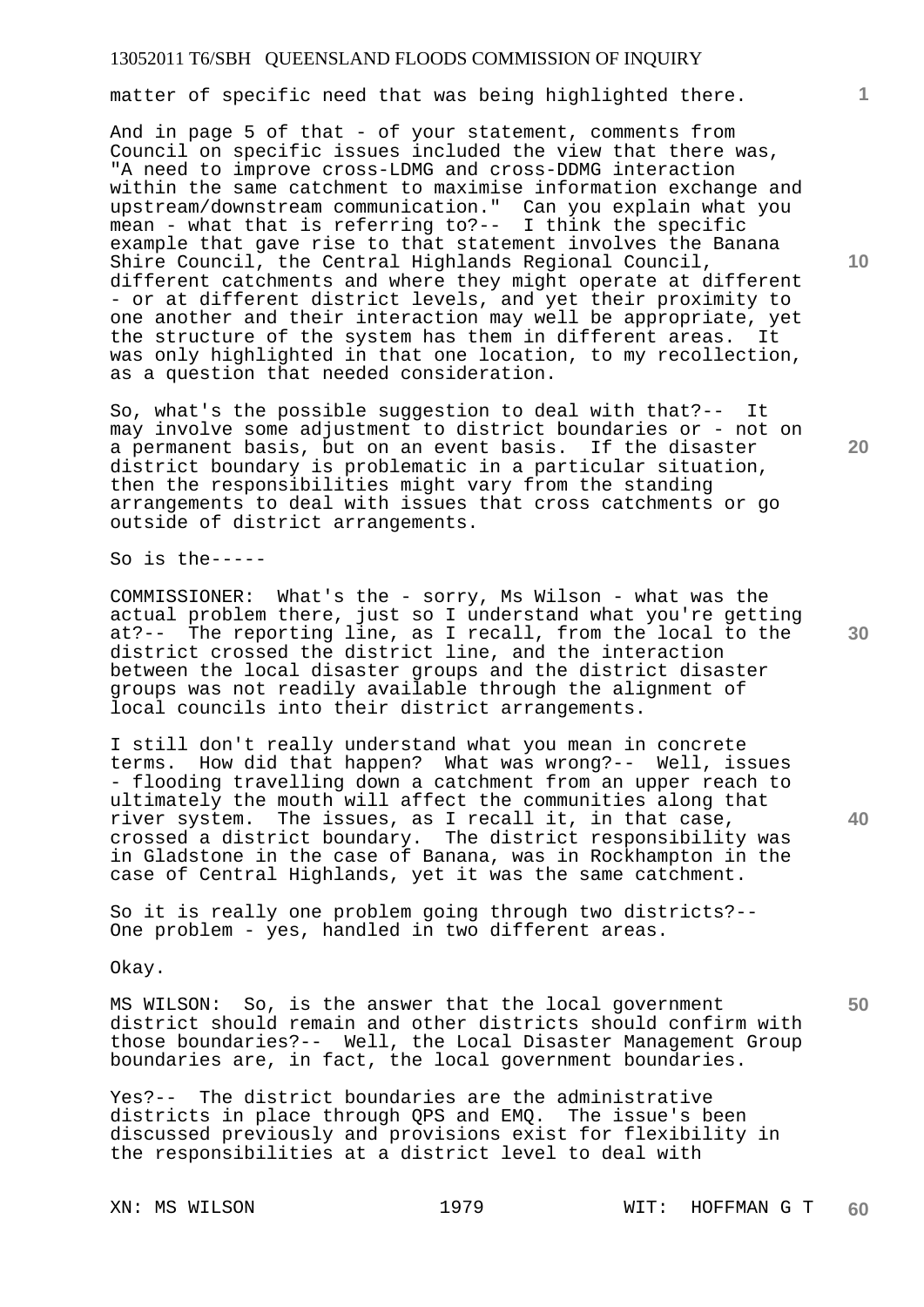situations that cross districts. That-----

But within the one local LDMG boundary?-- There's no LD - no district boundary that crosses at the local boundary, it's a question of local governments in one catchment in fact reporting to two different districts; issues that are flooding is occurring in that particular catchment will run the length of that catchment affecting the councils in that catchment, yet it can be an engagement that involves two districts to deal with.

And the solution being, is it, a temporary co-ordination of boundaries?-- Yes.

Just while we're on that page, the first dot point refers to that, "All relevant groups, including local politicians, should be represented on and participate in LDMGs. This avoids the potential for bypassing the defined chain of command." How was or is the defined chain of command being compromised by not all local politicians being represented on or participating in the LDMG?-- The role of local members of State Parliament and Federal Parliament is one where they understandably want to be involved and play a very important role in supporting the needs of their constituents within an affected area. The suggestion we're making here is that they can make the most effective contribution if they are, in fact, well involved in the processes, particularly at the Local Disaster Management Group level. That brings together all of the relevant agencies of government to deal with the issues that are before that Local Disaster Management Group. The political interface is an important one, because it can enhance their understanding and knowledge of the issues being<br>faced, and they can effectively support that role. The faced, and they can effectively support that role. suggestion being that if they are not as well engaged as is suggested, then, perhaps, that opportunity is denied them, or it operates in a way that is not appreciative of how the system works from local to district to state, et cetera.

Can I take you now to the capability of councils to deal with disaster management. Now, the events of the summer of 2010/2011 demonstrate the enormous responsibility that local councils carry in disaster management. Clearly, some councils, some regional councils, have greater capability than others. How do we ensure that all councils have disaster management capability as the legislation requires?-- The legislation prescribes local disaster management groups, and it is important to highlight the role of the Council is not the role of the LDMG.

Right?-- Each Council is required to put in place certain plans and to have certain resources available to it to meet its obligations. Quite obviously, as you say, some larger councils will be better able to do that than smaller councils. The important consequence of this is that if an event occurs in either of a well-resourced or less-resourced area, it will - the response will be different in terms of when its triggered to the district level. In other words, if the event is beyond the capacity at the local level, then it will

**10** 

**1**

**20** 

- 
- **30**

**40**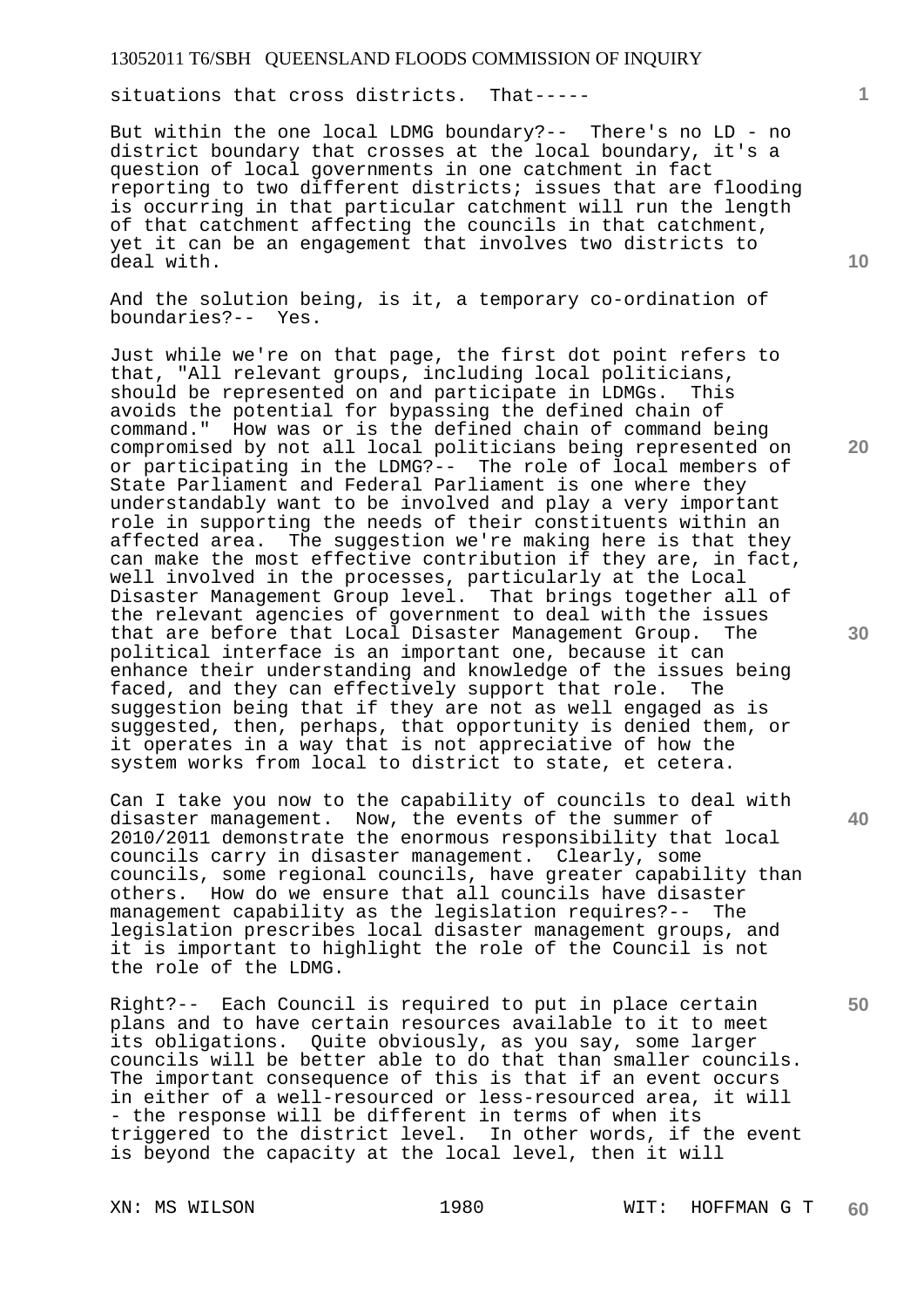trigger involvement at a district level to support it. Conversely, the event at a local level, which is larger and well resourced, may not do that. So, the system is scaled to respond to the circumstances and the capacity of the local disaster management groups. That's the fundamental principle on which the system works.

But some regional councils are better resourced and have better capability for dealing with disaster when it comes to their region. How do we make sure that that's standardised that if you're a resident in a Council region that is not as well resourced, that the disaster management approach by that LDMG will be the same as in a well-resourced Council?-- Well, you won't get a standardised, uniform approach between Brisbane and Boulia and Bamaga. You will have a system that is built on the fundamental principles and processes that they all need to meet. We need, I think, at the outset, to ensure that those planning processes, the identification of the resources, the capacities are clear and understood, the training and skills that people need at a local level are in place, and there is a reasonable oversight that that is the case. Our submission does identify that that's a role - a review and oversight role on the Department of Community Safety as the agency responsible for the legislation.

There's been-----?-- That is the basis to establish the system, but I make my point again, in that if that is the case, then between Brisbane and Boulia, you do have different resourcing capabilities, and you can't change that. If the event at Boulia is beyond its capacity, then that triggers a district involvement with other resources being made available to support what is happening at the local level.

There has been comment made that the Lockyer Valley Council could not cope and struggled to cope with the enormity of the events that occurred there. Is there anything the LGAQ seeks in assisting councils, like the Lockyer Valley Regional Council, in dealing with these issues?-- There are many local governments across Queensland that would have struggled with the enormity of that event - even many larger councils. It is, I guess, my point again that if councils have in place the adequate plans and systems and processes to deal with the risks that they reasonably can predict and plan for, that is the starting point. If an event happens beyond that level of risk assessment and beyond the immediate capacity of that local government area, then that's when external resource support is triggered, through district levels and state levels. I don't think there is an alternative or better framework that would ensure that beyond any doubt in any location that you could have a system that could deal with the situation of that magnitude immediately. It will always require external help.

One suggestion is that the LDMG can be assisted by a fly-in team with disaster management experience to assist them in dealing with the issues at hand. What's the LGAQ's view on that?-- The importance of the ready availability of resources - external resources - is the important point here. One of

**10** 

**1**

**20** 

**30** 

**40**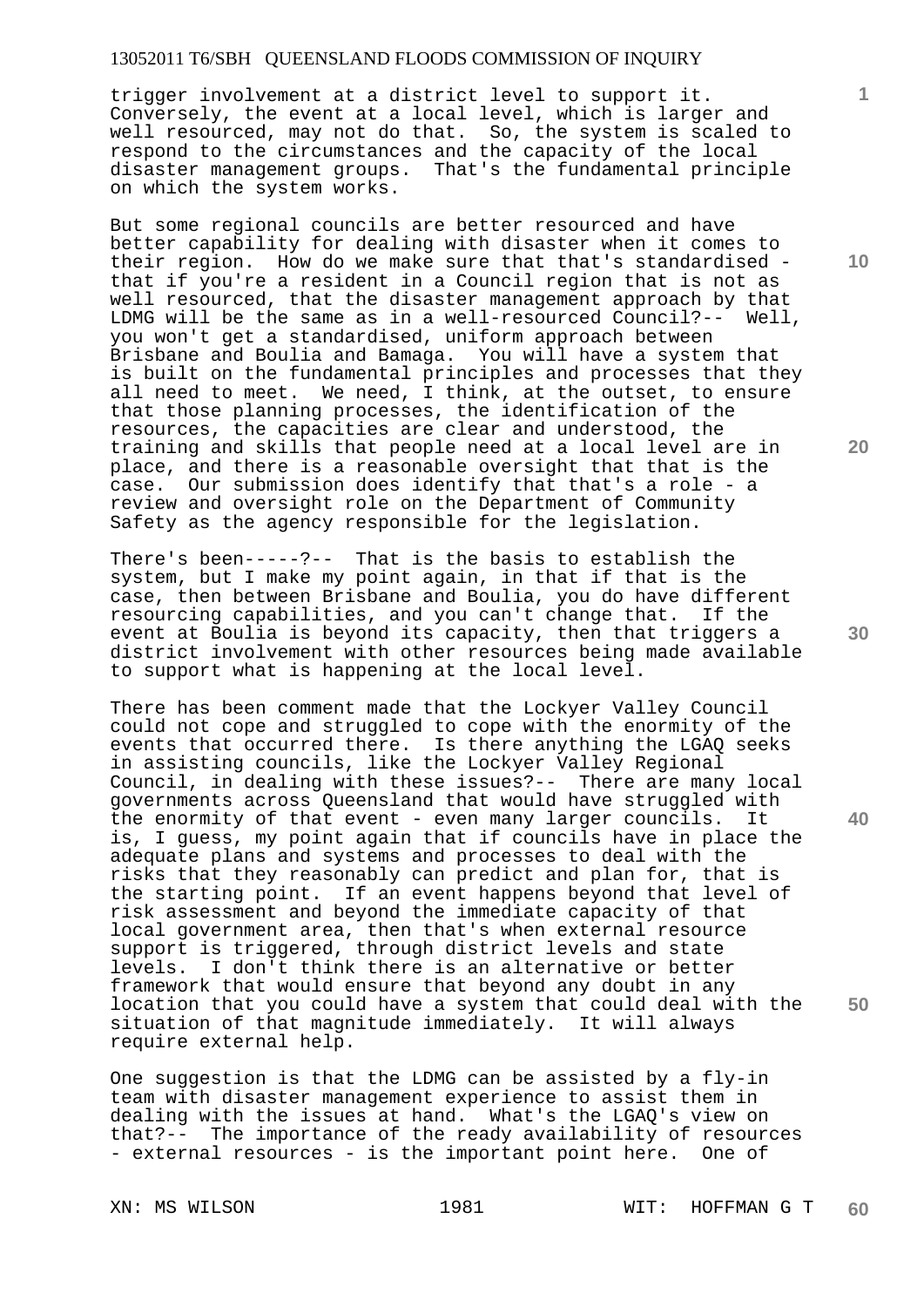the understandings, I think, that is most important to this is that before a disaster event, during the disaster event and after it, the local community is there, its local Council is there. The community would not want - and nor would local government - want to see that level of local knowledge, that local leadership, that local understanding, importantly local ownership, lost in a system that might transfer responsibility to somebody else.

What about in a supporting role?-- The supporting role is agreed, and that is the nature of the district level, of the state level-----

But what about when the LDMG is just not coping and they need some further assistance from some personnel that is experienced in disaster management. Does the LGAQ not support that assistance required by the LDMG?-- Absolutely not. I agree with you, external support is needed, and, in fact, in our submissions we identify systems and processes that we have helped establish that enable councils to receive outside support from other councils, and that was activated during this event, and a number of councils offered assistance to Lockyer Valley, and that was taken up. We, as an organisation ourselves, deployed a number of people to assist - experienced former Council officers who have capacity to assist the operation of the Council. We did enable and facilitate a number of supports to go to the Council. So, I'm agreeing with you. I was perhaps interpreting your question as to suggest that there was some way in which you transfer to somebody else responsibility for what's needed. I'm not sure that that is the appropriate response, but adding to local resources on the ground is agreed, most definitely.

And on the same topic we've heard about the Somerset Regional Council getting support from the Gold Coast City Council?-- Yes.

**40 50**  For personnel to go up to the Somerset region. These alliances between councils, should they be formal relationships or should they be more flexible arrangements?-- Within a particular district - disaster district - those arrangements are possible because they are - if I could paraphrase - immediate neighbours or people operating within the system where the knowledge of their resource capacity and availability is readily known, and proximity means it can be provided easily. Establishing alliances outside of district and afar does pose problems in that it assumes that one area is able to help another when, in fact, they might both be affected in a different way. You need a system of availability of resources from other local government areas to assist wherever it is required, whenever it is required. It doesn't necessarily need a standing alliance relationship, but certainly a system that can bring help from where it is available to where it is needed and our Council to Council is designed for that and it did happen in the recent events.

Perhaps this might be an opportune time for you to explain the C2C program?-- The C2C is the Council to Council program. We

**10** 

**1**

**20**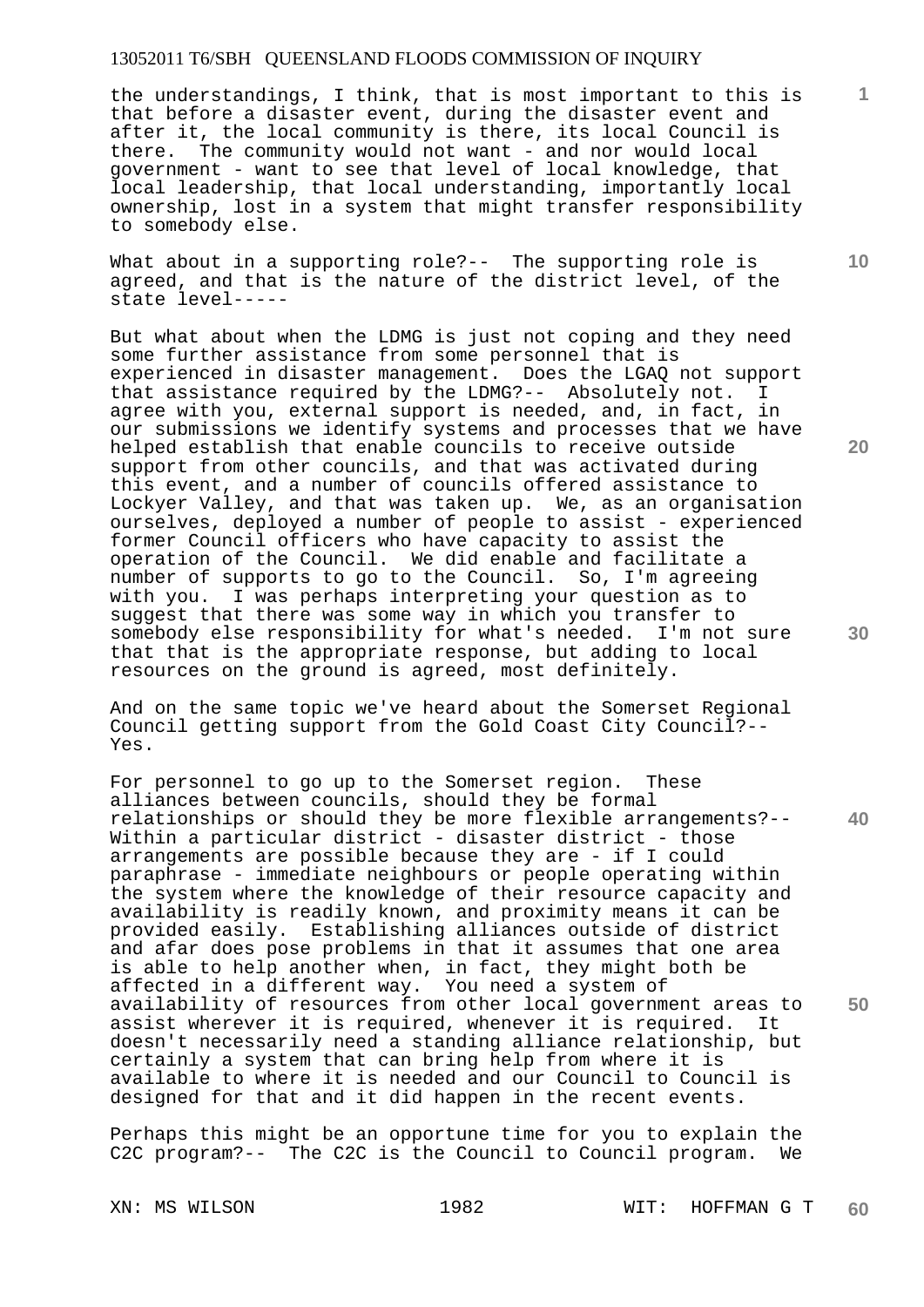established this in February/March of 2010, arising out of the floods in South-West Queensland, and it is, for want of a shorthand description, a match-making arrangement between councils who are in need - that those who are able to provide assistance to councils that have asked for it. It is designed to facilitate and expedite the provision of resources to those councils that need it. It was established, as I said, in 2010, with a - as a result of the extensive flooding in South-West Queensland, and it was applied on this occasion, and the submissions highlight how it operates and some examples of how it worked.

And where mutual aid is being provided between councils, it's the LGAQ's view that this should be done within the C2C program and its linkage to the disaster management program and the operation of the SDCC?-- Absolutely. We don't believe<br>there should be separate systems running in tandem. They there should be separate systems running in tandem. should coordinate with the system provided for under the Disaster Management Act. That ensures that we are co-ordinating resource deployment in the most effective way possible. What we attempt to do through C2C is streamline that process, and it is particularly important outside of districts where a District Disaster Coordinator seeking resources to help a particular Local Disaster Management Group might not immediately know of available resources. If we, through our networks, can help in the identification of resources and their availability, that means that when the requests are made, they can be readily met. That's the purpose of the system.

And is it the LGAQ's view that in some councils, there's some confusion about how the C2C program operates, and therefore there should be greater education and clarification being made about the C2C program?-- I agree with that. It was only established in 2010 for the floods, as I said, in South-West Queensland. It came upon us again to a far greater extent in the events - the most recent events, and the awareness of the C2C program needs to be increased, and we certainly plan to do that, and we've got our own Council events, our annual conference - disaster management conference coming up in July where we're going to do more of the development of that system, the awareness of the system, and work closely with EMQ to ensure that it works effectively in future.

I suppose you can see the frustration, though, if you're a Regional Council and your neighbouring Regional Council needs some assets or resources that you've got. You can't just give it to them, it has got to be processed through the Disaster Management System, which could take some time?-- Well, the C2C program is primarily intended for when the events require assistance outside of the immediate disaster district. So, if it's immediate neighbour to neighbour, they will be in ready contact and the Disaster Management System enables that to work. Our program focuses more on larger scale events where ready support from a neighbour is not - more than that is required.

**10** 

**1**

**20**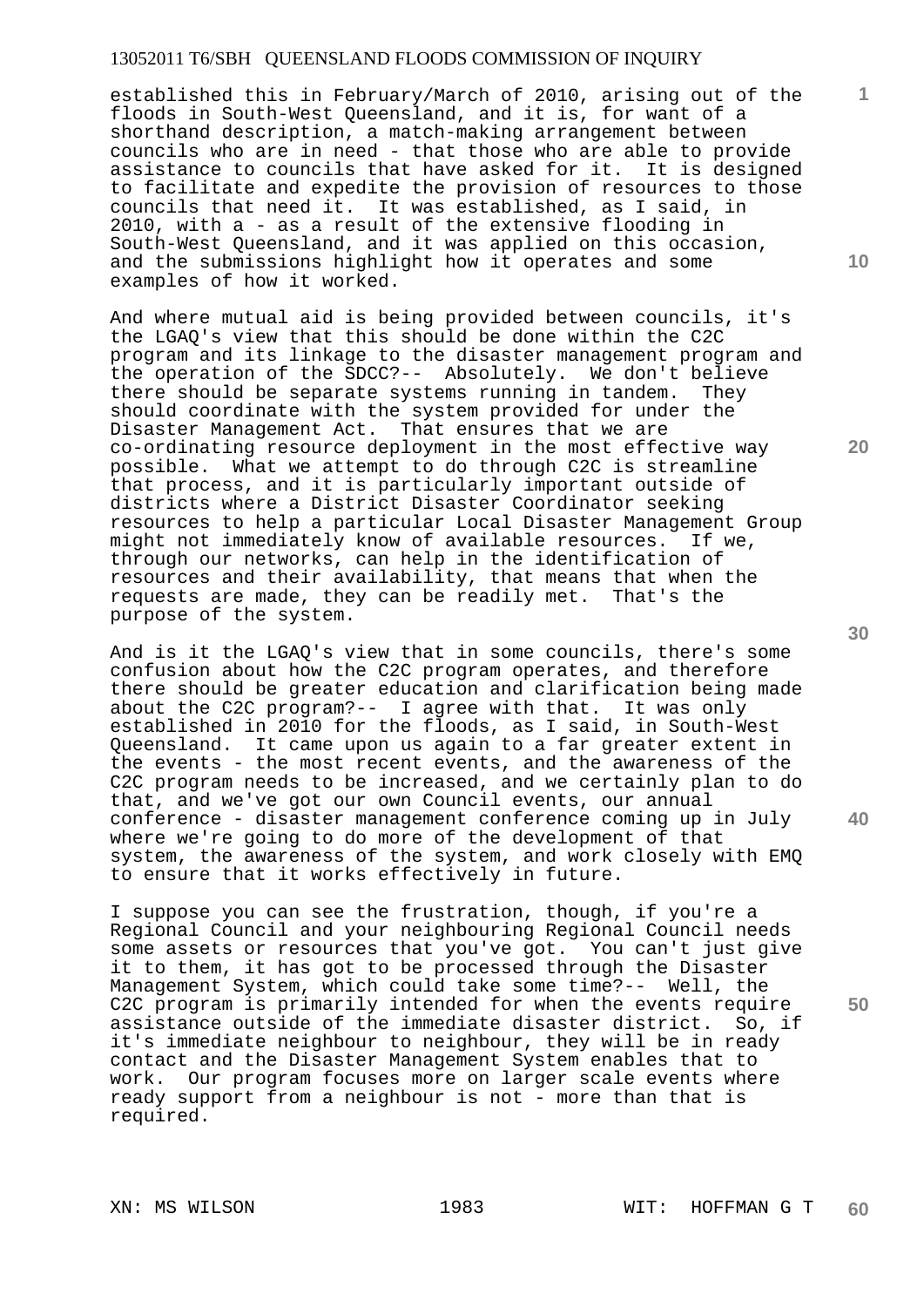Well, if even if we extend it to that where there is one regional council has a need and one regional council has a desire to fulfil that need, that cannot just operate quickly and efficiently but has to go through the system?-- Well, the system expects that to occur more so to ensure that the resources are applied effectively. It is an important to realise that sending resources from one place to another other than short a distance usually requires assistance that's normally provided through the State Disaster Coordination Centre. The logistics of moving significant resources from one location to another some distance away does require coordination and if there is significant activity occurring at any one time, then effectively trying to coordinate is most important.

COMMISSIONER: Ms Wilson, I'll take the lunch break. 2.30?

MS WILSON: Yes.

THE COMMISSION ADJOURNED AT 1.01 P.M.

THE COMMISSION RESUMED AT 2.28 P.M.

GREGORY THOMAS HOFFMAN, CONTINUING:

MS WILSON: If we can now refer to disaster management plans and the auditing and management of disaster management plans. Should LGAQ have an oversight or auditing role in disaster management plans?-- I don't believe we should have an audit or overseeing role. We should have a support role in the development of those plans. The plans are a requirement under legislation and if there is to be any audit or oversight, perhaps that is a function of government, appropriately, to ensure that plans are in line with the legislative requirement, but very happy to support their development.

Then is it the case that DDMG or EMQ should have a greater oversight or auditing role in disaster management plans?-- We believe so.

If I can go to page 5 of your first statement, it is stated that there should be a more active review of LDMG and DDMG plans and preparedness by the Department of Community Service is encouraged. The view that is then expressed is that it is important that there be established standards for these documents. "The existing guidelines provides broad advice but not the level of detail necessary to satisfy the intention of the legislation." Is that still the case?-- It is. The legislation and the guidelines recognise that the state of Queensland is a very diverse place and the circumstances faced

**30** 

**40** 

**50** 

**20** 

**10**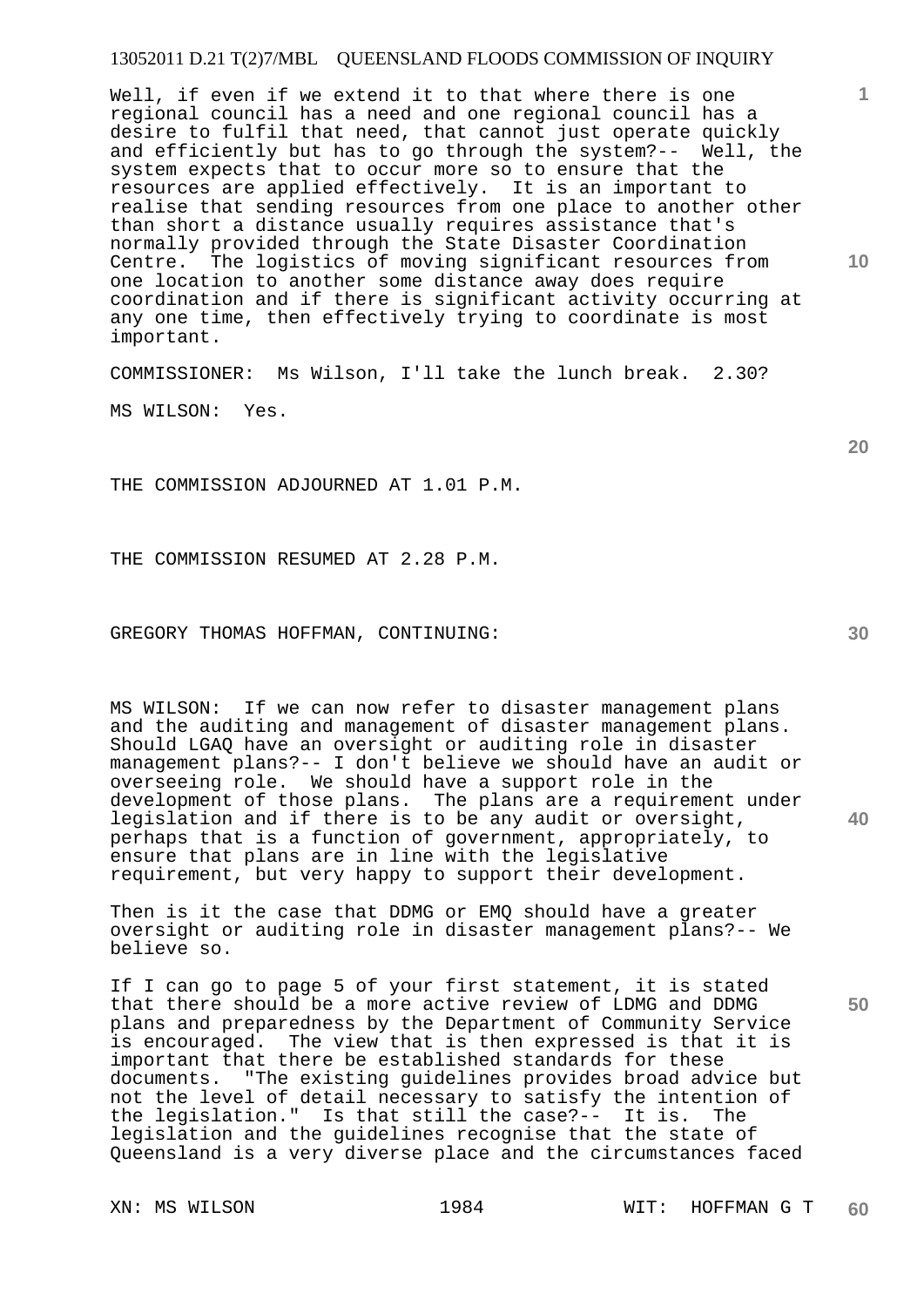in any particular local government area will vary greatly. However, we - we have discovered through this summer the perhaps the first experience of multiple events, recurring events on a scale that hasn't been experienced before and it would suggest then that the planning process might need to be a little more focused on ensuring that our planning processes go to that level of detail or that level of - or that scope. I think we're experiencing now and what we will continue to experience are events of a nature and of an extent that we haven't in the past and that suggests that the planning processes need to respond to that; hence the suggestion that the planning framework needs to be developed further to ensure that we have prepared ourselves for that possibility.

What agencies do you see to be a part of that framework?--Well, the lead agency in my view is the Department of Community Safety. However, the agencies that are actively involved in the process need to be involved to ensure that all of the relevant perspectives are considered in the development of frameworks and guidelines to ensure the plans are as comprehensive as they need be. And they are agencies predominantly within the jurisdiction of the Minister for Community Safety and the Minister for Police.

In your first submission it is stated that there has been a reduction in funding support for training through EMA, which I think you mean is EMQ?-- No, I was meaning EMA. That's Emergency Management of Australia, which was the-----

So you were putting that to EMA?-- Well, EMA is an agency under the Department of Attorney-General at the federal level which has traditionally, through its centre at Mount Macedon, provided quite extensive training programs. They are a little more difficult to access, they are a little more costly than they have been in the past. But in addition to that there have been and are programs run through EMQ. What I think we're acknowledging here is that at a time when we need to perhaps - well, definitely need to increase our training, some of the - some of the constraints exist there with reductions or more difficulty in accessing programs.

You say we definitely need to see an increase in training. Where should that training come from?-- I think the primary responsibility is within the state of Queensland. The programs offered federally add further skills and opportunities, but the primary responsibility is a responsibility within Queensland.

Now, LGAQ can provide some form of training?-- Yes, it can.

And is LGAQ going to provide training?-- We are currently discussing with EMQ and QPS opportunities for us to take a greater role in training. We are a registered training organisation and do have the capacity to increase our current coverage to include disaster management related courses. But in addition to that, we would only do that in collaboration with those agencies because there needs to be an alignment of what our individual efforts are to ensure the most productive

**10** 

**1**

**20** 

**40**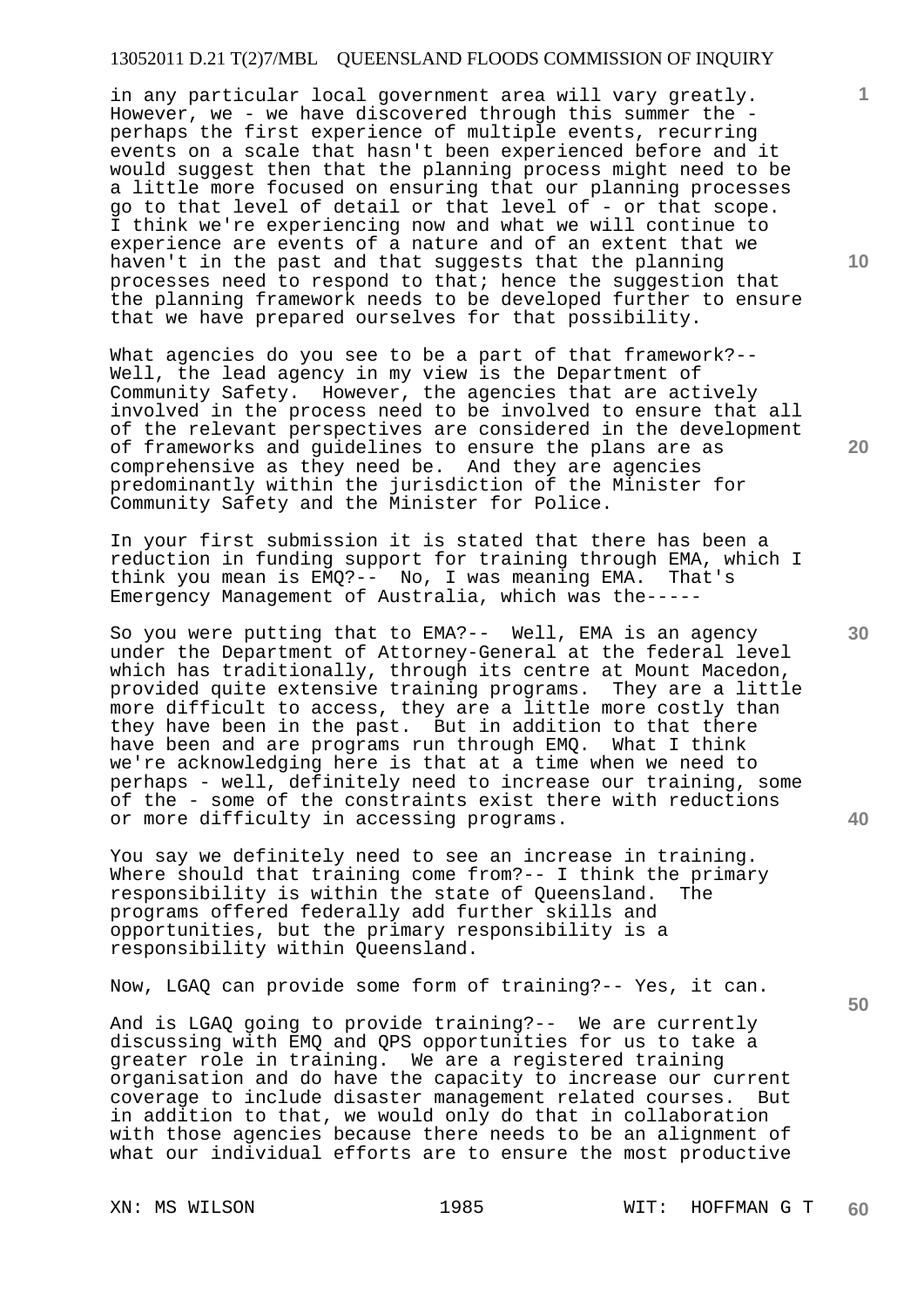use of resources.

Have discussions between the LGAQ and those agencies taken place to put this into action?-- Yes. On Tuesday there was a meeting of our Disaster Management Alliance Board where we agreed that we would commence a training needs analysis as the first - first part of identifying what the training needs are and then we can better identify where to go and how to go about it, but particularly in a collaborative way with agencies at both EMQ and QPS levels.

Well, it's taken five months to get to that point. Do you think this will move quicker?-- I believe it will. We will on the 22nd or 23rd of July conduct our three-day disaster management conference, an event that we have established in conjunction with Emergency Management Queensland over the past two years. This will be the third year. It brings together all of the agencies at state level and at federal level who are actively involved in disaster management. We will be discussing a whole range of matters at that conference and one of which will be how we can progress the training issue and, importantly, the collaboration issues across all of the agencies.

If I can take you to the issue of sub-LDMGs, otherwise we have heard them called of local emergency coordination centres, we've heard them called community groups. There are some regions where these groups are necessary. Does the LGAQ accept that?-- Yes, and we most definitely do.

Should it then be the case that these groups should be formalised in the disaster management structure or it should be left on an ad hoc basis?-- We haven't explored that specifically but recognising that many of the communities, particularly post-amalgamation of councils, cover vast areas and cross-catchments, then having a system that ensures capacity is not only established at a whole of council level but can operate at a decentralised level is important. I'm certainly open to that discussion as to how best we could structure the arrangement to ensure that community and village level coverage is enhanced.

If we can go to evacuation centres, we've heard that some councils have a memorandum of understanding with the Red Cross to manage/operate evacuation centres?-- Yes.

Is there any reason why a council would not have a memorandum of understanding with an agency like the Red Cross?-- It is probably more to do with the nature of the events that are likely to be experienced. Many of the flooding events in western Queensland, slow flowing, low rising rivers don't create necessarily the need for evacuation centres of the type that you need in the event of a cyclone or a significant storm event that are more likely to be experienced on the coast. As I understand at the moment, there are 10 councils who have protocols with the Red Cross for operation of evacuation centres. Ten are currently in discussion with them for evacuation centres. There is merit in establishing those

**20** 

**10** 

**1**

**30** 

**50**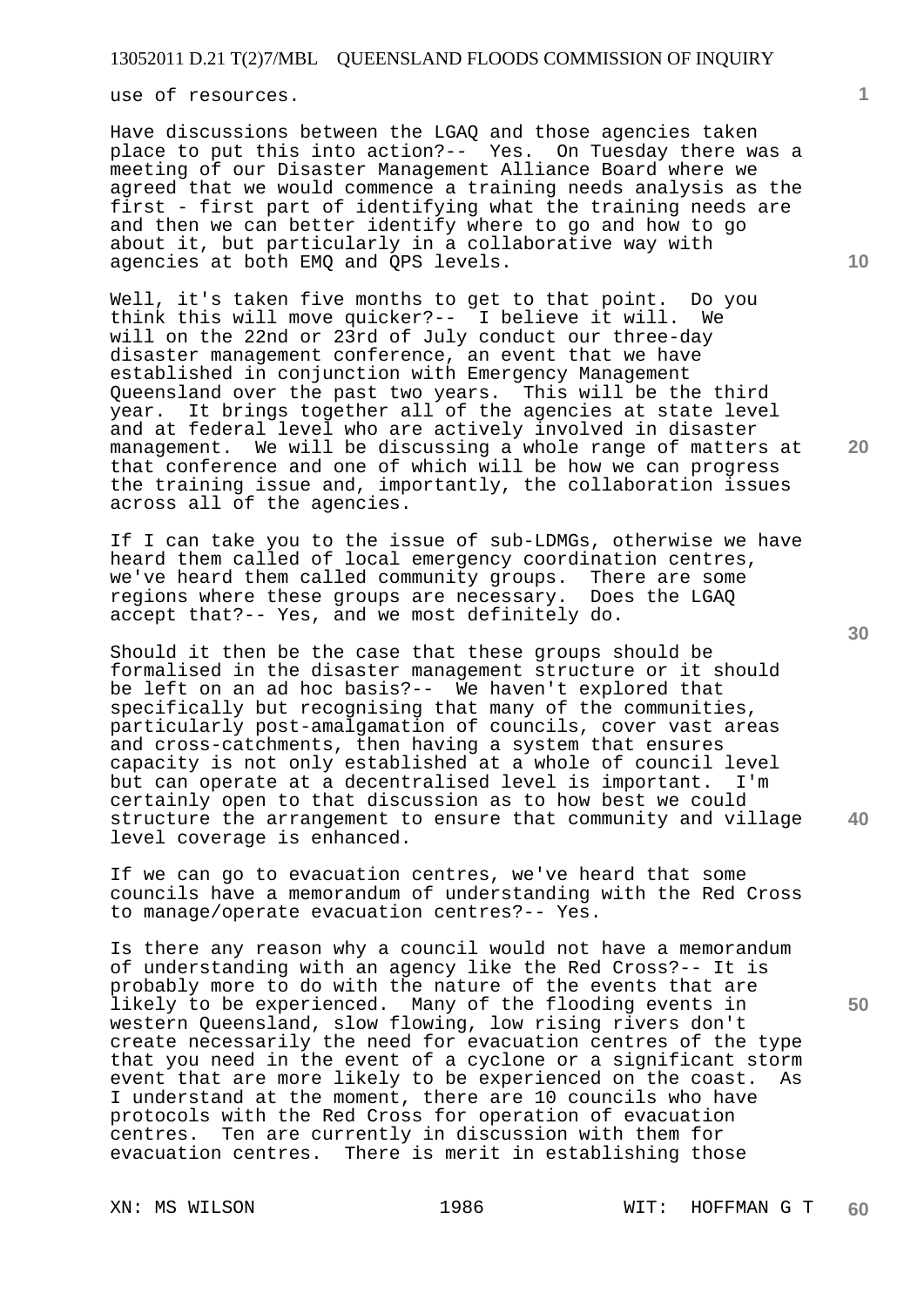arrangements. I see that as a demonstration of a good collaboration between government and non-government organisations that can contribute to ensuring our most effective response.

And how many councils that do not have a memorandum of understanding or in discussions to have a memorandum of understanding? There's 20 councils, doing the arithmetic, of those two subsets?-- Yes.

How many remaining?-- Well, there are 73 councils in total. But, as I said before, the circumstances in some areas are not necessarily going to place immediate pressure on evacuation centres to be conducted or operated independently. But I do recognise the opportunity should be taken to discuss more fully with Red Cross and it might be something that we could expand across the state.

Well, in any event, there needs to be some form of clarification of roles and responsibilities-----?-- Yes.

-----in relation to management and service provision at the evacuation centres?-- Most definitely.

So if councils are not going to get into a memorandum of understanding with an agency like Red Cross, then they should be formalising these arrangements?-- Themselves?

Yes?-- I agree.

In terms of public education - we've talked about education being given to regional councils and councils. In terms of public education about what to do in a disaster, whose role is that? Is that something that should come from the local governments or is that something that should come from the state?-- I think it's a joint effort. There are issues which should be promoted statewide and we did have through the experiences of the floods and cyclones this year state-based or statewide messaging that advised people, and that's most important. That needs to be supplemented at the local level with information that is particularly targeted at the issues faced in local communities. The approach - the principle that sits behind all the current approach to disaster management is that of local resilience. That involves not only local capacity at a government and non-government organisational level but it also involves ensuring the community is as well informed as it possibly can be. So I see both local government, the Local Disaster Management Groups, having a responsibility and the state combining to ensure that we maximise that public awareness.

There's reference in the material that you've provided that a review should be undertaken looking at the use of an emergency alert system used on radio. For example, suggestions have been made of the adoption of a flood warning signal. That is, when you hear that flood warning signal from the community, you then turn on the radio to a designated radio channel, I imagine, to determine what the issues are. Is that something

**30** 

**20** 

**40** 

**50** 

**10**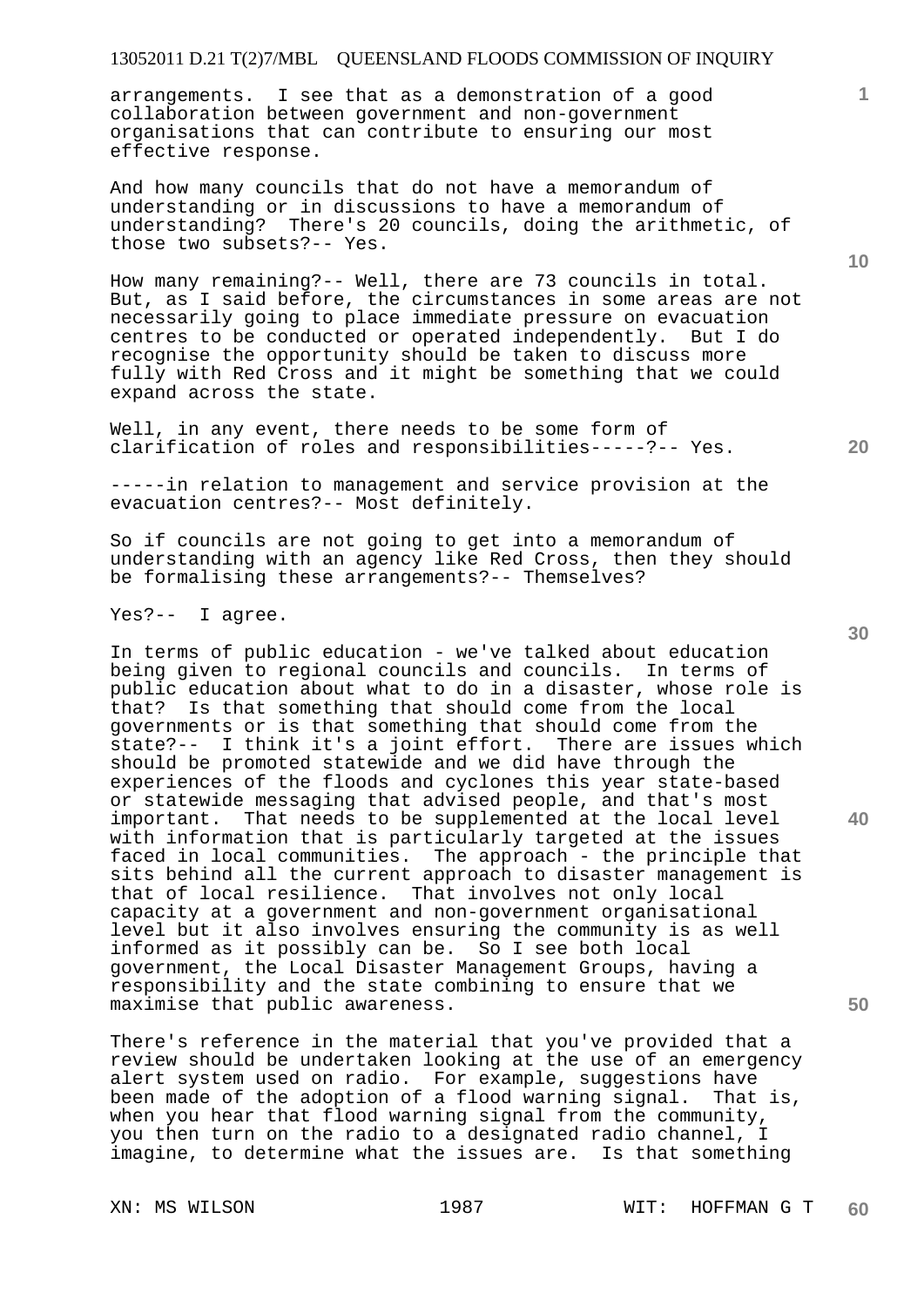that the LGAQ is encouraging?-- We certainly do recognise the need. One of the biggest - one of the biggest issues faced is that people who have lived in a community for some time and have experienced disaster events, whether it's flooding or storm or whatever, have a knowledge of systems and processes and responses. New arrivals or visitors obviously don't. So we need to ensure that we have not only a common system of information and reinforcement of knowledge but the ability at the time - well, certainly pre-event, if possible, and certainly at the time of an event to ensure that all members of the community, whether permanents or visitors, are informed. And that means we need to use comprehensive information systems, communication systems to ensure that the message gets out.

Does the LGAQ have a position on warnings about dam releases and who should be notified, whether it should the residents directly or whether it should be through the councils?-- Our belief is that the agency responsible for the management and operation of the dam has the primary responsibility to ensure that releases that they are about to undertake are conveyed widely. Now, at the moment the system might suggest that government agencies directly involved in disaster management should provide that information. I think it needs to be supplemented with the dam management - or the dam manager having a responsibility to ensure that the information is made available as quickly as possible.

And what tools are you thinking about when you say that?-- Well, I would think they would use media of all sorts to ensure that that information is made available to the public.

Is that supplementing the information also being provided to the council?-- Yes. Obviously, the government agencies, whether it's state or local, need to respond but timeliness is of the essence in this - this particular instance. Having the information available as soon as it is possible is important, then the response from both government agencies and individuals themselves is enhanced by the ready availability of that information.

But that information would be passed on to the council. Would it then not be the council's responsibility to use media releases?-- My point is that the timely release might well ensure that problems that would otherwise arise by a delay in the release of that information, and it might be a matter of half an hour, an hour or two hours. I'm simply saying that as soon as action is to be taken to release the water from dams, then the decision makers in relation to that should be charged with ensuring that information is made readily available to all of the people that were likely to be affected and in the case of government agencies, local and state, those that need to respond.

Finally, concerns have been raised about the 132 500 number. What are the concerns of the LGAQ in relation to the - that is the SES's number, the use of that number and how that - how information is then actioned?-- The concerns brought to our

**10** 

**1**

**20** 

**40**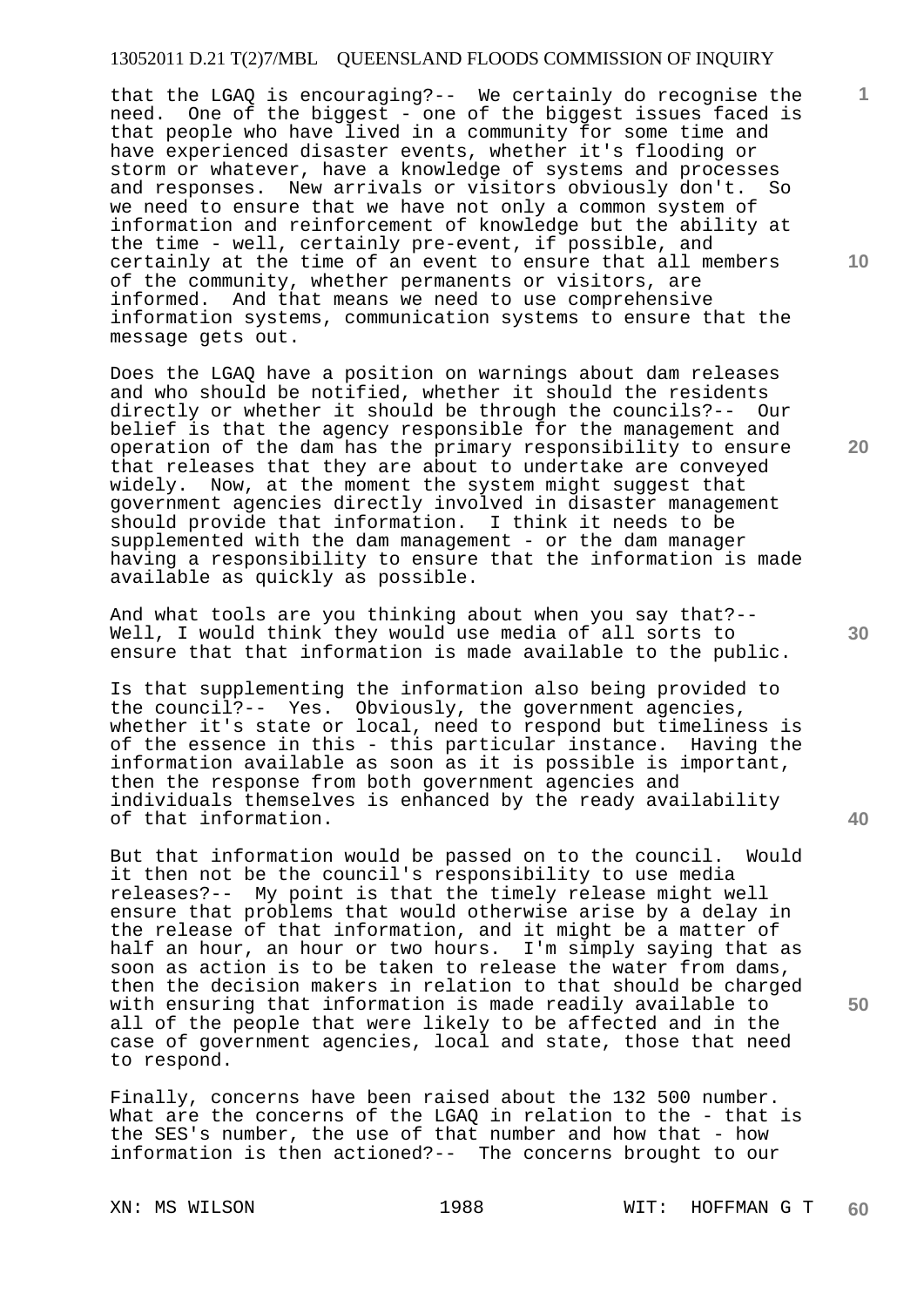attention were in relation to the overload of that system and information that was conveyed to that number not finding its way to appropriate local government - Local Disaster Management Groups for some hours and that a consequence of the overload of the system and the need for, as I understand it, call centres significantly removed from - from the areas to deal with the problems. So it was a matter of overload more than any criticism of the existence of this system and the value that it does bring.

Can you give me any suggestions how that process can be readily streamlined so the LDMGs are getting their information quicker?-- Well, it is a fact that the management of call centres, if you rely solely on a single centre that ultimately is overloaded, then you will have the problem. You do need backup. And the nature of call centres is such that they can be quite significantly removed from an area, the immediate area. They can be interstate. They can be even international.

So is your answer more call centres?-- More call centres or the capacity for the 132 500 number to ramp up its capacity in whatever way necessary.

Thank you. I have no further questions.

COMMISSIONER: Mr Ambrose, do you have any questions?

MR AMBROSE: No questions.

COMMISSIONER: Mr Dunning?

MR DUNNING: No questions, thank you.

COMMISSIONER: Mr MacSporran?

MR MacSPORRAN: No questions.

MS O'GORMAN: No questions.

COMMISSIONER: No more questions. So thank you very much, Mr Hoffman, you're excused.

WITNESS EXCUSED

**50**  MS WILSON: I call Deputy Commissioner Stewart.

**10** 

**1**

**30**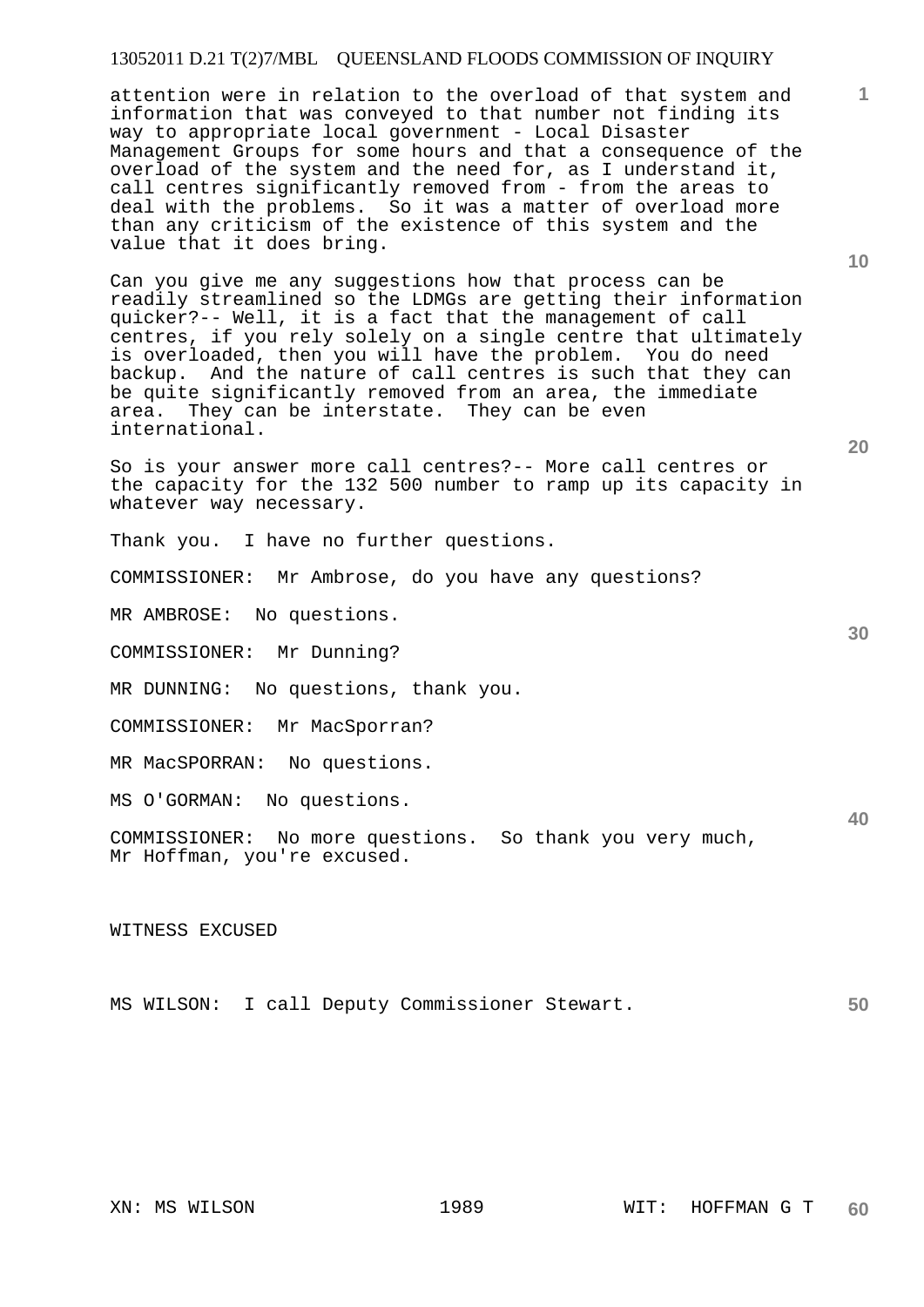| 13052011 D.21 T(2)7/MBL QUEENSLAND FLOODS COMMISSION OF INQUIRY                                                                                                                       |                 |
|---------------------------------------------------------------------------------------------------------------------------------------------------------------------------------------|-----------------|
| IAN DUNCAN HUNTER STEWART, SWORN AND EXAMINED:                                                                                                                                        | 1.              |
| Is your full name Ian Duncan Hunter Stewart?-- It<br>MS WILSON:<br>is.                                                                                                                |                 |
| You're a Deputy Commissioner of Police?-- That's correct.                                                                                                                             |                 |
| And on the 24th of December 2010 you were appointed the State<br>Disaster Coordinator?-- That's correct.                                                                              | 10 <sup>°</sup> |
| And you performed this role throughout the flood events of<br>2010/2011 in Queensland?-- I did, with a break in between the<br>flood events and the second-----                       |                 |
| Cyclone Yasi?-- The second range of cyclones.                                                                                                                                         |                 |
| We're interested in the flood events?-- Thank you.                                                                                                                                    | 20              |
| Now, you've made a statement for the Queensland Flood<br>Commission of Inquiry?-- Yes.                                                                                                |                 |
| Can you have a look at this statement, please. Is that your<br>statement?-- It is.                                                                                                    |                 |
| Madam Commissioner, I tender that statement.                                                                                                                                          |                 |
| COMMISSIONER: Exhibit 373.                                                                                                                                                            | 30              |
| ADMITTED AND MARKED "EXHIBIT 373"                                                                                                                                                     |                 |
| MS WILSON: Now, have you been provided a copy of that<br>statement? Yes, you have. Can I take you to page 12 of that<br>statement. Now, the second paragraph on this page talks of an |                 |

**40** 

**50** 

And you state that there was - significant discussion was required to assist the LDMG in identifying the actual flood risk to their town that potentially could occur due to the record levels of flood?-- That's correct.

LDMG that had - with its confidence in a levee bank system

Now, this town that you're referring to is Goondiwindi?-- That's correct.

You mentioned that the LDMG had its own hydrologist and was relying on the information provided to them by that hydrologist?-- That's what I was told.

However, the hydrology information provided to you in the SDMG indicated record level of flooding in the river system upstream from the town?-- To my recollection, the closest water gauge or flood level gauge was at Kildonan Station and

surrounding the town?-- Yes.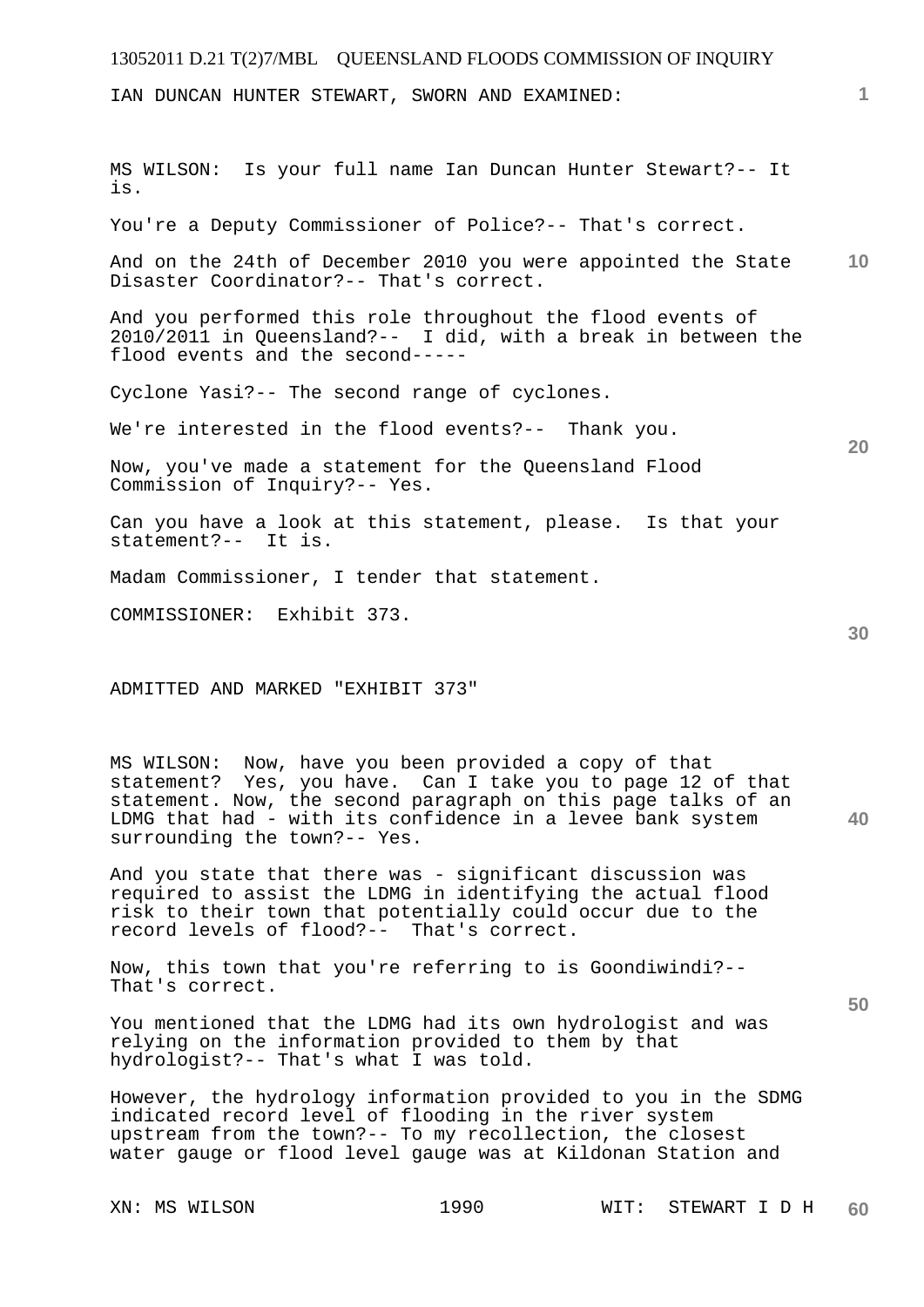it was indicating record level flooding.

Did you have and were you provided levels of flooding numbers or was it just in a global terms that there's going to be record levels of flooding?-- No, my recollection was we were provided actual numbers with potential levels that it might go to.

These numbers were greater than what the Goondiwindi - the Goondiwindi Regional Council's information - information that was being provided to the Goondiwindi Regional Council?-- No, not necessarily. My understanding is that they would have been provided that at the same time. My recollection is that they were online at the SDMG, the same SDMG meeting where this was discussed, and when requested for information about evacuation plans they were satisfied that the levee bank system would be sufficient, not to require evacuation. I had great concerns about that.

**20**  The discussions that you had involved you getting on the phone and with the DDC and the chair of the LDC?-- The LDMG.

The LDMG?-- Yes.

And wanting an evacuation plan with trigger points from them?-- What I attempted to do was to reason with the member senior members of the LDMG and I think there was not just the chair, who was the mayor, Graeme Scheu, to my recollection I think his chief executive officer was - was online as well and potentially others at that end as well as the DDC as you mentioned, and Greg Hallam from LGAQ was in the room with us, and I felt it appropriate to talk them through the risk assessment that they had considered regarding the potential for the failure of the levee system.

They had a hydrology report that they were relying upon?-- They had been - sorry. My recollection is that they had a private hydrologist had told them that the - to the south of Goondiwindi is a very large flood plain. That any level of flooding would simply spread out onto that flood plain. The challenge that I had is that early in these events, these flood events in Queensland, I'd had a similar situation at Theodore where basically in the evening - in the evening before the flooding in Theodore, I had been given hydrology advice that a certain flood level would be reached, it wouldn't get any bigger because of the wine glass effect and we didn't have to worry about Theodore. And if - have you heard of the wine glass effect yet?

**50**  Well, I have but perhaps you can explain?-- Okay, I'll explain it very simply. The wine glass effect that hydrologists use all the time is simply that most rivers are in a V-shaped river course. It only takes a small amount of water in reality to move the level up in the initial parts of a flood. But as you move to the later stages of a flood, it takes a huge volume to go up in terms of the height and they call that the wine glass effect. And that was the effect that we were told in Theodore would mean that there wouldn't be any -

**40** 

**30** 

**10**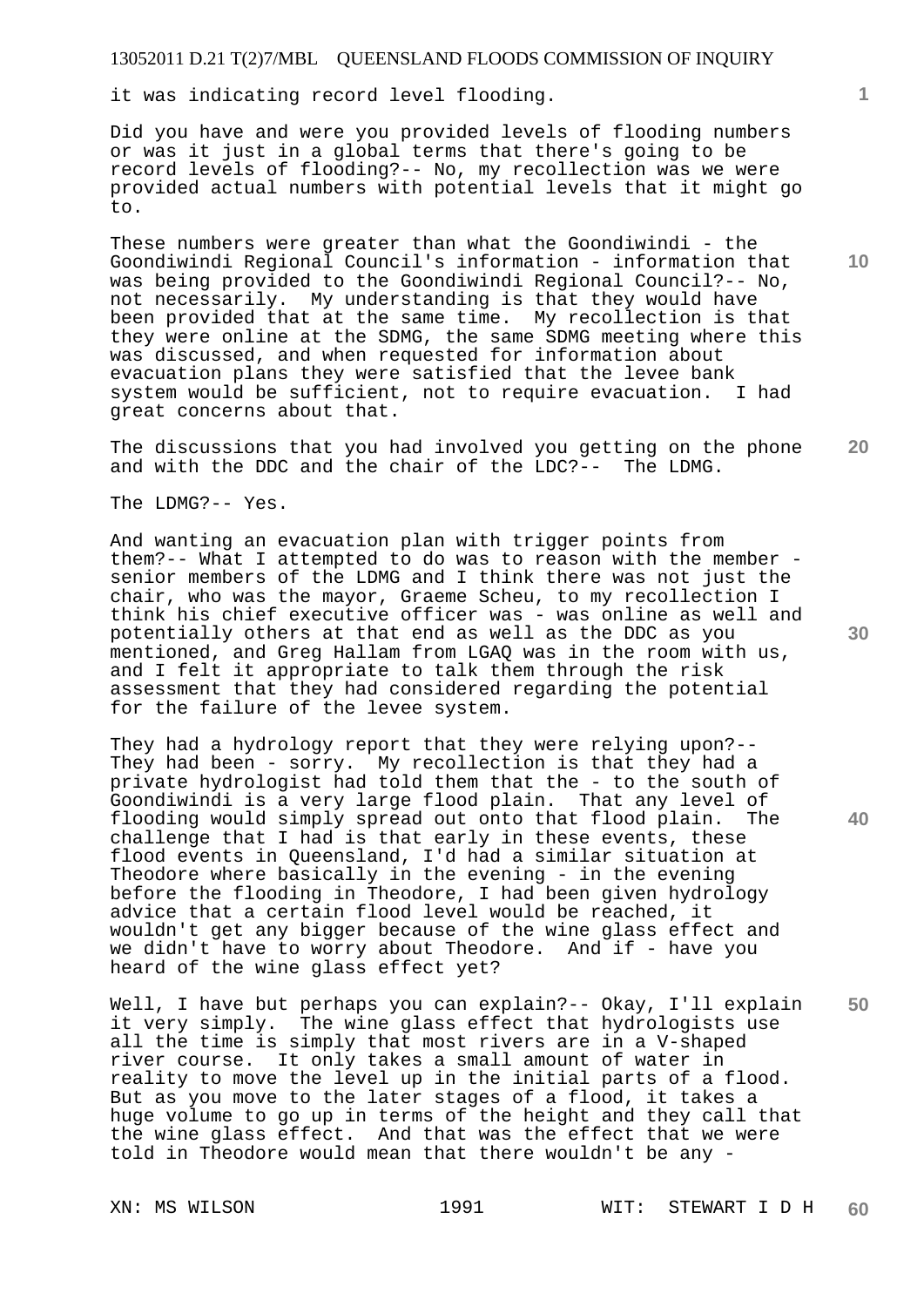basically wouldn't be any major flooding. That was at about 6 o'clock at night if I remember rightly. At 3 o'clock the next morning they were cutting down the power poles in the middle of the street because that was the only dry place left to land the helicopters in Theodore to try and start the evacuation. So I was quite concerned about the - A, the potential for figures even higher than what we were told. I was also, through my experience over this time, made very much aware that every flood is a different animal. A flood in St George 10 years ago is going to have a different effect to a flood in St George today, for a whole range of reasons. And it can be as simple as the amount of litter on the ground holding the - holding the water up. It can be as simple as the rain falling in a slightly different pattern so it builds up and then creates a wave effect. All of these issues were issues that I took into account when having the conversation with the Goondiwindi LDMG.

What were you seeking from the Goondiwindi LDMG?-- All I was seeking - I'm sorry.

No, what were you seeking?-- What I was seeking was some recognition that they should have a contingency in place to manage what was a potentially a breach of the levee system caused by record flooding and that that would protect the life of the people in that community. What I was hoping was that they would simply be able to consider a phased evacuation plan, which is a normal process with trigger points, and the type of example that I would give is that at a certain level you may - of river height on the outside of a levee bank, you may consider withdrawing people from the lower section of town marked by X number of streets. The second phase would be the next most risk - people at risk and the third phase would be when you finally have large inundation. That's the sort of plan that I was hoping that they would provide to me.

When you are looking at trigger points are you looking at predicted levels or actual levels?-- Well, they can be both. In fact, they're actual - normally, they would be actual levels. The triggers - I'm sorry, I'll start again. The trigger points are actual levels. Meaning, if you're predicting that the thing is going to go to, say, I don't know, a metre above a particular mark on the levee bank, in other words the water is coming in, then you want to be able to say that before that occurs, as the water gets to a certain point you are going to get the lowest people out. So it gives you time to evacuate the next group and then time to evacuate<br>the next group. That's - that's all I was looking for, That's - that's all I was looking for, contingency plan.

If you can turn the page, you provide a second example and that second example is in relation to St George. That is a town?-- Yes, there was another issue in relation to St George.

What was the other issue in relation to St George?-- Well, sorry, the other issue was in terms of me going to St George to discuss the concept of when the trigger points would be reached for them to start evacuation. As you probably know

**20** 

**1**

**10** 

**30** 

**40**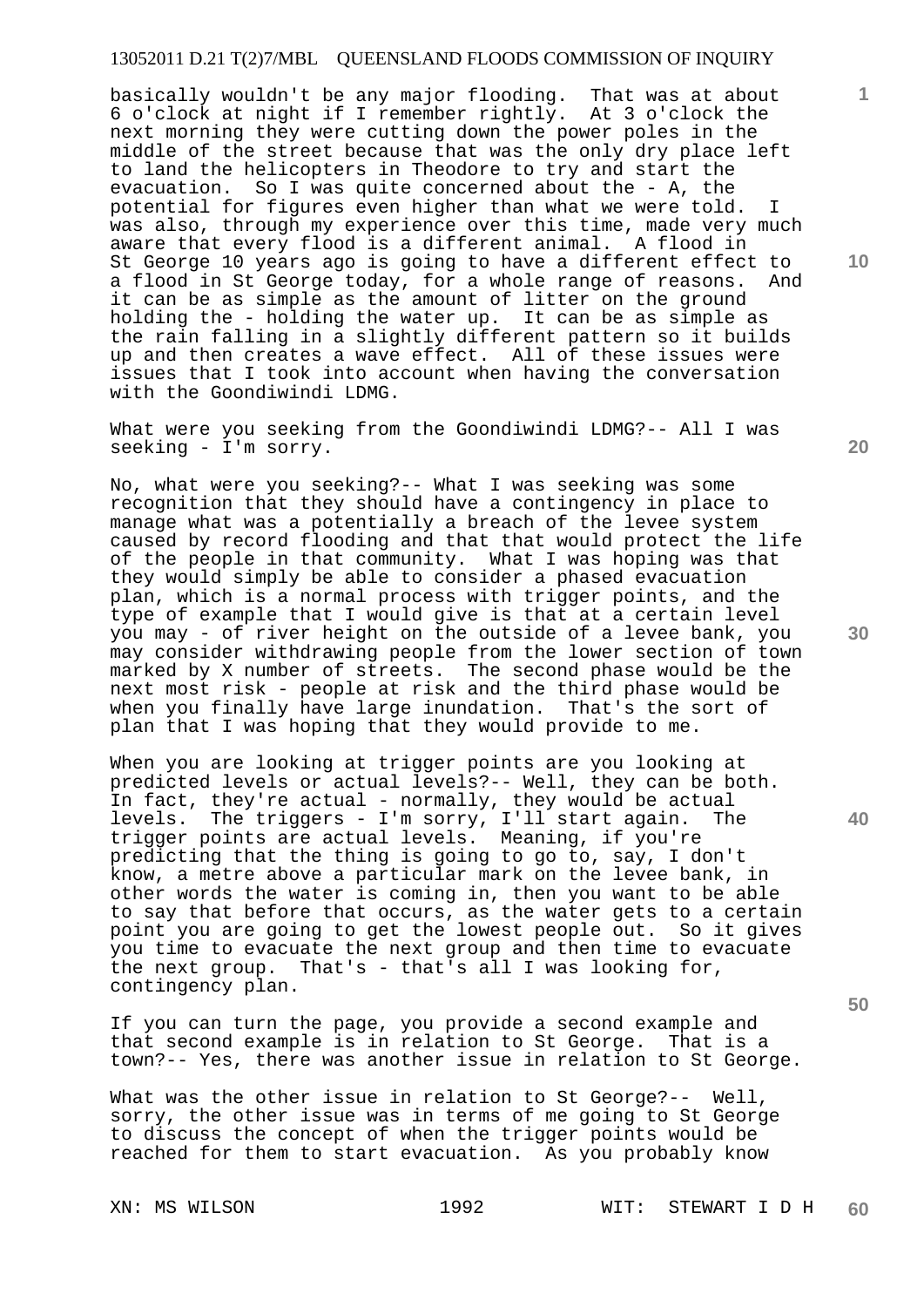with St George, there is - they had built - they had a system of levee banks in place. They had already reinforced those levee banks. There was flooding in the lower areas of town. They had evacuated some of those areas. And then it became a timing issue in terms of when was it appropriate to try and get the rest of the people out or part of those people out to higher ground. And the part of the complexity with St George was - related to the Moonie Highway when it opened, not open, that sort of thing.

Moving up to your visit to the community, there was a discussion of a 15.5 metre peak of the Balonne River height in St George. Are you aware of that?-- I remember - I do remember that there were a number of heights that we were considering and, again, this comes back to these are predictive.

But in St George it wasn't even predictive. Wasn't it scenarios that BOM was looking at?-- I'm sorry, would you repeat that.

Was it BOM was looking at various scenarios?-- That's where I would have got my advice from, yes.

That wasn't a forecast that BOM provided?-- Not necessarily. I mean, with - there was still rain in that area. The Barrackdale Choke was having record amounts of water as I understood it, and the Barrackdale Choke is above St George as you're probably aware. What we were looking at were the contingencies if the waters continued to rise because the lower parts of St George were already in flood.

Based on these examples, you consider there is scope for consideration of legislative powers to be given to the SDC?-- It is a really important issue and since I made my statement some time ago I have given this significant thought. One of the challenges is that I truly believe in the three-tier approach to disaster management in the state. Meaning, that the actual work occurs at a local government level; they're supported by the district level; and, ultimately, coordination occurs and resources are provided at that state level when things really escalate. One of the challenges when that - and I think you raised it just before, that there are variabilities in the abilities and capacities of different councils and LDMGs and potentially, I mean, it could even be you could even take that to the DCC level. There are examples where there is variability in knowledge, expertise, certainly a commitment - sorry. The ability to commit to a risk assessment which is reasonable, those sorts of things. So decision-making tools that are used out there, there is a lot of variability in that. One of the things that I considered during my time as the SDC was whether or not there would be a benefit in having as a final line of defence to a disaster or catastrophe some power or direction by the SDC. It probably wouldn't be a power that you would exercise normally but it might be a power that only occurs at a particular point in an event.

**20** 

**40** 

**50** 

**10**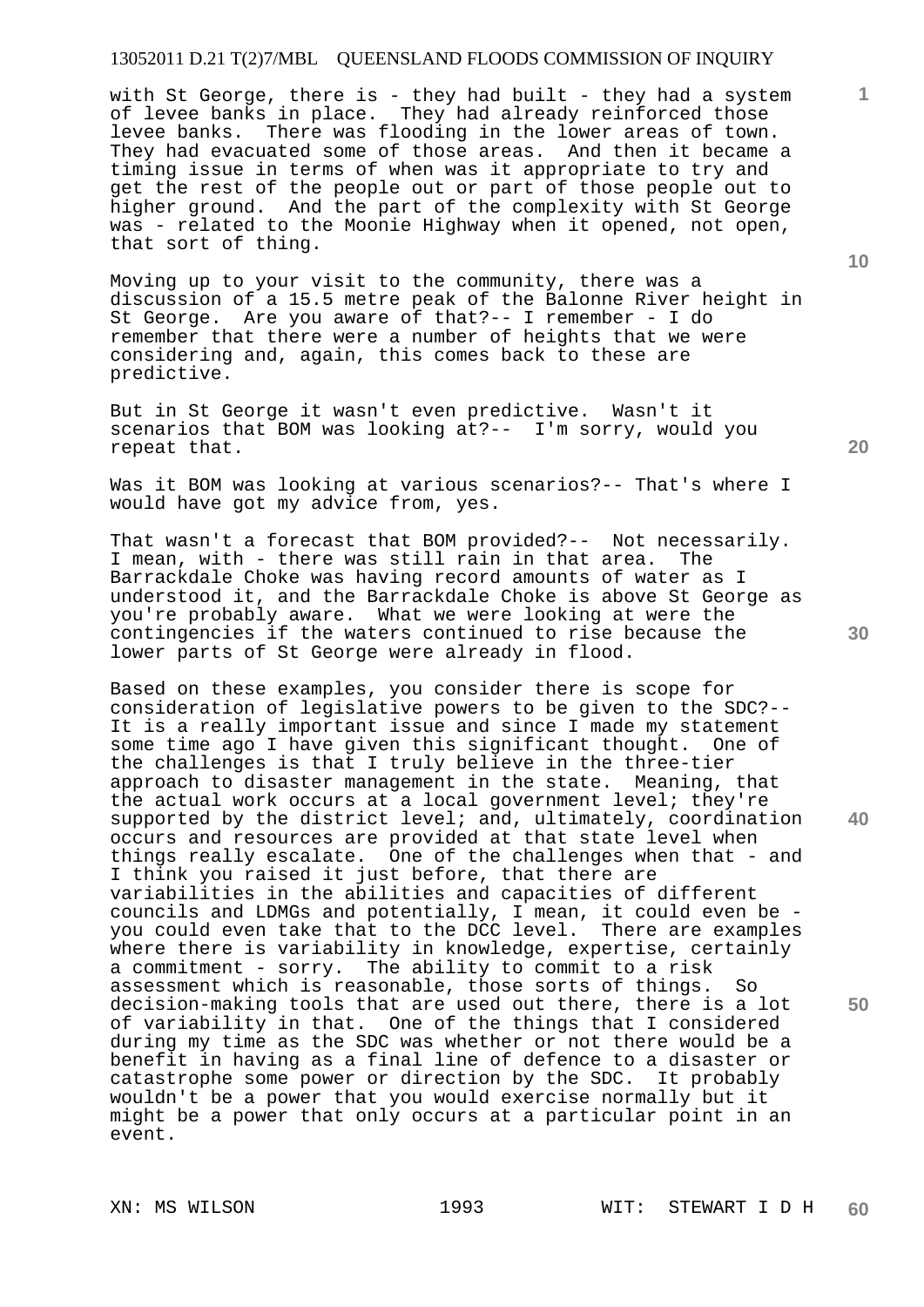For instance, if - for instance, in the Goondiwindi example, if they'd simply said, "No, we're not even going to worry about this. We're satisfied on our personal experience that we don't need an evacuation plan.", where do we go to from there?

Well, the DDC has powers?-- Yes, the DDC has powers, but the SDC has no power over the DDC, other than by my parallel role as the Deputy Commissioner of Police or a senior officer of police, but that mightn't always be the case, because the current legislation always the SDMG - the Chair of the SDMG, in consultation with the Commissioner of Police, to actually nominate an SDC who is not a police officer. So, you may actually have a situation where you get someone from outside of policing who is trying to direct the DDC to do work or to direct the DDC to direct the LDMG.

But for your scenario to exist, it would have to be the case that the DDC would not think it is appropriate either?-- And that's possible.

So, it will be the LDC and the DDC not thinking that these steps were appropriate or necessary?-- No, no, not necessarily. It could be that the DDC may be potentially unaware of the risk, particularly if it was a particular type of disaster, one that is not normally within the scope of what we do for our-----

But that's just an information sharing, isn't it, that the DDC is made aware of the risk?-- Ah, yes, and then the DDC has got to - but, I mean, at the end of the day, the DDC is then accountable for the decision. They're going to want very good information in certain circumstances.

And this risk or this situation that you discuss could be alleviated with better planning and preparedness that these evacuation plans with triggers are already within the disaster management plan of these regions?-- The answer is yes, absolutely.

So, if that - if those plans, which you're seeking, were there-----?-- Yes.

-----then you don't need any further legislative powers?-- Not just the plans, but the decision-making ability to do that. So, there needs to be some better understanding of risk assessment. There needs to be - sorry, in my opinion, there needs to be a better understanding of risk assessment, and one of the other challenges in all of this is, I think, at the local level - so, I'm talking about at the LDMG level. These are people who are voted into office. Making a decision about mandatory evacuation is a big call, and I understand that without doubt I understand that - so, it's about the will to make the decision, just as much as it is about having the plans in place to do it.

But if you have evacuation plans with triggers, it will give the steps and the process to make that decision easier?-- In

XN: MS WILSON 1994 WIT: STEWART I D H **60** 

**20** 

**1**

**10** 

**30**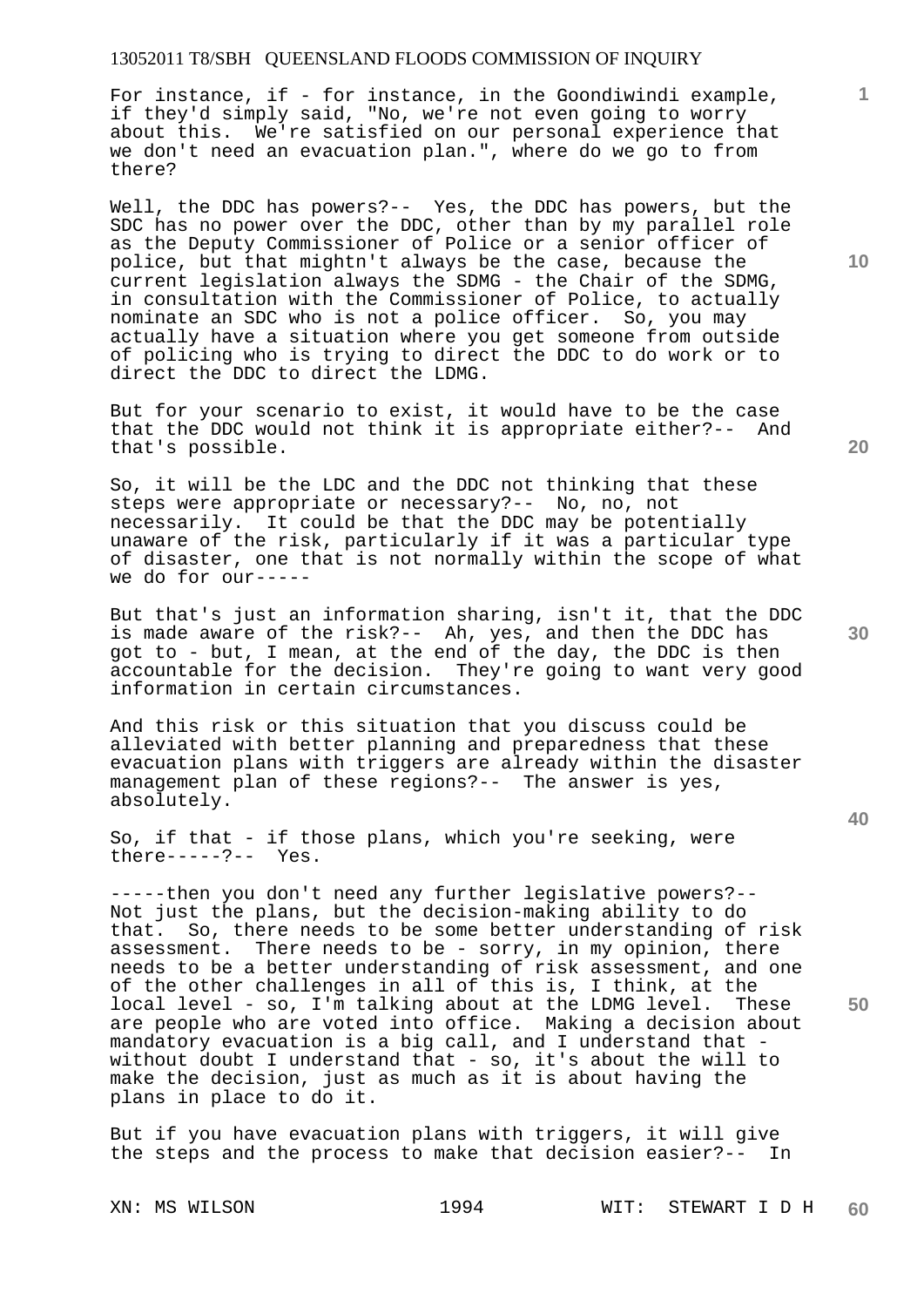theory, yes.

Now, what really then may be required is greater auditing of these disaster management plans to ensure that these plans do exist and that they're reasonable in the circumstances?--  $Ah----$ 

It is pointless just having the trigger points for the sake of having trigger points?-- I think understanding and experience is the key to all of this, and that means better training, better systems in place to make sure, as you said, that the plan is reasonable - that it has realistic trigger points. The challenge with that is a whole range of things need to come into play, and that's the current system where the DDCs audit those plans - or are required to make sure that those plans are in place - I think is a pertinent system, as long as it is done.

But there's processes in place that it should be done at this point in time?-- Absolutely.

So how can that - you say as long as it can be done. Well, what more needs to exist to ensure that it is done?-- I think the technology helps us here. I think, ultimately, every LDMG probably needs to have their plans quite readily available to their whole community and to the state online, and those plans are regularly reviewed and there are review dates for those plans published; that DDCs - and now that he have XOs back and that was a feature of the change in legislation - I think it is a capacity situation to make sure that that work is attended to.

Is there a role for agencies like EMQ to have in auditing these plans to ensure they meet the requirements - the legislative requirements and are realistic?-- Look, giving people responsibility for things like that can be helpful, and I agree with that, but, at the end of the day, having the local knowledge to know that a plan is actually practical is one of the vital steps in all of this. The planning process itself is also critical to the development of expertise, the development of knowledge, the development of confidence, and by that I mean confidence of the community in their local management - local government level - and also the relationship building. That planning process is a vital part of all those things. So, having an audit process on top of that, whilst it doesn't hurt, I believe that the role of the DDC at the moment, who has to ensure that those plans are in place, is a critical one, because they're at that coalface, they have that trust relationship, I hope, with the local LDMG.

You've already discussed the variability in decision-making and the different capabilities in LDMGs. You've touched upon that?-- Mmm.  $that? --$ 

How do we overcome these differences in the variability in decision-making and different capabilities between different LDMGs?-- Into the longer term, this is about Team Queensland

**1**

**20** 

**30** 

**50**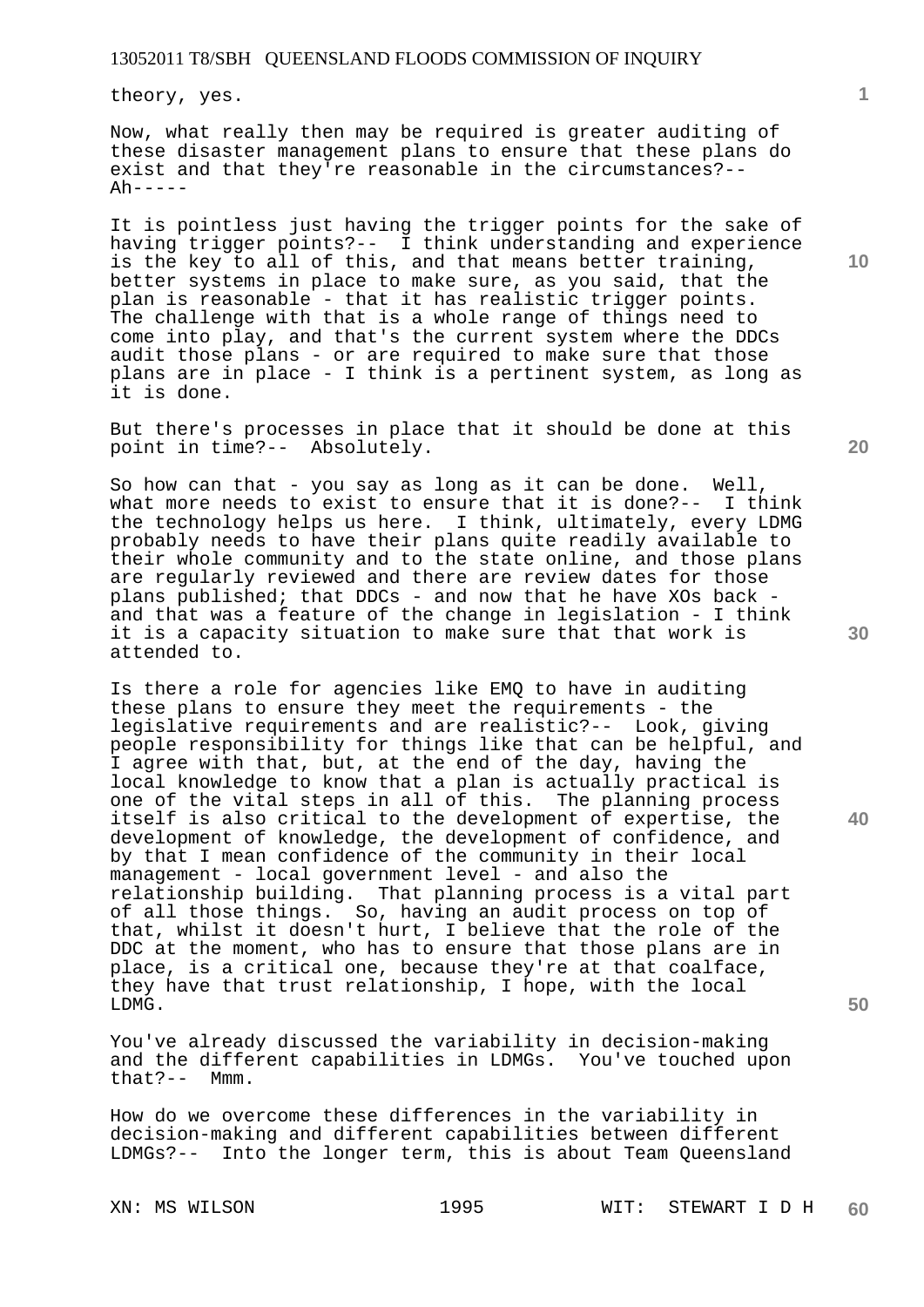and this is about resilience. What it is going to mean is a commitment to training and, by that, I mean, you know, perhaps it's time that we bit that bullet and looked at the college of - the Queensland College of Natural Disasters, which would look at cross-training the agencies, the stakeholders involved, it would look at levels of training, and there would need to be some regulation in legislation about this, so that if you happen to be a person who is working in local government and one of your responsibilities is, for instance, the strategic planning for disasters within that local Council, then you are going to need a qualification to do that, and various - at various levels, there would be other certification of those qualifications. If you're a brand new Mayor, you should immediately, within 12 months of becoming the Mayor, because of your role - important role of leadership in that community and leadership of that LDMG - you should have to have certain qualifications. Now, we know how important people's time is and we know that there is a cost to training, but I look at this way: if we make the system more resilient through this model, if we require people to have a certain level of training - and I'm not just focusing on LDMGs - please don't think that - I'm talking about the whole system here - so, this is DDCs - this the whole works and jerks that, ultimately, the cost to Queensland is going to be reduced, because the impact of a disaster should be, hopefully, reduced by the fact that we're better prepared, that people know what they're doing and we don't have the tremendous devastation and outcomes that we have now.

So, you would envisage training at the LDC level, the DDC level, the SDC level?-- Absolutely.

And all of the agencies that have to interact at those levels?-- Yes.

And this, you would envisage, would come from an external training source?-- When I first did my very, very first bit of training in disaster management, it was run by - I was a police officer, of course. I remember going to the course up in Maryborough because I was working on the north coast and it was run by Emergency Management Queensland - in other words, EMQ - what is now EMQ. In that room, there were a range of officers from my department, there were people from the fire department, the ambulance, we had SES personnel there, and I think we had a couple of local government members in the room as well. It's that type of training that I'm talking about.

Assistant Commissioner Gollschewski gave evidence in Toowoomba, and in his evidence he noted that the Lockyer Valley was, of course, an enormous event and Council's core business has nothing to do with responding to such situations, and that's not the role of Councils, and it is unfair that they should be held responsible for the response that happened in the first five to seven days in Grantham. What's your view on such comments like that?-- Well, none of us really ever want to have to be confronted by such an event, but the Queensland Police Service is well placed, as is EMQ, to manage these events. The legislation now makes it the responsibility

**10** 

**1**

**20** 

**30** 

**50**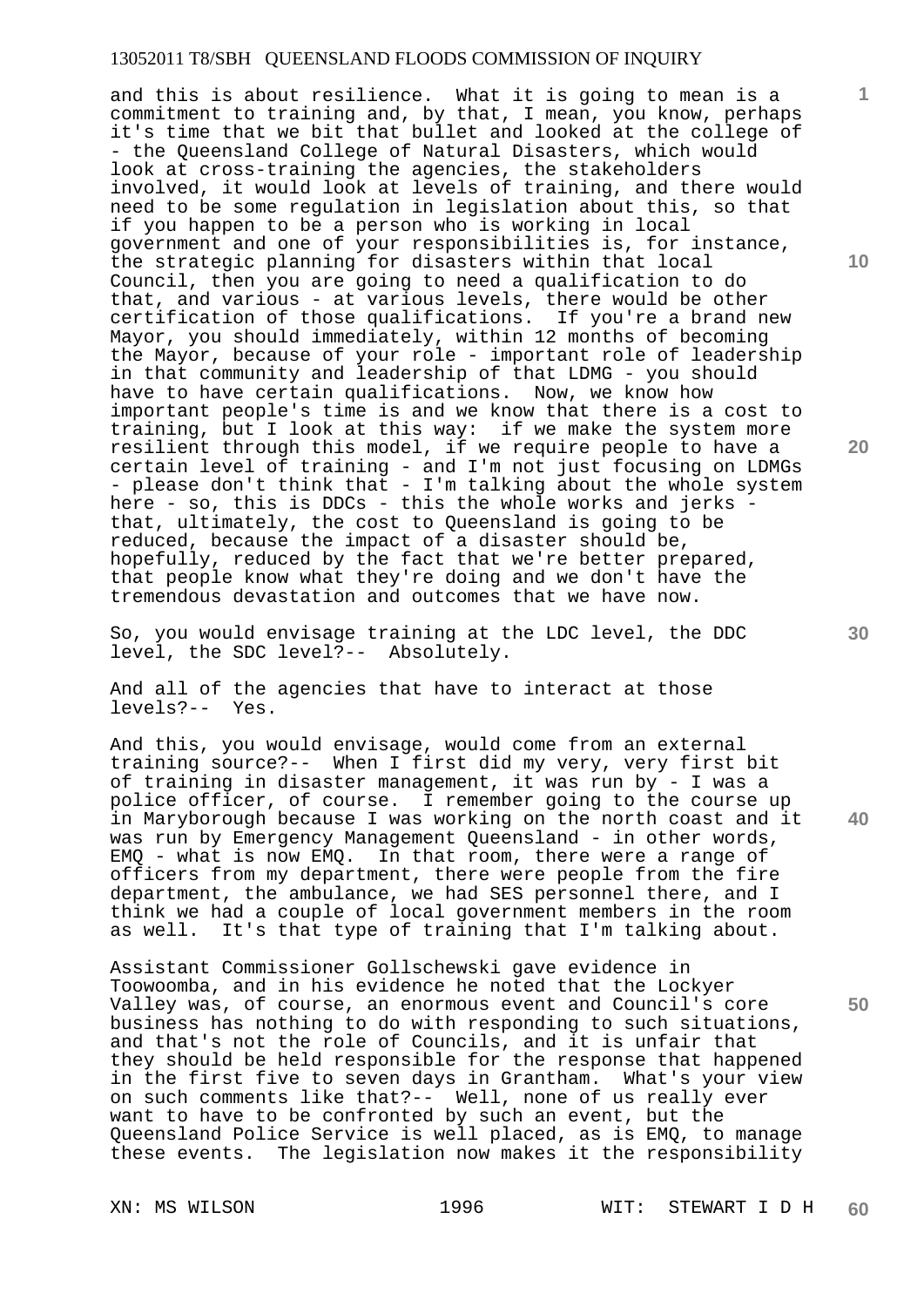for co-ordination within the Queensland Police Service, but at the end of the day the - the recovery and the response everything that occurs from the point of time when the disaster hits, it really is about - it's about local leadership, because, you know, you mightn't get the police there for some time, as occurred in Grantham. Local leadership, local relationships, education, preparedness, they're absolutely key to working to resolve whatever the issue is that is confronting them. Now, I respect Steve's - Assistant Commissioner Gollschewski's point of view on this, but I truly believe that the three-tiered approach is the right one for us.

We talked about different regional councils having different capabilities and different resources?-- Yes.

There are some regional councils that have significantly less resources than other regional councils, and in those situations, some regional councils just may not have the resources to cope with the disaster management that's required in their region. Inspector Schafferius suggested a fly-in proposal of disaster management, people with disaster management specialty/expertise being able to come in and assist the LDMG. What's your view on that?-- I have heard of this concept, and, look, I think any concept like this is worth considering, but it is a double-edged sword. One of the challenges that I see is that if you - if you're a small Council in particular, one that doesn't have a lot of resources, and you know that if anything really bad happens, there's this team that is going to drop out of the sky and magically fix up your problems - and, please, I don't mean to be trite - I'm not being - but if you have a team of people who are experts in addressing these sorts of issues, then it is possible that that Council might just sit back and say, "Well, we'll do the basics. We'll knock a plan together, we'll tick the boxes on the plan, but we know that if anything goes bad, we're going to be looked after." That's down the path of learned helplessness and, to me, that's absolutely not the way to go.

So, what is the answer in any future event where a Council is struggling-----?-- Yep.

-----to deal with a disaster management in their area?-- Yes.

What do you do? Do you sit back and say, "Let the LDMG cope as best as they can."?-- No, not at all, and I don't think we've ever done that in this state and I think there's some wonderful examples of what's happening right today in that regard.

So, what assistance can be provided to ann LDMG in those circumstances?-- I'm not sure that you need - well, can I also put this in the context that in the events that struck Queensland, this was so catastrophic and took up so many resources that by the time Grantham happened, you may have already burned out your - you know, even if you had a team of 100 experts, you may have already been using them all over the

**10** 

**1**

**20** 

**30** 

**40**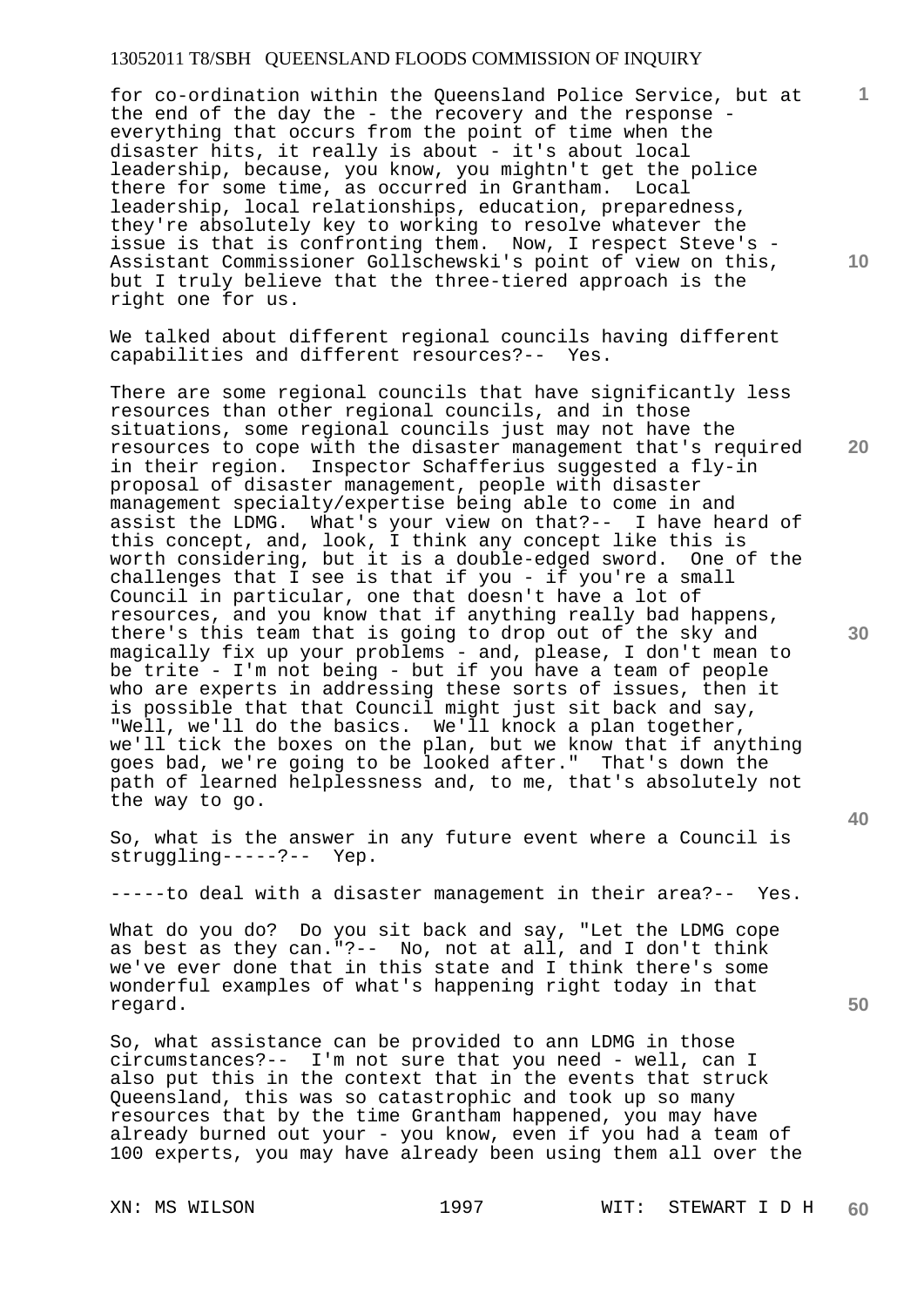state. So, perhaps there's some hybrid models, and that is that you do identify people that have expertise, and part of the answer to this is if we're only talking Queensland, it's too small, we've got to talk - you really need to think about national capability so that you can pick up people and just drop them in to give support, but it might only need to be one person who can support, provide confidence, who has knowledge and understanding of the issues, just to give confidence to the mechanisms that are already in place within that Council, and I'm assuming that we're only talking about post-disaster here, we're not talking about pre-disaster.

Mmm?-- Yeah. So, maybe there is a-----

In the response period?-- I'm sorry?

In the response period?-- Ah-----

I'm not talking about planning and preparation, I'm talking about in the response period?-- Yeah, and the response period depends - look, Grantham, the response period was elongated. In other places, you're going to have a flood that occurs over, perhaps, 24 hours, 36 hours. Do you even need to bring people in for that 36 hour period-----

Somerset Regional Council, they needed assistance and they got that assistance from the Gold Coast City Council by providing some personnel to assist?-- Yes, but was that because of the preparation and the expertise, or was that because - or was that because they weren't prepared enough for what - for any sort of event. Do you know what I-----

I can understand what you're-----?-- What I'm trying to say.

So what you're saying is there might be issues of planning and preparation that mean we don't have to come to this point?-- Well, just as you said before, if you do other things, you might never need to have that to have another solution to something like, for instance, the powers. You said if you had other systems in place, that I might never need the powers as an SDC. You're absolutely right, and I believe that the same thing is possible in this; that if you prepare properly, if you have the right people with the right expertise, you're probably not going to need - you're probably not going to need the level of support that I think you're talking about.

**50**  But it certainly needs to be considered that if there needs to be a process and this does occur, assistance can be provided?-- Absolutely, and there are some councils where well, the recovery authority is providing a significant amount of support to some local government areas at the moment.

COMMISSIONER: A better example might have been the Council which had people from Charleville come in because they had flood experience?-----

MS WILSON: That was the Lockyer Valley Regional Council?-- That was Lockyer Valley and it was-----

**10** 

**1**

**20**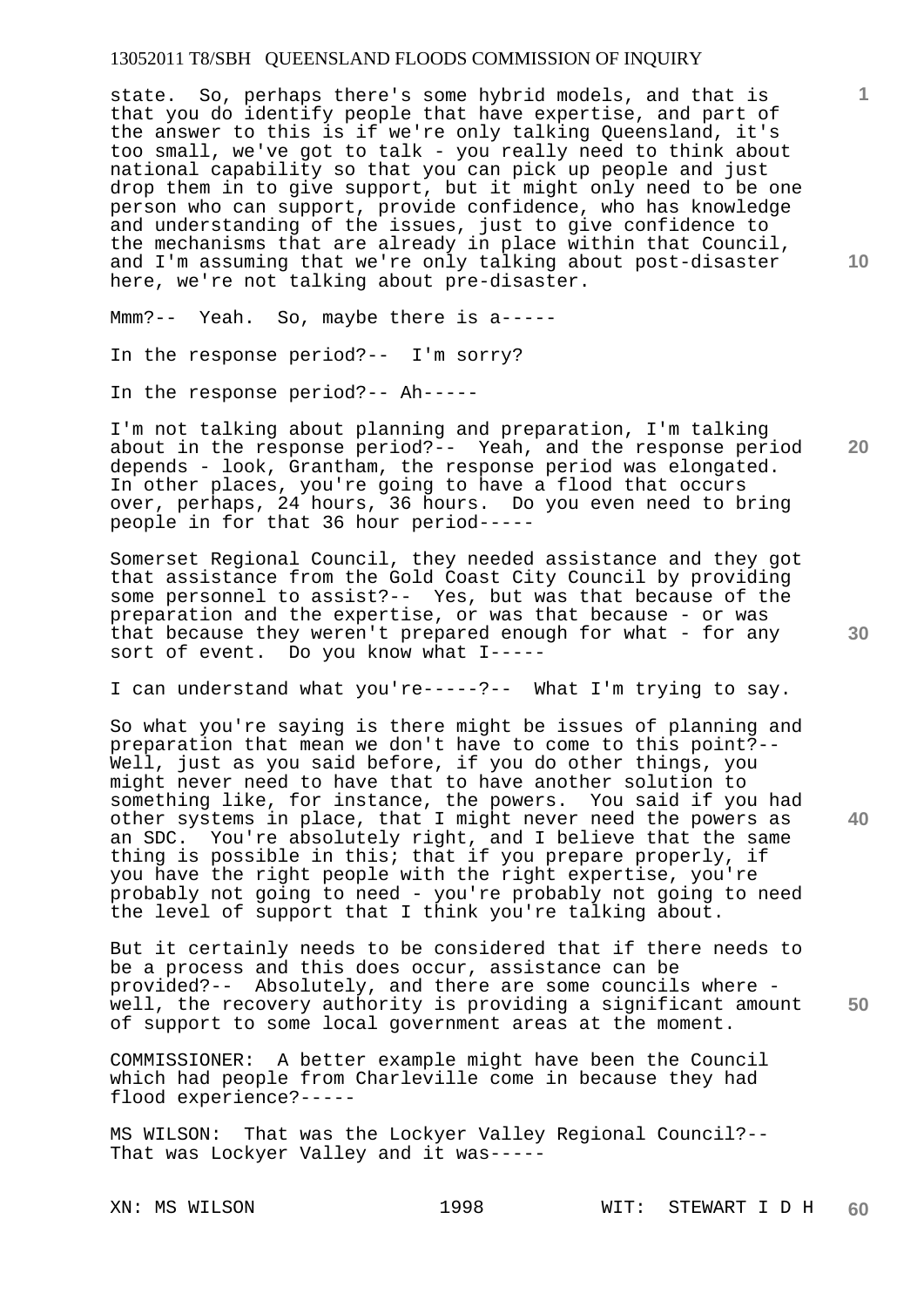COMMISSIONER: It was Lockyer-----?-- Yeah, the guy from Murweh who was-----

That seems to have been quite useful?-- It did, and, see but there's a big difference between one or two people and a team - sorry, maybe I misread what you're saying - but - and that was because of the catastrophic nature of this event. It was just so big that, really, you've got to say who could cope with something as traumatic as what occurred, bearing in mind that - and there are parallels in other places where individuals lose relations, friends, who actually perish in these events, and the system becomes - the whole system goes into trauma, because people just can't act normally or rationally - think rationally because of the trauma that they've personally suffered. So, there's a very good case to have these - this expertise available. But, in the case of Queensland and the trauma that we suffered right across the board, potentially there's a case to say, "Well, maybe a national scheme that could actually bring in people from other places" - there's a parallel in this, and I know the cyclones events aren't part of this - but in terms of during times of great trauma and fear and what-have-you that occurs with what occurred in the Lockyer Valley, for instance, and perhaps what occurred or was about to occur in the north, that it is actually helpful to have people who haven't got other responsibilities to come in - meaning that their family they're not worried about their family at home. They're actually - they're able to go and do the job, and they're prepared to do the job and put themselves in harm's way, knowing that their family is in a different state or at least different part of the state. So, that's a critical issue into the future.

Just while I've interrupted, Ms Wilson, could I ask you this: the act requires that the head of a Local Disaster Management Group be a councillor, and, of course, councillors come and go with elections. Is that the best result? Would it be worth considering, instead, saying - in, say, having the CEO of the local council?-- Commissioner, I truly believe that - I think we've got it pretty right as it is, and I say that because, from my considered perspective, the people - the majority of people in that area have usually voted - sorry, have voted those people into those positions, councillor or, in fact, as mayor, and a lot of the mayors take provide in being the head of the LDMG. One of the things I think we need to look at very closely into the future is the expertise of Council officers - so, this is like the CEO and other senior members of the Council and the roles that they play in the LDMG process - and I think that they - if we keep the training and, as I said before, I'd like to see - personally, I would like to see training that is regulated and required for those people so that they can support the elected officials. But I think the elected officials need to understand their role and the liability they have and the responsibility and the leadership that is necessary in times of stress and trauma.

Mmm.

**1**

**10** 

**20** 

**30** 

**40**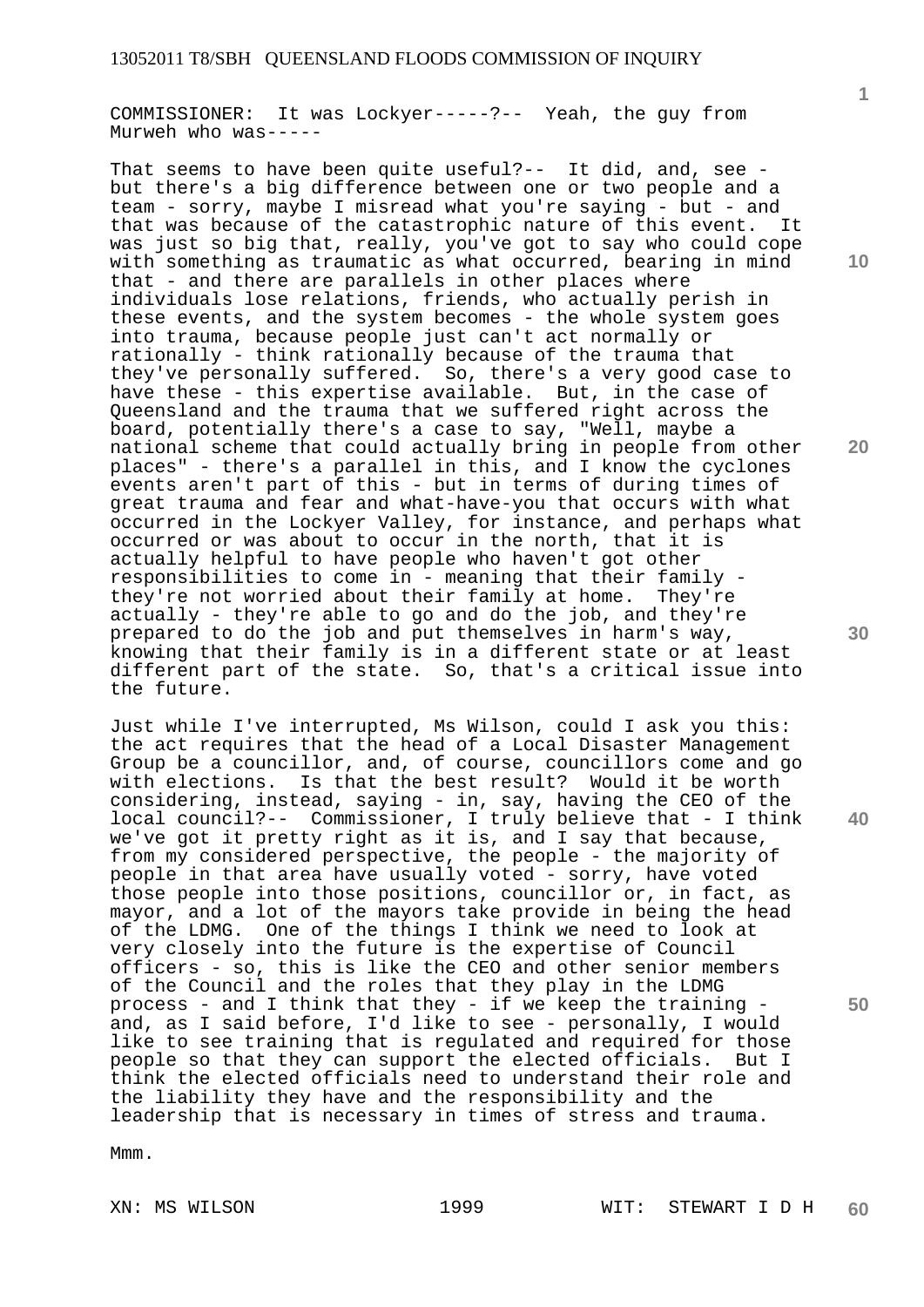MS WILSON: The inquiry has heard evidence of the importance of community level capability. We've heard evidence of LECCs, what might be regarded as sub-LDMGs, community-based groups; that is, for example, in Dalby, the Dalby Regional - sorry, the Western Downs Regional Council having LECCs - that is, local groups that have been constituted by an SES member, a police officer, community members, being able to provide information back to the LDMG. Have you got any view on the use and capabilities of these groups?-- It's not a construct that I've actually given much thought to. Look, I think anything like that, if the local people have been suggesting that, then perhaps it is very much worthy of consideration. I actually have a great belief in the issue of enhancing the resilience of Queensland, and by that I mean the more catastrophic the event, the more resilient people need to be and the more understanding that they're likely to be left alone for probably three days. It seems to be the 72 hour thing. So, they have to be self-reliant. They also have to be self-responders. They have to know - sorry, I believe a way forward is that every member of the community has to perhaps accept their responsibility to look after themselves, their family and perhaps to look out for their neighbours, particularly where the neighbours are infirm or disabled, because when you have a catastrophic event, no-one is coming. In fact, you mightn't even be able to get to some areas for a long period of time, and people need to know, need to understand that there will be that period where they've got to look after themselves, and that may include - that may include - providing information back, using their - using other frameworks, like a sporting club or a social club as a framework, and a lot of this is - comes out of the work that's being done in New Orleans from Hurricane Katrina, where the areas that did the best and certainly regenerated the quickest were areas where they used existing frameworks to basically take charge of themselves and move down that - both response and recovery rates. They did take responsibility.

The framework that I'm looking at is adding another level down from the LDMGs; for example, a local emergency co-ordination centre. They've been operating in towns so that they can get communication levels going to the LDMG when communication may be very difficult to obtain relevant information on the ground?-- Yeah.

Do you come across that?-- It's an interesting - it's an interesting issue. When I talked about training for paid officials, basically, who are involved in this, I also think that the other component of training is that we have to do a lot more in terms of community education, and I think that we have to consider the aspect of supporting natural leaders who come forward in these sorts of occasions. One of the challenges that I see with the concept that you raise is what you said before about - sorry, I think what the Commissioner said in terms of people move on, you know, through Council, that sort of thing. I mean, we have a very, very mobile society today. People, you know - the number of places that people live, you know, there is - I think all of us see that

**1**

**10** 

**20** 

**30** 

**40**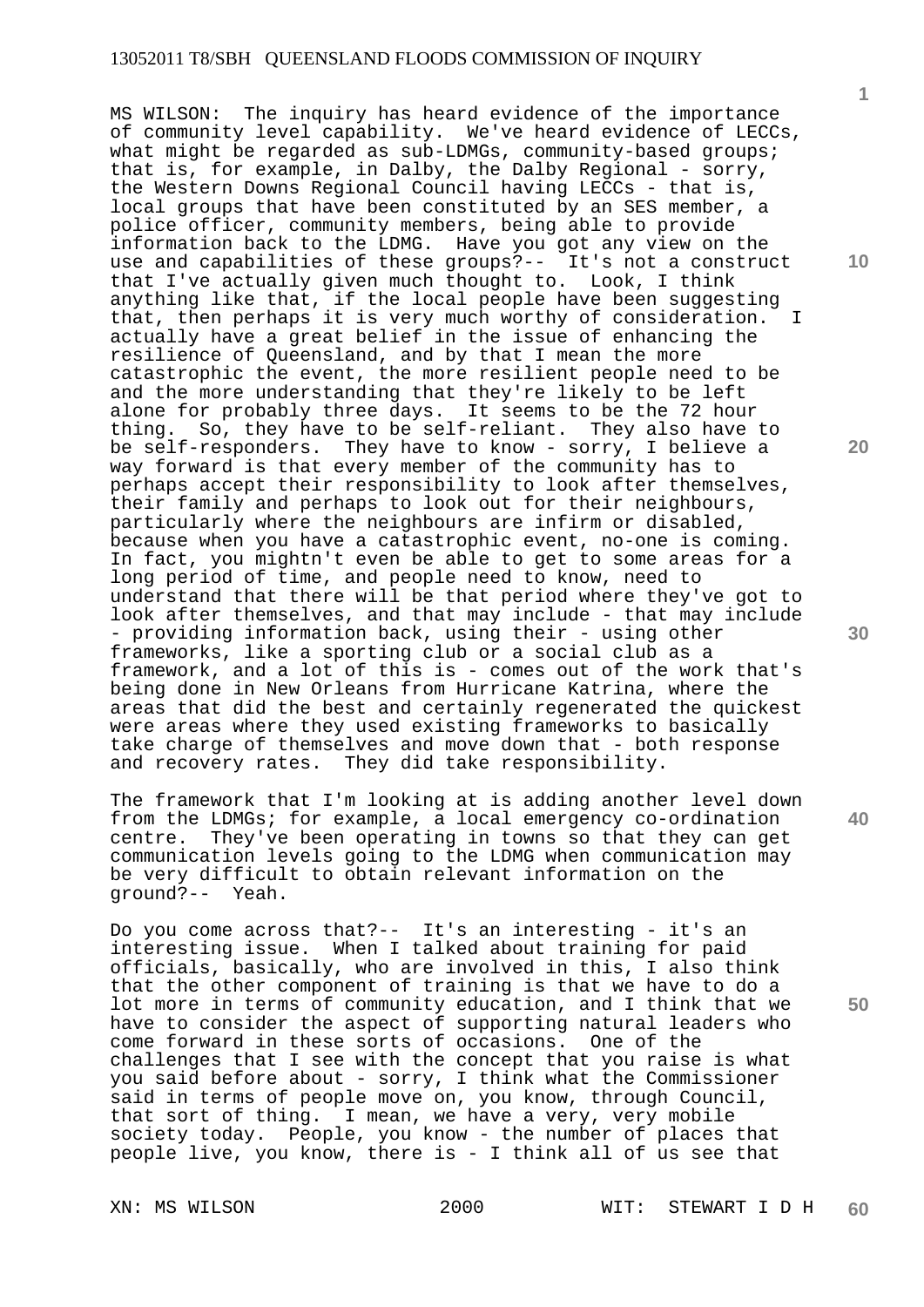there are some communities that are highly mobile, so how do you actually generate and inculcate and maintain that next level down if you've got a mobile environment or a highly mobile community? Perhaps a better way of doing it is educating everyone, making sure that people know where to go to get information and know who to contact and who to pass information to, so everyone looks after themselves and, again, that's where those natural groupings start to occur. I think if you add another formal layer, you could be spending a lot of money, and - but whether you're getting the results you want, I'm not quite sure.

For example, the Gladstone Regional Council are establishing a terms of reference with these community groups so that the roles and responsibilities of all parties are known?-- I have no problem with that. I think that that's wonderful, but, to me, that's more about community education and making sure that people do understand where the issues are - sorry, they know their issues, they know perhaps what their risks are, and in times of catastrophe, in times of disaster, they - it makes them more confident to be more self-sufficient.

If we can look at the QPS role and structure within the disaster management framework, and if I can take you to page 14 of your statement, and that is where you refer to the role of senior police managers at the level of Assistant Commissioner and the Chief Superintendent?-- Absolutely.

Now, what you're discussing there is the framework that Assistant Commissioner Gollschewski established. Is that the example that you're providing there?-- What I'm saying in theory is that when the events in Toowoomba and the Lockyer Valley occurred, it became really, really obvious to local senior managers that they were not going to be able to cope with business as usual, so core policing functions and dealing with this significant disaster, they had - bearing in mind that the DDC - sorry, a Chief Superintendent and Assistant Commissioner are not actually recognised within the act, as we know - what the AC proposed and was supported by the senior management of the organisation was to create two parallel systems so that the DDC was supported by experienced and senior officers who could completely focus on what was occurring within the disaster zone, so to speak, while business as usual was then managed by other senior officers who were brought in from outside.

What Assistant Commissioner Gollschewski did was establish a senior management team that was outside the disaster management legislation, and the DDC, Inspector Schafferius, was part of the senior management team?-- He did, but all I think he did was he formalised a flexible system needed to manage the enormity of what they were facing and to give confidence to Mr Schafferius, who was acting as the DDC at the time, that he had the complete support and operational flexibility that is given by having the higher level officers basically focused on everything that he was doing.

What occurred there was just not tinkering with the Disaster

**10** 

**1**

**20** 

**30** 

**40**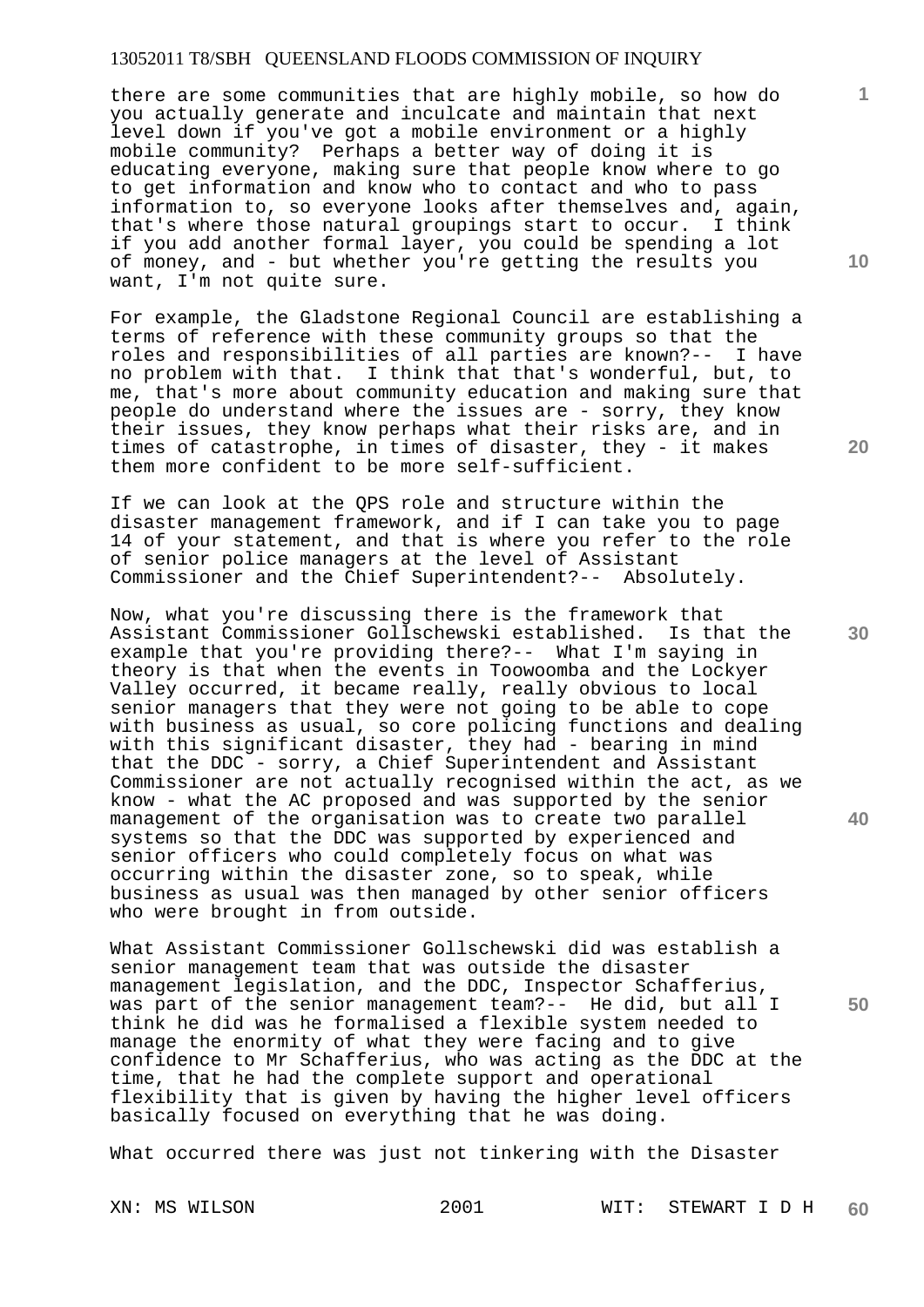Management Act, though, in the structures, it was working outside of it to some degree, though, wasn't it?-- I think it was a complementary arrangement that fitted the circumstances they found themselves in. It was innovative and I think it was a very - sorry, not only do I think it was reasonable to actually do that - and I know - I don't think - that's not what you're suggesting - but it worked so well, we actually used that model through further times in Rockhampton, Townsville and Cairns.

That's my point. If it worked so well, perhaps it then should be put into the Disaster Management Act as the system that should be operated on a day-to-day basis in disaster management?-- And I hope that the Commission may look at that very closely. I'm sure it will.

If we can go to evacuation centres? What's - have you got a few about advertising the location of evacuation centres in advance?-- I think that - and I mentioned it earlier - I think that all of the plans, all of the location of evacuation centres, all of the locations of key areas where goods can be sourced from or - you know, that sort of - it should all be advertised - that should all be part of the planning at LDMG level and, with the assistance of the DDMG, that should all be available to people on websites. The challenge you have - and I think I know - sorry, the challenge is that you have people turning up at evacuation centres before there is any evacuation, expecting there to be services there, and that's one of the challenges that we have seen repeatedly throughout this-----

Is that a challenge that just needs to be managed?-- I totally agree with you.

So, the starting point is that evacuation centres in the community should be known to the public?-- You're right.

And then that challenge that you're talking about needs to be managed?-- It is managed in a different way and I agree with you totally.

That then raises the question of unofficial evacuation centres. Communities were isolated, they couldn't get to the evacuation centre, they did not know where the evacuation centre was, and they set up their own evacuation centre?-- Yes.

Do you see any distinction between the resourcing of official and unofficial evacuation centres?-- By their very nature my experience has been a lot of work has gone into identifying appropriate places for official evacuation centres with all the needs that those facilities need to have. In the catastrophic events that we've been faced with over the last few months, the reason why - and you've actually touched on a number of the reasons why some of those unofficial ones occur - and a lot of it was simply because this was so catastrophic, people couldn't get to the - sorry, to the official ones, so people did the next best thing: they started working out of

**10** 

**1**

**20** 

**40**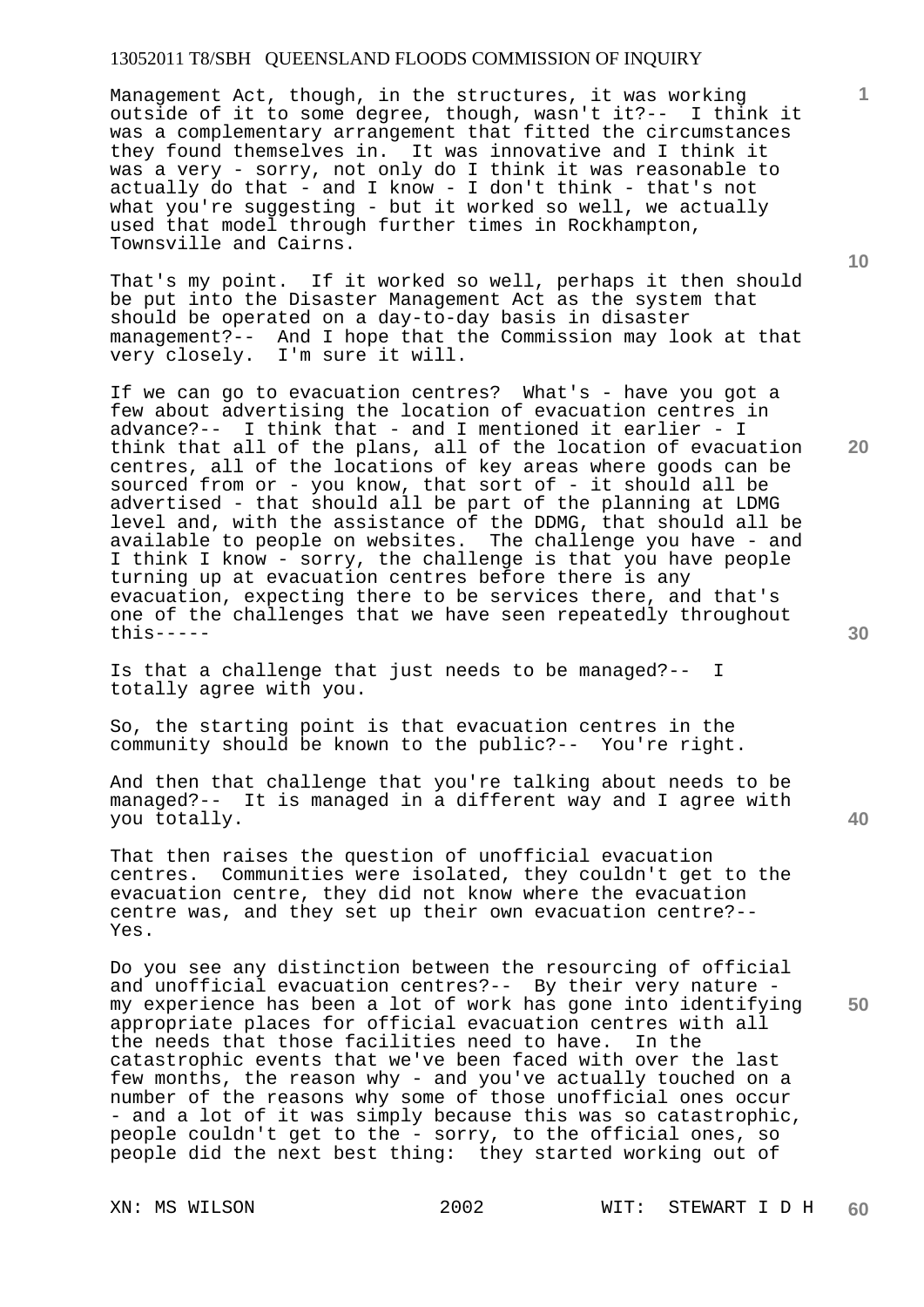church halls - and this is also, I think, a factor of the community trying to help itself - that church groups created many of these unofficial sites because they had the ability and the knowledge and the expertise in doing that, in sourcing goods and giving them to the people who were in need.

**1**

**20**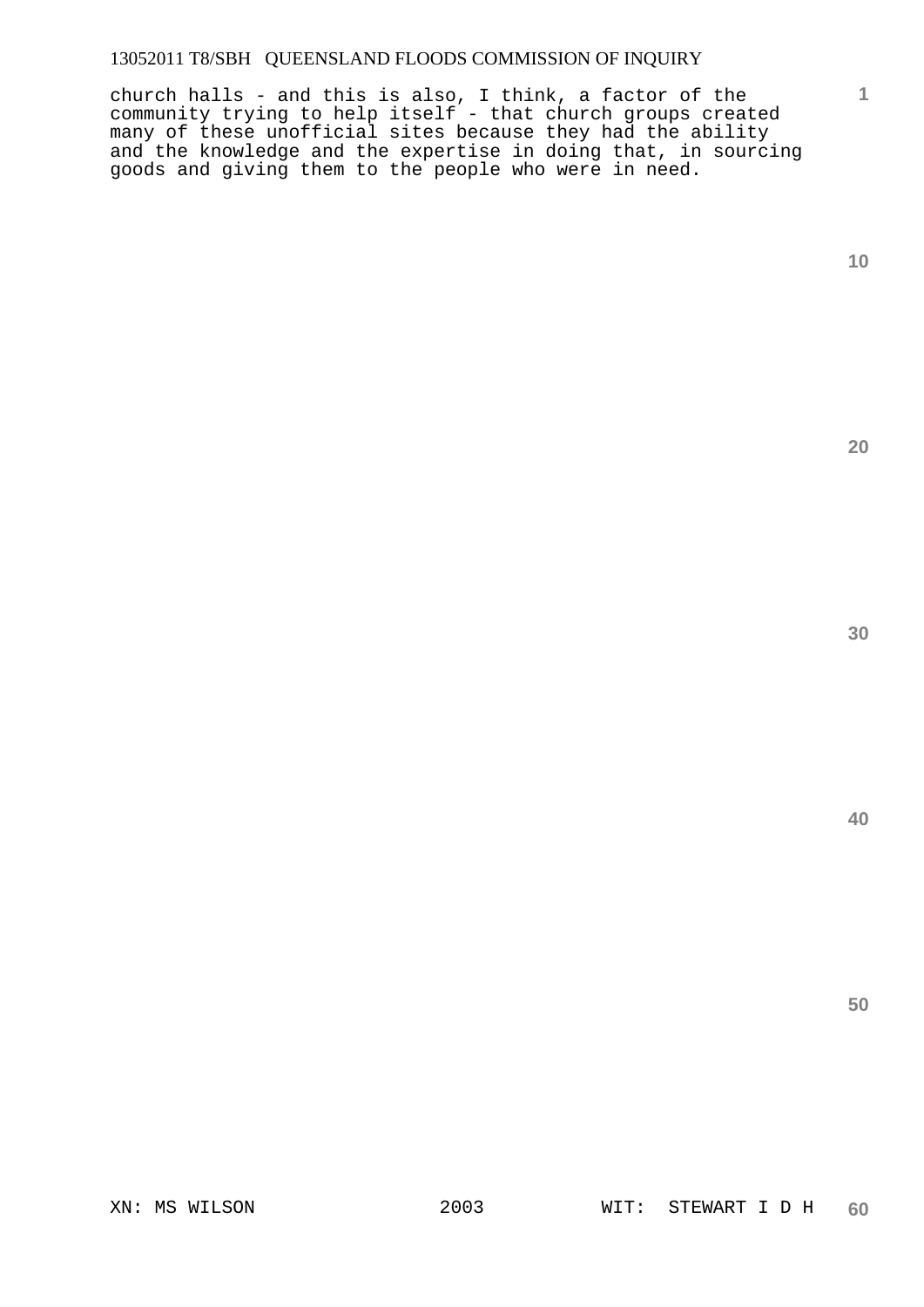So - sorry, your specific question is do I see any difference in how you resource them. I think by their very nature what will occur as a result of this event is I think there has to be a rethink of what is a category  $A$  - sorry, what would be perhaps a category A evacuation centre, which is your big, your normal one that's going to be there and work - 99 per cent of the time it is going to be okay and it will meet all the needs of your community. But I think that there is going to be a subgroup now of category B ones that by arrangement might only be used once in 30 or 40 years that are those ones which became the unofficial ones where it is there is so much occurring in that community that you actually need that extra capacity. But not that you just need the capacity; you need it in specific places where it might be cut off, like this - this area here might be totally cut off from the evacuation centre with the normal one, which sits over here. And I think you have to be careful - sorry. Then we need to be careful about, well, how - how much resources do you give to that or do you let the unofficial - sorry. Do you let the second category ones, do you let them know that, "Look, we'd like" - "If ever this happens again, we'd like you to open up. We'll know you'll open up. These are the sorts of things that you need to do as a second-tier evacuation centre. You need to be in contact with this" - "This is the contact points back into LDMGs", or if necessary to DDCs, depending how severe it is. But you arrange your planning and make sure that they do get resourced properly as we - as we saw occur right across well, sorry I'll be careful. My understanding is we helped a lot of these unofficial ones over time.

So if you're a category B evacuation centre, you will be resourced the same as if you're in a category A evacuation centre; is that the ultimate answer?-- I would like to think - I would like to think that we could end up with second tier evacuation centres that only ever get opened when certain criteria are met and that is that you get off, that the big ones are full - sorry, the big category A ones are full. It is still safe to be in a category 2. So we're not talking cyclones here. We are talking other things.

But the problem with that is that facing another flood, no flood is the same. So category A you might not be able to get to, category B might be isolated and then we still face the situation of unofficial evacuation centres opening up?-- Yeah. No, no, I don't disagree with you but I think this last these last events will give us a much better planning base to actually look at this issue.

But isn't it a situation where government agencies have to look at, when unofficial evacuation centres set up in these circumstances, how are they going to be resourced?-- Well, that certainly occurred this time, there's absolutely no doubt about it, because we were being asked for - for materials for resources. That's absolutely right.

But it may not have occurred as efficiently as if you were in an official evacuation centre?-- Oh, look, I - I don't disagree with you but  $I$  - but I think that this was almost a

XN: MS WILSON 2004 WIT: STEWART I D H **60** 

**10** 

**1**

**20** 

**30** 

**40**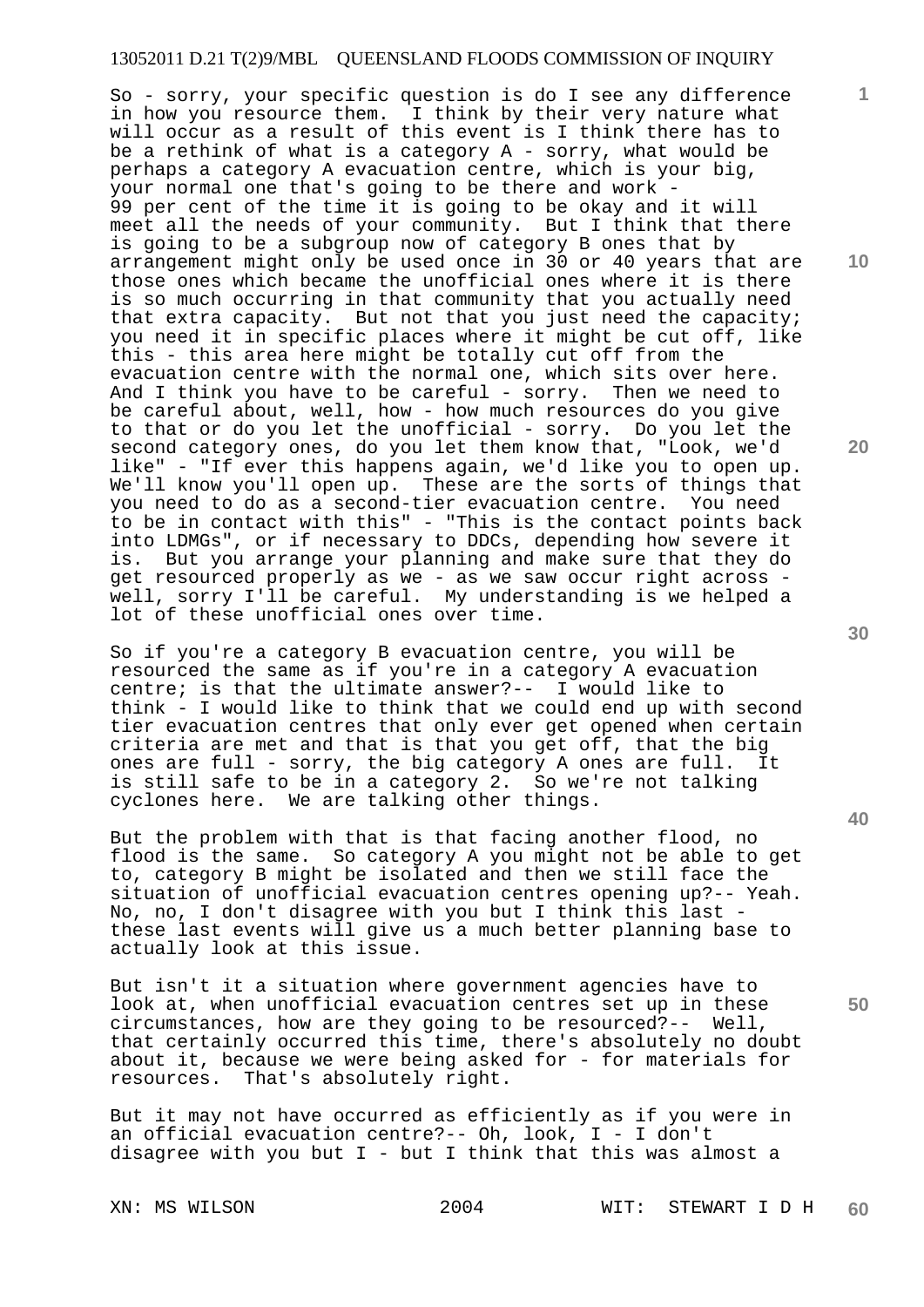unique - well, I hope a fairly unique set of circumstances that we face and hopefully it won't happen very often. I think one of the challenges will always be it is far more efficient to have your large-scale, very well resourced evacuation centres. What this set of circumstances has proven to us is that there are flaws in that thinking because of the ability to get there, how far away it is, the capacity of them when some of them just got overwhelmed.

We heard evidence about private resupply being undertaken by community members. Is there any issues about a private resupply occurring of getting helicopters in or trying to get helicopters in with supply?-- If there is no - if there is no-one else able to do it, yes, I think, you know, there may be some leeway in relation to that but the reality is if - if the system is geared to be providing those resources, then you let the system work, because that's how you know what's going where. So if you've got, you know, 30 crates of milk being able to be taken into an area and you've arranged that through the normal system, at least you'll know that these particular places got that milk so that you know where the milk is on hand so that when someone else comes in and says, "Where is the milk in this area?", you can say, "Well, it is at the evacuation centre", or, "It is down at this shop." When you get this ad hoc approach you have no understanding and no - it is very difficult to track where all of this equipment, supplies, whatever, or capacity is. Now, where that's not possible and there are other examples of private resourcing going on during the flood events and I'll give you examples in - Emerald, I saw it myself, there were people hiring helicopters to come off their properties, come into town, do a bit of shopping, pick up resupply issues, you know, drop off a family member, pick up another worker and go back to their property and they were doing that quite independently off the system, but that's because these people have always done that. They're quite resilient, they understand the issues and they don't want to bother the system in itself because they're quite happy to do that, whereas others don't have that ability.

If we can go to district boundaries?-- Yep.

Now, the LDMG boundaries don't align on occasions with the QPS boundaries?-- Yes.

Then there's emergency service boundaries that also come into play?-- Yes.

**50**  It would assist, wouldn't it, if all the boundaries were the same in disaster management?-- Look, this is a conundrum we've always got because those boundaries do change from time to time and, in fact, other than a particular officer going sick, I'd had a particular officer identified to start looking at this issue of disaster boundaries, district boundaries and LDMG boundaries.

Mmm?-- That was before Christmas. He went sick. He is still off sick and that's really unfortunate. But, in reality, the

XN: MS WILSON 2005 WIT: STEWART I D H **60** 

**30** 

**10** 

**20**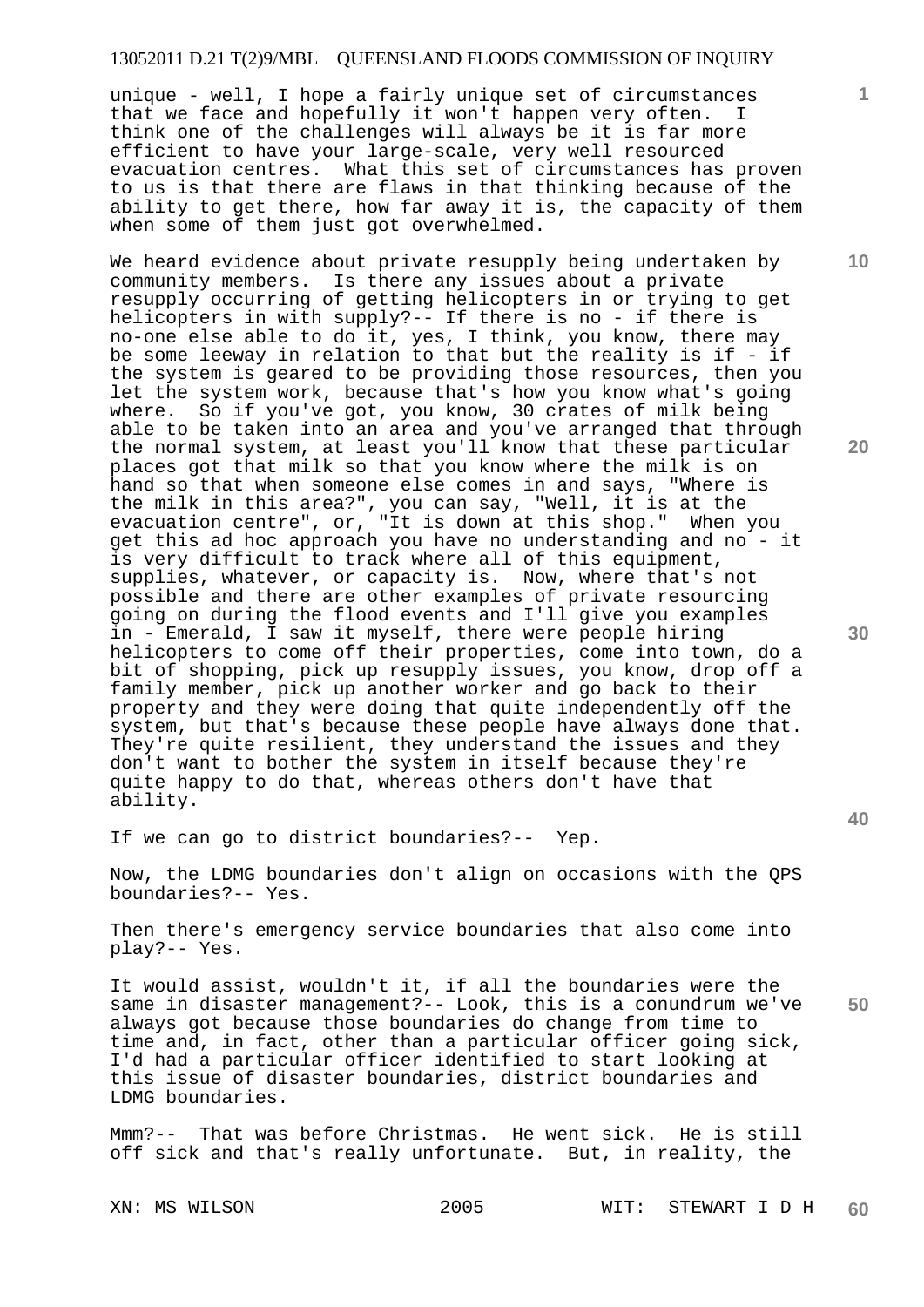new legislation, and this is one of the great benefits in the change in legislation just last year, it may - it gave us a flexibility in that area and - do I need to explain it?

Yes?-- You're happy for me to talk it through?

Yes?-- Okay. What the review found was that on occasions there might be benefits in being able to structure a boundary; in other words, rewrite the boundary around the actual event rather than just simply do it on the arbitrary LDMG boundary or do it on a district - Queensland Police Service district boundary. And I'm sure that - I'm sure you're aware of this, that we actually considered trialling that during the event but, in the end, so many of our districts were up and running there was no point in creating arbitrary - arbitrary boundaries. If I could give you an example where I think it would be very, very helpful and I'm glad it is now in legislation, is when we had Cyclone Larry, that impacted on part of the Innisfail policing district, part of the Cairns policing district and part of the Mareeba policing district. The fundamental role - sorry, the fundamental coordination was done by the DDC at Innisfail but because we had three disaster districts involved, there was no ability to not involve those disaster DDMGs and DDCs and LDMGs. Whereas now, what we can do is we can just throw a big loop around that and say, "We are going to make this the disaster district for this event and we are going to make the DDC at Innisfail", or we may even make a chief superintendent or an assistant commissioner in charge of that event and make them - and so the disaster - the declared disaster area can be arbitrary. Now, we do - sorry, one more example. Sorry, there is one more example of this and it is a standing one and it is Brisbane. The assistant commissioner for metro north under these new arrangements is the DDC for Brisbane, for the whole of Brisbane, and people work - so we have got one LDMG but in reality there are cross-overs, there are anomalies on the edges and it takes into account about I think it is six or seven policing districts but there is only one DDC. And so, we've used the new legislation to do that.

Can I take you now to resources being directed from the SDCC down rather than requests for assistance coming up from the LDMG?-- Sorry, could I just go back one step?

Yes?-- I don't actually answered your question though.

That could be possible?-- I don't think the boundaries actually are as important anymore because of the legislative change that was made. That's - that was the point I was trying to make.

Anyway, if we can go back then to the resourcing from SDCC down rather than the LDMG. We've heard an example of, for example, in the Balonne shire of helicopters being sent to that area when there was no need. How is that occurring within the disaster management system?-- Okay. We have some really, really wonderful and very strong - sorry, highly competent and very strong personalities amongst our LDMG

**10** 

**1**

**20** 

**30** 

**40**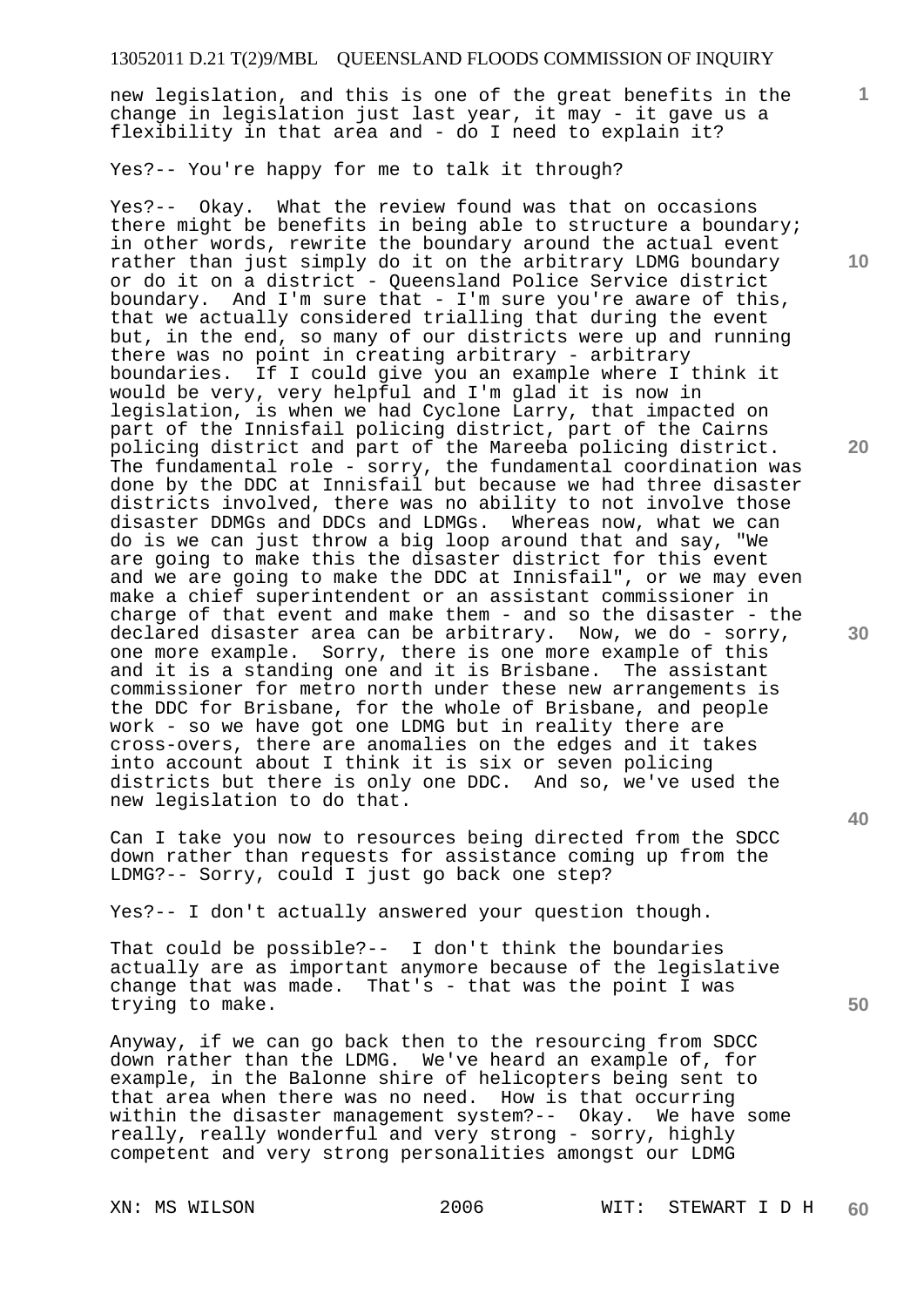chairs and also DDCs even. These are people who are very focused on their area of responsibility. These are people who take great pride in knowing everything that's happening in their area. And if that's only where the flood was happening or that's where the fire was happening, you would understand the need to consult them on every little thing. What I think occurred in these circumstances and I think we're talking about that Roma and St George-type area, there was a lot of discussion at very senior level about the need to try and even pre-empt requests from LDMGs and to actively pre-position resources that were potentially going to be needed in those areas based on our best assessment of the state - the whole events that were occurring across the state. So whilst those people, in good faith, are saying, "Well, you know, I don't people, in good faith, are saying, well, you know, I don't<br>know why this helicopter turned up", the reality is at state level we were trying to support their efforts but also to look at what was over the horizon and be ahead of the next wave of rain or the water coming down the river system. In a perfect world, in a perfect world, of course you would consult those leaders, those local leaders. I think the enthusiasm that was generated in trying to assist and pre-empt some of these requests, I think this is a perfect example of that. I also think that in the future we won't have to worry about this and the reason we won't have to worry about it is because in the Roma DDC's office or in the DDMG meeting wherever it is, there will be a huge, big wall of TVs just like that one over there but even bigger. What that will have is the - on it will have a whole range of things. It will have a menu that you can go and you can say, "Okay, I want to have a look at the decision log for the SDCC", "I want to have a look at the current log for the air asset coordination centre", "I want to have a look at the decision model for the SDMG", and that will all be up there. The other thing that they'll have is a map and that The other thing that they'll have is a map and that will be the map of Queensland and within that map will be these - all of these assets and they'll be - they'll be pinpoints, and they'll be the helicopters and they'll be the SES teams, they'll be the police, they'll be the swift water rescue people, they'll be the QAS task force, they'll be the habitats, all of things, they'll be on the map and they'll just be able to click. And if they see one coming into their area they'll be able to click on it and that will give them a reference to a decision log and they'll be able to see that. Now, do I see that happening tomorrow or the next day, no, but that technology exists today. We see it all the time on TV when we a look at operations - military operations in the Afghan war. It is that type of level of technology which will ultimately become cheaper and available to us.

So it is presently just on your wish list?-- I'm sorry?

It is presently just on your wish list?-- I have got a lost of things on my wish list, absolutely.

But that type of technology and resourcing of the DDCs to that level is not something that could be seen in the foreseeable future?-- Look, I haven't got a crystal-----

Well, is there any plans for it?-- I haven't got a crystal

**10** 

**1**

**20** 

**30** 

**50**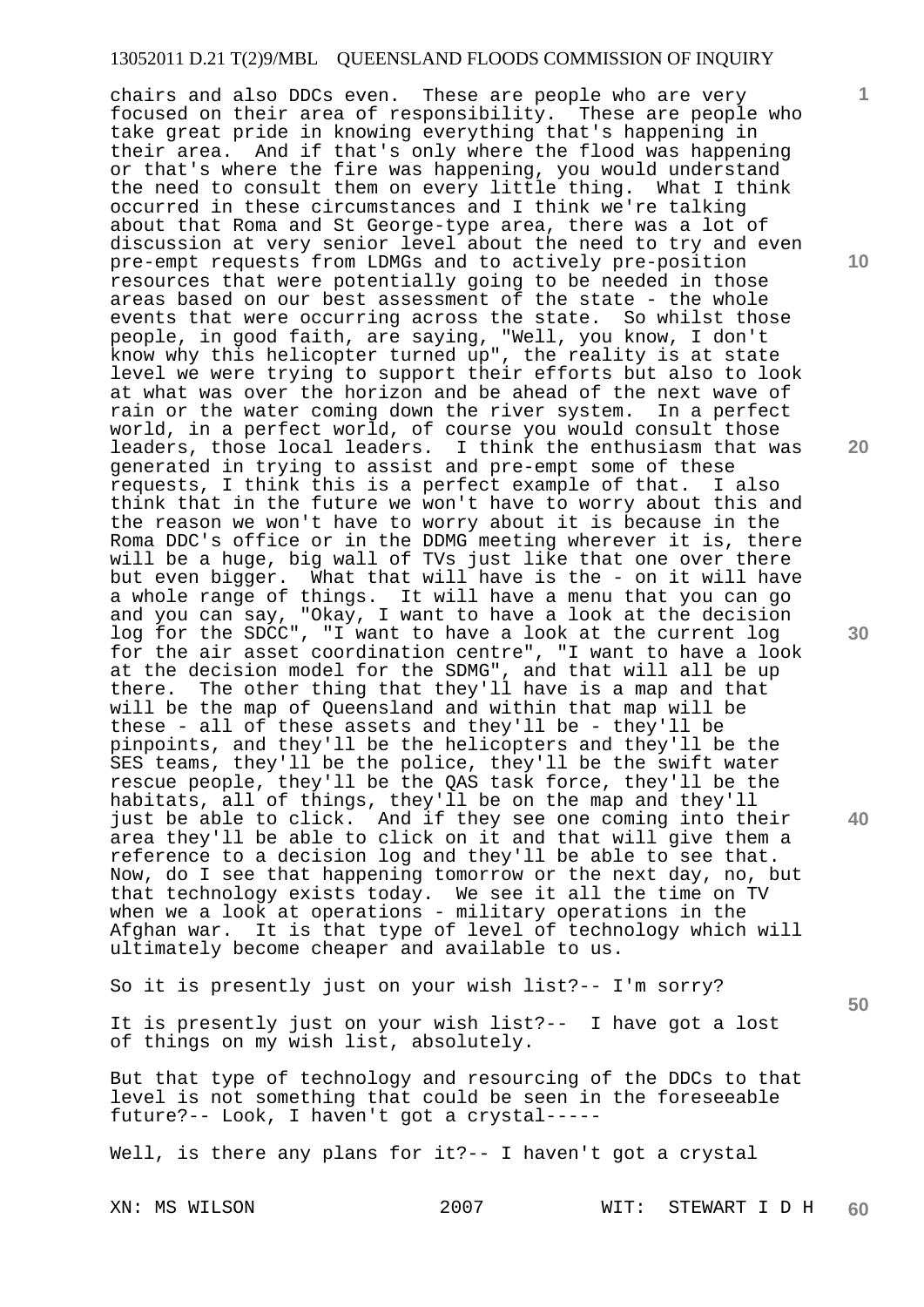ball. I never knew what tweeting was only a couple of years ago. I - you know, social media, who knew about that a couple of years ago. You know, the issue - again, I - please, I'm not trying-----

Has the QPS got plans to actually implement such resources at that level?-- Not yet but-----

Okay?-- -----we know it's available and it is - it is obvious, as has happened with all other technology, that the pace of change and technological innovation is such that I think we<br>will see that sort of thing sooner rather than later. I mean, will see that sort of thing sooner rather than later. automatic vehicle location is available to us. Every schoolies we hire a system where we can track every one of our police officers around the schoolies precinct and that's something we've been doing for a couple of years.

In relation-----?-- So this technology - this type of solution is not that far away anymore.

In relation to the helicopter examples that you just discussed and you stated that the SDCC was being pre-emptive?-- Yes.

It is the case though if there is not consultation at a local level, then the SDCC's pre-emptive acts can cause distress in the community. For example, the text message that went out to the Moreton Bay area and an emergency alert went out that was general in nature and caused panic in the community and caused a meltdown in communications. The LDMG was not aware the text was being sent out. Now, perhaps this is a communication issue between the DDC and LDMG but it was the SDCC who arranged for the text to be sent out. There needs to be that continual consultation, doesn't there?-- I actually think we're talking about apples and oranges here, certainly in relation to what we just talked about a minute ago.

Perhaps if we could just focus on this example then and keep it at apples?-- No, absolutely, I would love to. The particular example you're talking about was - is an unfortunate example of the limitations of technology that we currently are faced by and I think that will change rapidly. I think it is a breakdown in communications, as you quite rightly said, between the key stakeholders. But I think that if you take this and you take it out of the context of what was occurring and what just had occurred, I would rather inconvenience a whole bunch of people and not have a single death than have multiple deaths and be accused of not warning people beforehand, and I think that that - unfortunately, that's the tension we find ourselves in at that senior - you know, at that senior level. The timeliness of these things is absolutely critical, and you know that. I mean - please, I'm not telling you anything you don't know. But that area of emergency alert messaging is something which greatly concerns us. It is something that we have - as an organisation, we have actually engaged already with EMQ to have a joint working group to look at all aspects. So it is not just the one side of it, the technical side of it and what the message is going to say, how do you get it to go along the river bank instead

**20** 

**40** 

**50** 

**10**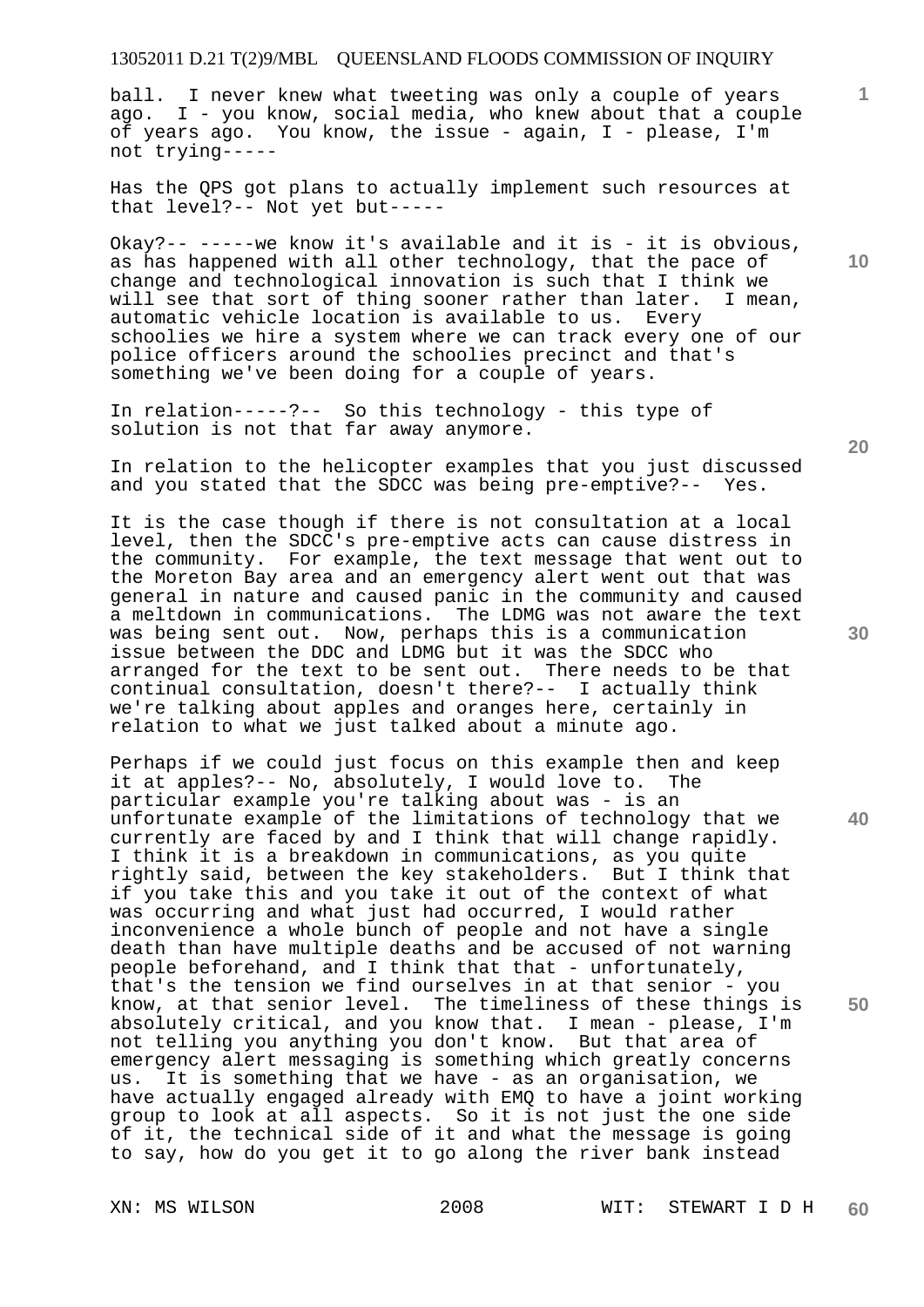of to that polygon issue, and even I don't understand it well enough. But my understanding is in computer speak, they basically take a shape and they put it over an area and they say, "That's" - "Every mobile phone or every phone in that area is going to be contacted when they press the button." Now, that doesn't help you when all you - the only people you want to contact are the people along a small strip of low lying land on either side of a river somewhere. So there's a lot of work to be done. But I think the biggest issue is again coming back to the education of the community, to help them understand what it means when you get one of these things. My greatest fear though, and it is a great fear, is the cry wolf syndrome. We've got to be very, very careful about how we use these things. And there won't always be time for a DDC or an LDMG to ask for one of these to go out. And, in fact, they mightn't even have the information that someone else even at state, so SDCC level, is seeing on a screen or is getting immediately via a - you know, a crisis phone call from BOM, saying, "This is about to happen." Or I'll give you another example and that's a tsunami alert type thing. How do you deal with that?

In terms that you just spoke about of concerns about the SMS, there was I think did you talk about-----?-- EA?

No, with the SMS text going out?-- Yes.

The wording?-- Oh, the number of characters and that.

**30**  Yes?-- Yes, there has to be a - we have to work out a better way of dealing with that.

Why do you have to work out a better way? -- Because there is only so many characters that can have. I think it is 150 or something.

And you need more information to go out. Is that what you're wanting?-- Well, I think - I think if we are going to start putting code in there so we can provide more information very, very quickly, and that's a really good way of doing it, then, potentially, do we need to educate the community what does that code mean. So if you say, "This is a code red", you know you have got 10 minutes to act or something like, you know what I'm getting at? So you don't have to put in, "Warning. You have got 10 minutes to act." It just says, "Code red", Bang, this is what you've got to do.

You talk about at page 9 of your statement that there was a number of deaths in Queensland due to persons driving or trying to drive through flooded creeks or where individuals had died as a result of misadventure when swimming in areas affected by flood waters?-- Yes. affected by flood waters?--

You then discuss that these unfortunate deaths are symptomatic of the impact of annual rain events in the respective areas?-- Mmm.

It is a problem, it is a problem about community education.

XN: MS WILSON 2009 WIT: STEWART I D H **60** 

**10** 

**1**

**40**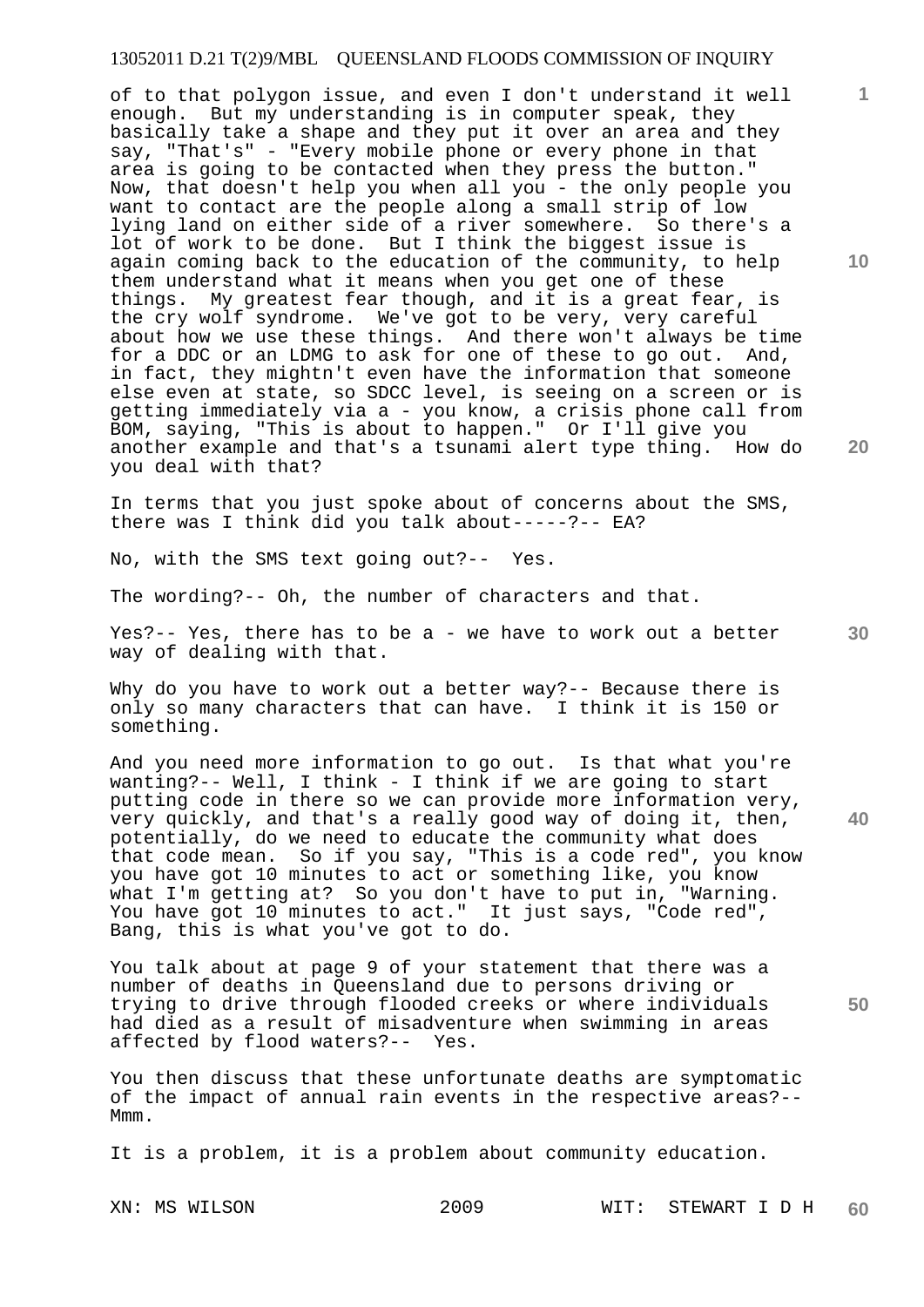What do you think that can be done to further the community education in relation to driving through flooded creeks?-- It's a real challenge. And I could say to you that you could tell them a thousand times and they're still going to do it. And there are those places where every year it rains and water goes over the causeway and people drive through it, nothing happens. And as did happen on this occasion before Christmas, a family drove across a causeway up at Georgetown or in that vicinity and, ultimately, the wife perished trying to save the kids. And that's the sort of thing I'm talking about, because the water was flowing too hard. There's a whole range of things we can do. Community education is something we must do and must do. We must-----

And more of it?-- Absolutely. Signs at causeways that we can't fix. Engineering - engineering will help, meaning that we actually build better causeways or better roads that are actually - hopefully won't be flood. Can you do that for every road in Queensland; probably not. That's probably a you know, a dream in the sky.

And finally-----?-- But community education is critical.

Your statement refers that since the 11th of February you have contributed to the capacity of QPS to identify opportunities for improvement resulting from your operations throughout December 2010 and into January and February in response to the significant flood and weather events impacting on Queensland. Is that a debrief that you have been part of?-- Absolutely. A couple of things have happened. At the very senior levels in the organisation we decided very, very quickly as we were tailing out of the Yasi events that - and, in fact, there was even conversation about this after the initial events in the sorry, after the initial flooding events that tailed off towards the end of January that, A, we would need a group of people to bring together the records of the Queensland Police Service on how we responded to this matter and basically create the official record of what occurred within our organisation. That's a normal - that's a normal process. But we also recognised that this isn't - it is not like just a simple event like, you know, an incident occurring down in Queen Street or something like this. This was massive. So we actually decided that we would create a team of people and we would put a very senior officer in charge of that group and they would undertake that role, and that's occurred and that group still exists today.

Where are you up to in relation to that, to be able to produce a document?-- Well, they have a number of roles and that's been an evolving issues because they have predominantly done a lot of work to help the - to assist in preparing all of the documents that have been required by this Commission, and quite properly so. They have a range of other roles to play and that is in - in also keeping abreast of what's occurring here so that we can be in a position to better assist the Commission if required. So that's happened as well. They have gathered an awful lot of information. They have pulled information in. They have undertaken an internal and external

**10** 

**1**

**20** 

**30** 

**40**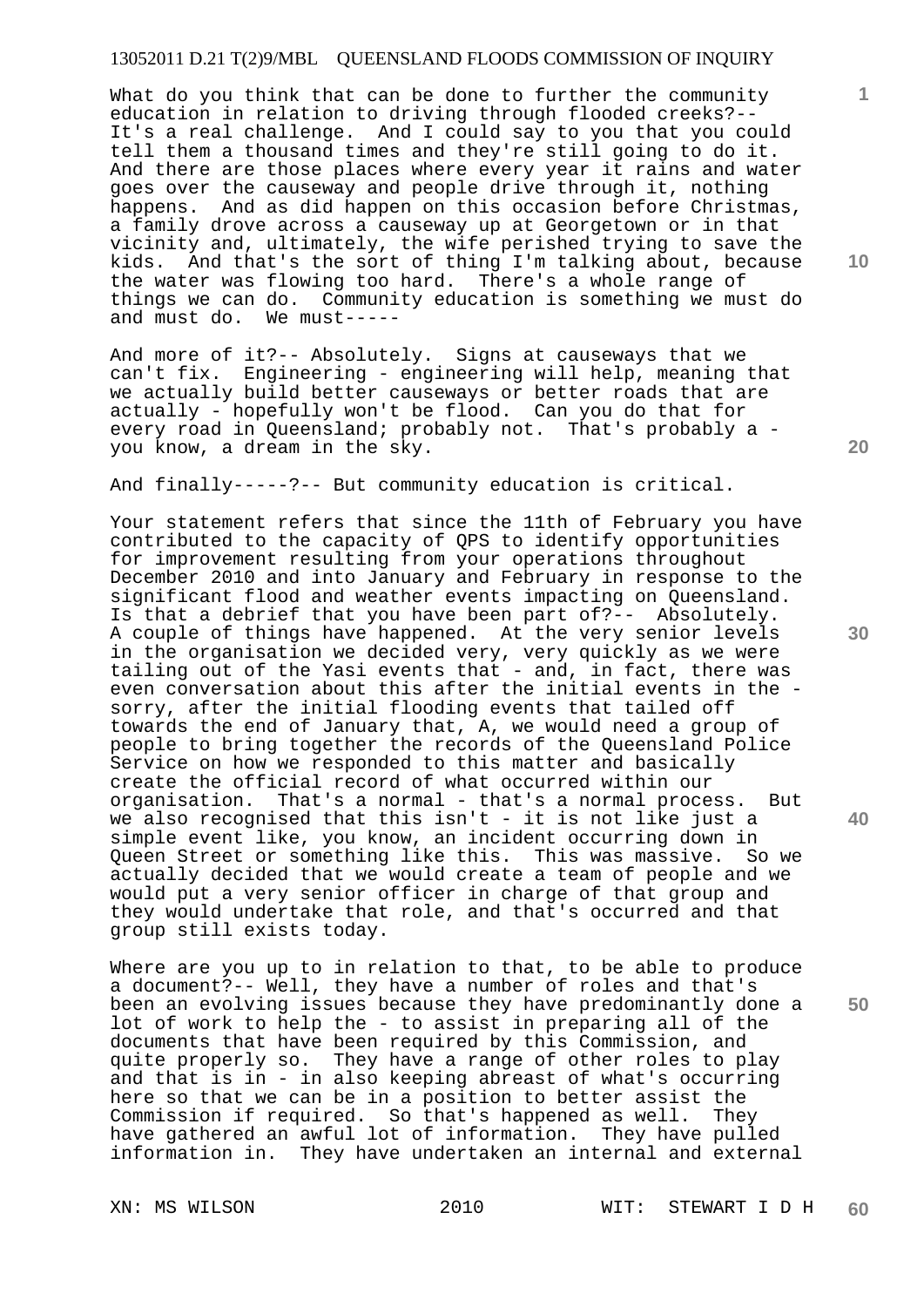survey of our own people but also key stakeholders in relation to our performance as an organisation during that time. They have also orchestrated or been responsible for the process of the debrief that we have done of the senior executive of the organisation, and they have just recently completed a draft report with all 70 recommendations of issues that we are going to have to look at internally of the organisation. So that these things are parallel taskings of course.

So will that document or the documents even the interim documents, like the recommendations that need to be internally dealt with in the organisation, can that be provided to the Commission?-- Of course.

Okay. I have no further questions.

COMMISSIONER: Mr Dunning?

MR DUNNING: Thank you, Commissioner. Deputy Commissioner, my name is Dunning. I appear on behalf of the Brisbane City Council. There is only one topic I wanted to discuss with you this afternoon and that's evacuation centres. You characterise them, albeit loosely, into category A and category B. We have heard other evidence that have said some are evacuation centres, some are emergency shelters, some are supporter groups. There seems to be no particular consistency around the nomenclature for these things?-- Not at all.

But say you and I are on the same page so to speak, if we can call it an evacuation centre or what I think you would call a category A evacuation centre, and that's one where you're planning to house a substantial number of persons over a period of days at least?-- Yes.

That's a definition you'd agree with?-- Can I clarify this for you?

Please do?-- My classification of A and B, there is no formal arrangement for that.  $I - I$  am just using that as an example of what I think has been shown by this event that we may need to explore into the future. Meaning that there is evacuation centres and evacuation centres. There is no classification category that I am aware of other than what you've just mentioned. What I am saying, into the future we may need to rethink that because there will be times where all we need is the standard current arrangements for evacuation centres but there are times of such great stress that I believe in the future we may need to rethink what that role looks like.

Yes. For the time being, if we can start with those that are what I'd call an evacuation centre properly so-called or category A to use your description. So that is where we're looking to house-----?-- Yes.

-----a substantial number of people for a period of days, feed them, provide bedding and the like. Deputy Commissioner, the

XN: MR DUNNING 2011 WIT: STEWART I D H **60** 

**30** 

**40** 

**10** 

**20**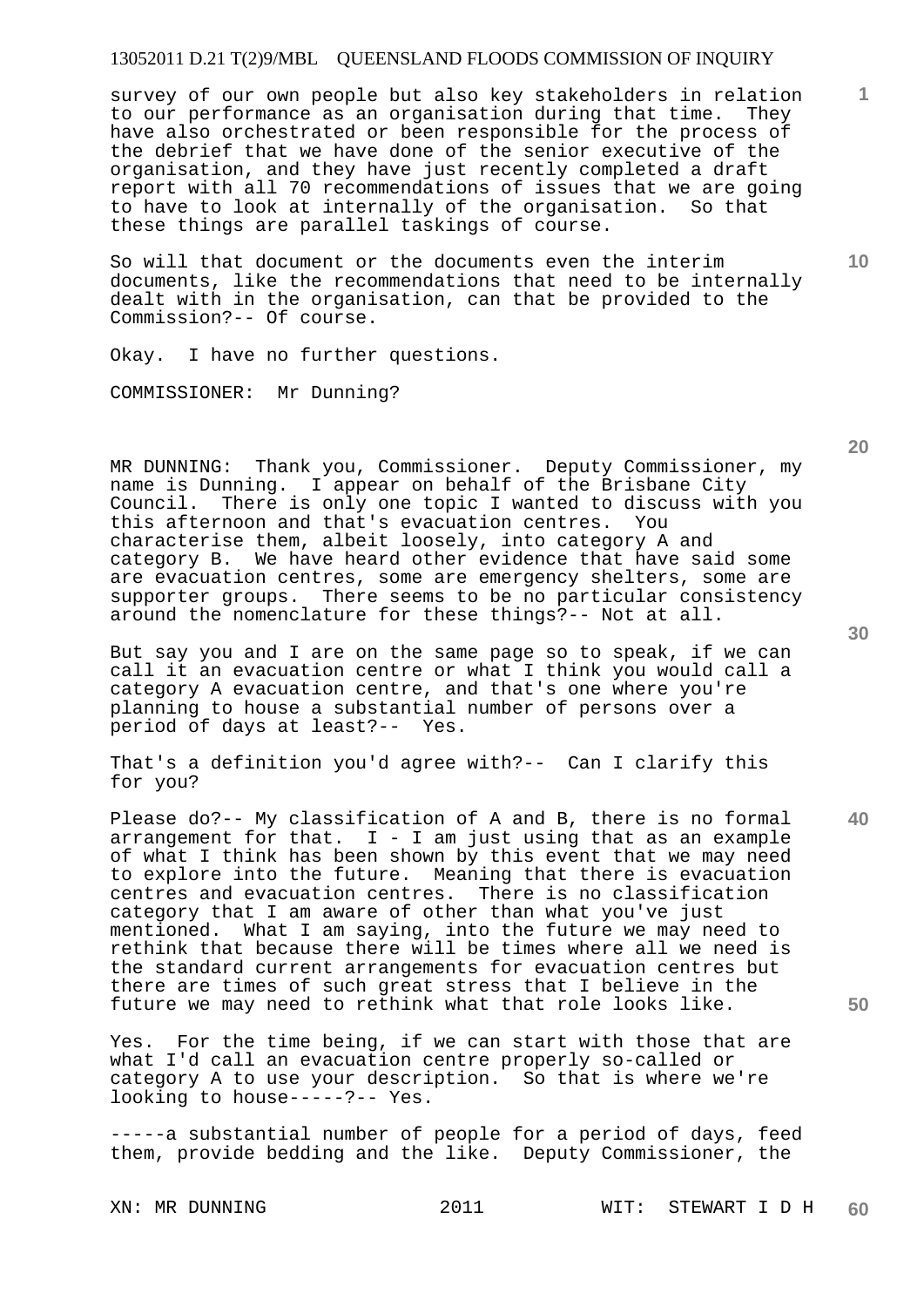considerations about where such an evacuation centre is and whether it should be published in advance varies really, doesn't it, depending on the size of the community; would you agree with that?-- Um-----

Well, perhaps can I give you an illustration-----?-- I think there is some argument in relation to that but I think I made it quite clear my view is I actually have a - I have a preference that all of these sites are provided. That that knowledge is available to the community in some shape or form.

During the event?-- Well, even prior to the event. I have no problem with it being - with it being on a website. I think there is a big difference between notifying or giving people that advice and knowledge about where these places are and, in fact, what to expect if you happen to have to go to one. But at the same time the management of that evacuation centre as to when does it open, when will it be staffed, what is its how will its capacity be managed, these are all issues that the greater the education in my, in Ian Stewart's opinion, the better off we will be in the management of those centres ultimately.

Undoubtedly. Can I suggest to you, though, there is a distinction to be made. Take - if can I give you two extremes. Take, first of all, a small community of a couple hundred people?-- Yes.

You could fairly safely nominate the evacuation centre for that community, couldn't you, because it will be tend to be the place that's least likely to be flooded, least likely to be affected by fire, everyone will know where it is - a reasonable proposition I think you would agree?-- Yes.

If you take Brisbane at the other extreme, Brisbane has many potential evacuation centres set up against many different contingencies, doesn't it?-- It - that's possible.

Yes. And not only that, some of those contingencies are by their nature the sorts of things that you wouldn't particularly want broadcast in advance?-- I think I know where you're coming from. I mean, the actual siting and the services provided by a particular place which is an evacuation centre may depend on a whole range of - of issues. For instance, if it is not a flood, if it is a catastrophic storm at The Gap, it is no good using The Gap High School as your evacuating system.

**40** 

**1**

**10** 

**30**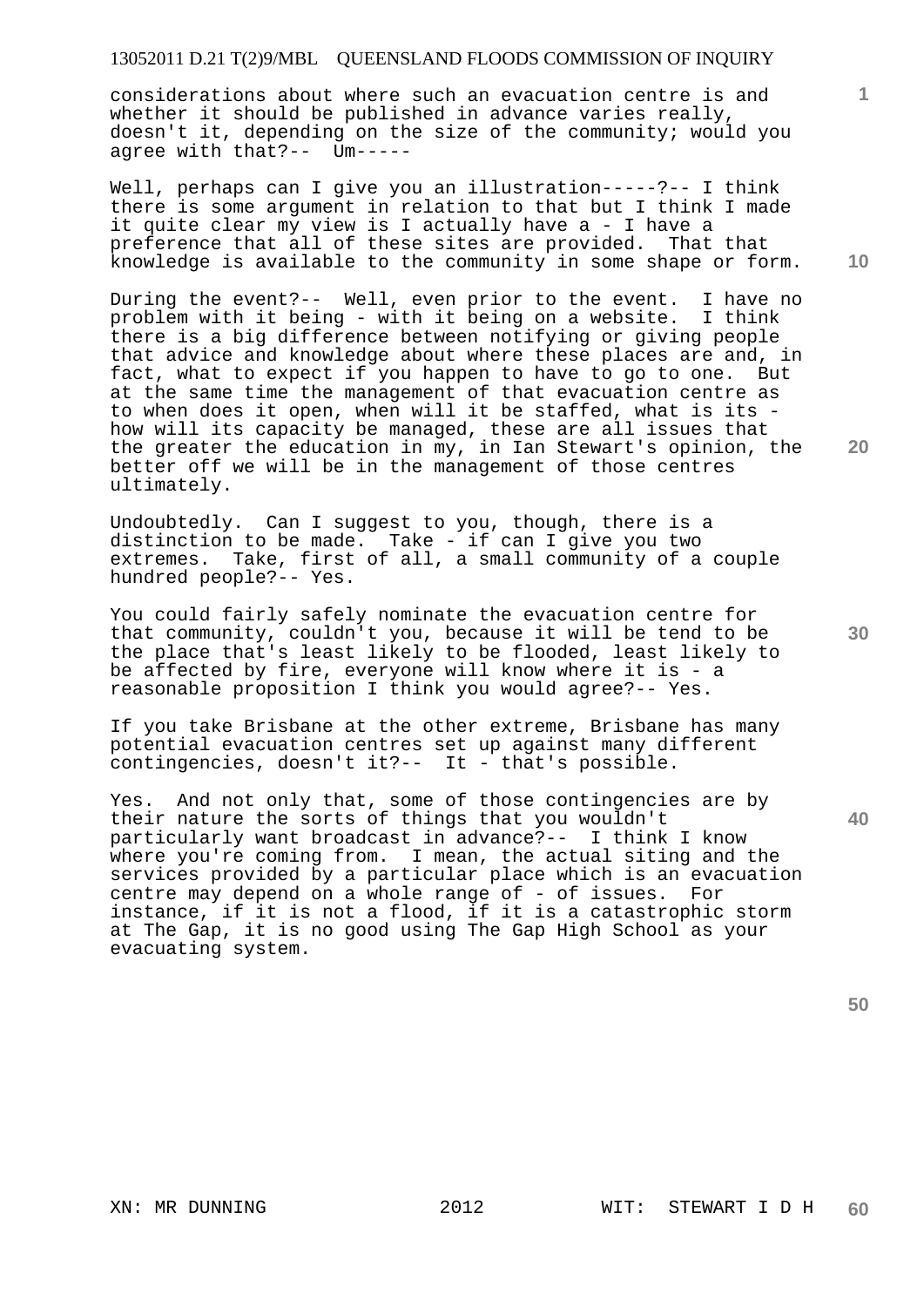Yes?-- But there's nothing wrong, in my opinion, in saying that The Gap High School is one of the planned evacuation centres, depending on the criteria, depending on the particular events. So, as long as people are well aware of potentially the siting of these things, but also there is very clear communication about what's available, depending on what the nature of the event is, where it occurs-----

So, you'd see part of it is, in effect, an education of the public that before you move to an evacuation centre, you verify that it is operational?-- Agreed.

All right?-- And this is part of - this is where, I think, we haven't yet made technology work for us as well as we could. For instance, what's wrong with having SMS alerts being utilised to say that X number of - "These evacuation centres are now active.", and, again, this comes down to community sorry, if not SMS alerts, then utilising, like, Facebook pages, web pages, that sort of thing to say, "This is now this is open. This is active. This is where you will get this level of support.", but community education is vital if you're going to have that type of system.

Yes. At least for the time being, the real utility in the SMS either lies in either telling somebody to immediately evacuate where they are, or directing them to go to another medium that is better at giving detailed information?-- Agreed.

Radio, television and the like. Only one other matter, Deputy Commissioner: when it comes to sourcing evacuation centres, official or unofficial, and I'm now talking about the whole gamut of them, in the end, you wouldn't want to see, I take it, any limitation on those authorities that are charged with resourcing those centres exercising their judgment as to what the greatest priority is in answering that first?-- Are you saying - sorry, just so that I can understand what the question-----

Certainly. Undoubtedly-----?-- What you're saying is if you've got five evacuation centres, you have more people turning up at Evacuation Centre A because that's where the greatest impact is of an event and they're all turning up there and you're pushing your resources to centre A to the detriment of the other three centres, in the first instance I would have no problem with that, but ultimately - and I think that's what you're talking about?

Yes, that and-----?-- Prioritising-----

Prioritising, and also, in the end, there may be some evacuation centres or some people who have set up informal ones who feel that they are necessitous than the judgment is made by, for example, the local district, and it will always be the case that you're going to have to ration resources in large events; that's correct, isn't it ?-- There will always be a stress on resources during these events. There's no doubt about that.

**1**

**10** 

**20** 

**40**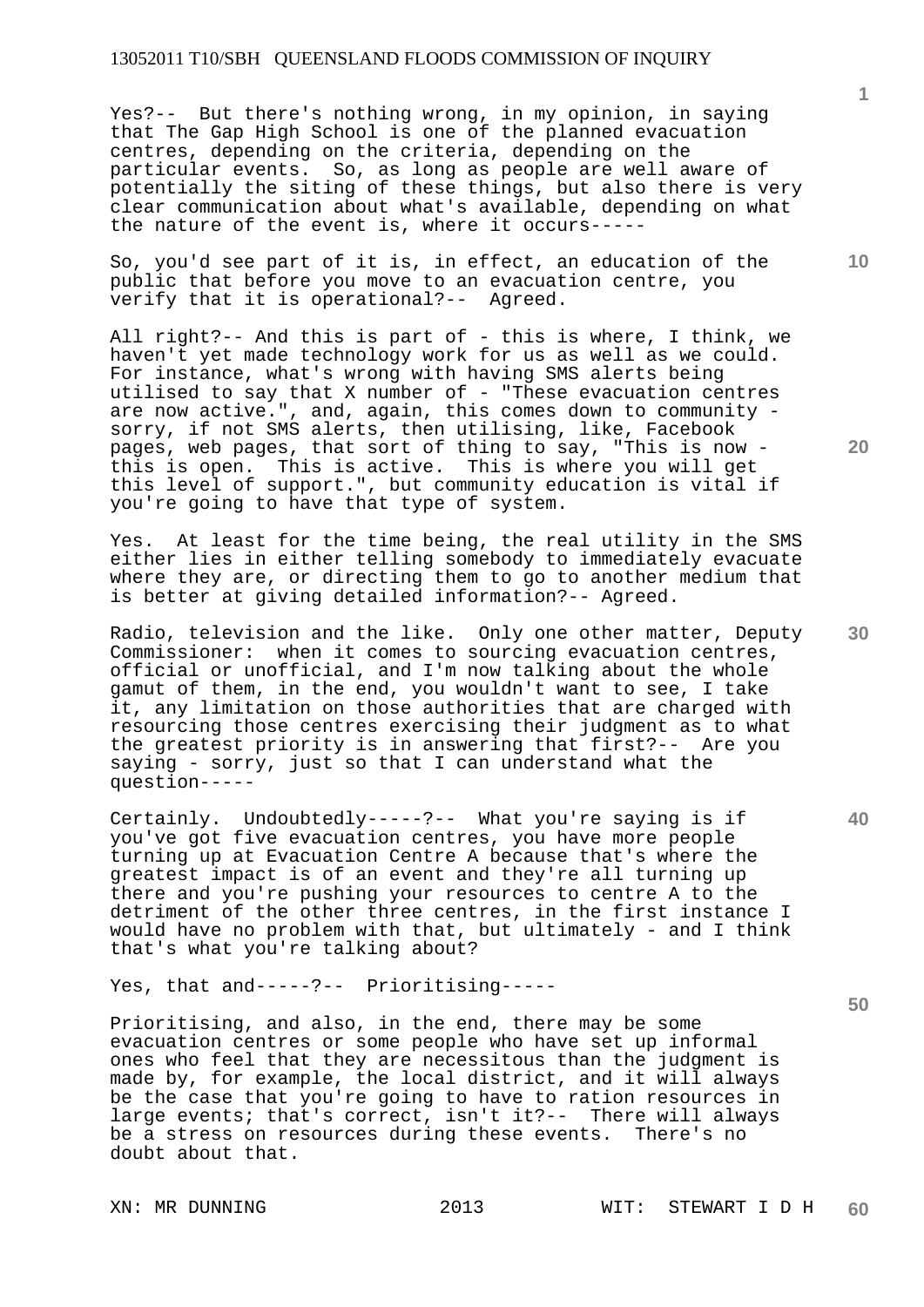Thanks, Deputy Commissioner. Thank you, Commissioner.

COMMISSIONER: Mr MacSporran?

MR MacSPORRAN: Thanks Commissioner. Deputy Commissioner, can I take you to page 9 of your statement?-- Thank you.

Second paragraph there, you refer to a briefing on the 12th of October last year?-- That's right.

Was that the briefing that was given to the Senior Executive of the Police Service, as well as Directors-General of all the agencies in Government?-- It was a meeting of the State Disaster Management Group, which takes place at regular intervals outside of the times when we have to meet for - to deal with disasters, that's right.

Now, you go on to describe that was a briefing given in part by Mr Davidson, on that occasion, from the Bureau?-- There are normal business discussed, but Mr Davidson's briefing was critical at that meeting.

You go on to describe the arrangements which were put in place, so far as the QPS were concerned, thereafter?-- Certainly as a result of what we were told, there was a - we saw that there was a need to advise our Senior Executive of the potential storm season that was coming - the wet season in Queensland.

Now, looking back on that ramping up, as it were, of preparedness, did that prove to be beneficial in terms of dealing with the event ultimately?-- I must admit, I can't recall in recent history a warning sort of notice going out to our senior people along these lines, and I think it did play a part in ensuring that the plans - the local plans that were being taken in our regions and in our commands were considered adequate. So, the preparations that we had for the impending weather systems that were being provided - or the advice that was being provided to us by the Bureau of Meteorology - I mean, they didn't - they certainly didn't come down and say, "Look, you're going to have X number of inches of rain.", or, "You're going to have" - this or that, but they said the systems were showing that we could have a very volatile storm season and cyclone season in Queensland.

And you appropriately took that seriously?-- Absolutely.

Can I take you forward to page 16?-- 16?

Yes?-- Yep.

Now, just under halfway down that page, you say this: "In part, I would argue that the recency of the Disaster Management Review and the consultation that occurred across the State", and so on, what disaster management review are you

**20** 

**10** 

**1**

**30** 

**50**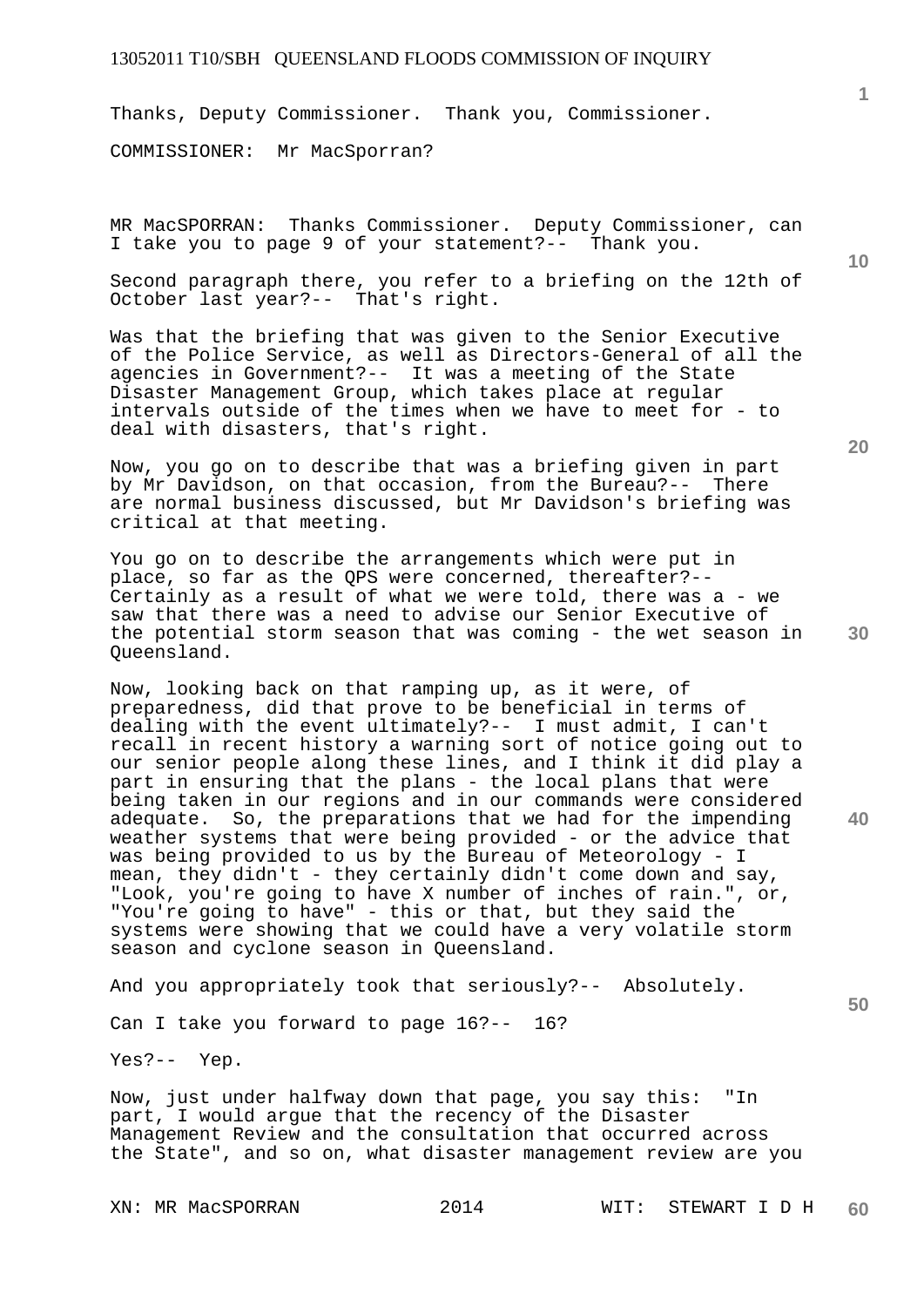talking about there?-- After the event of The Gap storms, which occurred over two years ago, I think it is now, a decision was made - in fact, it was made, as I understand it, by the Director-General of the Department of Community Safety, together with the Chair of the SDMG - to look at a review of the Disaster Management Act and the arrangements to make sure that lessons weren't - and the processes that were in place could be potentially enshrined or recommended to Government. That review took place in 2009 and a report was developed and ultimately that report became the basis of significant consultation between a range of stakeholders, including the police, and out of that came decisions about moving forward, changing the legislation, and I've mentioned a couple of the changes already today, but ultimately it resulted in that legislational change occurring on the 1st of November 2010 for the arrangements for the Disaster Management Act. In the period of 2009/2010, though, there was intense discussions and ongoing conversations between key stakeholders about the processes that would be needed to put the recommendations of the review into place, how the relationships would work, what communication channels would be necessary were we to be faced with a crisis under the new Act arrangements, to the extent that, as we got closer - sorry, as the recommendations were settled and the Government became - and the Cabinet agreed to certain of those recommendations, and we were moving forward towards the legislative change, there was a lot of training took place, there was - as I said, there was intense consultation, particularly between EMQ and the Queensland Police Service, but part of that consultation was, in fact, with local government authorities right throughout Queensland, so there were discussions about how would the LDMG work within this new environment, and I personally believe that the recency of those discussions, that review, the changing - the processes that were necessary to effect the change in the legislation - well, one of the reasons why key stakeholders and I mean at all tiers - were very much aware of their roles and responsibilities and very much aware of the new processes and procedures that were necessary, and I think that that had a very positive effect on outstanding work that was done right across Queensland by all of those key stakeholders.

Thank you. Now, you mentioned that in February of this year there was a debrief of - amongst other elements of your service - the Senior Executive Service about lessons learned from these events?-- Absolutely. That was only the Senior Executive debriefs. Obviously there were debriefs occurring right across the state in a planned and considered way, and much of the information - much of that information has obviously fed - where it needs to come up to the strategic level has been fed back into that - those 70-odd recommendations that we've moved forward on.

You mentioned that you currently or recently received a draft report concerning those 70 issues and the recommendations?-- I did, it's only been available to me this week and it's only a draft at the moment, but I'm sure that within a few days it will be a final and we're able to provide that to the Commission.

XN: MR MacSPORRAN 2015 WIT: STEWART I D H

**10** 

**1**

**20** 



**40**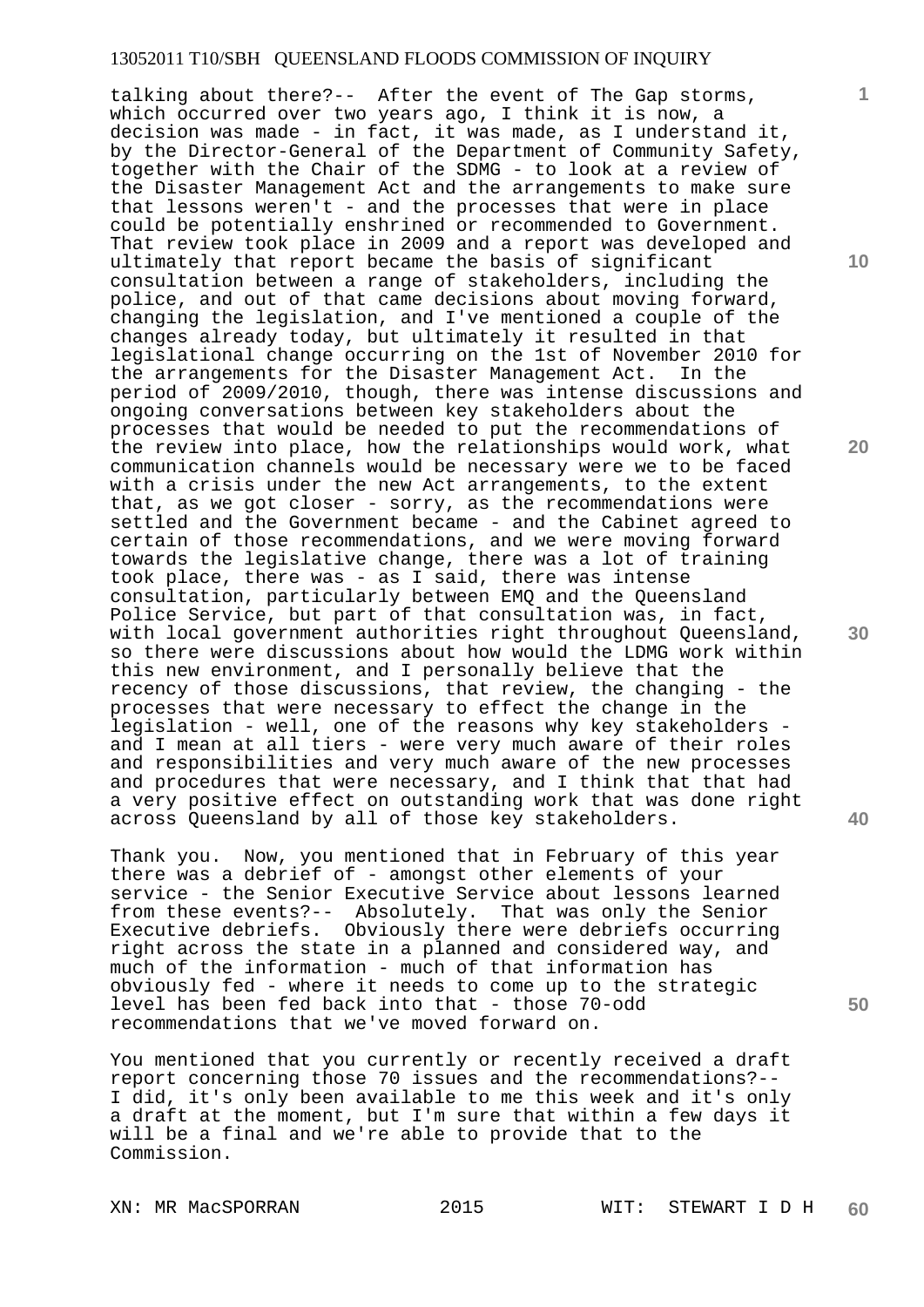That was my question, as to when you thought, realistically and sensibly, you could provide something of use to the Commission?-- Look, that particular document, I think I can do that early next week without any problems at all. The more fulsome report of how our system - and when I say that, I'm talking about the QPS system - coped with the events right from December right through until February, that is going to take a much longer period of time.

Yes. Now, you understand, I think, that your - the timing of your appearance today has been dictated by a number of factors, not the least of which is commitments you have in the near future and, no doubt, the timing of the Commission's work around these issues. One difficulty that's arisen because of your appearance today is that there are other issues that would normally concern evidence you might give or respond to that is going to be heard by the Commission after today?-- Mmm.

I take it you'd have no difficulty, firstly, if necessary, coming back to give further oral evidence in response to something that might arise?-- I'm-----

Or if you can't achieve that, or if it is not convenient to the Commission, at least providing an addendum statement to deal with issues that might be directed your way that are yet to be ventilated by the Commission?-- Firstly, I'm very grateful to the consideration given me by the Commission for coming in today, because I realise that there is a scheduling issue, but I am actually going overseas at the end of next week, and I'll be overseas for a few weeks. I have no difficulty at all - I'm at the Commission's disposal should they need me to provide extra - either oral testimony or further evidence by way of a statement - addendum statement.

All right, thank you. Thank you, Commissioner.

MS WILSON: I have no re-examination, may it please.

MS O'GORMAN: Neither do I.

MS WILSON: Oh, sorry.

COMMISSIONER: Thanks very much, Deputy Commissioner Stewart?-- Commissioner, thank you, but before I leave, could I just add one small thing by leave of the Commission?

Yes?-- And that is that I'm very grateful for the opportunity to be here today. I would make it very clear, though, that the work that I saw undertaken on behalf of the community of Queensland during that period from December right through until February I think was nothing less than absolutely outstanding, and I'm not just talking about the Queensland Police Service in this instance, I'm talking about all of those people who put themselves in harm's way, who went the extra mile, who stayed the extra hours and did the work to make Queensland a safe place, and I think it is a credit to

**10** 

**1**

**20** 

**30** 

**40**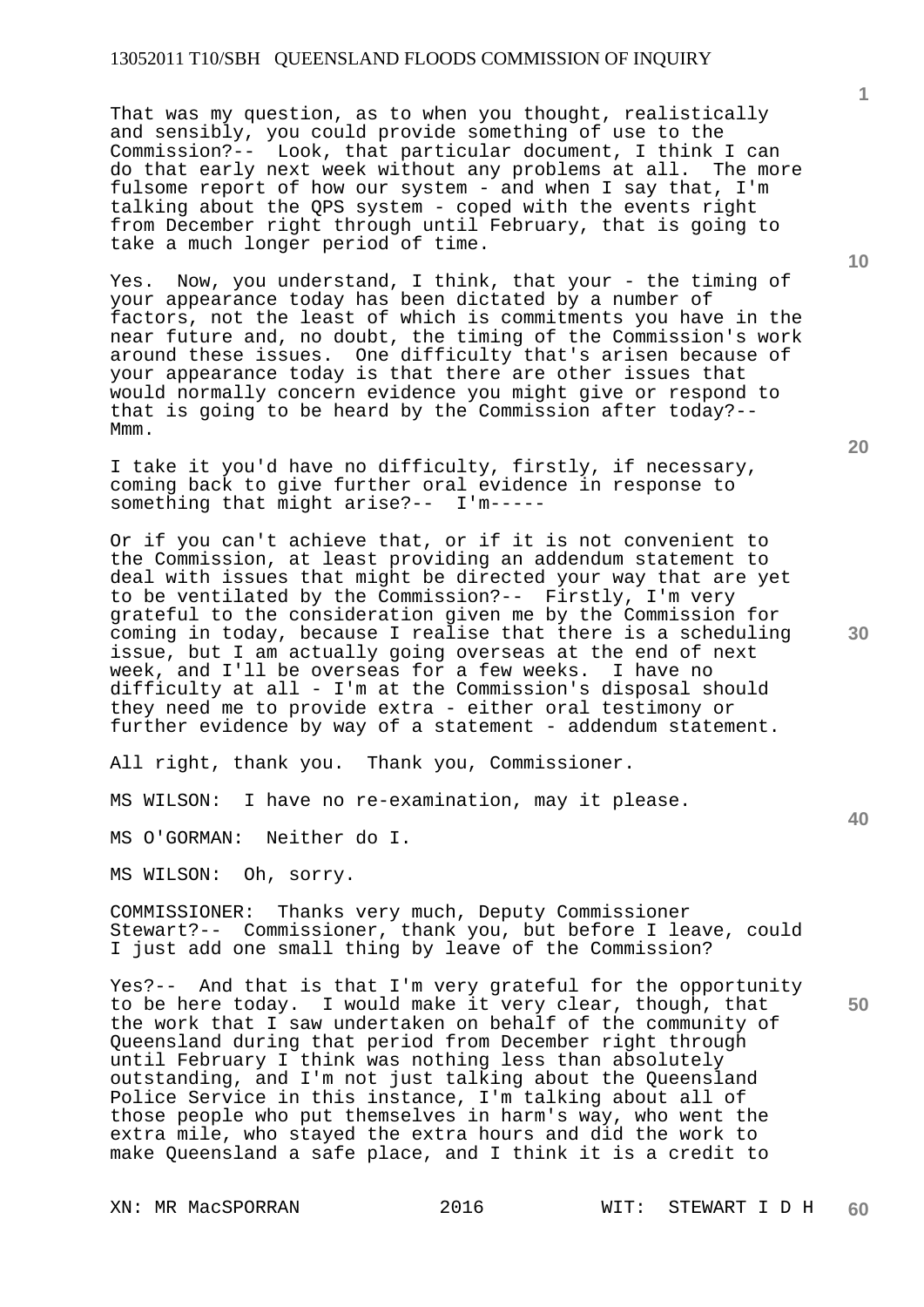everyone, including those members of the community, who contributed to all of this. I think it is an absolute credit to the systems that have been in place, and I'm the first one to say we can always do better, and I believe that this is what this Commission is about, and that's why I'm so grateful for the opportunity to be here, and to provide my opinion in relation to that. But I do believe that special mention needs to be made of the - just outstanding work that's been done, and when - and I had some figures here with me today about the - about what happened in Katrina and the loss of life there, and I'm sure that anyone who can Google that can see the impact of that. The fact that we - that our loss of life tragic though any loss of life is - was so small with the events that were undertaken speaks volumes about how the community reacted, but also how the system played its part in keeping that community safe. So, I hope you don't mind me providing that bit of information, but it is - I think it is a critical issue for all of us to remember.

Thanks very much?-- Thanks, Commissioner.

WITNESS EXCUSED

MS WILSON: Commissioner, I have no further witnesses today.

COMMISSIONER: All right. But you have a string of statements-----

MS WILSON: I do.

COMMISSIONER: -----of which I have been given the list. Ms Wilson, the most efficient way of doing it might be if I read the list I've been given and give each one a number, and you can tell me if I've missed any.

MS WILSON: Certainly.

COMMISSIONER: Statement of Robert Reid, Exhibit 374.

ADMITTED AND MARKED "EXHIBIT 374"

COMMISSIONER: Keith McDonald, Exhibit 375.

ADMITTED AND MARKED "EXHIBIT 375"

COMMISSIONER: Richard Johnson, 376.

**10** 

**1**

**20** 

**30**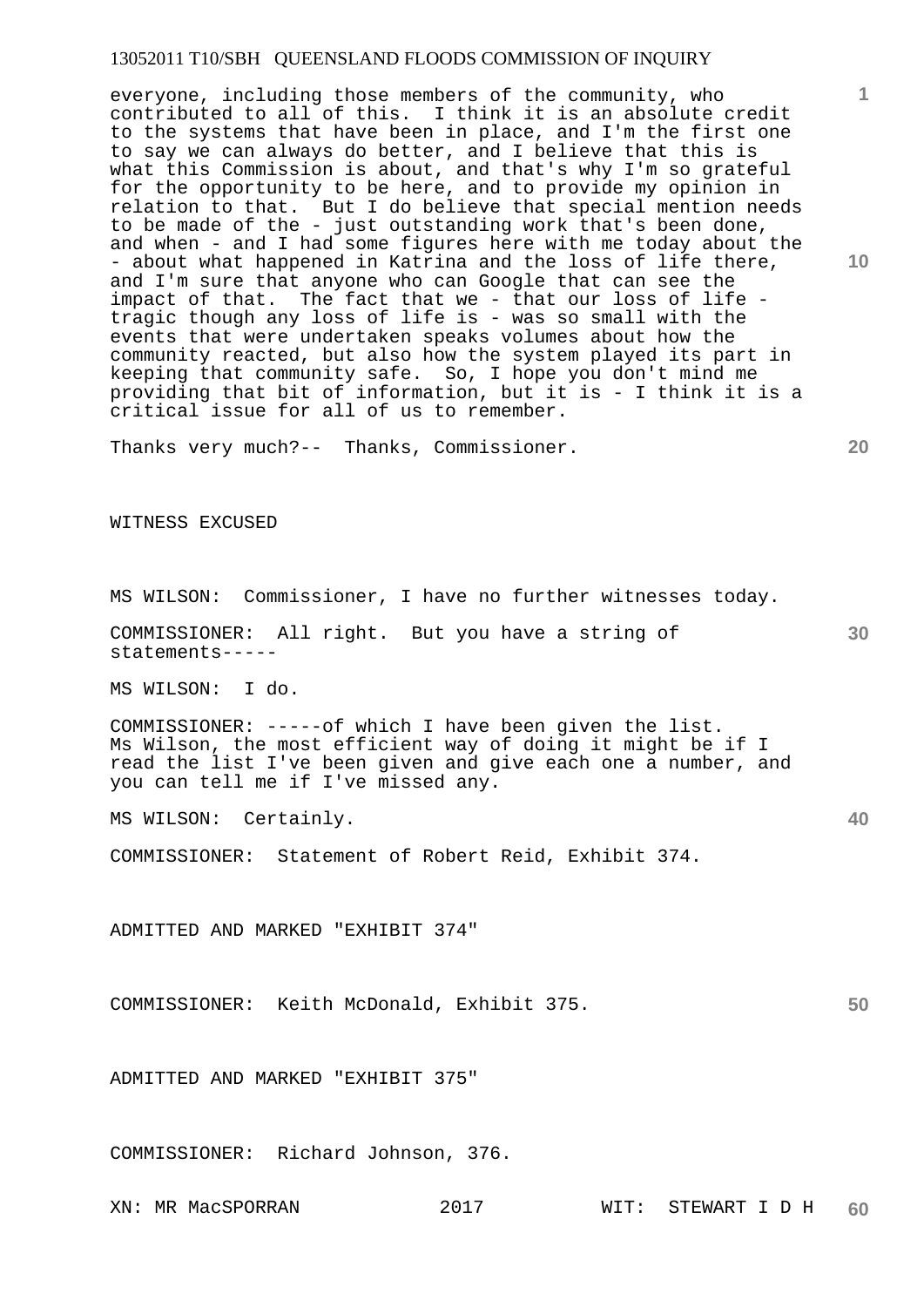ADMITTED AND MARKED "EXHIBIT 376"

COMMISSIONER: Richard Wigg, 377.

ADMITTED AND MARKED "EXHIBIT 377"

COMMISSIONER: Simon Bolitho, 378.

ADMITTED AND MARKED "EXHIBIT 378"

COMMISSIONER: Mark Roderick, 379.

ADMITTED AND MARKED "EXHIBIT 379"

COMMISSIONER: John Dohle, 380.

ADMITTED AND MARKED "EXHIBIT 380"

COMMISSIONER: Kate Girot, 381.

ADMITTED AND MARKED "EXHIBIT 381"

COMMISSIONER: Angela Newnham, 382.

ADMITTED AND MARKED "EXHIBIT 382"

COMMISSIONER: Donald Hannah, 383.

2018

**10** 

**1**

**20** 

**30** 

**40**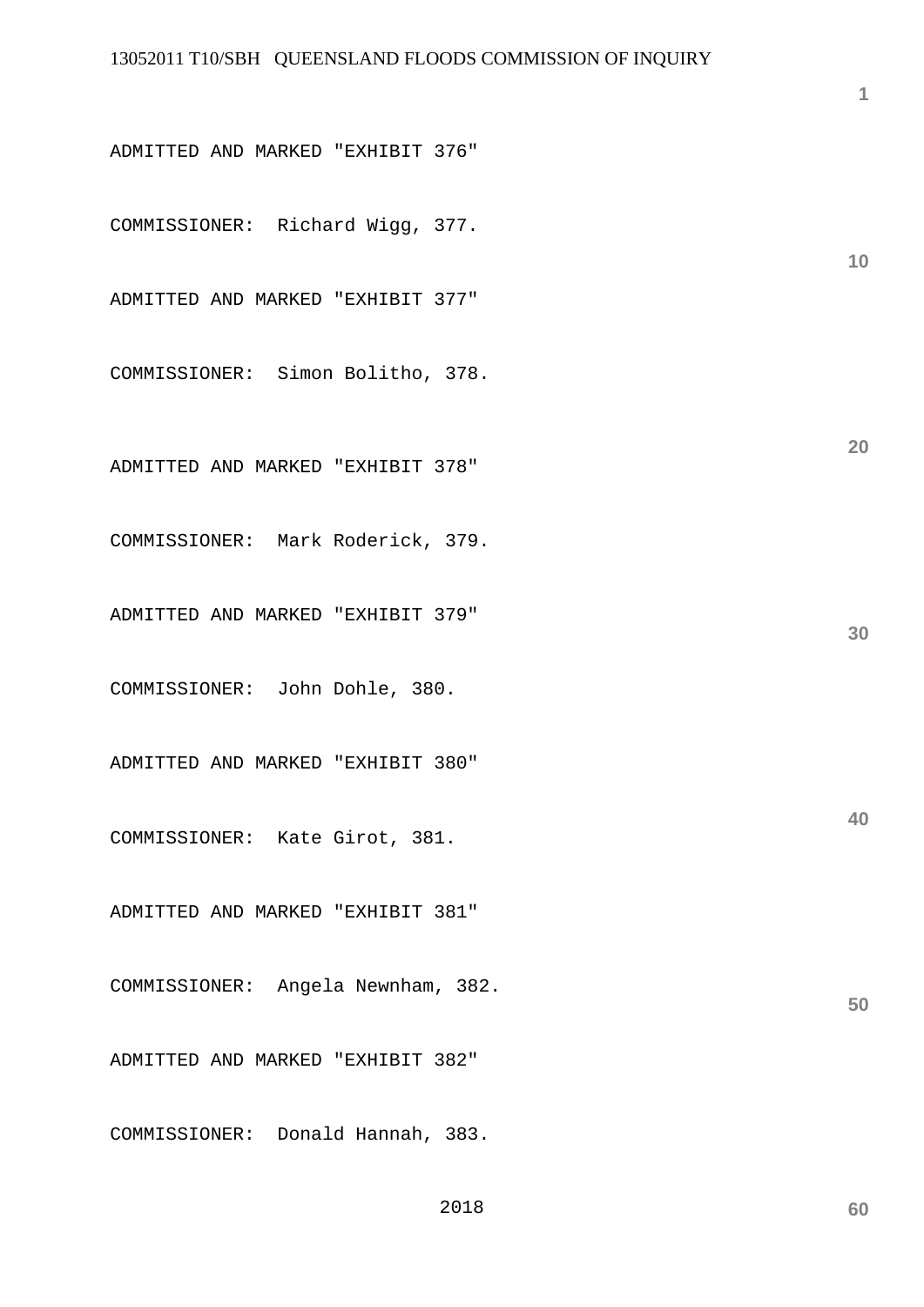# 13052011 T10/SBH QUEENSLAND FLOODS COMMISSION OF INQUIRY **1 10 20 30 40 50**  ADMITTED AND MARKED "EXHIBIT 383" COMMISSIONER: Brian Marfleet, 384. ADMITTED AND MARKED "EXHIBIT 382" COMMISSIONER: James McDonald, which is described as an addendum statement, 385. ADMITTED AND MARKED "EXHIBIT 385" COMMISSIONER: Peter Miller, 386. ADMITTED AND MARKED "EXHIBIT 386" COMMISSIONER: And Wayne Thompson, 387. ADMITTED AND MARKED "EXHIBIT 387" COMMISSIONER: Is that all correct so far? MS WILSON: Yes. COMMISSIONER: And then there are a couple of other things which are on this list. I'm not sure - did you want to tender a submission of Telstra; is that right? MS WILSON: That is the case. COMMISSIONER: Third submission of Telstra, then, 388. ADMITTED AND MARKED "EXHIBIT 388" COMMISSIONER: And there's a QFRS Certificate III - it goes on-----